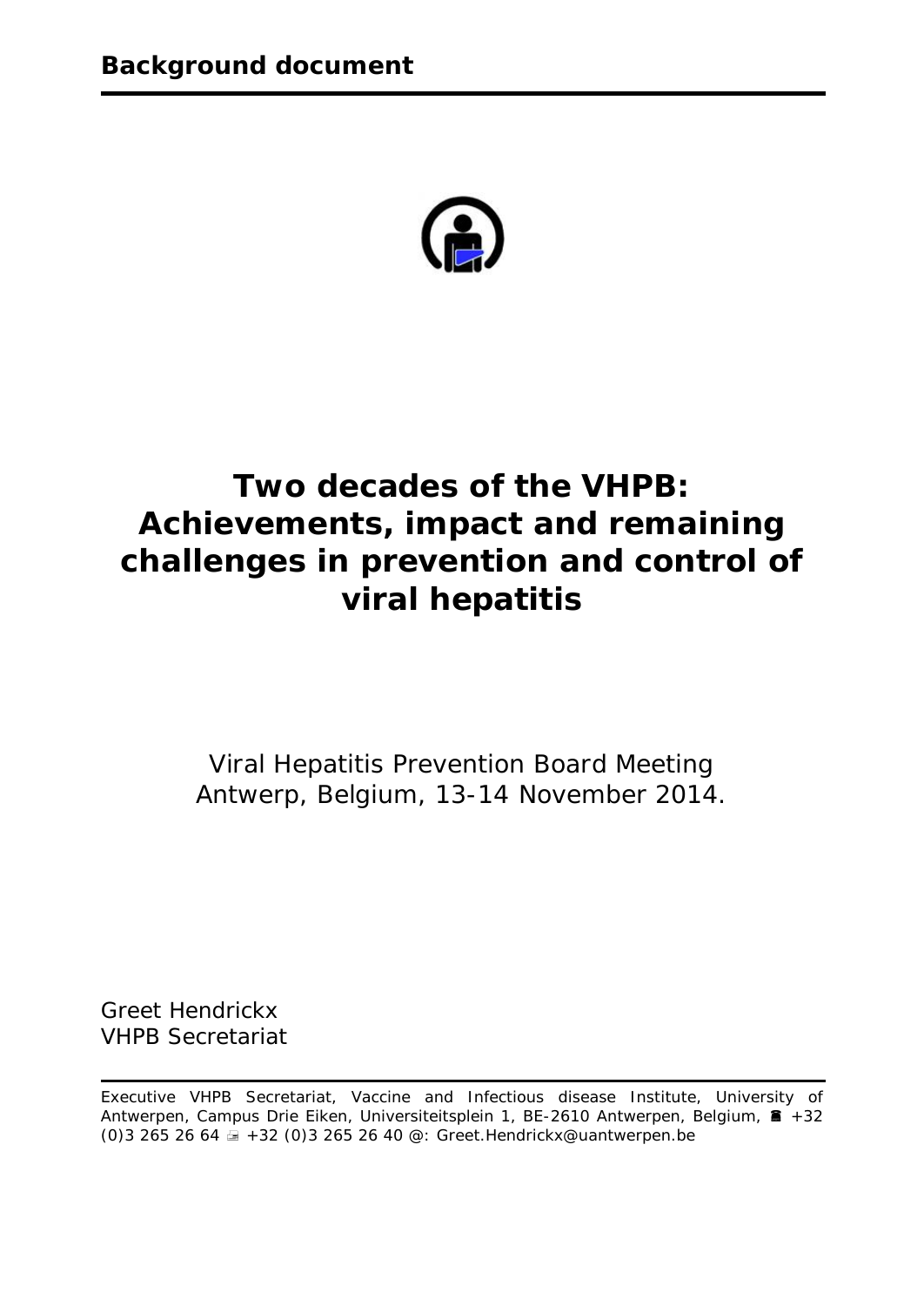This pre-meeting document contains a list of selected abstracts/ references from a Pubmed MEDLINE search on different search terms. The references are ranged by publication year (most recent first) and for each year in alphabetical order of the first author's name.

# **1.Meeting subjects……………………………**pag.**<sup>3</sup>**

| Session 1: Set the scene - Global Viral hepatitis<br>prevention and control |    |  |  |  |
|-----------------------------------------------------------------------------|----|--|--|--|
| Session 2: More than 2 decades Prevention and control                       | 13 |  |  |  |
|                                                                             |    |  |  |  |
| of viral hepatitis                                                          |    |  |  |  |
| Session 3: Lessons learnt from technical VHPB meetings                      | 28 |  |  |  |
| Session 4: European countries and their National                            |    |  |  |  |
| <b>Hepatitis Plan</b>                                                       |    |  |  |  |
| Session 5 : workshop on remaining challenges                                |    |  |  |  |

# **2.Bibliography of the Speakers..........................**pag.53

List of publications achieved via speakers form when this form was not available a Pubmed MEDLINE search was performed on Name of the speaker in [Author] and [hepatitis\*]. If more than 10 references only the most recent articles are shown.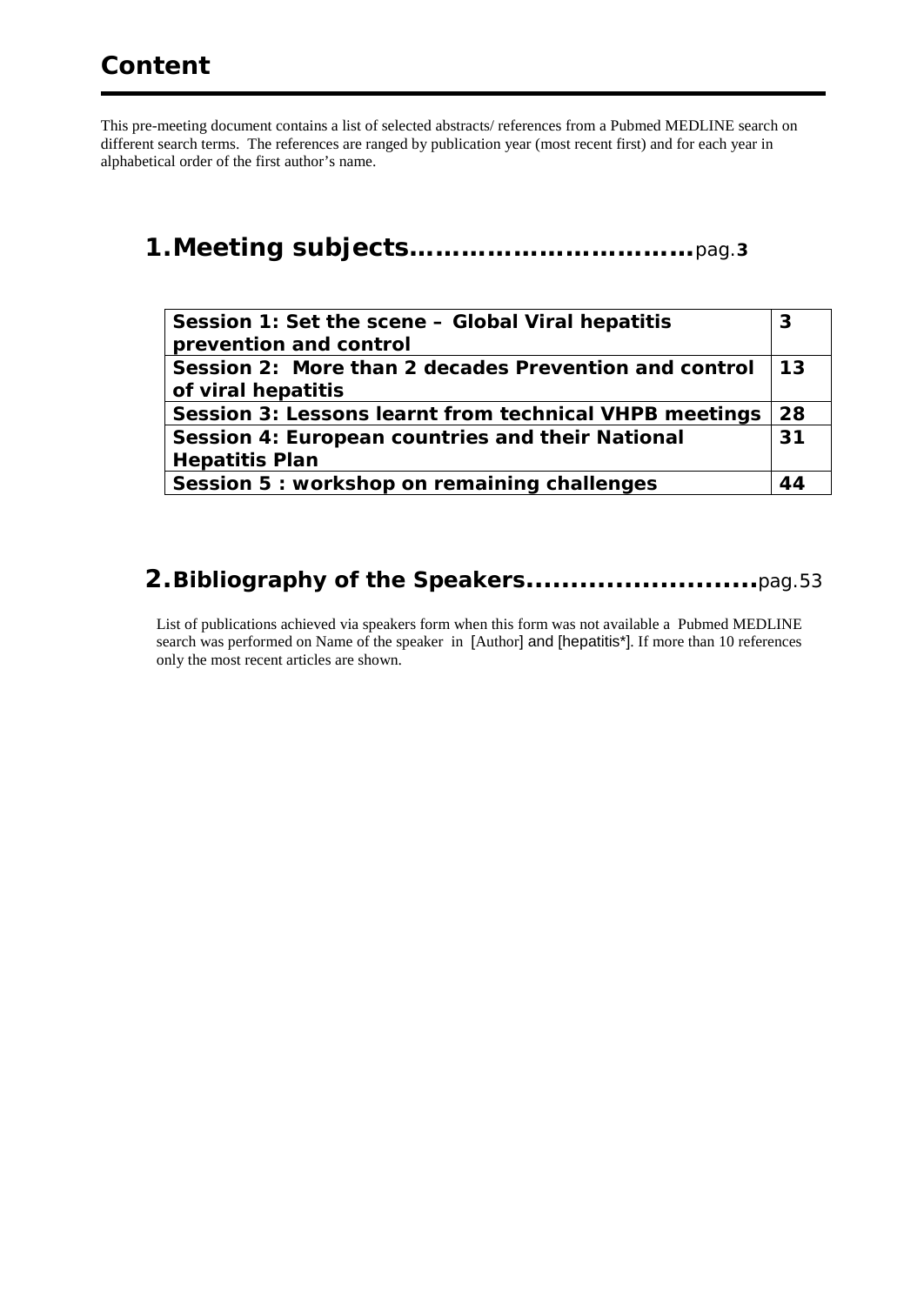# **Session 1: Global Viral hepatitis prevention and control**

# *Presentation Stefan Wiktor (WHO) - Global viral hepatitis*

- *World Health Organization information on hepatitis* 
	- o *<http://who.int/topics/hepatitis/en/>*
	- o Global hepatitis programme
		- <http://who.int/hiv/topics/hepatitis/en/>
	- o Global policy report on the prevention and control of viral hepatitis in WHO Member States
		- [http://who.int/hiv/pub/hepatitis/global\\_report/en/](http://who.int/hiv/pub/hepatitis/global_report/en/)



- The periodic evaluation of implementation of the WHO strategy requires an initial baseline survey of all Member States. In mid-2012, WHO, in collaboration with the World Hepatitis Alliance, conducted such a survey, asking Member States to provide information relating to the four axes of the WHO strategy. In particular, Member States were asked whether key prevention and control activities are being conducted. This report presents the results.
- The first chapter provides an introduction to viral hepatitis and to the global response to this group of diseases. The second chapter provides a global overview of the survey findings. Chapters three through eight present findings from the six WHO regions, including summaries of data from all responding countries. Additional survey data, study methodology information and the survey instrument can be found in Annexes A–E.
- o Prevention and Control of Viral Hepatitis Infection: Framework for Global Action
	- <http://who.int/hiv/pub/hepatitis/Framework/en/>



Most recent WHO viral hepatitis publication



# **[Guidelines for the screening, care and treatment of persons with hepatitis C infection](http://who.int/entity/hiv/pub/hepatitis/hepatitis-c-guidelines/en/index.html)**

These guidelines complement existing guidance on the prevention of transmission of bloodborne viruses, including HCV. They serve as a framework that can allow the expansion of clinical services to patients with HCV infection, as they provide key

recommendations in these areas and discuss considerations for implementation.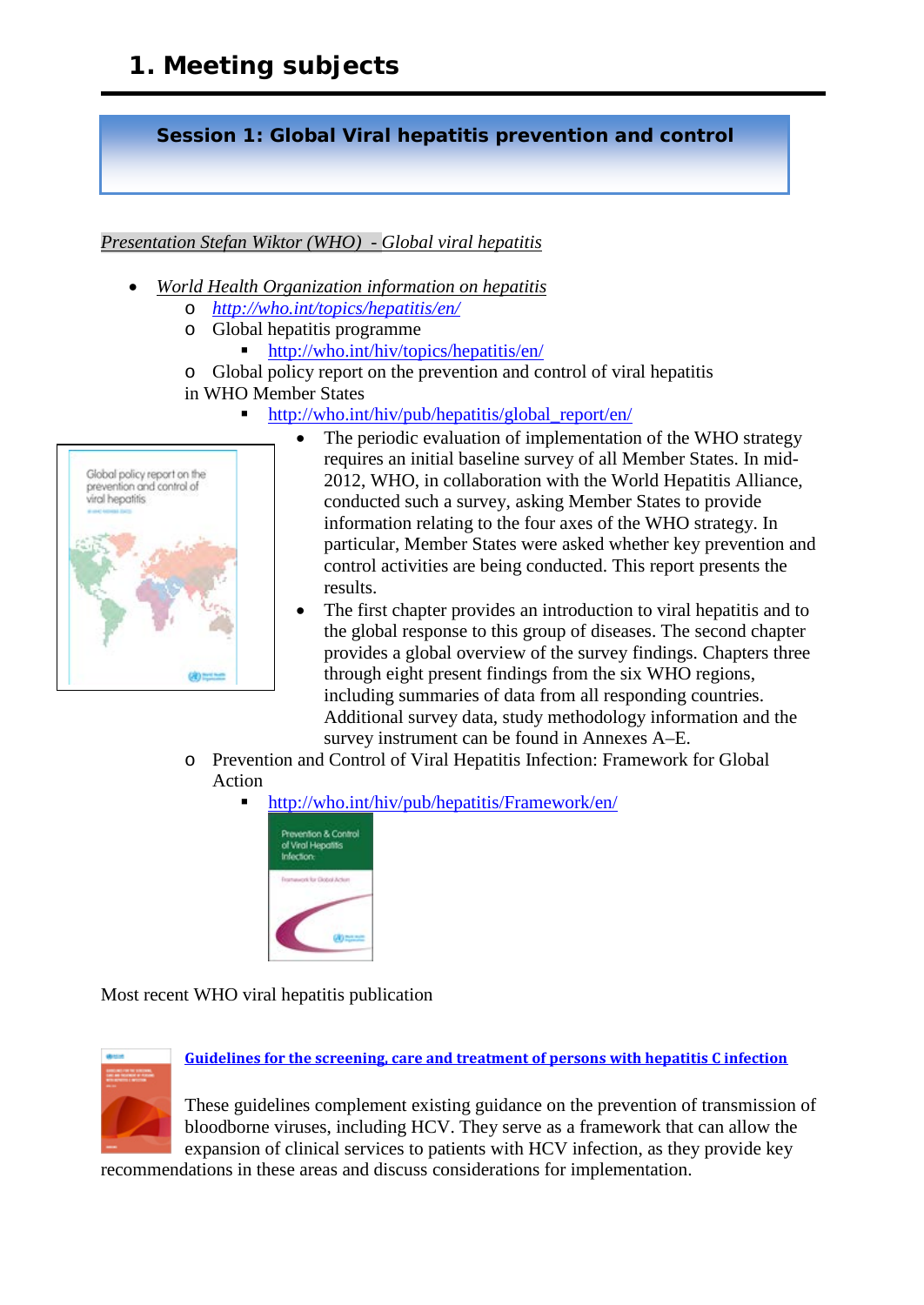#### **RELATED Abstracts**

Pubmed MEDLINE search on {(Hepatitis ) AND (**Prevention) AND (WHO)** } in in title/abstract and filters used on this search '**last 5 year' and ' Review'** on**,** was performed. }. Manual selection. The reference were sorted by publication year and first author

"**Global routine vaccination coverage, 2009**." MMWR Morb Mortal Wkly Rep **2010** 59(42): 1367-1371. The widespread use of vaccines has greatly improved global public health, preventing millions of childhood hospitalizations and deaths each year. Vaccination of children also is projected to avert adult deaths through the prevention of hepatitis B (HepB) virus--related chronic liver disease and liver cancer and human papilloma virus--related cervical cancer. When the World Health Organization (WHO) began the Expanded Programme on Immunization in 1974, <5% of the world's children had been fully vaccinated with bacille Calmette-Guerin (BCG), diphtheriatetanus-pertussis (DTP) vaccine, oral poliovirus vaccine, and measles-containing vaccine (MCV) during the first year of life. Since then, increased vaccination coverage has resulted in substantial reductions in morbidity and mortality, including a >99% decline in polio incidence since 1988, with eradication on the horizon, and a 78% decline in measles-associated mortality from 2000 to 2008 With the introduction of Haemophilus influenzae type b (Hib) vaccine, HepB vaccine, pneumococcal conjugate vaccine (PCV), and rotavirus vaccine into many countries' routine vaccination schedules, further reductions in morbidity and mortality are expected. However, based on an annual global birth cohort of approximately 130 million, an estimated 23 million infants worldwide still do not receive the benefits of routine vaccination (i.e., 3 doses of DTP during the first year of life). The Global Immunization Vision and Strategy (GIVS), developed in 2005 by WHO and UNICEF, assists countries in strengthening immunization programs and vaccinating more persons. GIVS aims to achieve 90% national 3-dose DTP (DTP3) coverage by age 12 months in all countries, and 80% coverage in every district or equivalent administrative unit by 2010 (and to sustain these levels through 2015). This report summarizes global routine vaccination coverage during 2000--2009 and progress toward achieving GIVS goals.

Lee, H. and Park, W. "**Public health policy for management of hepatitis B virus infection: historical review of recommendations for immunization**." Public Health Nurs **2010** 27(2): 148-157.

Chronic hepatitis B virus (HBV) infection is the leading cause of cirrhosis, liver failure, and liver cancer, and an estimated 620,000 persons die annually from HBV-related liver disease (Goldstein et al., 2005; World Health Organization, 2000). Immunization with the HBV vaccine is the most effective means of preventing HBV infection and its consequent acute and chronic liver diseases such as cirrhosis and hepatocellular carcinoma. The HBV vaccine has been used against HBV in the United States since 1982 (Centers for Disease Control and Prevention, 1982); during the last 25 years, HBV vaccine policy continued to evolve in response to public health issues and epidemiologic data. Although the number of newly acquired HBV infections has substantially declined as a result of implementation of a national immunization program, the prevalence of chronic HBV infection remains high. The purpose of this article is to review the epidemiology of HBV, provide a historical review of health policies for HBV immunization, and summarize the recent evidence-based public health guidelines for management of HBV infection in the United States.

### **Guidance on Prevention of Viral Hepatitis B and C Among People Who Inject Drugs**. Geneva, World Health Organization. **2012**.

The guidance is the first step in the provision of comprehensive guidance on viral hepatitis surveillance, prevention and treatment by the World Health Organization. The following recommendations are based on systematic reviews of scientific evidence, community values and preferences and implementation issues. Recommendation 1: It is suggested to offer people who inject drugs the rapid hepatitis B vaccination regimen. Recommendation 2: It is suggested to offer people who inject drugs incentives to increase uptake and completion of the hepatitis B vaccine schedule. Recommendation 3: It is suggested that needle and syringe programs also provide low dead-space syringes for distribution to people who inject drugs. Recommendation 4: Psychosocial interventions are not suggested for people who inject drugs to reduce the incidence of viral hepatitis. Recommendation 5: It is suggested to offer peer interventions to people who inject drugs to reduce the incidence of viral hepatitis.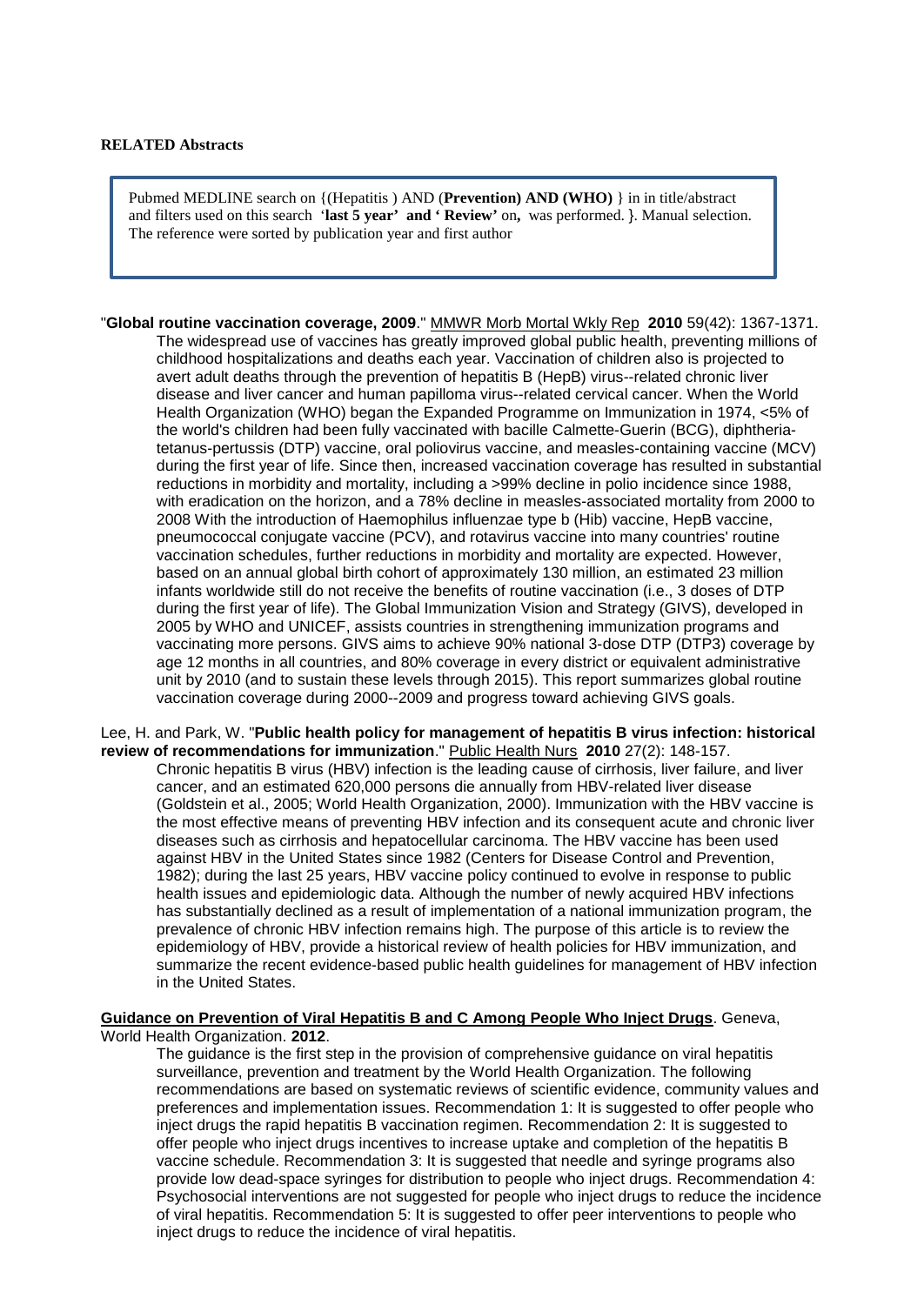Ott, J. J., Stevens, G. A. and Wiersma, S. T. "**The risk of perinatal hepatitis B virus transmission: hepatitis B e antigen (HBeAg) prevalence estimates for all world regions**." BMC Infect Dis **2012** 12: 131.

BACKGROUND: HBeAg presence in childbearing-age women is a major determinant of perinatal hepatitis B virus (HBV) transmission. The risk of developing chronic HBV infection and liver disease is highest at young age. Our aim was to assess perinatal HBV transmission risk by means of estimating age- and region-specific HBeAg prevalence. METHODS: Based on observed HBeAg seroprevalence data obtained from a systematic literature review, we modeled HBeAg prevalence using an empirical Bayesian hierarchical model. Age- and region-specific estimates were generated for 1990 and 2005. RESULTS: Globally, highest HBeAg prevalence of over 50 % was found in 0-9 years old girls. At reproductive age, HBeAg prevalence was 20-50 %. Prevalence was highest in young females in East Asia in 1990 (78 %), the infection was less common in Sub-Saharan and North Africa. Regional differences in prevalence were smaller in 2005. There was an overall decrease in HBeAg between 1990 and 2005, which was strongest among girls in Oceania (23.3 % decline), South and South-East Asia (14 % decline). However, in these regions, prevalence remained high at 67 % among young females in 2005. Smaller decreases were observed in women at reproductive age, at which 24-32 % of all HBsAg-positive women were HBeAg-positive in 2005, with lowest prevalence in Southern Sub-Saharan Africa and highest prevalence in Oceania and South-East Asia. CONCLUSIONS: HBeAg estimates are crucial for understanding the epidemiology of HBV and for prioritizing implementation of WHO`s prevention recommendations for all infants to receive the first dose of hepatitis B vaccine within 24 hours of birth. Results will have importance as access to treatment for chronic HBV infection is expanded.

Chen, D. S., Locarnini, S., Wait, S., Bae, S. H., Chen, P. J., Fung, J. Y., Kim, H. S., Lu, S. N., Sung, J., Tanaka, J., et al. "**Report from a Viral Hepatitis Policy Forum on implementing the WHO Framework for Global Action on viral hepatitis in North Asia**." J Hepatol **2013** 59(5): 1073-1080.

BACKGROUND & AIMS: The World Health Organisation (WHO) Prevention & Control of Viral Hepatitis Infection: Framework for Global Action offers a global vision for the prevention and control of viral hepatitis. In October 2012, the Coalition to Eradicate Viral Hepatitis in Asia Pacific (CEVHAP) organised the North Asia Workshop on Viral Hepatitis in Taipei to discuss how to implement the WHO Framework in the North Asia region. This paper presents outcomes from this workshop. METHODS: Twenty-eight representatives from local liver associations, patient organisations, and centres of excellence in Hong Kong, Japan, Korea, and Taiwan participated in the workshop. FINDINGS: Priority areas for action were described along the four axes of the WHO Framework: (1) awareness, advocacy and resources; (2) evidence and data; (3) prevention of transmission; and (4) screening and treatment. Priorities included: axis 1: greater public and professional awareness, particularly among primary care physicians and local advocacy networks. Axis 2: better economic data and identifying barriers to screening and treatment uptake. Axis 3: monitoring of vaccination outcomes and targeted harm reduction strategies. Axis 4: strengthening links between hospitals and primary care providers, and secure funding of screening and treatment, including for hepatocellular carcinoma. CONCLUSIONS: The WHO Framework provides an opportunity to develop comprehensive and cohesive policies in North Asia and the broader region. A partnership between clinical specialists, primary care physicians, policy makers, and people with or at risk of viral hepatitis is essential in shaping future policies.

#### Cui, F., Drobeniuc, J., Hadler, S. C., Hutin, Y. J., Ma, F., Wiersma, S., Wang, F., Wu, J., Zheng, H., Zhou, L., et al. "**Review of hepatitis B surveillance in China: improving information to frame future directions in prevention and control**." Vaccine **2013** 31 Suppl 9: J79-84.

BACKGROUND: As the WHO verified that China reached the target of 1% prevalence of chronic hepatitis B infection among children targeted by universal hepatitis B immunization of newborns, the country considered new options for hepatitis B prevention and control. We reviewed hepatitis B surveillance in the broader context of viral hepatitis surveillance to propose recommendations to improve the system. METHODS: We described surveillance for viral hepatitis in China with a specific focus on hepatitis B. We assessed critical attributes of the system, including data quality, predictive positive value and usefulness. RESULTS: While remarkable progress in hepatitis B immunization of infants and children has likely almost eliminated transmission in younger age groups, reported rates of hepatitis B increased steadily in China between 1990 and 2008, probably because of a failure to distinguish acute from chronic infections. Elements that prevented a clearer separation between acute and chronic cases included (1) missed opportunity to report cases accurately among clinicians, (2) low availability and use of tests to detect IgM against the hepatitis B core antigen (IgM anti-HBc) and (3) lack of systems to sort, manage and analyze surveillance data. CONCLUSIONS: To improve hepatitis B surveillance, China may consider (1) training clinicians to diagnose acute cases and to use IgM anti-HBc to confirm them, (2) improving access and use of validated IgM anti-HBc tests and (3) developing data management and analysis techniques that sort out acute from chronic cases.

Diez-Padrisa, N. and Castellanos, L. G. "**Viral hepatitis in Latin America and the Caribbean: a public health challenge**." Rev Panam Salud Publica **2013** 34(4): 275-281.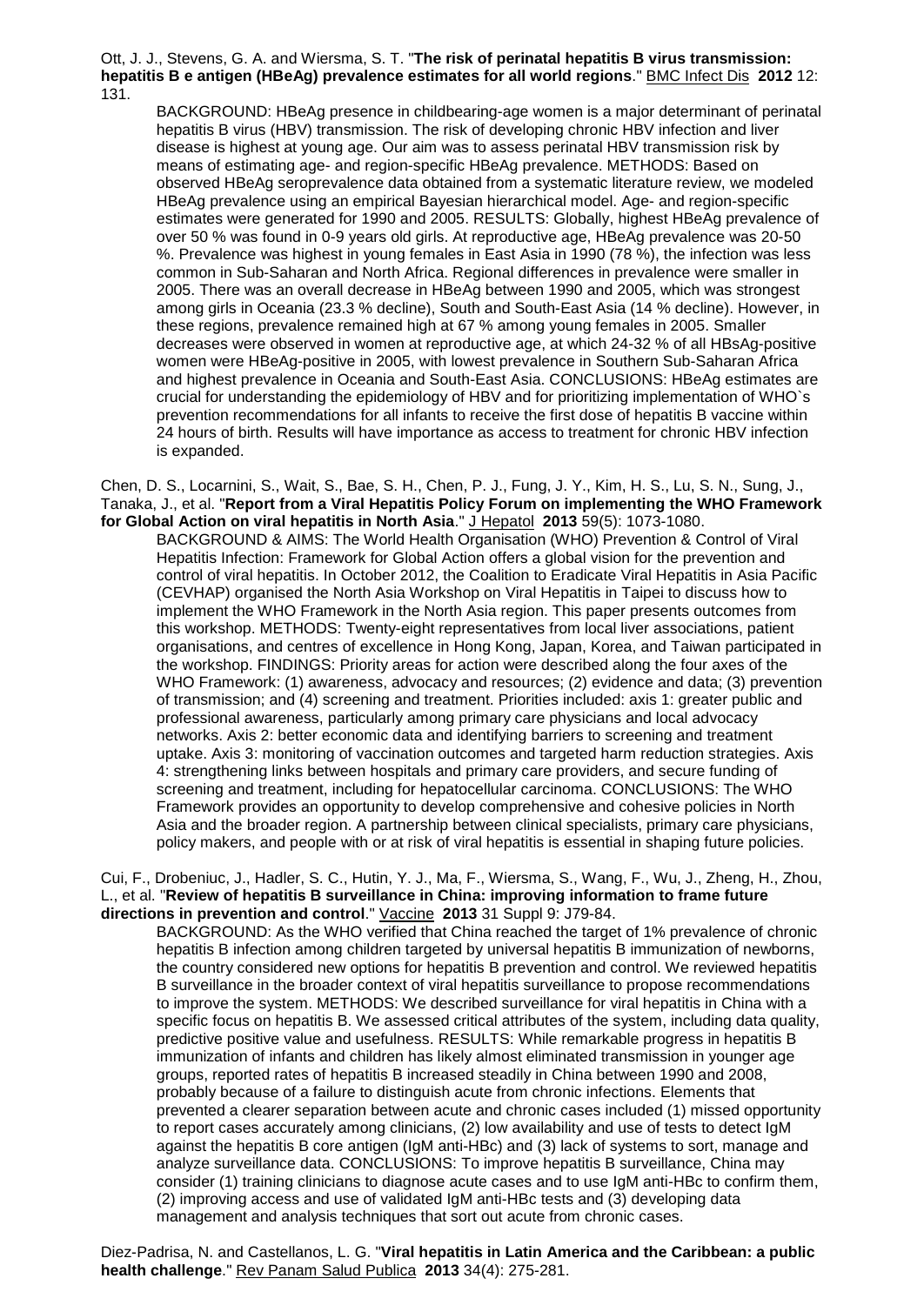Viral hepatitis (VH) is an emergent concern in public health agendas worldwide. More than one million people die annually from hepatitis and 57% and 78% of global cirrhosis and hepatocellular carcinoma cases, respectively, are caused by VH. The burden of disease caused by hepatitis in Latin America and the Caribbean (LAC) is high. Data on hepatitis has been collected in several countries, but more accurate and comparable studies are needed. Hepatitis B vaccination and screening of donated blood are routine practices in the region. However, integrated policies covering prevention and control of disease caused by all types of hepatitis viruses are scarce. Existing preventive measures need to be reinforced. Attention must be paid to at-risk populations, awareness campaigns, and water and food safety. Affordable access to diagnosis and treatment, population screening, referral to health services and monitoring of positive cases are among the main challenges currently posed by VH in LAC. The World Health Organization framework and Pan American Health Organization regional strategy, defined in response to resolution WHA63.18 of the World Health Assembly, may help to overcome these difficulties. Successful experiences in the fight against hepatitis in some LAC countries may also provide very interesting solutions for the region.

Hirnschall, G., Harries, A. D., Easterbrook, P. J., Doherty, M. C. and Ball, A. "**The next generation of the World Health Organization's global antiretroviral guidance**." J Int AIDS Soc **2013** 16: 18757.

The 2013 World Health Organization's (WHO) Consolidated guidelines on the use of antiretroviral drugs for treating and preventing HIV infection provide more than 50 new recommendations across the continuum of HIV care, including recommendations on HIV testing, using antiretroviral drugs for prevention, linking individuals to HIV care and treatment services, initiating and maintaining antiretroviral therapy (ART) and monitoring treatment. Guidance is provided across all age groups and populations of adults, pregnant and breastfeeding women, adolescents and key populations. The guidelines are based on a public health approach to expanding the use of ARV drugs for HIV treatment and prevention, with a particular focus on resource-limited settings. The most important new clinical recommendations include: treating adults, adolescents and older children earlier - starting ART in all individuals with a CD4 cell count of 500 cells/mm(3) or less (but giving priority to those with advanced clinical disease or a CD4 cell count less than 350 cells/mm(3)); starting ART at any CD4 cell count in certain populations, including those with active TB (existing recommendation), Hepatitis B infection and severe chronic liver disease, HIV-positive partners in serodiscordant couples (existing recommendation), pregnant and breastfeeding women, and children younger than 5 years of age; a preferred first-line ART regimen of Tenofovir+3TC or FTC+ Efavirenz as a once-daily fixed-dose combination for adults, pregnant women, and children aged 3 years and older; and the use of viral load testing as the preferred approach to monitoring the response to ART and to diagnose treatment failure. Guidance is also provided on enhancing the efficiency and effectiveness of HIV services, including strategies to improve retention in care, and adherence to ART; task-shifting to address human resource gaps; decentralizing delivery of ART to primary health care, and integrating ART services within maternal and child health, TB or drug dependency clinics. There is additional guidance for programme managers on how to plan HIV programmes and use resources most efficiently.

Gottlieb, S. L., Low, N., Newman, L. M., Bolan, G., Kamb, M. and Broutet, N. "**Toward global prevention of sexually transmitted infections (STIs): the need for STI vaccines**." Vaccine **2014** 32(14): 1527-1535.

An estimated 499 million curable sexually transmitted infections (STIs; gonorrhea, chlamydia, syphilis, and trichomoniasis) occurred globally in 2008. In addition, well over 500 million people are estimated to have a viral STI such as herpes simplex virus type 2 (HSV-2) or human papillomavirus (HPV) at any point in time. STIs result in a large global burden of sexual, reproductive, and maternal-child health consequences, including genital symptoms, pregnancy complications, cancer, infertility, and enhanced HIV transmission, as well as important psychosocial consequences and financial costs. STI control strategies based primarily on behavioral primary prevention and STI case management have had clear successes, but gains have not been universal. Current STI control is hampered or threatened by several behavioral, biological, and implementation challenges, including a large proportion of asymptomatic infections, lack of feasible diagnostic tests globally, antimicrobial resistance, repeat infections, and barriers to intervention access, availability, and scale-up. Vaccines against HPV and hepatitis B virus offer a new paradigm for STI control. Challenges to existing STI prevention efforts provide important reasons for working toward additional STI vaccines. We summarize the global epidemiology of STIs and STI-associated complications, examine challenges to existing STI prevention efforts, and discuss the need for new STI vaccines for future prevention efforts.

Walsh, N., Verster, A., Rodolph, M. and Akl, E. A. "**WHO guidance on the prevention of viral hepatitis B and C among people who inject drugs**." Int J Drug Policy **2014** 25(3): 363-371.

Viral hepatitis B and C (HBV, HCV) disproportionately affect people who inject drugs (PWID) across the world. To date there has been little global action focusing on prevention, care and treatment of HBV and HCV among PWID. Here we report on the development process and discuss the implications of evidence informed WHO Guidelines for the Prevention of HBV and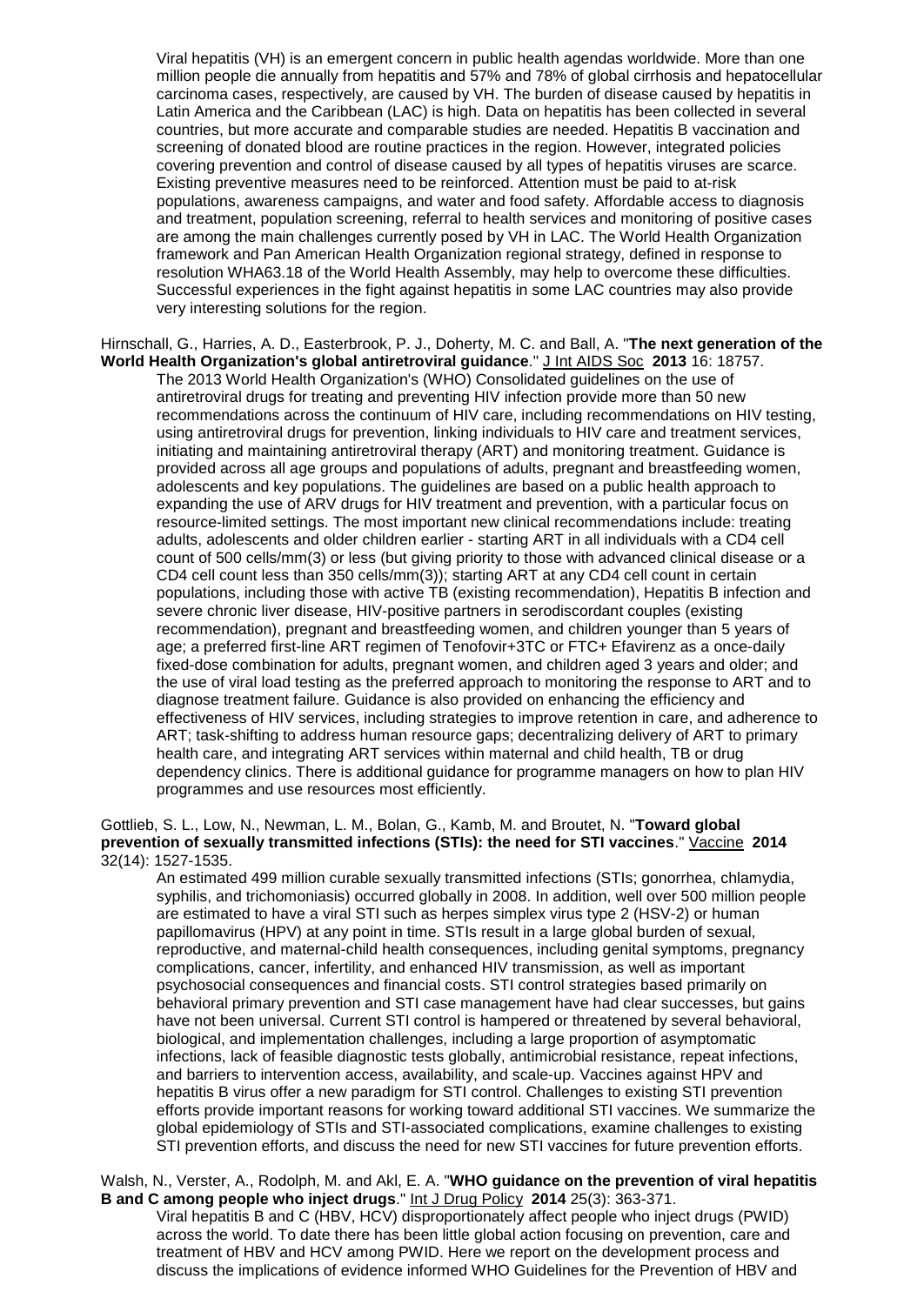HCV in PWID. The World Health Organization (WHO) convened a Guideline Development Panel to develop recommendations on the prevention of HBV and HCV among PWID. The process followed the Grading of Recommendations Assessment, Development and Evaluation (GRADE) methodology. It included the development of PICO (Population, Interventions, Comparator, Outcomes) questions and conducting systematic reviews. Quality of evidence was classified into 4 levels: high, moderate, low, and very low. In the process of moving from evidence to recommendations, the following were considered: quality of evidence, balance of benefits and harms, community values and preferences and resource use. The WHO recommendations include the following for working with PWID: offer the rapid HBV vaccination regimen; offer incentives to increase uptake and completion of the HBV vaccine schedule; needle and syringe programs should also provide low dead-space syringes for distribution; and offer peer interventions to reduce the incidence of viral hepatitis. This guideline complements other WHO documents regarding PWID, including HIV prevention initiatives such as needle and syringe programs and opioid substitution therapy. This guidance offers a first step in the prevention of HBV and HCV among PWID. However, the lack of high quality evidence in this area necessitates further research and resources for implementation.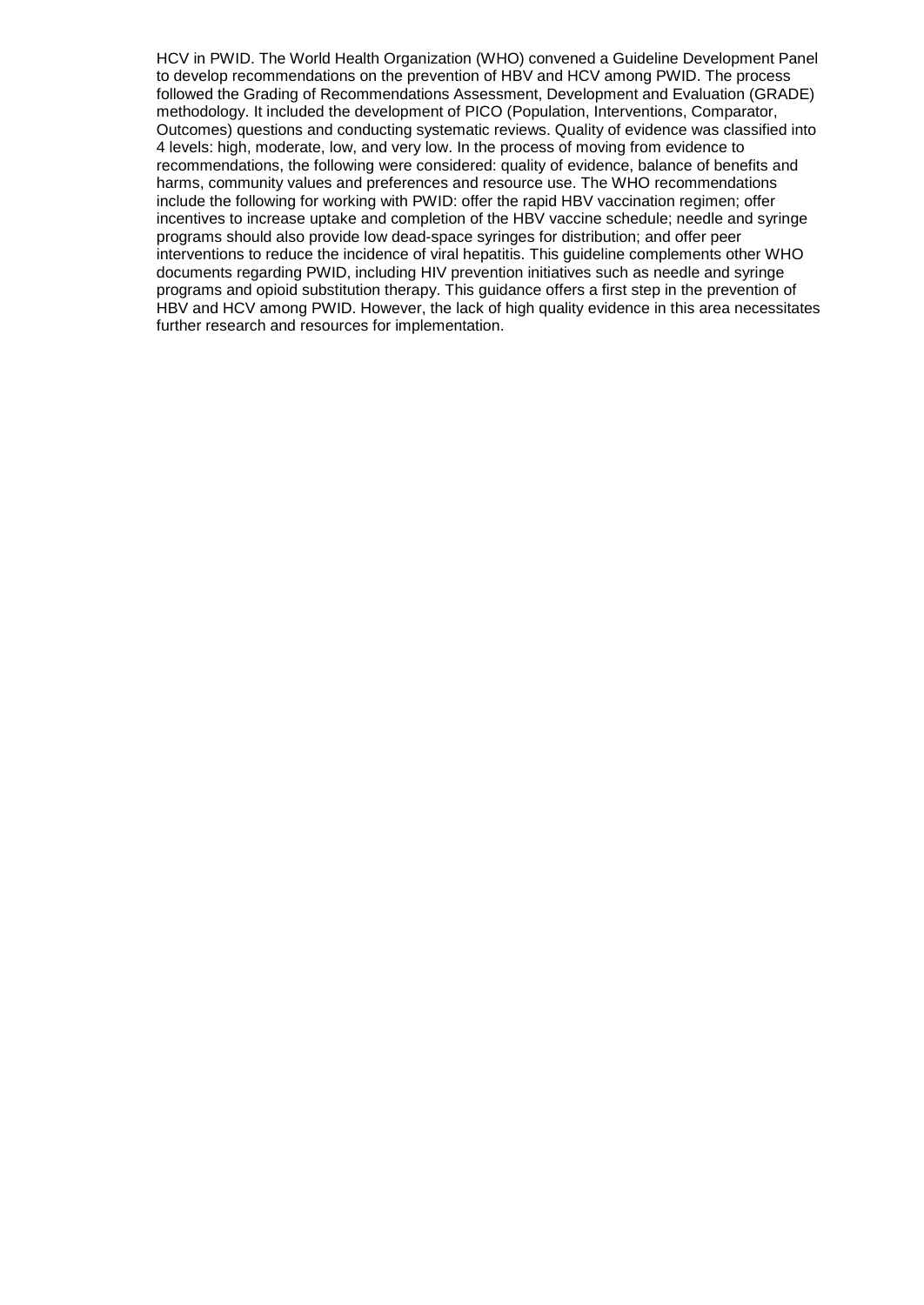# *Presentation John Ward (CDC) - Overview of current hepatitis prevention and control issues*

# *CDC Hepatitis information [http://www.cdc.gov/hepatitis/\(accessed](http://www.cdc.gov/hepatitis/(accessed) on 10/11/2014)*

| CDC Home<br>Centers for Disease Control and Prevention<br>CDC 24/7: Saving Lives. Protecting People.™                                                                                                                         | <b>SEARCH</b>                                                                                                           | <b>SEARCH</b>                                                                                 |                                                                                                                                 |  |  |  |  |  |  |  |
|-------------------------------------------------------------------------------------------------------------------------------------------------------------------------------------------------------------------------------|-------------------------------------------------------------------------------------------------------------------------|-----------------------------------------------------------------------------------------------|---------------------------------------------------------------------------------------------------------------------------------|--|--|--|--|--|--|--|
| A-Z Index <b>A B C D E F G H I J K L M N O P Q R S T U V W X Y Z #</b>                                                                                                                                                        |                                                                                                                         |                                                                                               |                                                                                                                                 |  |  |  |  |  |  |  |
| <b>Viral Hepatitis</b>                                                                                                                                                                                                        |                                                                                                                         |                                                                                               |                                                                                                                                 |  |  |  |  |  |  |  |
| "Hepatitis" means inflammation of the<br>liver and also refers to a group of viral<br>infections that affect the liver. The<br>most common types are Hepatitis A,<br>Hepatitis B, and Hepatitis C.                            | Replay $\bigcirc$<br>Hep C Training<br>Know Hepatitis B<br><b>HCV Timeline</b><br>$\mathcal{V}$                         | Print page<br>Get email updates<br>D Follow on Twitter<br>(@cdchep)                           |                                                                                                                                 |  |  |  |  |  |  |  |
| Viral hepatitis is the leading cause of<br>liver cancer and the most common<br>reason for liver transplantation. An<br>estimated 4.4 million Americans are living with chronic hepatitis; most do not know they are infected. | <b>Contact Us</b><br><b>About Us</b>                                                                                    |                                                                                               |                                                                                                                                 |  |  |  |  |  |  |  |
| <b>For Health</b><br><b>Hepatitis A</b><br><b>Professionals</b>                                                                                                                                                               |                                                                                                                         |                                                                                               |                                                                                                                                 |  |  |  |  |  |  |  |
| <b>Statistics &amp;</b>                                                                                                                                                                                                       | <b>Know More Hepatitis</b><br>$\boldsymbol{\beta}$                                                                      | For the Public<br><b>Millions of Americans are</b>                                            |                                                                                                                                 |  |  |  |  |  |  |  |
| O <sub>O</sub><br><b>Surveillance</b><br>. Surveillance<br>summaries,<br>uidelines and forms,                                                                                                                                 | <b>KNOW</b><br>MORE<br>National Hepatitis C<br><b>Education</b><br><b>HEPATITIS</b><br>Campaign                         | <b>What is Hepatitis?</b><br>• Hepatitis D<br>• Hepatitis A<br>• Hepatitis B<br>• Hepatitis E | living with VIRAL HEPATITIS.<br>Most don't know it.<br><b>Take this online</b><br>assessment to see if<br>you're at risk.<br>20 |  |  |  |  |  |  |  |
| <b>Resource Center</b><br>Professional tools,<br>patient education.<br>observance<br>racourcae traininge                                                                                                                      | <b>Know Hepatitis B</b><br><b>NO.</b><br><b>Hepatitis B</b><br>Education<br>Campaign for Asian<br>Americans and Dacific | • Hepatitis C<br>State and Local Partners                                                     | <b>Oujck Links</b><br>Sources for                                                                                               |  |  |  |  |  |  |  |

# CDC hepatitis statistics &Surveillance

<http://www.cdc.gov/hepatitis/Statistics/2012Surveillance/index.htm> (accessed 10/11/2014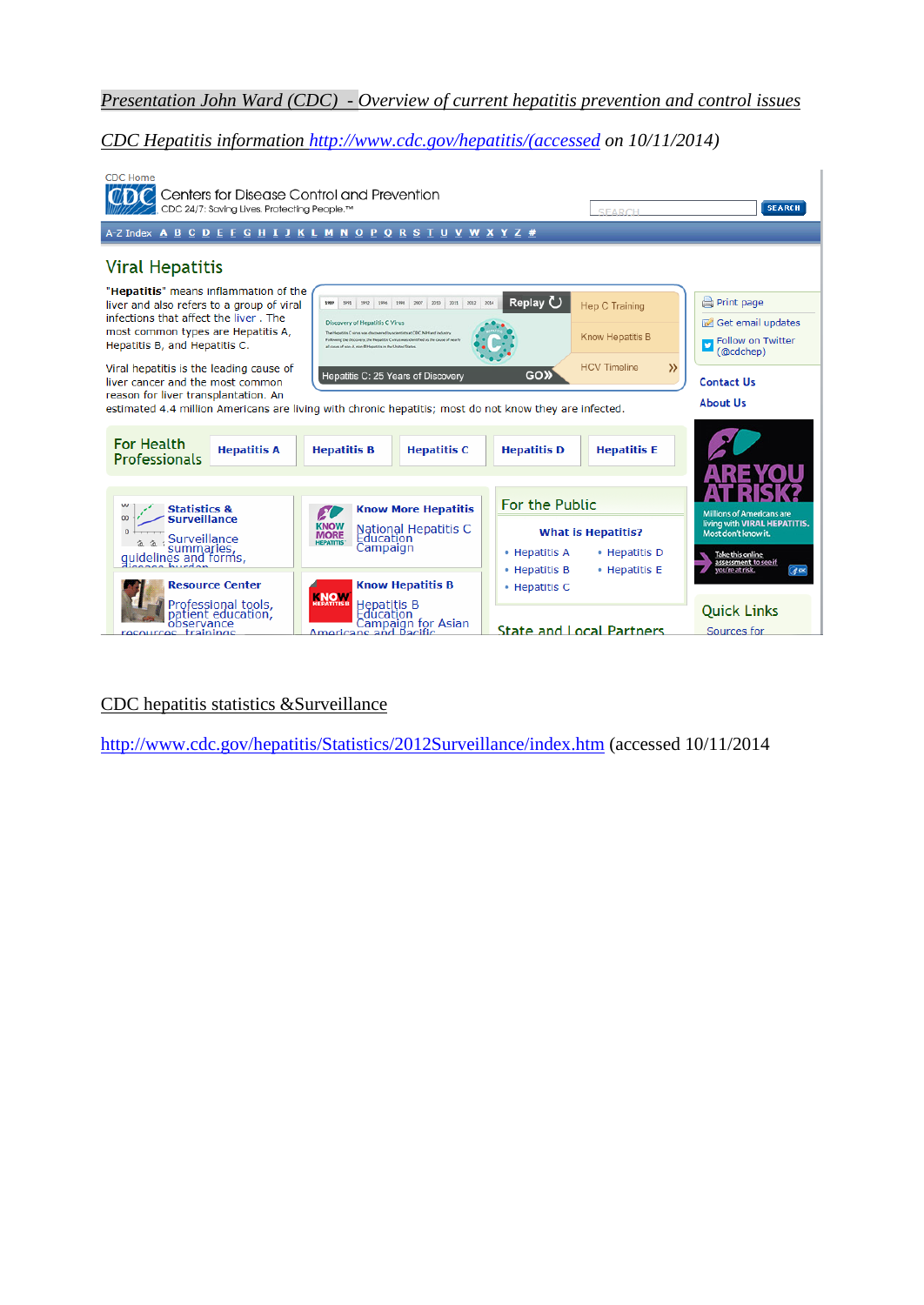Pubmed MEDLINE search on {(Hepatitis ) AND (**Prevention) AND (CDC) AND John Ward**} in all fields and filters used on this search '**last 5 year' and ' Review'** on**,** was performed. }. The reference were sorted by publication year and first author

Ward, J. W. "**The epidemiology of chronic hepatitis C and one-time hepatitis C virus testing of persons born during 1945 to 1965 in the United States**." Clin Liver Dis **2013** 17(1): 1-11.

Hepatitis C virus (HCV) is the most common blood-borne infection in the United States. HCV infection is a leading cause of chronic liver disease, end-stage liver disease, and liver transplantation. Newly available therapies can clear HCV in most infected persons who receive treatment. However, many persons living with HCV infection are unaware of their infection status, including those born during 1945-1965 (a population at increased risk for chronic hepatitis C in the United States). This review highlights the epidemiology of hepatitis C and the importance of HCV testing and linkage to care in an era of more effective antiviral therapies.

Ward, J. W. "**The hidden epidemic of hepatitis C virus infection in the United States: occult transmission and burden of disease**." Top Antivir Med **2013** 21(1): 15-19.

Society faces an immense burden of hepatitis C virus (HCV) infection-related morbidity and mortality. Transmission of HCV is ongoing, and the incidence of HCV infection has been increasing in recent years. New therapies for treating HCV infection hold considerable promise for increasing cure rates and thus reducing HCV transmission. However, many persons with HCV infection in the United States are unaware of their infection status. The Centers for Disease Control and Prevention (CDC) recently expanded its HCV testing recommendations to include 1-time HCV testing for individuals born between 1945 and 1965, a population with a 3% prevalence of infection. Linkage to care and treatment for those identified with infection through testing would have a profound impact in reducing HCV disease burden. Coordinated efforts by public health agencies, clinical care providers, laboratories, and payers are necessary to improve primary and secondary prevention of HCV disease. This article summarizes a presentation by John W. Ward, MD, at the IAS-USA live continuing medical education program held in Atlanta, Georgia, in October 2012.

Moorman, A. C., Gordon, S. C., Rupp, L. B., Spradling, P. R., Teshale, E. H., Lu, M., Nerenz, D. R., Nakasato, C. C., Boscarino, J. A., Henkle, E. M., et al. "**Baseline characteristics and mortality among people in care for chronic viral hepatitis: the chronic hepatitis cohort study**." Clin Infect Dis **2013** 56(1): 40-50.

BACKGROUND: The Chronic Hepatitis Cohort Study (CHeCS), a dynamic prospective, longitudinal, observational cohort study, was created to assess the clinical impact of chronic viral hepatitis in the United States. This report describes the cohort selection process, baseline demographics, and insurance, biopsy, hospitalization, and mortality rates. METHODS: Electronic health records of >1.6 million adult patients seen from January 2006 through December 2010 at 4 integrated healthcare systems in Detroit, Michigan; Danville, Pennsylvania; Portland, Oregon; and Honolulu, Hawaii were collected and analyzed. RESULTS: Of 2202 patients with chronic hepatitis B virus (HBV) infection, 50% were aged 44-63 years, 57% male, 58% Asian/Pacific Islander, and 13% black; and 5.1% had Medicaid, 16.5% Medicare, and 76.3% private insurance. During 2001-2010, 22.3% had a liver biopsy and 37.9% were hospitalized. For the 8810 patients with chronic hepatitis C virus (HCV) infection, 75% were aged 44-63 years, 60% male, 23% black; and 12% had Medicaid, 23% Medicare, and 62% private insurance. During 2001-2010, 38.4% had a liver biopsy and 44.3% were hospitalized. Among persons in care, 9% of persons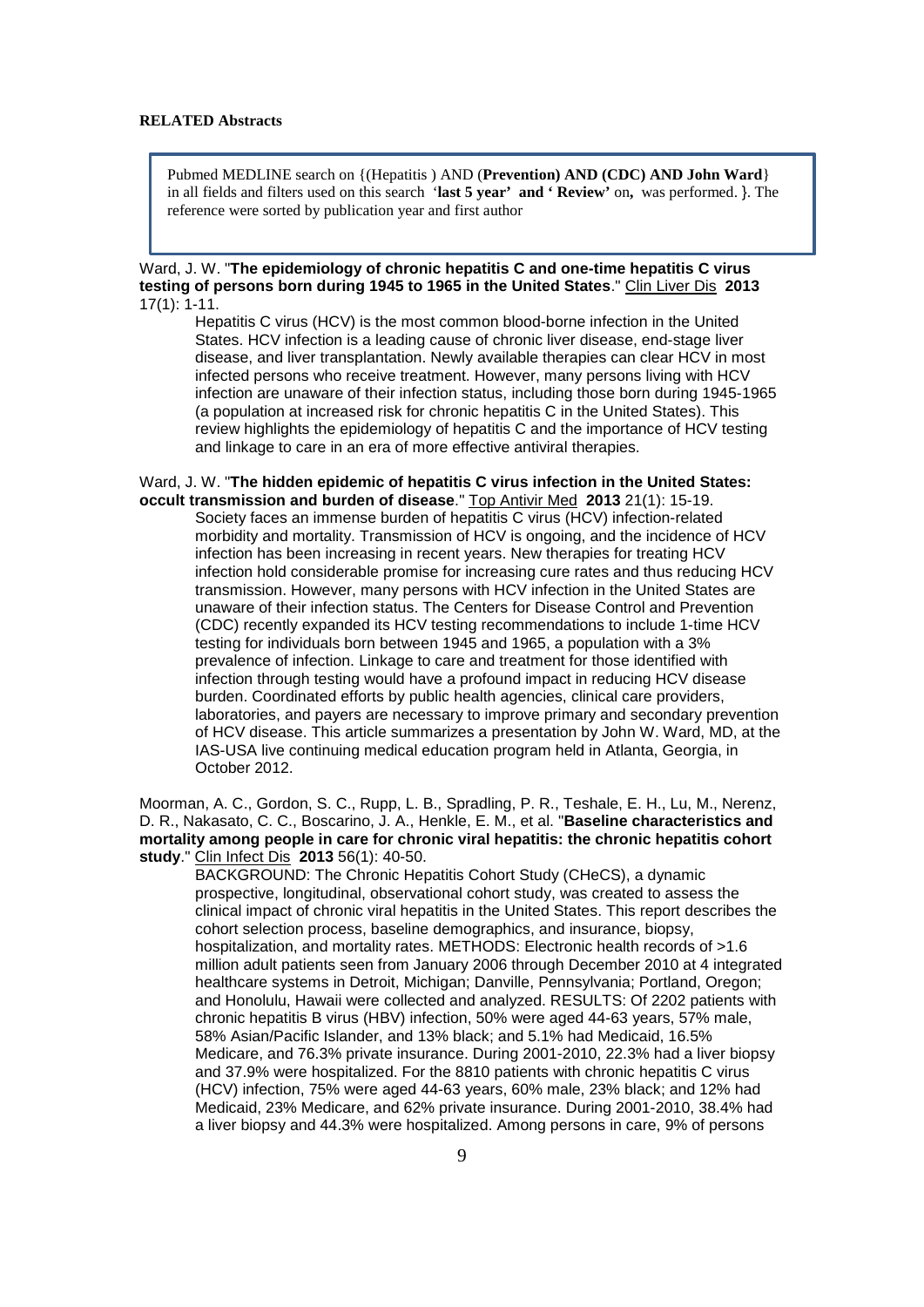with HBV and 14% of persons with HCV infection, mainly those born during 1945- 1964, died during the 2006-2010 five-year period. CONCLUSIONS: Baseline demographic, hospitalization, and mortality data from CHeCS highlight the substantial US health burden from chronic viral hepatitis, particularly among persons born during 1945-1964.

Ward, J. W., Valdiserri, R. O. and Koh, H. K. "**Hepatitis C virus prevention, care, and treatment: from policy to practice**." Clin Infect Dis **2012** 55 Suppl 1: S58-63. The prevention of hepatitis C virus (HCV) infection and associated health conditions (eg, cirrhosis and hepatocellular carcinoma) is a public health priority in the United States. Hepatitis C virus-related morbidity and mortality is increasing at a time when the advent of highly effective therapies greatly increases opportunities to prevent HCV transmission and disease. In 2010, the Institute of Medicine recommended that national action be taken to address this "underappreciated health concern for the nation." In response, in 2011, the US Department of Health and Human Services (HHS) published a viral hepatitis action plan that guides response to the viral hepatitis epidemic by providing explicit steps to be undertaken by specific HHS agencies to improve provider training and community education; expand access to testing, care, and treatment; strengthen public health surveillance; improve HCV preventive services for injection drug users; develop a hepatitis C vaccine; and prevent HCV transmission in healthcare settings. For all aspects of the action plan, infectious disease specialists and other clinicians assume a key role in efforts to reduce HCVrelated morbidity and mortality. With successful collaboration of the public and private sectors, the hepatitis C epidemic can be forever silenced.

Ward, J. W. "**Testing for HCV: the first step in preventing disease transmission and improving health outcomes for HCV-infected individuals**." Antivir Ther **2012** 17(7 Pt B): 1397-1401.

In the US, application of antibody-based and nucleic acid testing for HCV has dramatically reduced HCV transmissions over the past two decades. In addition to testing donors of blood, tissue and organs to reduce the risk of transfusion/transplantation-associated HCV, testing can also motivate individuals to adopt safer behaviours. HCV testing, when accompanied by appropriate care and treatment, can reduce the extent of morbidity and mortality that often accompanies chronic HCV infection. Options for HCV treatment have recently been expanded and improved with the availability of more effective, anti-HCV drugs; furthermore, the remarkable results of clinical trials of these drugs suggest that safe, all-oral therapies requiring relatively short duration are on the immediate horizon. These advances have prompted new US initiatives to recommend HCV testing to the wider community (including those populations with a high prevalence of hepatitis C) and promote linkage to treatment for those found to be HCV-infected. Crucial to the success of these initiatives are the development of tests capable of identifying active infection, recent infection, or both, and the implementation of testing strategies that facilitate broad access to HCV testing linked to care and treatment.

Smith, B. D., Morgan, R. L., Beckett, G. A., Falck-Ytter, Y., Holtzman, D. and Ward, J. W. "**Hepatitis C virus testing of persons born during 1945-1965: recommendations from the Centers for Disease Control and Prevention**." Ann Intern Med **2012** 157(11): 817-822. DESCRIPTION: The Centers for Disease Control and Prevention (CDC) and a group of governmental and private sector partners developed these evidence-based recommendations to increase the proportion of hepatitis C virus (HCV)-infected persons who know their status and are linked to appropriate care and treatment. The recommendations also address brief alcohol screening, as alcohol accelerates progression of liver disease among HCV-infected individuals. These recommendations augment CDC's 1998 and 1999 recommendations based on risk and medical indications and are not meant to replace those recommendations. METHODS: These recommendations are based on systematic reviews of evidence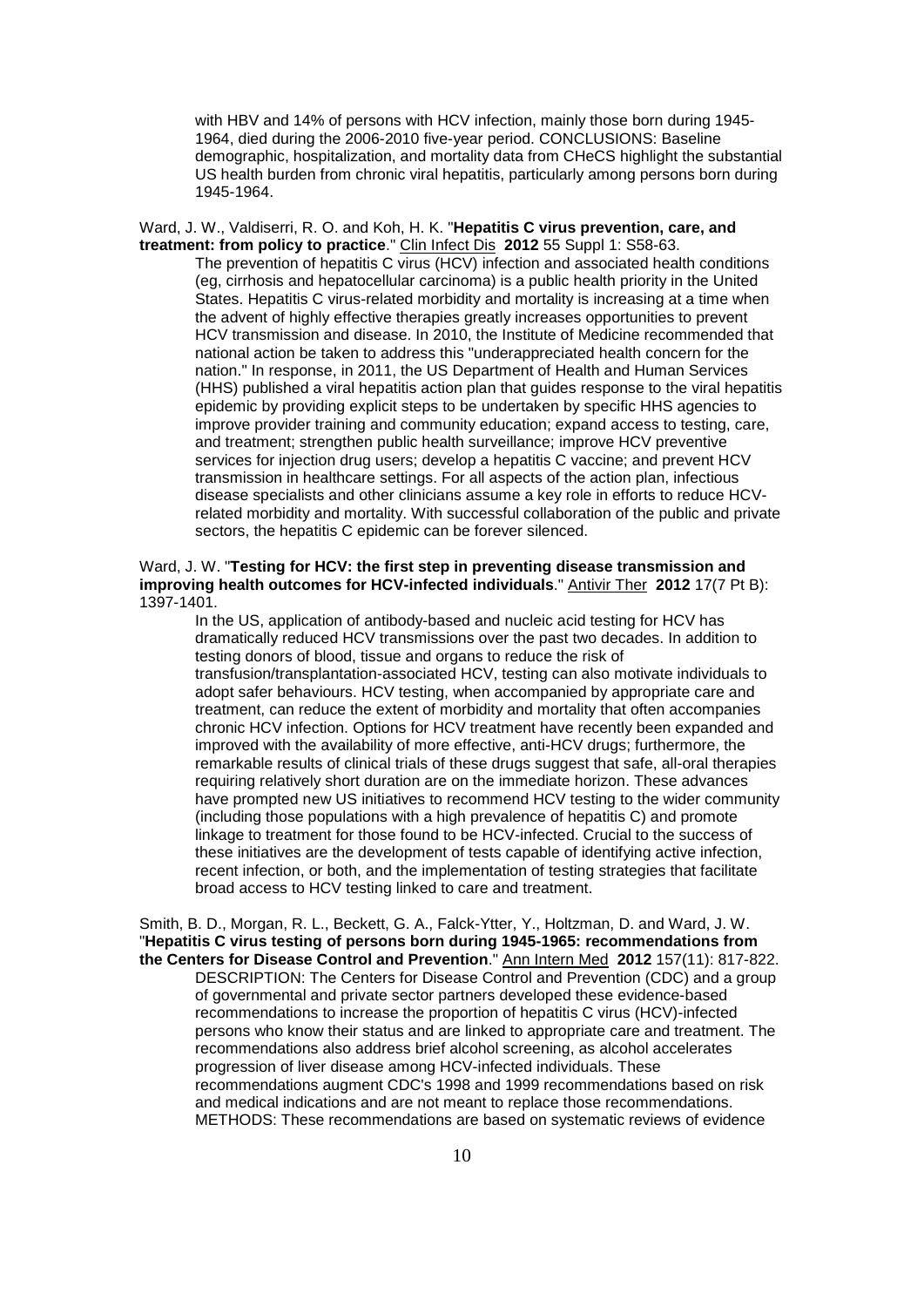published from 1995 through February 2012 in MEDLINE, EMBASE, CINAHL, the Cochrane Central Register of Controlled Trials, Sociological Abstracts, and Database of Abstracts of Reviews of Effects. Selected studies included cross-sectional and cohort studies that addressed either prevalence of hepatitis C in the United States or clinical outcomes (for example, hepatocellular carcinoma and serious adverse events) among treated patients and systematic reviews of trials that assessed effectiveness of brief screening interventions for alcohol consumption. The Grading of Recommendations Assessment, Development, and Evaluation framework was used to assess quality of the evidence. RECOMMENDATION 1: Adults born during 1945- 1965 should receive 1-time testing for HCV without prior ascertainment of HCV risk. (Grade: strong recommendation; moderate-quality evidence). RECOMMENDATION 2: All persons with identified HCV infection should receive a brief alcohol screening and intervention as clinically indicated, followed by referral to appropriate care and treatment services for HCV infection and related conditions (Grade: strong recommendation; moderate-quality evidence).

Smith, B. D., Morgan, R. L., Beckett, G. A., Falck-Ytter, Y., Holtzman, D., Teo, C. G., Jewett, A., Baack, B., Rein, D. B., Patel, N., et al. "**Recommendations for the identification of chronic hepatitis C virus infection among persons born during 1945-1965**." MMWR Recomm Rep **2012** 61(RR-4): 1-32.

Hepatitis C virus (HCV) is an increasing cause of morbidity and mortality in the United States. Many of the 2.7-3.9 million persons living with HCV infection are unaware they are infected and do not receive care (e.g., education, counseling, and medical monitoring) and treatment. CDC estimates that although persons born during 1945- 1965 comprise an estimated 27% of the population, they account for approximately three fourths of all HCV infections in the United States, 73% of HCV-associated mortality, and are at greatest risk for hepatocellular carcinoma and other HCV-related liver disease. With the advent of new therapies that can halt disease progression and provide a virologic cure (i.e., sustained viral clearance following completion of treatment) in most persons, targeted testing and linkage to care for infected persons in this birth cohort is expected to reduce HCV-related morbidity and mortality. CDC is augmenting previous recommendations for HCV testing (CDC. Recommendations for prevention and control of hepatitis C virus (HCV) infection and HCV-related chronic disease. MMWR 1998;47[No. RR-19]) to recommend one-time testing without prior ascertainment of HCV risk for persons born during 1945-1965, a population with a disproportionately high prevalence of HCV infection and related disease. Persons identified as having HCV infection should receive a brief screening for alcohol use and intervention as clinically indicated, followed by referral to appropriate care for HCV infection and related conditions. These recommendations do not replace previous guidelines for HCV testing that are based on known risk factors and clinical indications. Rather, they define an additional target population for testing: persons born during 1945-1965. CDC developed these recommendations with the assistance of a work group representing diverse expertise and perspectives. The recommendations are informed by the Grading of Recommendations Assessment, Development, and Evaluation (GRADE) framework, an approach that provides guidance and tools to define the research questions, conduct the systematic review, assess the overall quality of the evidence, and determine strength of the recommendations. This report is intended to serve as a resource for health-care professionals, public health officials, and organizations involved in the development, implementation, and evaluation of prevention and clinical services. These recommendations will be reviewed every 5 years and updated to include advances in the published evidence.

Ly, K. N., Xing, J., Klevens, R. M., Jiles, R. B., Ward, J. W. and Holmberg, S. D. "**The increasing burden of mortality from viral hepatitis in the United States between 1999 and 2007**." Ann Intern Med **2012** 156(4): 271-278.

BACKGROUND: The increasing health burden and mortality from hepatitis B virus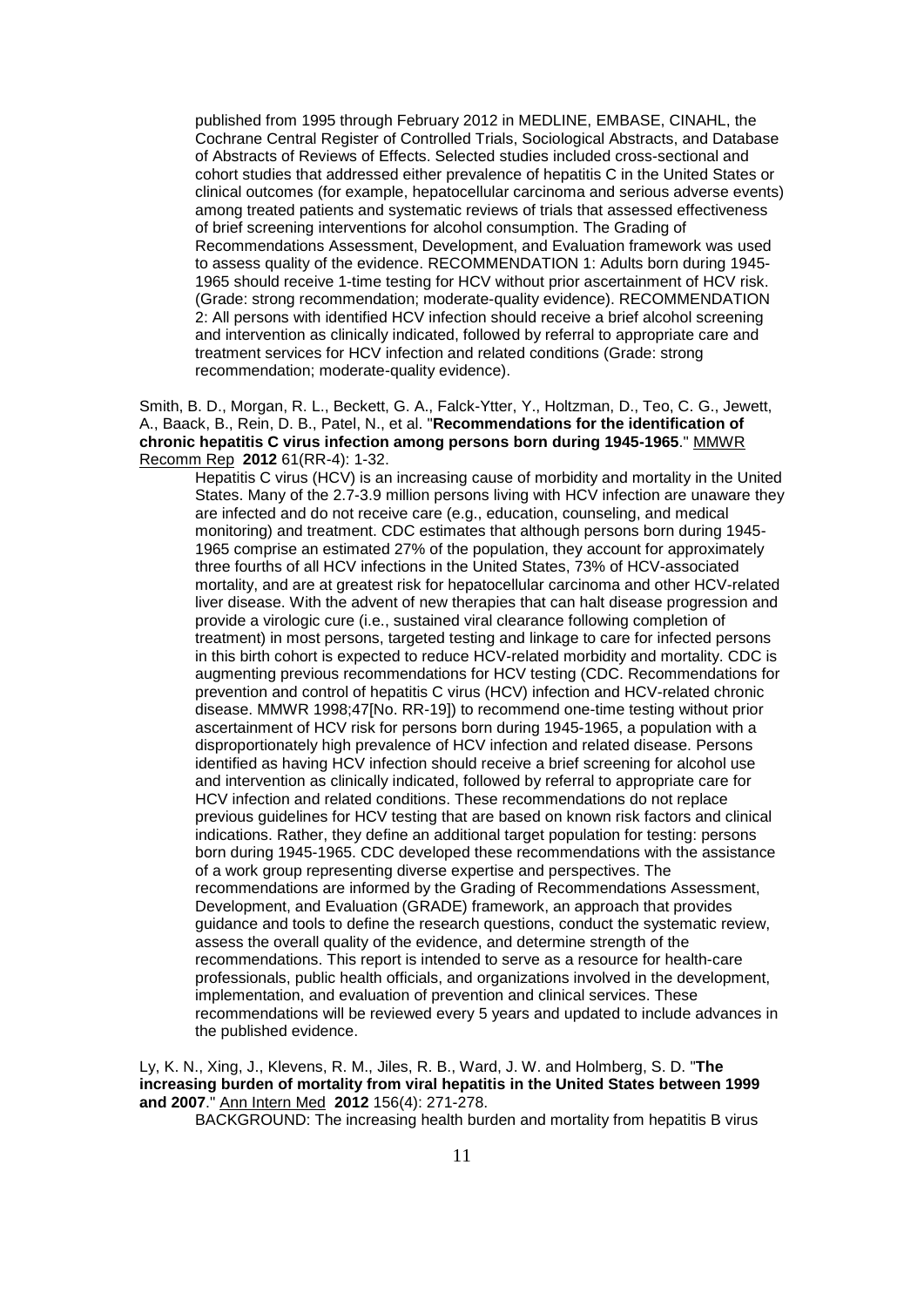(HBV) and hepatitis C virus (HCV) in the United States are underappreciated. OBJECTIVE: To examine mortality from HBV; HCV; and, for comparison, HIV. DESIGN: Analysis of U.S. multiple-cause mortality data from 1999 to 2007 from the National Center for Health Statistics. SETTING: All U.S. states and the District of Columbia. PARTICIPANTS: Approximately 22 million decedents. MEASUREMENTS: Age-adjusted mortality rates from HBV, HCV, and HIV. Logistic regression analyses of 2007 data generated 4 independent models per outcome (HCV- or HBV-related deaths) that each included 1 of 4 comorbid conditions and all sociodemographic characteristics. RESULTS: Between 1999 and 2007, recorded deaths from HCV [corrected] increased significantly to 15,106, whereas deaths from HIV declined to 12,734 by 2007. Factors associated with HCV-related deaths included chronic liver disease, HBV co-infection, alcohol-related conditions, minority status, and HIV coinfection. Factors that increased odds of HBV-related death included chronic liver disease, HCV co-infection, Asian or Pacific Islander descent, HIV co-infection, and alcohol-related conditions. Most deaths from HBV and HCV occurred in middle-aged persons. LIMITATION: A person other than the primary physician of the decedent frequently completed the death certificate, and HCV and HBV often were not detected and thus not reported as causes of death. CONCLUSION: By 2007, HCV had superseded HIV as a cause of death in the United States, and deaths from HCV and HBV disproportionately occurred in middle-aged persons. To achieve decreases in mortality similar to those seen with HIV requires new policy initiatives to detect patients with chronic hepatitis and link them to care and treatment. PRIMARY FUNDING SOURCE: Centers for Disease Control and Prevention.

Ward, J. W., Averhoff, F. M. and Koh, H. K. "**World Hepatitis Day: a new era for hepatitis control**." Lancet **2011** 378(9791): 552-553.

Teshale, E. H., Ramachandran, S., Xia, G. L., Roberts, H., Groeger, J., Barry, V., Hu, D. J., Holmberg, S. D., Holtzman, D., Ward, J. W., et al. "**Genotypic distribution of hepatitis B virus (HBV) among acute cases of HBV infection, selected United States counties, 1999-2005**." Clin Infect Dis **2011** 53(8): 751-756.

BACKGROUND: Knowledge of the genotypic distribution of hepatitis B virus (HBV) facilitates epidemiologic tracking and surveillance of HBV infection as well as prediction of its disease burden. In the United States, HBV genotyping studies have been conducted for chronic but not acute hepatitis B. METHODS: Serum samples were collected from patients with acute hepatitis B cases reported from the 6 counties that participated in the Sentinel Counties Study of Acute Viral Hepatitis from 1999 through 2005. Polymerase chain reaction followed by nucleotide sequencing of a 435-base pair segment of the HBV S gene was performed, and the sequences were phylogenetically analyzed. RESULTS: Of 614 patients identified with available serum samples, 75% were infected with genotype A HBV and 18% were infected with genotype D HBV. Thirty-two percent of genotype A sequences constituted a single subgenotype A2 cluster. The odds of infection with genotype A (vs with genotype D) were 5 times greater among black individuals than among Hispanic individuals (odds ratio [OR], 5; 95% confidence interval [CI], 2.3-10.7). The odds of infection with genotype A were 49, 8, and 4 times greater among patients from Jefferson County (Alabama), Pinellas County (Florida), and San Francisco (California), respectively, than among those living in Denver County (Colorado). Genotype A was less common among recent injection drug users than it was among non-injection drug users (OR, 0.2; 95% CI, 0.1-0.4). CONCLUSIONS: HBV genotype distribution was significantly associated with ethnicity, place of residence, and risk behavior.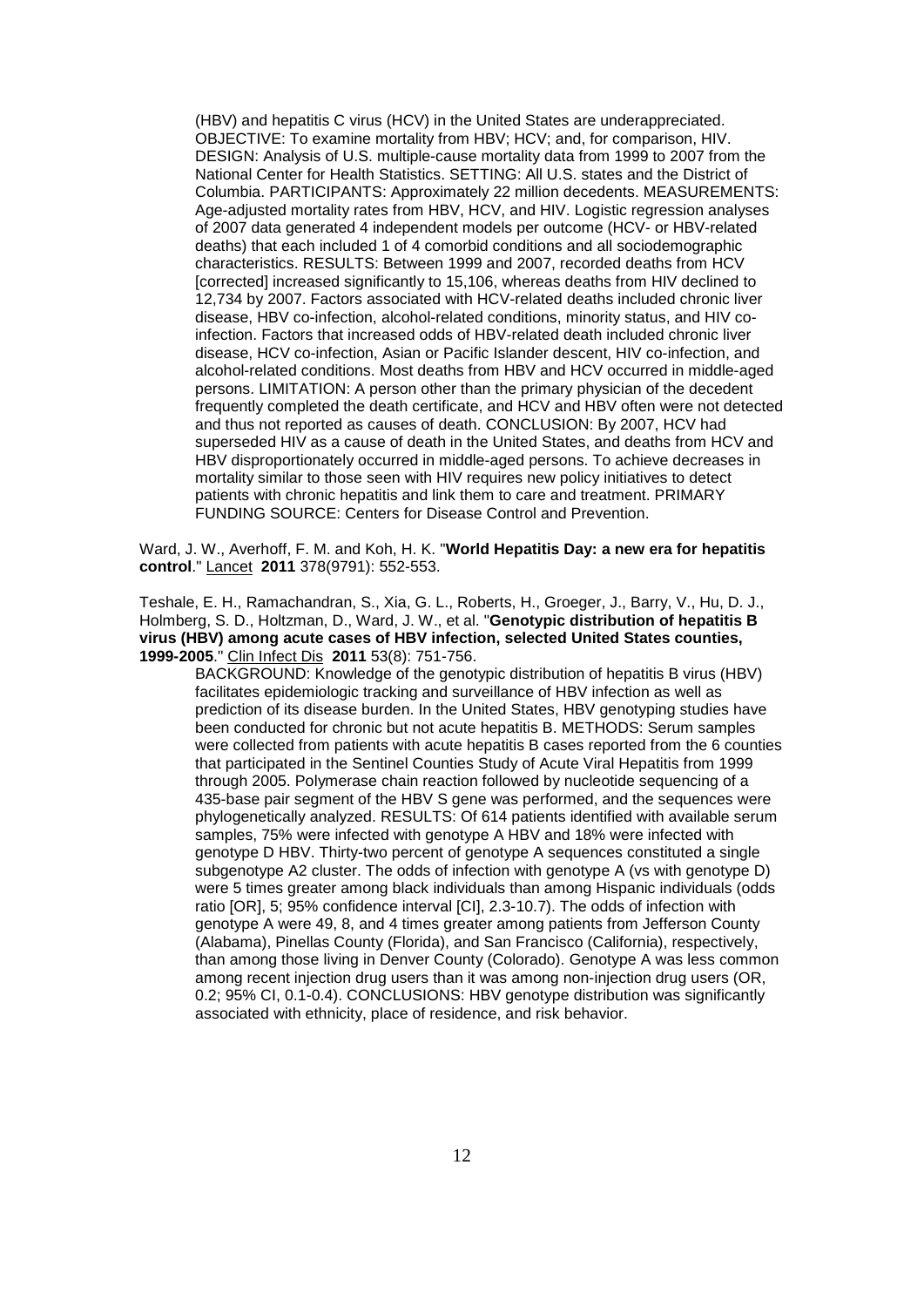**Session 2: MORE THAN 2 DECADES PREVENTION AND CONTROL OF VIRAL HEPATITIS**

*Presentation Nedret Emiroglu* Prevention and control of viral hepatitis B and C in WHO European Region *Presentation Liudmila Mosina* Hepatitis B immunization in WHO European Region



World health organization regional office for Europe – Hepatitis information <http://www.euro.who.int/en/health-topics/communicable-diseases/hepatitis>

| REGIONAL OFFICE FOR EUrope                                                                                                                                                                                   | <b>Norld Health</b><br><b>Organization</b>        |                                                                                                                                                                                                                                                              |                     |                                                        |                                                                                                                                                                                                                                                                                                                                                                                                                                                                                                                                                                                                                                                                                                                                                                            |                                                                                 | English Français Deutsch Русский<br>Search                                         |
|--------------------------------------------------------------------------------------------------------------------------------------------------------------------------------------------------------------|---------------------------------------------------|--------------------------------------------------------------------------------------------------------------------------------------------------------------------------------------------------------------------------------------------------------------|---------------------|--------------------------------------------------------|----------------------------------------------------------------------------------------------------------------------------------------------------------------------------------------------------------------------------------------------------------------------------------------------------------------------------------------------------------------------------------------------------------------------------------------------------------------------------------------------------------------------------------------------------------------------------------------------------------------------------------------------------------------------------------------------------------------------------------------------------------------------------|---------------------------------------------------------------------------------|------------------------------------------------------------------------------------|
| Home                                                                                                                                                                                                         | <b>Health topics</b>                              | Countries                                                                                                                                                                                                                                                    | <b>Publications</b> |                                                        | Data and evidence                                                                                                                                                                                                                                                                                                                                                                                                                                                                                                                                                                                                                                                                                                                                                          | Media centre                                                                    | About us                                                                           |
|                                                                                                                                                                                                              | Health topics > Communicable diseases > Hepatitis |                                                                                                                                                                                                                                                              |                     |                                                        |                                                                                                                                                                                                                                                                                                                                                                                                                                                                                                                                                                                                                                                                                                                                                                            |                                                                                 |                                                                                    |
| <b>Hepatitis</b><br><b>News</b><br><b>Events</b><br>Policy<br><b>Activities</b><br><b>World Hepatitis Day</b><br>Country work<br>Data and statistics<br><b>Publications</b><br><b>Partners</b><br>Contact us |                                                   |                                                                                                                                                                                                                                                              | <b>Hepatitis</b>    |                                                        | Hepatitis is an inflammation of the liver, most commonly caused by a viral infection.<br>There are five main hepatitis viruses that cause acute and/or chronic infection.<br>referred to as types A, B, C, D and E. In particular, types B and C lead to chronic<br>disease in hundreds of millions of people worldwide. In the WHO European Region an<br>estimated 13 million people live with chronic hepatitis B, and an estimated 15 million<br>people are infected with hepatitis C. Because the disease is often asymptomatic and<br>left untreated, chronic hepatitis is a major cause of liver cirrhosis and primary liver<br>cancer. People who inject drugs are particularly vulnerable to hepatitis and co-<br>infection with both hepatitis and HIV is common. |                                                                                 |                                                                                    |
|                                                                                                                                                                                                              |                                                   | <b>News</b><br>Expert advisory group supports<br>implementation of the European<br>Vaccine Action Plan<br>14-10-2014<br>Joint article on policy responses<br>to viral hepatitis B and C: just<br>published<br>02-10-2014<br>Highlights of RC64 day 4 - Ebola |                     | <b>Publications</b><br><b>BUY</b><br>More publications | European Action<br>Plan for HIV/AIDS<br>2012-2015                                                                                                                                                                                                                                                                                                                                                                                                                                                                                                                                                                                                                                                                                                                          | <b>Infographic</b><br><b>HEPATITIS C</b><br>affects<br>1 IN 50<br><b>PEOPLE</b> | In the WHO European Region<br><b>HEPATITIS B</b><br>affects<br>50<br><b>PEOPLE</b> |
|                                                                                                                                                                                                              |                                                   | emergency update, food and<br>nutrition action plan adopted, and<br>six European progress reports<br>discussed                                                                                                                                               |                     | Multimedia                                             |                                                                                                                                                                                                                                                                                                                                                                                                                                                                                                                                                                                                                                                                                                                                                                            | More data and statistics                                                        | Co-infection may occur                                                             |

# **Key publications – WHO Euro Hepatitis**

# *[Barriers and facilitators to hepatitis C treatment for people who inject drugs](http://www.euro.who.int/en/health-topics/communicable-diseases/hepatitis/publications/barriers-and-facilitators-to-hepatitis-c-treatment-for-people-who-inject-drugs)*



[2012 Hepatitis C virus \(HCV\) infection is a significant global public health](http://www.euro.who.int/en/health-topics/communicable-diseases/hepatitis/publications/barriers-and-facilitators-to-hepatitis-c-treatment-for-people-who-inject-drugs)  [problem. The burden of HCV infection is concentrated among people who](http://www.euro.who.int/en/health-topics/communicable-diseases/hepatitis/publications/barriers-and-facilitators-to-hepatitis-c-treatment-for-people-who-inject-drugs)  [inject drugs \(PWID\), with an estimated five million PWID living with chronic](http://www.euro.who.int/en/health-topics/communicable-diseases/hepatitis/publications/barriers-and-facilitators-to-hepatitis-c-treatment-for-people-who-inject-drugs)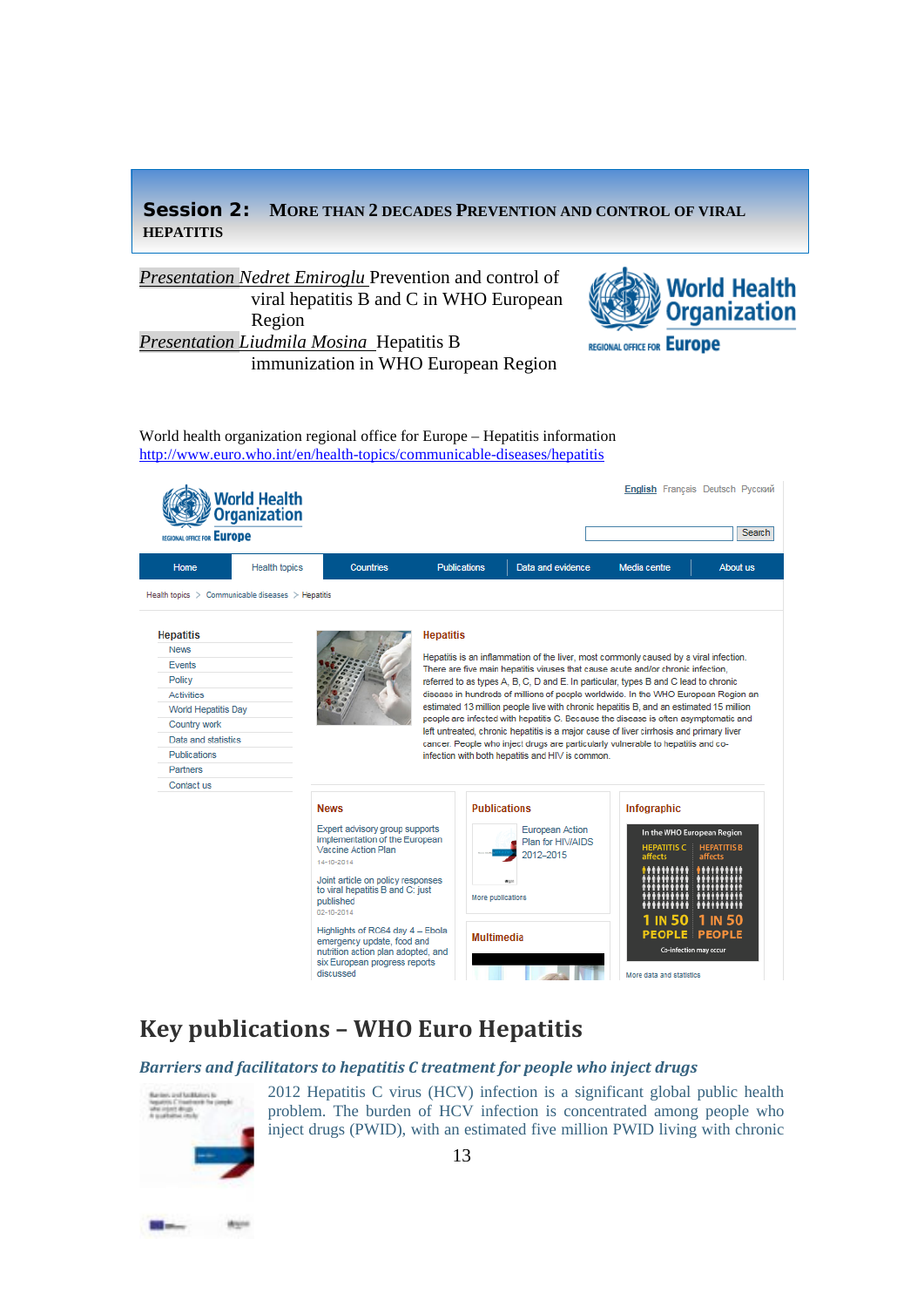[HCV in the European Region. HCV antiviral treatment with peginterferon alfa and ribavirin is the](http://www.euro.who.int/en/health-topics/communicable-diseases/hepatitis/publications/barriers-and-facilitators-to-hepatitis-c-treatment-for-people-who-inject-drugs)  [standard care for chronic HCV, with a 50-85% cure rate depending on genotype. Research](http://www.euro.who.int/en/health-topics/communicable-diseases/hepatitis/publications/barriers-and-facilitators-to-hepatitis-c-treatment-for-people-who-inject-drugs)  [indicates that PWID are interested in HCV treatment uptake and have rates of viral clearance](http://www.euro.who.int/en/health-topics/communicable-diseases/hepatitis/publications/barriers-and-facilitators-to-hepatitis-c-treatment-for-people-who-inject-drugs)  [comparable with other populations. Current injectors are not precluded from HCV treatment](http://www.euro.who.int/en/health-topics/communicable-diseases/hepatitis/publications/barriers-and-facilitators-to-hepatitis-c-treatment-for-people-who-inject-drugs)  [access in a number of European countries, yet uptake rates are substandard.](http://www.euro.who.int/en/health-topics/communicable-diseases/hepatitis/publications/barriers-and-facilitators-to-hepatitis-c-treatment-for-people-who-inject-drugs)

#### *[Protocol 6. Management of Hepatitis C and HIV Coinfection \(2007\)](http://www.euro.who.int/en/health-topics/communicable-diseases/hepatitis/publications/protocol-6.-management-of-hepatitis-c-and-hiv-coinfection-2007)*



[In Europe, the prevalence of hepatitis C virus \(HCV\) infection in HIV-infected](http://www.euro.who.int/en/health-topics/communicable-diseases/hepatitis/publications/protocol-6.-management-of-hepatitis-c-and-hiv-coinfection-2007)  patients is particularly high. Yet only [a minority of HCV/HIVcoinfected patients](http://www.euro.who.int/en/health-topics/communicable-diseases/hepatitis/publications/protocol-6.-management-of-hepatitis-c-and-hiv-coinfection-2007)  [are treated for their hepatitis.](http://www.euro.who.int/en/health-topics/communicable-diseases/hepatitis/publications/protocol-6.-management-of-hepatitis-c-and-hiv-coinfection-2007)



#### *[European Vaccine Action Plan 2015–2020](http://www.euro.who.int/en/health-topics/communicable-diseases/hepatitis/publications/european-vaccine-action-plan-20152020)*

[The European Vaccine Action Plan \(EVAP\) sets a course through a regional vision](http://www.euro.who.int/en/health-topics/communicable-diseases/hepatitis/publications/european-vaccine-action-plan-20152020)  [and goals for immunization and control of vaccine-preventable diseases by defining](http://www.euro.who.int/en/health-topics/communicable-diseases/hepatitis/publications/european-vaccine-action-plan-20152020)  [objectives, priority action areas and indicators, taking into account the specific](http://www.euro.who.int/en/health-topics/communicable-diseases/hepatitis/publications/european-vaccine-action-plan-20152020)  needs and [challenges of WHO European Region Member States.](http://www.euro.who.int/en/health-topics/communicable-diseases/hepatitis/publications/european-vaccine-action-plan-20152020)



*2012 Revision - [Protocol 7. Management of hepatitis B and HIV coinfection](http://www.euro.who.int/en/health-topics/communicable-diseases/hepatitis/publications/2012-revision-protocol-7.-management-of-hepatitis-b-and-hiv-coinfection)* [The update is built on new evidence in the area of HBV/HIV treatment and the](http://www.euro.who.int/en/health-topics/communicable-diseases/hepatitis/publications/2012-revision-protocol-7.-management-of-hepatitis-b-and-hiv-coinfection)  [global WHO 2010 recommendations for a public health approach antiretroviral](http://www.euro.who.int/en/health-topics/communicable-diseases/hepatitis/publications/2012-revision-protocol-7.-management-of-hepatitis-b-and-hiv-coinfection)  [therapy for HIV infection in adults and adolescents.](http://www.euro.who.int/en/health-topics/communicable-diseases/hepatitis/publications/2012-revision-protocol-7.-management-of-hepatitis-b-and-hiv-coinfection)



[•](http://www.euro.who.int/en/health-topics/communicable-diseases/hepatitis/publications/presentation-on-viral-hepatitis-powerpoint-2013) [Presentation on viral hepatitis \(PowerPoint\) \(2013\)](http://www.euro.who.int/en/health-topics/communicable-diseases/hepatitis/publications/presentation-on-viral-hepatitis-powerpoint-2013)

[A series of slides prepared for World Hepatitis Day describing the virus, its](http://www.euro.who.int/en/health-topics/communicable-diseases/hepatitis/publications/presentation-on-viral-hepatitis-powerpoint-2013)  [transmission, treatment and WHO response to the epidemic.](http://www.euro.who.int/en/health-topics/communicable-diseases/hepatitis/publications/presentation-on-viral-hepatitis-powerpoint-2013)

Hope, V. D., Eramova, I., Capurro, D. and Donoghoe, M. C. "**Prevalence and estimation of hepatitis B and C infections in the WHO European Region: a review of data focusing on the countries outside the European Union and the European Free Trade Association**." Epidemiol Infect **2014** 142(2): 270-286.

Knowledge of hepatitis B and C prevalence, and numbers infected, are important for planning responses. Published HBsAg and anti-HCV prevalences for the 20 WHO European Region countries outside the EU/EFTA were extracted, to complement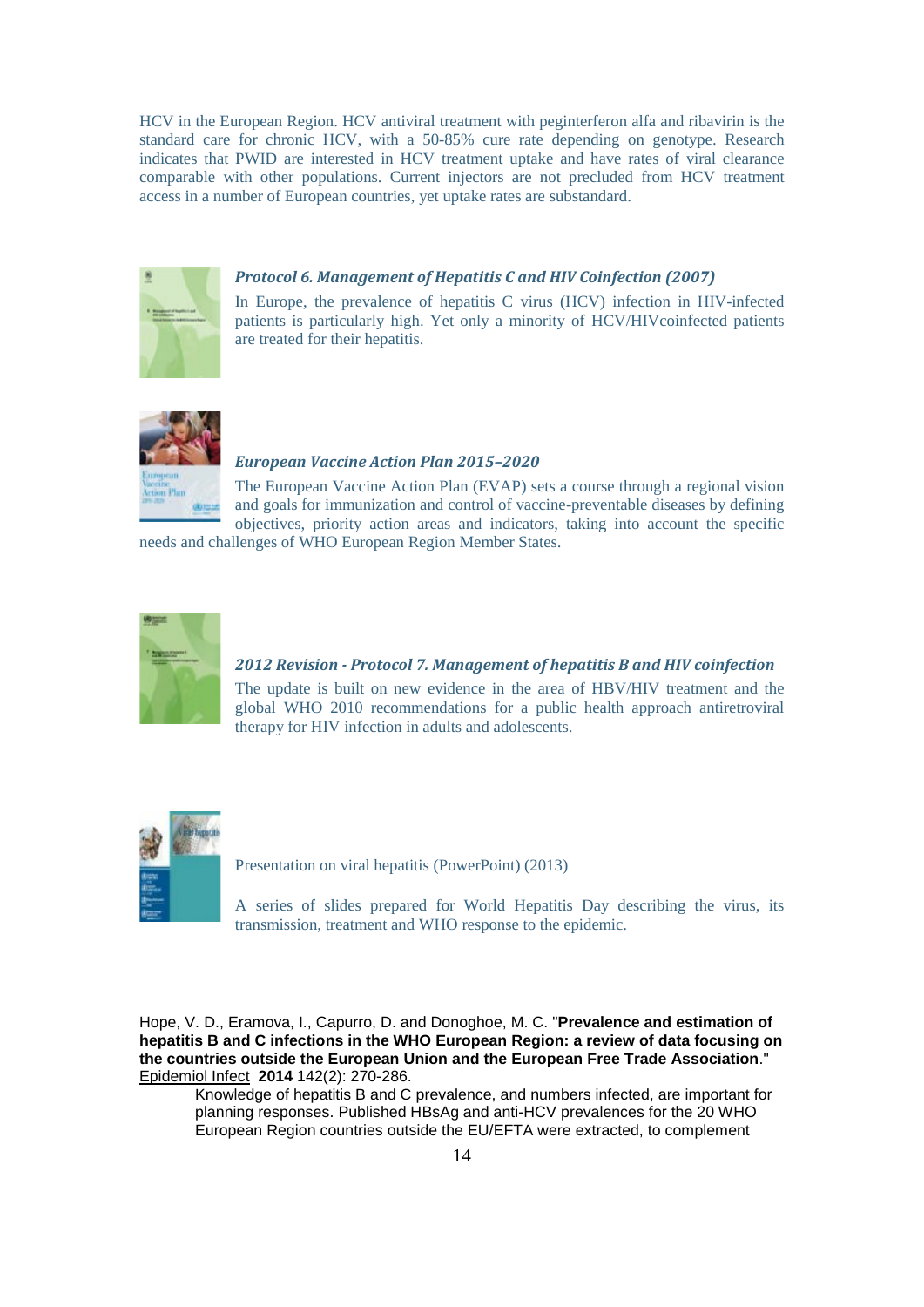published data for the EU/EFTA. The general population prevalence of HBsAg (median 3.8%, mean 5.0%, seven countries) ranged from 1.3% (Ukraine) to 13% (Uzbekistan), and anti-HCV (median 2.3%, mean 3.8%, 10 countries) from 0.5% (Serbia, Tajikistan) to 13% (Uzbekistan). People who inject drugs had the highest prevalence of both infections (HBsAg: median 6.8%, mean 8.2%, 13 countries; anti-HCV: median 46%, mean 46%, 17 countries), and prevalence was also elevated in men who have sex with men and sex workers. Simple estimates indicated 13.3 million (1.8%) adults have HBsAg and 15.0 million (2.0%) HCV RNA in the WHO European Region; prevalences were higher outside the EU/EFTA countries. Efforts to prevent, diagnose, and treat these infections need to be maintained and improved. This article may not be reprinted or reused in any way in order to promote any commercial products or services.

### **RELATED Abstracts**

Pubmed MEDLINE search on {(Hepatitis ) AND (**Prevention) AND Immunization AND Europe**} in all fields and filters used on this search '**last 5 year' and ' Review'** on**,** was performed. }.Manual selection of most relevant The reference were sorted by publication year and first author

Van Damme, P., Leuridan, E., Hendrickx, G., Vorsters, A., Theeten, H., Leino, T., Salminen, M. and Kuusi, M. "**Should Europe have a universal hepatitis B vaccination programme?**" BMJ **2013** 347: f4057.

Qureshi, H. "**Hepatitis B infection in Eastern Mediterranean Region: challenges and the way forward**." East Mediterr Health J **2013** 19(7): 585-586.

Kanitz, E. E., Wu, L. A., Giambi, C., Strikas, R. A., Levy-Bruhl, D., Stefanoff, P., Mereckiene, J., Appelgren, E., D'Ancona, F. and Venice National Gatekeepers, C. P. "**Variation in adult vaccination policies across Europe: an overview from VENICE network on vaccine recommendations, funding and coverage**." Vaccine **2012** 30(35): 5222-5228.

BACKGROUND: In 2010-2011, in the framework of the VENICE project, we surveyed European Union (EU) and Economic Area (EEA) countries to fill the gap of information regarding vaccination policies in adults. This project was carried out in collaboration with the United States National Vaccine Program Office, who conducted a similar survey in all developed countries. METHODS: VENICE representatives of all 29 EU/EEA-countries received an online questionnaire including vaccination schedule, recommendations, funding and coverage in adults for 17 vaccinepreventable diseases. RESULTS: The response rate was 100%. The definition of age threshold for adulthood for the purpose of vaccination ranged from 15 to 19 years (median=18 years). EU/EEA-countries recommend between 4 and 16 vaccines for adults (median=11 vaccines). Tetanus and diphtheria vaccines are recommended to all adults in 22 and 21 countries respectively. The other vaccines are mostly recommended to specific risk groups; recommendations for seasonal influenza and hepatitis B exist in all surveyed countries. Six countries have a comprehensive summary document or schedule describing all vaccines which are recommended for adults. None of the surveyed countries was able to provide coverage estimates for all the recommended adult vaccines. CONCLUSIONS: Vaccination policies for adults are not consistent across Europe, including the meaning of "recommended vaccine" which is not comparable among countries. Coverage data for adults should be collected routinely like for children vaccination.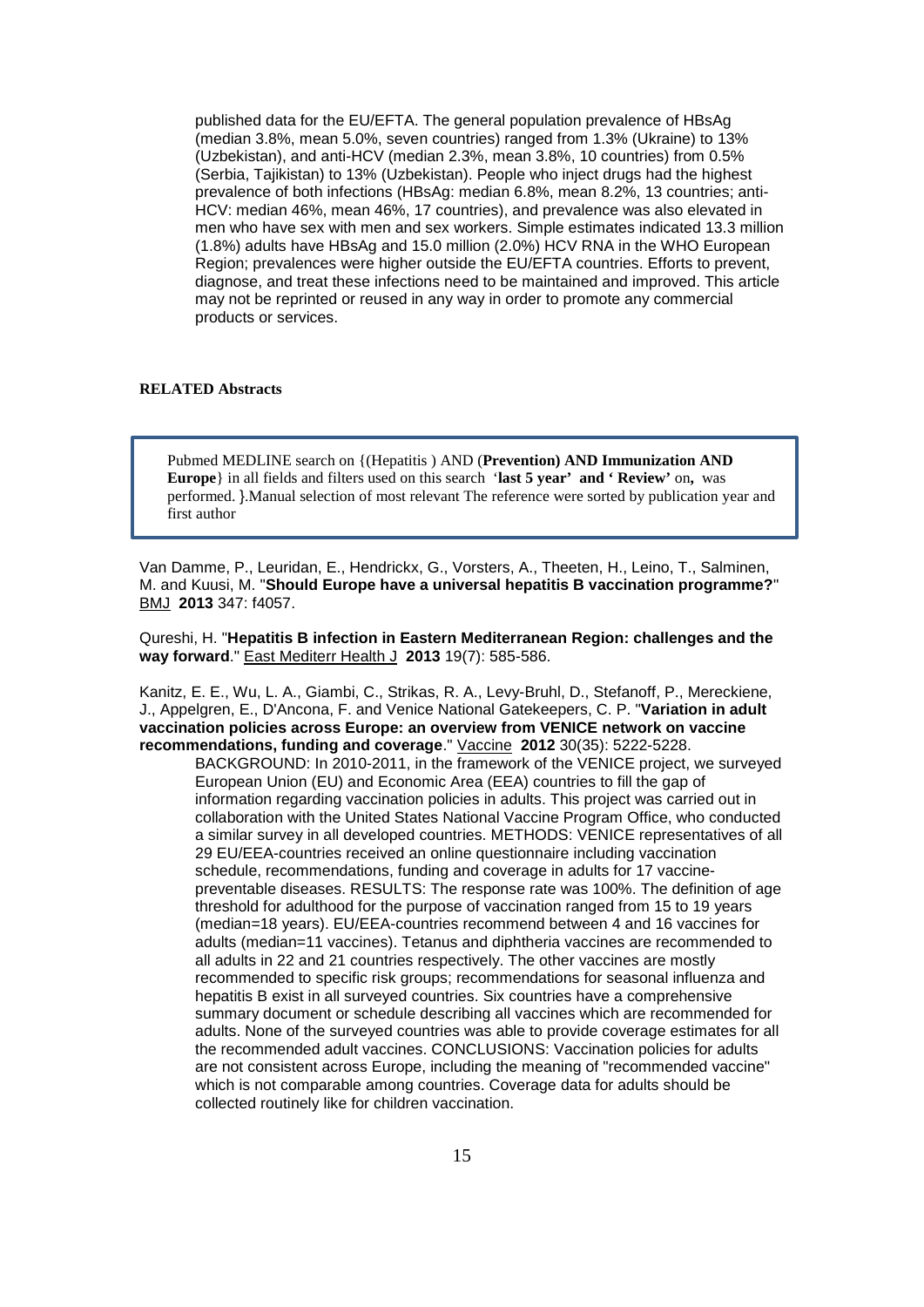Haverkate, M., D'Ancona, F., Giambi, C., Johansen, K., Lopalco, P. L., Cozza, V., Appelgren, E., gatekeepers, V. p. and contact, p. "**Mandatory and recommended vaccination in the EU, Iceland and Norway: results of the VENICE 2010 survey on the ways of implementing national vaccination programmes**." Euro Surveill **2012** 17(22).

This report provides an updated overview of recommended and mandatory vaccinations in the European Union (EU), Iceland and Norway, considering the differences in vaccine programme implementation between countries. In 2010, the Vaccine European New Integrated Collaboration Effort (VENICE) network, conducted a survey among the VENICE project gatekeepers to learn more about how national vaccination programmes are implemented, whether recommended or mandatory. Information was collected from all 27 EU Member States, Iceland and Norway. In total 15 countries do not have any mandatory vaccinations; the remaining 14 have at least one mandatory vaccination included in their programme. Vaccination against polio is mandatory for both children and adults in 12 countries; diphtheria and tetanus vaccination in 11 countries and hepatitis B vaccination in 10 countries. For eight of the 15 vaccines considered, some countries have a mixed strategy of recommended and mandatory vaccinations. Mandatory vaccination may be considered as a way of improving compliance to vaccination programmes. However, compliance with many programmes in Europe is high, using only recommendations. More information about the diversity in vaccine offer at European level may help countries to adapt vaccination strategies based on the experience of other countries. However, any proposal on vaccine strategies should be developed taking into consideration the local context habits.

"**JCVI response on hepatitis B vaccination**." Lancet **2012** 379(9818): 803.

Romano, L., Paladini, S., Van Damme, P. and Zanetti, A. R. "**The worldwide impact of vaccination on the control and protection of viral hepatitis B**." Dig Liver Dis **2011** 43 Suppl 1: S2-7.

Viral hepatitis B is a leading cause of acute and chronic liver disease worldwide, including cirrhosis and hepatocellular carcinoma. Vaccination is the most effective measure for controlling and preventing hepatitis B and its severe long-term sequelae. According to the World Health Organization (WHO), by the end of 2008 177 countries had introduced hepatitis B vaccination into their national routine neonatal, infant and/or adolescent immunisation programmes, and Italy was one of the first countries to implement a universal strategy of hepatitis B vaccination. The implementation of such vaccination programmes has globally resulted in a marked decrease in disease burden, in the carrier rate and in hepatitis B-related morbidity and mortality. Despite this success, work remains to be done to fully achieve the WHO goal of control of hepatitis B and HBV-related diseases on a global scale.

Aspinall, E. J., Hawkins, G., Fraser, A., Hutchinson, S. J. and Goldberg, D. "**Hepatitis B prevention, diagnosis, treatment and care: a review**." Occup Med (Lond) **2011** 61(8): 531- 540.

Hepatitis B virus (HBV) infection is a major cause of morbidity and mortality worldwide. Chronic hepatitis B (CHB) infection is associated with an increased risk of cirrhosis, hepatic decompensation and hepatocellular carcinoma (HCC). The likelihood of developing CHB is related to the age at which infection is acquired; the risk being lowest in adults and >90% in neonates whose mothers are hepatitis B e antigen positive. Treatment of CHB infection aims to clear HBV DNA and prevent the development of complications. There are currently seven drugs available for the treatment of CHB: five nucleos(t)ide analogues and two interferon-based therapies. Long-term treatment is often required, and the decision to treat is based on clinical assessment including the phase of CHB infection and the presence and extent of liver damage. A safe and effective HBV vaccine has been available since the early 1980s. Vaccination plays a central role in HBV prevention strategies worldwide, and a decline in the incidence and prevalence of HBV infection following the introduction of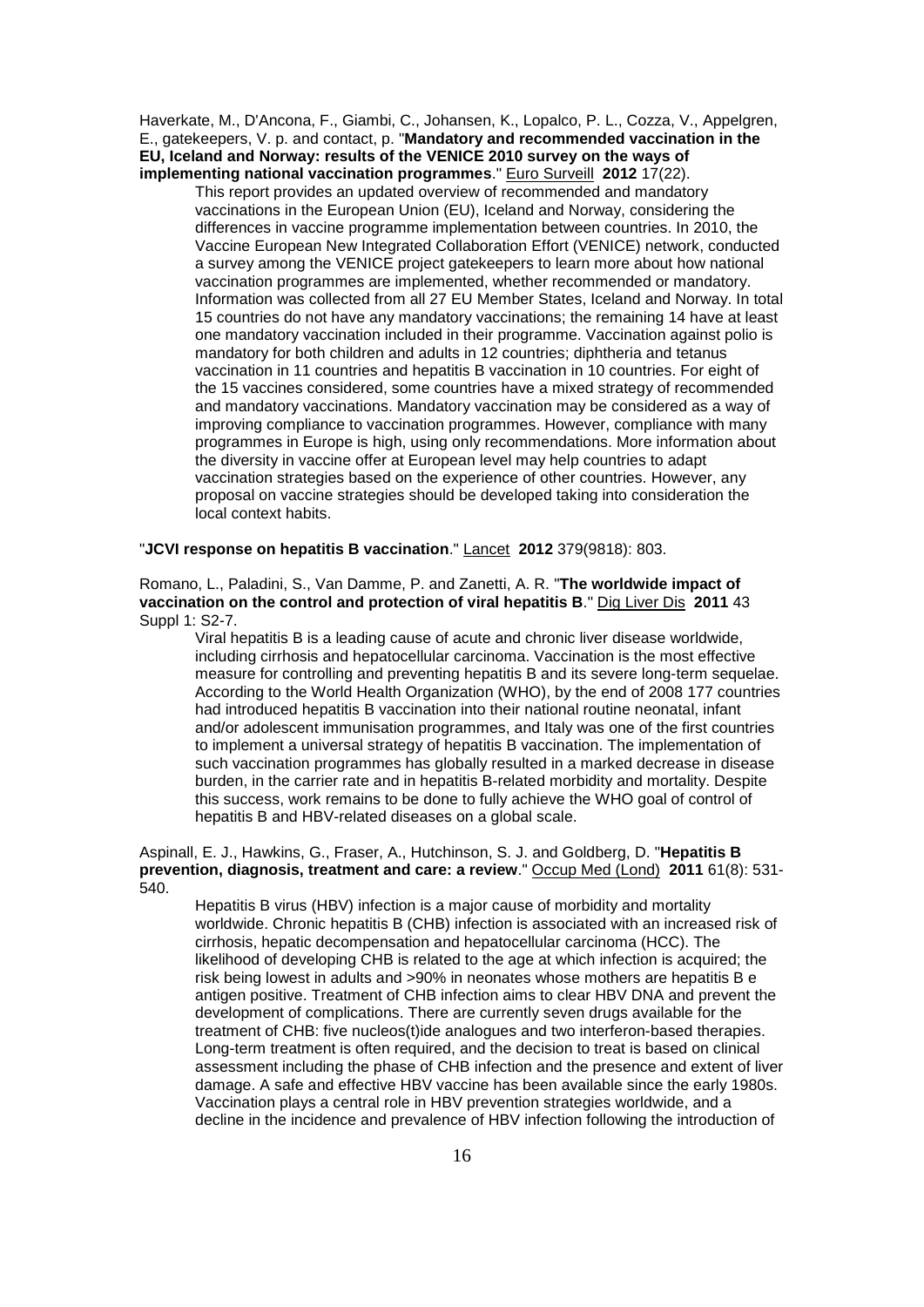universal HBV vaccination programmes has been observed in many countries including the USA and parts of South East Asia and Europe. Post-exposure prophylaxis (PEP) with HBV vaccine +/- hepatitis B immunoglobulin is highly effective in preventing mother to child transmission and in preventing transmission following sharps injuries, sexual contact and other exposures to infected blood and body fluids. Transmission of HBV in the health care setting has become an increasingly rare event in developed nations. However, it remains a significant risk in developing countries reflecting the higher prevalence of CHB, limited access to HBV vaccination and PEP and a lack of adherence to standard infection control precautions.

Mereckiene, J., Cotter, S., Lopalco, P., D'Ancona, F., Levy-Bruhl, D., Giambi, C., Johansen, K., Dematte, L., Salmaso, S., Stefanoff, P., et al. "**Hepatitis B immunisation programmes in European Union, Norway and Iceland: where we were in 2009?**" Vaccine **2010** 28(28): 4470-4477.

In January 2009 25 European Union (EU) Member States (MSs), Norway and Iceland, participated in a survey seeking information on national hepatitis B vaccination programmes. Details of vaccination policy, schedule, population groups targeted for vaccination, programme funding, vaccine coverage and methods of monitoring of vaccine coverage were obtained. Twenty (74%) countries reported that they have a universal hepatitis B vaccination programme, in addition to immunisation of at risk groups; seven (26%) countries recommend HBV for high risk groups only (with some inter-country variation on groups considered at high risk). Among countries without universal hepatitis B vaccination programmes, the major factor for non-introduction is low disease endemicity.

Kretzschmar, M. and de Wit, A. "**Universal hepatitis B vaccination**." Lancet Infect Dis **2008** 8(2): 85-87; author reply 90.

# COUNTRY EXAMPLES

# *Presentation* **Alessandro Zanetti** Prevention and control of viral hepatitis B and C in WHO European Region

Zanetti, A. R., Mariano, A., Romano, L., D'Amelio, R., Chironna, M., Coppola, R. C., Cuccia, M., Mangione, R., Marrone, F., Negrone, F. S., et al. "**Long-term immunogenicity of hepatitis B vaccination and policy for booster: an Italian multicentre study**." Lancet **2005** 366(9494): 1379-1384.

BACKGROUND: Universal anti-hepatitis-B vaccination of infants and adolescents was implemented in Italy in 1991. We undertook a multicentre study in previously vaccinated individuals to assess the duration of immunity and need for booster, over 10 years after vaccination. METHODS: In 1212 children and 446 Italian Air Force recruits vaccinated as infants and adolescents, respectively, we measured the concentrations of antibodies to hepatitis-B surface antigen (anti-HBs) and the presence of antibodies to hepatitis-B core antigen (anti-HBc) at enrollment; postimmunisation values were not available. Individuals positive for anti-HBc were tested for hepatitis B surface antigen (HBsAg) and hepatitis B viral DNA. Individuals with anti-HBs concentrations at 10 IU/L or more were regarded as protected; those with antibody less than 10 IU/L were given a booster dose and retested 2 weeks later. Individuals showing postbooster anti-HBs concentrations of less than 10 IU/L were offered two additional vaccine doses and retested 1 month after the third dose. FINDINGS: Protective anti-HBs concentrations were retained in 779 (64%, 95% CI 61.6-67) children and 398 (89%, 86.4-92.1) recruits. We recorded antibody amounts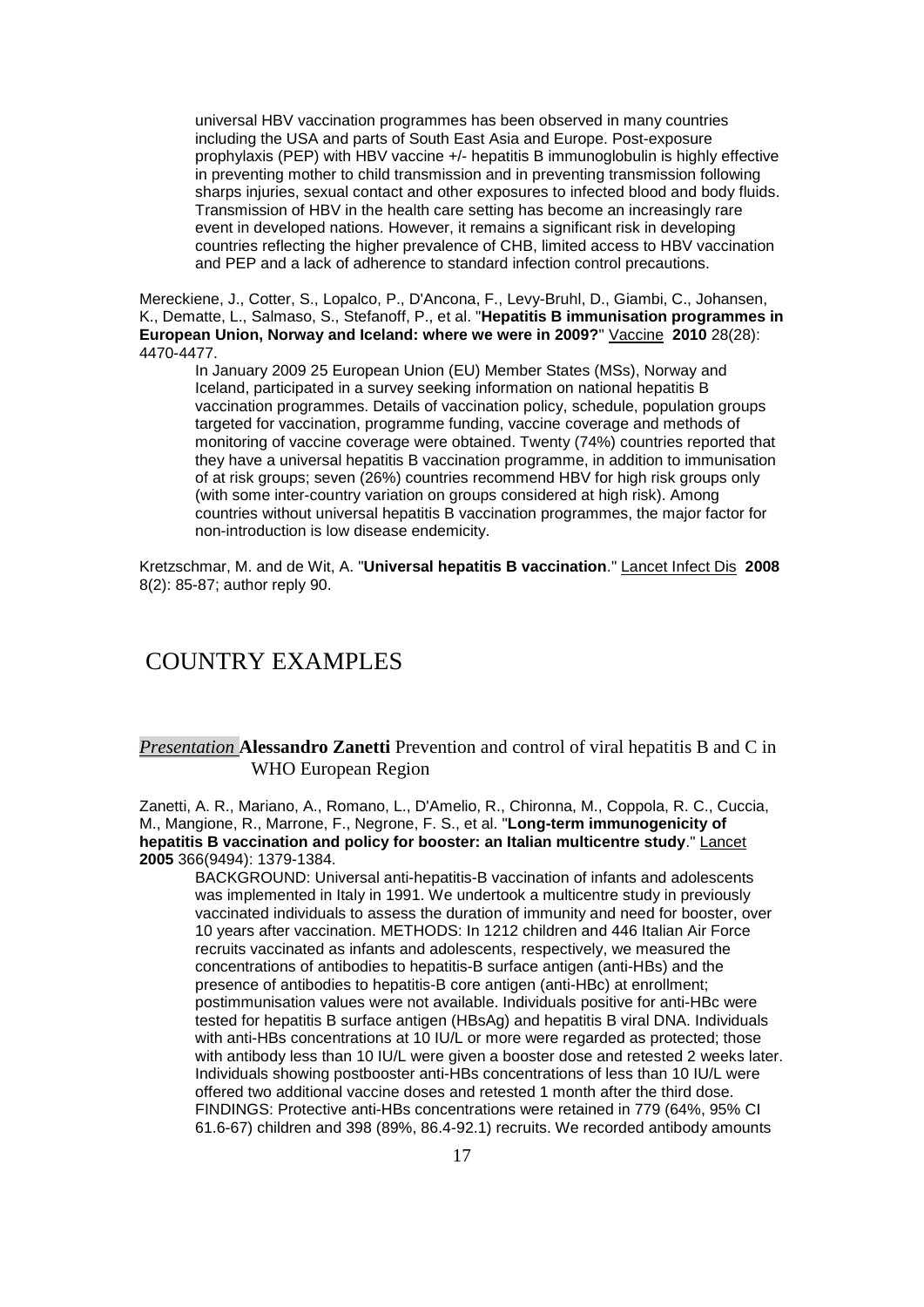of less than 10 IU/L in 433 children (36%, 33-38.4) and 48 (11%, 7.9-13.6) recruits. One child and four recruits were positive for anti-HBc, but negative for HBsAg and hepatitis B viral DNA. Antibody concentrations were higher in recruits than in children (geometric mean titre 234.8 IU/L vs 32.1 IU/L, p=0.0001). 332 (97%) of 342 children and 46 (96%) of 48 recruits who received a booster showed an anamnestic response, whereas ten (3%) children and two (4%) recruits remained negative for anti-HBs or had antibody concentrations of less than 10 IU/L. Prebooster and postbooster antibody titres were strongly correlated with each other in both groups. All individuals given two additional vaccine doses (eight children and two recruits) showed anti-HBs amounts of more than 10 IU/L at 1 month after vaccination. INTERPRETATION: Strong immunological memory persists more than 10 years after immunisation of infants and adolescents with a primary course of vaccination. Booster doses of vaccine do not seem necessary to ensure long-term protection.

Zanetti, A. R., Romano, L., Giambi, C., Pavan, A., Carnelli, V., Baitelli, G., Malchiodi, G., Valerio, E., Barale, A., Marchisio, M. A., et al. "**Hepatitis B immune memory in children primed with hexavalent vaccines and given monovalent booster vaccines: an openlabel, randomised, controlled, multicentre study**." Lancet Infect Dis **2010** 10(11): 755- 761.

BACKGROUND: In 2000, hexavac and infanrix hexa were licensed in Europe for primary immunisation of children against diphtheria, tetanus, pertussis, poliomyelitis, hepatitis B, and invasive infections caused by Haemophilus influenzae b. In 2005, hexavac was suspended because of concerns about the long-term immunogenicity of its hepatitis B component. We aimed to assess the duration of immunity and need for booster injections in children primed with these vaccines. METHODS: In an openlabel, randomised, controlled, multicentre study in six local health units and at the Bambino Gesu Paediatric Research Hospital in Italy, antibody concentrations were measured 5 years after immunisation of infants with hexavac or infanrix hexa. Children with concentrations of antibodies to hepatitis B surface antigen (anti-HBs) lower than 10 mIU/mL were randomly assigned by simple randomisation to receive a booster of HBVaxPro or engerix B monovalent hepatitis B vaccine and tested 2 weeks later. Primary endpoints were the proportion of children with anti-HBs concentrations of at least 10 mIU/mL, geometric mean concentrations (GMCs) of antibody 5 years after vaccination, and the proportion of children with anti-HBs concentrations lower than 10 mIU/mL who had anamnestic response to booster. The study is registered with Agenzia Italiana del Farmaco, code FARM67NFPN. FINDINGS: 1543 children were enrolled, 833 had received hexavac and 710 infanrix hexa. 831 children who received hexavac and 709 who received infanrix hexa were included in the analysis. 319 children who received hexavac (38.4%, 95% CI 35.1- 41.7) had anti-HBs concentrations of at least 10 mIU/mL compared with 590 who received infanrix hexa (83.2%, 80.5-86.0; p<0.0001). GMCs before booster were 4.5 mIU/mL in the hexavac group compared with 61.3 mIU/mL in the infanrix hexa group (p<0.0001). After booster 409 (92.1%, 89.6-94.6) of 444 children primed with hexavac and 99 (94.3%, 89.8-98.7) of 105 primed with infanrix hexa had anti-HBs concentrations of at least 10 mIU/mL (p=0.4); GMCs were 448.7 mIU/mL and 484.9 mIU/mL (p=0.6). The two booster vaccine groups did not differ in number of sideeffects; no serious adverse events were reported. INTERPRETATION: 5 years after immunisation with hexavalent vaccines, immunological memory seems to persist in children with anti-HBs concentrations lower than 10 mIU/mL, suggesting that booster doses are not needed. Additional follow-up is needed. FUNDING: Agenzia Italiana del Farmaco.

Romano, L., Paladini, S. and Zanetti, A. R. "**Twenty years of universal vaccination against hepatitis B in Italy: achievements and challenges**." J Public Health Res **2012** 1(2): 126- 129.

ABSTRACT: Viral hepatitis B is a vaccine-preventable disease. Vaccination has proved to be safe and highly effective in reducing the incidence, the carrier rate and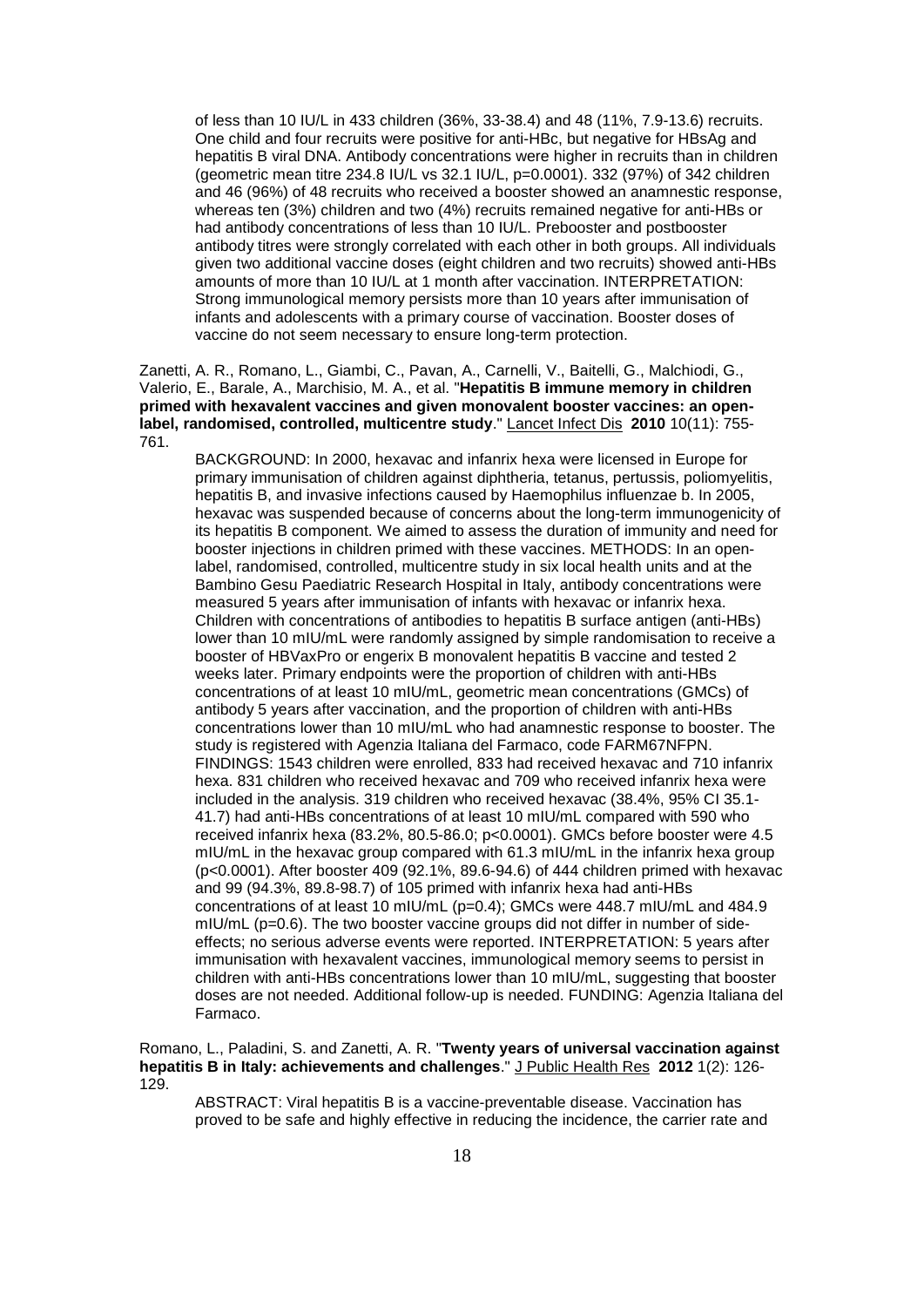HBV-related mortality on a global scale. In Italy, universal vaccination against hepatitis B started in 1991 in infants as well as in adolescents, providing an outstanding record of safety and effectiveness. Within a few years, over 95% coverage was consistently reported. Today, some 17 million people are immune against hepatitis B and their immunity has been shown to be long-lasting. At present, no booster is required in healthy vaccinated people to sustain protection. Surveillance data from Italy have shown a clear overall decline in hepatitis B among successfully vaccinated individuals. Furthermore, a generation of children and young people (at present cohorts ranging from 0 to 32 years) is emerging with practically no markers of HBV infection. Italy's vaccination programme has resulted in substantial progress towards the prevention and control of hepatitis B. The vaccination programme must continue. Maintaining mandatory vaccination of infants and increasing HBV vaccination coverage in high-risk groups, including households of HBsAg carriers as well as immigrants, remain a priority for the future. ACKNOWLEDGMENTS: Data reported in this paper were presented at a national Meeting, Towards the elimination of hepatitis B: celebrating 20 years of vaccination in Italy, held in Milano (19 November 2011) under the high patronage of the President of the Italian Republic. Distinguished figures from the world of Italian Public Health as well as international experts participated and paid tribute to the work of those who had contributed to the saving of lives, prevention of suffering, and the savings made to the State.

Spada, E., Romano, L., Tosti, M. E., Zuccaro, O., Paladini, S., Chironna, M., Coppola, R. C., Cuccia, M., Mangione, R., Marrone, F., et al. "**Hepatitis B immunity in teenagers vaccinated as infants: an Italian 17-year follow-up study**." Clin Microbiol Infect **2014**. We assessed the persistence of hepatitis B surface antigen antibody (anti-HBs) and immune memory in a cohort of 571 teenagers vaccinated against hepatitis B as infants, 17 years earlier. Vaccinees were followed-up in 2003 and in 2010 (i.e. 10 years and 17 years after primary vaccination, respectively). When tested in 2003, 199 vaccinees (group A) had anti-HBs <10 mIU/mL and were boosted, 372 (group B) were not boosted because they had anti-HBs  $\ge$ /=10 mIU/mL (n = 344) or refused booster (n = 28) despite anti-HBs <10 mIU/mL. In 2010, 72.9% (416/571) of participants had anti-HBs >/=10 mIU/mL (67.3% in group A vs. 75.8% in group B; p 0.03). The geometric mean concentrations (GMCs) were similar in both groups. Between 2003 and 2010, anti-HBs concentrations in previously boosted individuals markedly declined with GMC dropping from 486 to 27.7 mIU/mL ( $p \le 0.001$ ). Fifteen vaccinees showed a marked increase of antibody, possibly due to natural booster. In 2010, 96 individuals (37 of group A and 59 of group B) with anti-HBs <10 mIU/mL were boosted; all vaccinees of the former group and all but two of the latter had an anamnestic response. Post-booster GMC was higher in group B (895.6 vs. 492.2 mIU/mL; p 0.039). This finding shows that the immune memory for HBsAg persists beyond the time at which anti-HBs disappears, conferring long-term protection.

#### **RELATED Abstracts Italy**

Pubmed MEDLINE search on {(Hepatitis ) AND (**Prevention) AND Immunization AND Europe**} in all fields and filters used on this search '**last 5 year' and ' Review'** on**,** was performed. }.Manual selection of most relevant The reference were sorted by publication year and first author

Fortunato, F., Tafuri, S., Cozza, V., Martinelli, D. and Prato, R. "**Low vaccination coverage among italian healthcare workers in 2013: Contributing to the voluntary vs. mandatory vaccination debate**." Hum Vaccin Immunother **2014** 11(1).

Vaccination of healthcare workers (HCWs) reduces the risk of occupational infections, prevents nosocomial transmission and maintains healthcare delivery during outbreaks. Despite the European directive and national legislation on workers'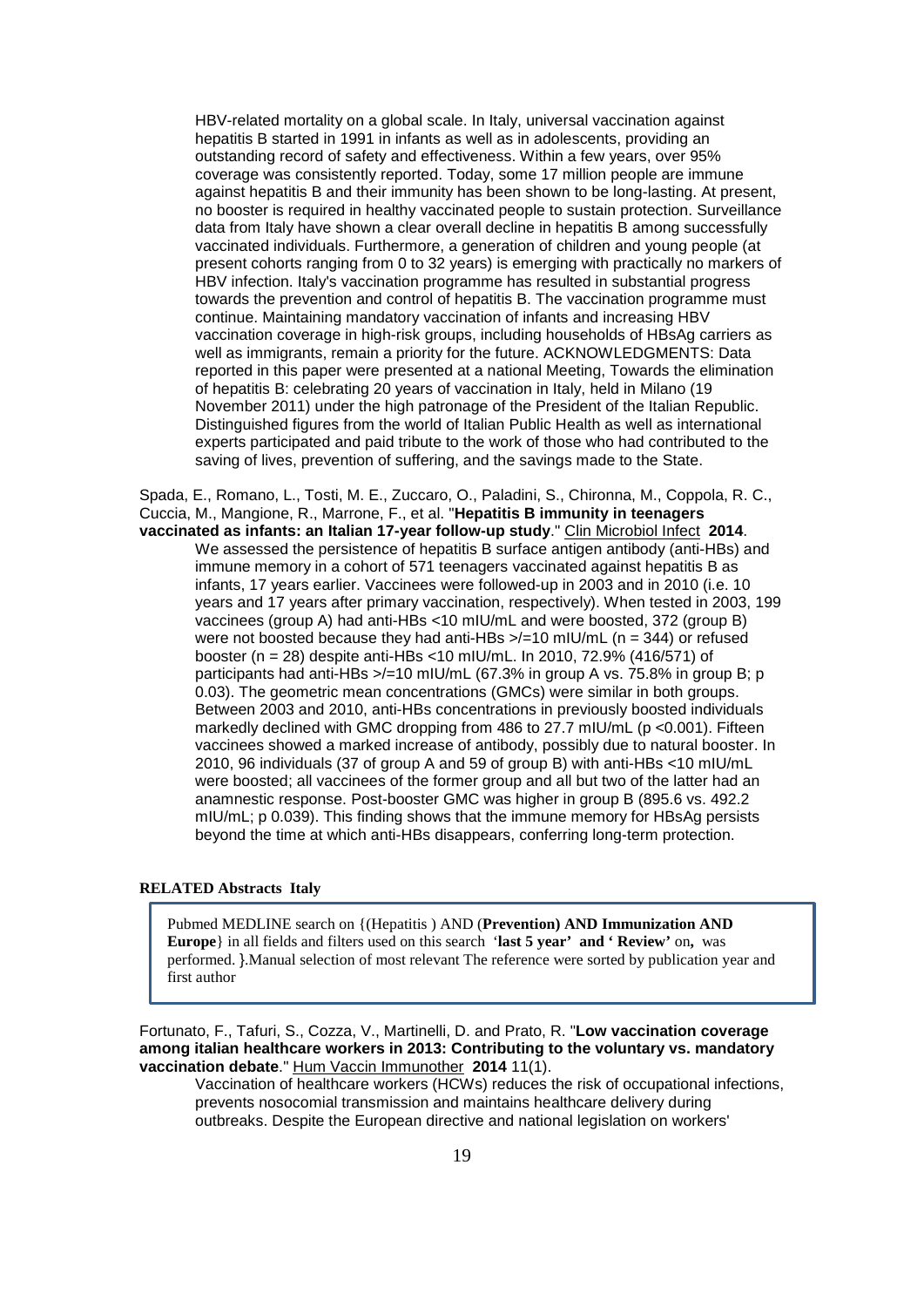protection, immunization coverage among HCWs has often been very low. In light of Italian National Vaccination Plan 2012-2014 recommendations, the aim of this study was to assess levels of immunization and factors influencing adherence to vaccinations needed for HCWs in Puglia region, South Italy. The study was conducted using an interview-based standardized anonymous questionnaire administered to hospital employees in the period November 2009-March 2011. A total of 2198 health professionals responded in 51/69 Apulian hospitals (median age: 45 years; 65.2% nurses, 22.6% doctors and 12.2% other hospital personnel). Vaccination coverage was 24.8% for influenza, 70.1% for hepatitis B, 9.7% for MMR, 3.6% for varicella, and 15.5% for Td booster. Receiving counselling from occupational health physicians (OHPs) was associated with influenza (OR = 1.8; 95%CI = 1.5-2.2; P<0.001), hepatitis B (OR = 4.9; 95%CI = 3.9-6.3; P<0.001), varicella (OR = 43.7; 95%CI = 18.9-101.7; P<0.001), MMR (OR = 8.8; 95%CI = 4.1-18.6; P<0.001) and tetanus (OR = 50.5; 95%CI = 30.1-88.3; P<0.001) vaccine uptake. OHPs should be trained with standard guidelines specific for healthcare settings and HCWs' risk groups to facilitate their crucial role in improving vaccine coverage among HCWs and increase awareness on the duty to protect both employees and patients.

Baldo, V., Bonanni, P., Castro, M., Gabutti, G., Franco, E., Marchetti, F., Prato, R. and Vitale, F. "**Combined hexavalent diphtheria-tetanus-acellular pertussis-hepatitis B-inactivated poliovirus-Haemophilus influenzae type B vaccine; Infanrix hexa: twelve years of experience in Italy**." Hum Vaccin Immunother **2014** 10(1): 129-137.

Infant vaccination using 2-dose priming at 3 and 5 mo of age with a booster at 11-12 mo of age was pioneered in Italy. The 3-5-11 schedule is now used in a growing number of European countries. Infanrix hexa (DTPa-HBV-IPV/Hib, GlaxoSmithKline Vaccines) was first licensed for use in 2000 and has been the only pediatric hexavalent vaccine available since 2005. We reviewed available clinical trial data describing the immunogenicity of DTPa-HBV-IPV/Hib when administered at 3, 5, and 11 mo of age, and conducted an analysis of safety using global and Italian postmarketing surveillance data. In Italy, DTPa-HBV-IPV/Hib has a demonstrated safety record extending over a decade of use, it has been associated with record levels of vaccine coverage, and with sustained disease control in vaccinated cohorts. Hexavalent vaccines will continue to contribute to high vaccine coverage in Italy and across Europe.

Chiara, F., Bartolucci, G. B., Mongillo, M., Ferretto, L., Nicolli, A. and Trevisan, A. "**Hepatitis B vaccination at three months of age: a successful strategy?**" Vaccine **2013** 31(13): 1696-1700.

Vaccination of infants, children and adolescents against the hepatitis B virus (HBV) is mandatory in Italy. It is crucial to assess whether vaccinated subjects have protective antibody level during adulthood when the risk of HBV infection increases due to lifestyle or occupational exposure. Two groups of students attending to University of Padova Medical School were enrolled between 2004 and 2011 and HBV antibodies and antigens were measured. The first group (Group A) comprised students vaccinated at three months of age and the second group (Group B) comprised students vaccinated after the first year of life. The follow-up was 18.0 (Group A) and 17.9 (Group B) years. The students vaccinated at three months of age had a higher rate of non-protective antibodies (47.2%) comparing to those vaccinated after the first year of life (17.0%, P<0.0001) with a significantly lower antibody level (P<0.001). The rate of non-protective antibodies was inversely related to vaccination age. The results clearly show that children vaccinated after the first year of life are better protected against HBV. On the other hand, both groups show a good immunological memory as evidenced by the achievement of protective antibody level after the booster dose in 97.8% of subjects.

Boccalini, S., Taddei, C., Ceccherini, V., Bechini, A., Levi, M., Bartolozzi, D. and Bonanni, P.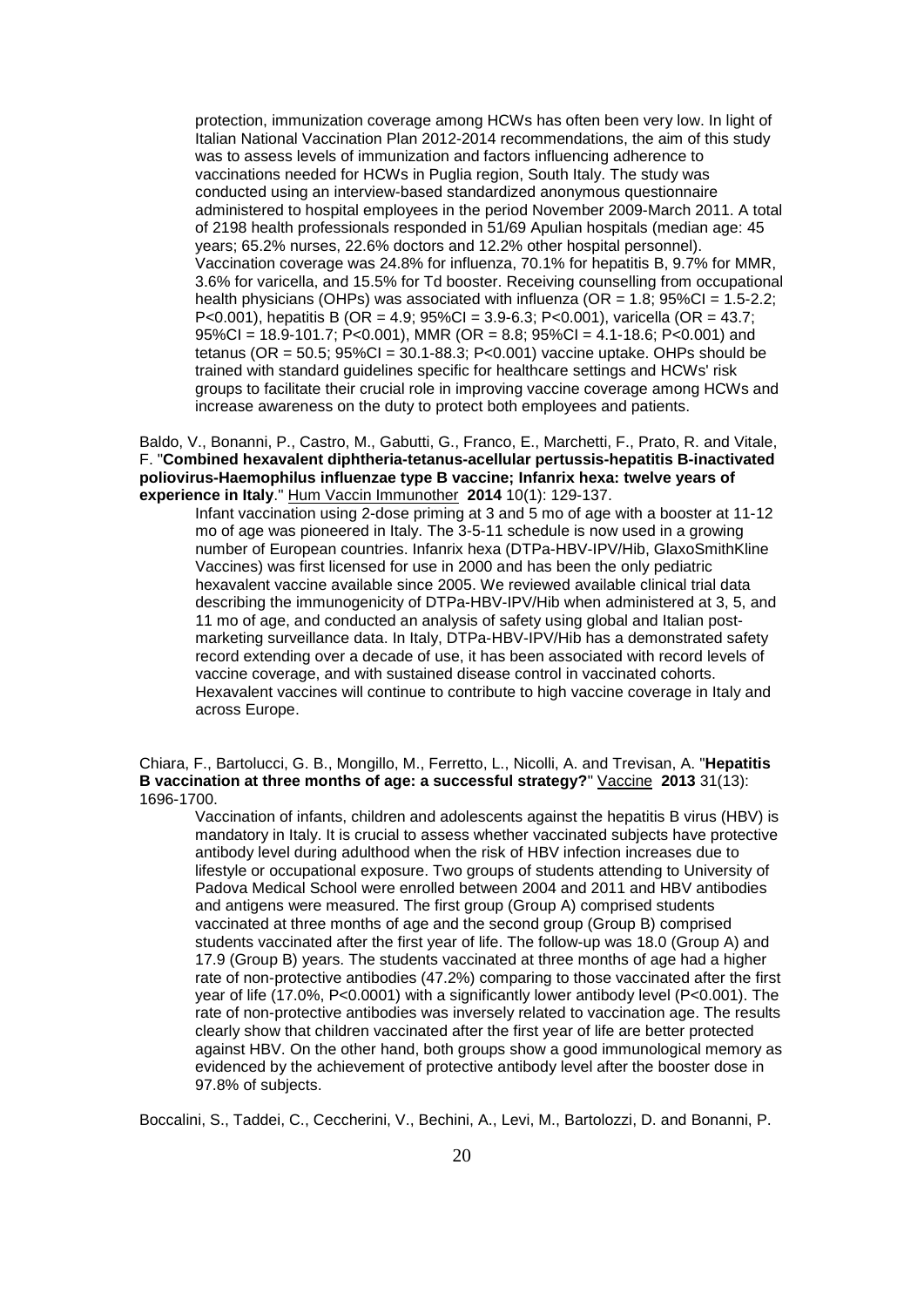"**Economic analysis of the first 20 years of universal hepatitis B vaccination program in Italy: an a posteriori evaluation and forecast of future benefits**." Hum Vaccin Immunother **2013** 9(5): 1119-1128.

Italy was one of the first countries in the world to introduce a routine vaccination program against HBV for newborns and 12-y-old children. From a clinical point of view, such strategy was clearly successful. The objective of our study was to verify whether, at 20 y from its implementation, hepatitis B universal vaccination had positive effects also from an economic point of view. An a posteriori analysis evaluated the impact that the hepatitis B immunization program had up to the present day. The implementation of vaccination brought an extensive reduction of the burden of hepatitis B-related diseases in the Italian population. As a consequence, the past and future savings due to clinical costs avoided are particularly high. We obtained a return on investment nearly equal to 1 from the National Health Service perspective, and a benefit-to-cost ratio slightly less than 1 for the Societal perspective, considering only the first 20 y from the start of the program. In the longer-time horizon, ROI and BCR values were positive (2.78 and 2.46, respectively). The break-even point was already achieved few years ago for the NHS and for the Society, and since then more and more money is progressively saved. The implementation of universal hepatitis B vaccination was very favorable during the first 20 y of adoption, and further benefits will be increasingly evident in the future. The hepatitis B vaccination program in Italy is a clear example of the great impact that universal immunization is able to provide in the medium-long-term when health care authorities are so wise as to invest in prevention.

Stroffolini, T., Guadagnino, V., Rapicetta, M., Menniti Ippolito, F., Caroleo, B., De Sarro, G., Foca, A., Liberto, M. C., Giancotti, A., Barreca, G. S., et al. "**The impact of a vaccination campaign against hepatitis B on the further decrease of hepatitis B virus infection in a southern Italian town over 14 years**." Eur J Intern Med **2012** 23(8): e190-192.

BACKGROUND: Hepatitis B virus infection has decreased in Italy. The aims of this study were to identify changes, if any, in the epidemiological pattern of HBV infection in a southern Italian town first surveyed in 1996 and to assess the effectiveness of vaccination campaign against hepatitis B. METHODS: In 2010, subjects were selected from the census by a systematic 1:4 random sampling procedure. Hepatitis B surface antigen (HBsAg) and antibodies to hepatitis B core antigen (anti-HBc) were detected by ELISA. Associations (odds ratios) linking exposure to hepatitis B virus infection to potential risk factors were estimated by univariate and multivariate analyses. RESULTS: Of the 1100 eligible subjects, 1020 (92.0%) agreed to participate. The prevalences of HBsAg (0.6%) and anti-HBc (15.2%) were significantly lower than in 1996 (0.8% and 21.5%) (p<0.01). No subject below 30 years of age (those that had been targeted for compulsory immunization) had been exposed to HBV infection. At multiple logistic regression analysis, age>45 years (OR=9.8; 95% CI=5.1-18.7) and past use of glass syringes (OR=1.9; 95% CI=1.2-3.1) independently predicted the likelihood of anti-HBc positivity. CONCLUSIONS: These results, albeit obtained in a small town and thus not generalizable, confirm the continuous decreasing trend of HBV infection and demonstrate the effectiveness of the Italian hepatitis B vaccination program.

Stroffolini, T., Guadagnino, V., Caroleo, B., De Sarro, G., Foca, A., Liberto, M. C., Giancotti, A., Barreca, G. S., Marascio, N., Lombardo, F. L., et al. "**Long-term immunogenicity of hepatitis B vaccination in children and adolescents in a southern Italian town**." Infection **2012** 40(3): 299-302.

PURPOSE: Universal anti-hepatitis B vaccination of infants and of 12-year-old children became mandatory in Italy in 1991. The purpose of this study was to evaluate the persistence of anti-hepatitis B surface (HBs) antibodies several years after a primary course of vaccination. METHODS: In 2010, anti-HBs titers were measured in all subjects aged between 5 and 25 years residing in a southern Italian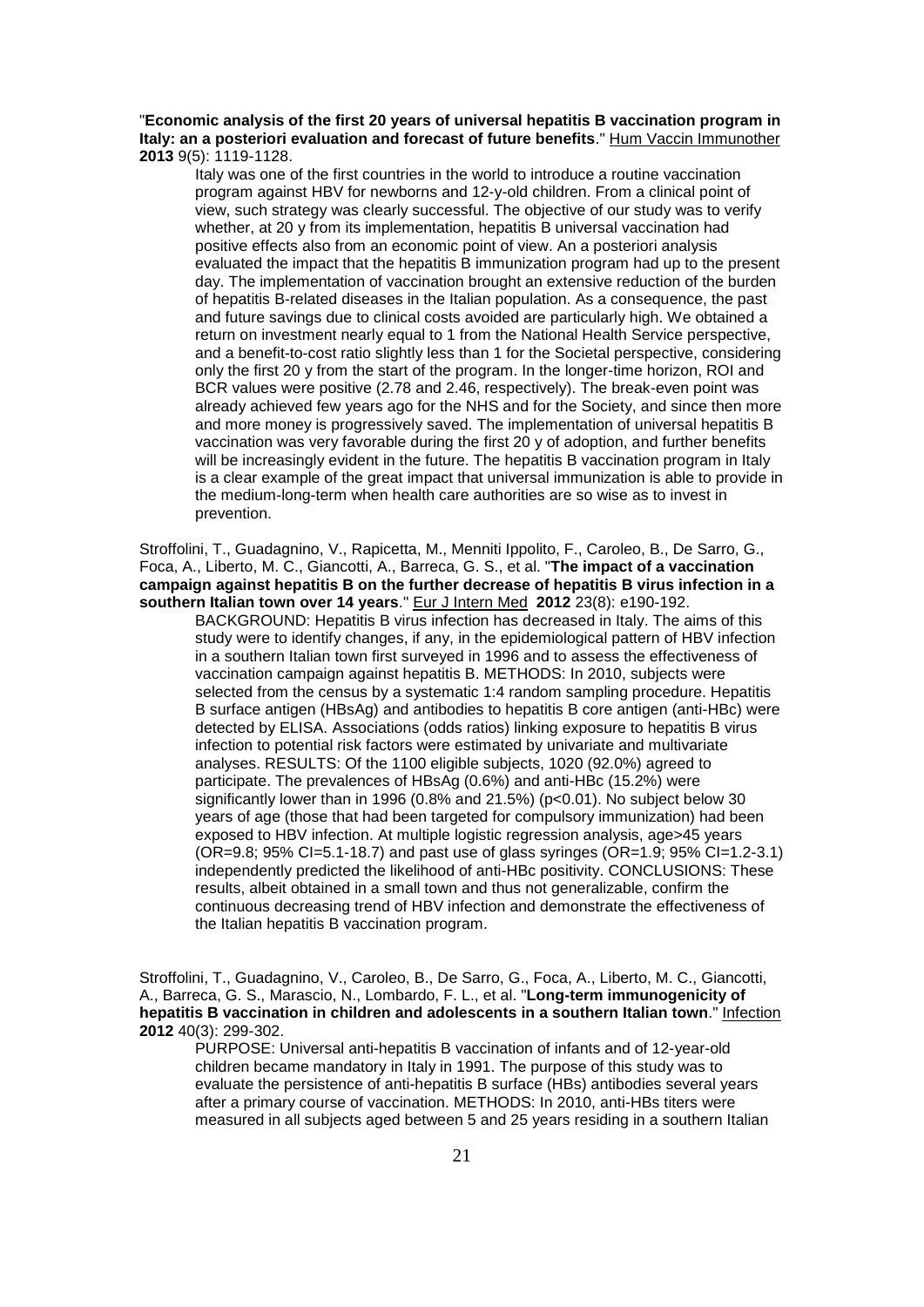town. Individuals with an anti-hepatitis B antibody concentration of 10 IU/ml or more were considered to be protected. RESULTS: Of the 671 subjects evaluated, 149 (30%) lacked protective antibodies. Fifty-three (29.4%) of the subjects had been vaccinated  $\lt$  =10 years earlier and 96 (30.3%) more than 10 years earlier (P = not significant). Subjects vaccinated in infancy were more likely to lack protective anti-HBs antibodies than subjects vaccinated at 12 years of age, regardless of the years elapsed since immunization. CONCLUSIONS: Most subjects maintained protective antibodies for a considerable number of years after vaccination. Vaccination in adolescence results in more prolonged immunogenicity than vaccination in infancy.

Pandolfi, E., Carloni, E., Marino, M. G., Ciofi degli Atti, M. L., Gesualdo, F., Romano, M., Giannattasio, A., Guarino, A., Carloni, R., Borgia, P., et al. "**Immunization coverage and timeliness of vaccination in Italian children with chronic diseases**." Vaccine **2012** 30(34): 5172-5178.

Since children with chronic diseases represent a primary target for immunization strategies, it is important that their immunization coverage and timeliness of vaccines is optimal. We performed a study to measure immunization coverage and timeliness of vaccines in children with type 1 diabetes, HIV infection, Down syndrome, cystic fibrosis, and neurological diseases. A total of 275 children aged 6 months-18 years were included in the study. Coverage for diphtheria-tetanus-pertussis (DTP), polio (Pol), and hepatitis B (HBV) vaccines approximated 85% at 24 months, while measles-mumps-rubella (MMR) coverage was 62%. Immunization coverage for seasonal influenza was 59%. The analysis of timeliness revealed that there was heterogeneity among children with different chronic diseases. A proportional hazard model showed that children with HIV infection had the longest time to complete three doses of DTP, Pol, and HBV, and those with neurological diseases received the first dose of MMR later than the other categories. Causes of missing or delayed vaccination mostly included a concurrent acute disease. Children with chronic diseases should be strictly monitored for routine and recommended vaccinations, and health care providers and families should be properly informed to avoid false contraindications.

Chironna, M., Prato, R., Sallustio, A., Martinelli, D., Tafuri, S., Quarto, M. and Germinario, C. "**Hepatitis A in Puglia (South Italy) after 10 years of universal vaccination: need for strict monitoring and catch-up vaccination**." BMC Infect Dis **2012** 12: 271.

BACKGROUND: Raw seafood consumption was identified as the major risk factor for hepatitis A during the large epidemic of 1996 and 1997 in Puglia (South Italy). In Puglia, vaccination for toddlers and preadolescents has been recommended since 1998.The aim of the study was to evaluate the incidence, seroprevalence, molecular epidemiology, and environmental circulation of hepatitis A virus (HAV) in Puglia more than ten years after the introduction of anti-HAV vaccination in the regional immunization program. METHODS: Data on the incidence of acute hepatitis A in Puglia were analyzed. Characteristics and risk factors of 97 acute hepatitis A cases occurring in 2008-2009 were analyzed. Serum samples from 868 individuals aged 0 to 40 years were tested for anti-HAV antibodies. Fecal samples from 49 hepatitis A cases were analyzed by sequence analysis in the VP1/P2A region. In 2008, 203 mussel samples and 202 water samples from artesian wells were tested for HAV-RNA. RESULTS: Between 1998 and 2009, the incidence of acute hepatitis A declined from 14.8 to 0.8 per 100,000. The most frequent risk factors reported by cases in 2008-2009 were shellfish consumption (85%) and travel outside of Puglia or Italy (26%). Seroepidemiologic survey revealed high susceptibility to HAV in children and adults up to age 30 (65%-70%). None of the mussel or water samples were HAVpositive. Phylogenetic analysis revealed co-circulation of subtypes IA (74%) and IB (26%) and clustering of strains with strains from Germany and France, and those previously circulating in Puglia. CONCLUSION: Vaccination and improved sanitation reduced the incidence of hepatitis A. Strict monitoring and improved vaccination coverage are needed to prevent disease resurgence.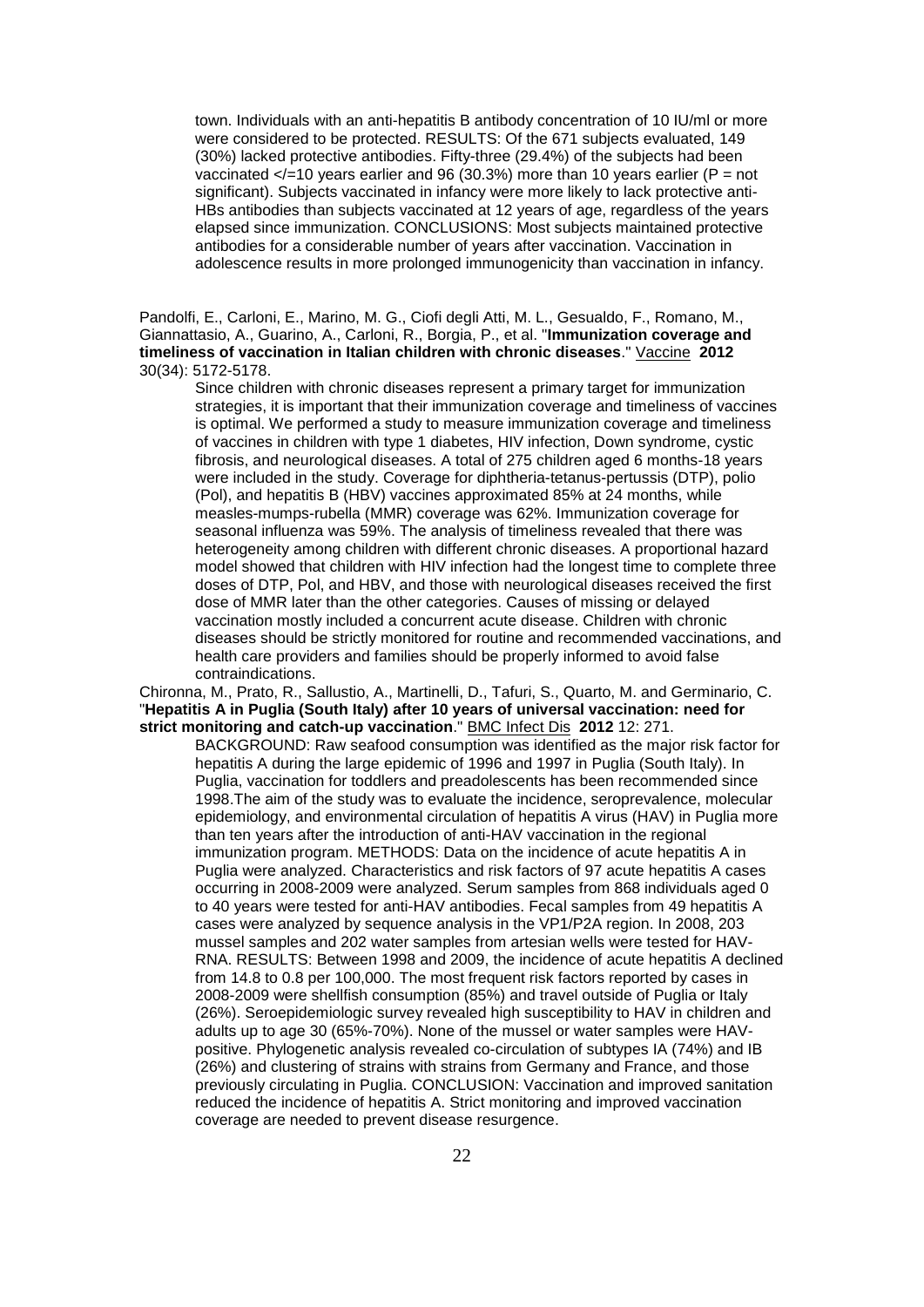Spada, E., Tosti, M. E., Zuccaro, O., Stroffolini, T. and Mele, A. "**Evaluation of the compliance with the protocol for preventing perinatal hepatitis B infection in Italy**." J Infect **2011** 62(2): 165-171.

OBJECTIVE: To evaluate the compliance with the protocol for preventing perinatal hepatitis B infection in Italy, including HBsAg screening of pregnant women and immunization of newborns to infected mothers. METHODS: Women consecutively delivering, over 6 months in 2008-2009, in public and private hospitals of 13 Italian regions were recruited. Data on socio-demographic characteristics, HBsAg prenatal screening and newborns immunization were collected. RESULTS: 17,260 pregnant women were enrolled. Of them 16,858 (97.7%) attended prenatal screening. Delivering in a public hospital and in hospitals located in South Italy were both independent predictors of non-adherence to HBsAg screening. Foreign pregnant women were also less likely to be screened. Overall, HBsAg prevalence was 0.86%; it was 0.4% for Italian women and 2.5% for foreign women. Differences in prevalence by country of origin and education were statistically significant. Of 138 newborns from HBsAg positive mothers 131 received passive/active immunization; 7 newborns received just vaccine. CONCLUSION: In this study compliance with the protocol for preventing perinatal hepatitis B was very good. Further efforts are needed to improve adherence to prenatal screening in public hospitals, in hospital located in southern Italy and among foreign women. HBV spread in Italy is progressively declining, also involving immigrant population.

Prato, R., Tafuri, S., Fortunato, F. and Martinelli, D. "**Vaccination in healthcare workers: an Italian perspective**." Expert Rev Vaccines **2010** 9(3): 277-283.

The Italian National Vaccination Plan 2005-2007 strongly recommends that healthcare workers (HCWs) be offered hepatitis B and influenza vaccines and that susceptible workers should also be offered measles, mumps, rubella and varicella vaccines. Nationwide figures for vaccination coverage among HCWs are not currently available. Vaccination coverage is high but not yet satisfactory for hepatitis B and is absolutely insufficient for influenza. Susceptibility rates to childhood exanthematic diseases are low: when attempting to achieve complete immunity, screening the individuals at recruitment is cost effective. The procedures for TB prevention are a consolidated practice for occupational health physicians. Hospital health directors should be empowered on the importance of vaccinating HCWs as a milestone of hospital risk management. More adequate training, including specific courses on vaccinations, is required for occupational health physicians.

Esposito, S., Tansey, S., Thompson, A., Razmpour, A., Liang, J., Jones, T. R., Ferrera, G., Maida, A., Bona, G., Sabatini, C., et al. "**Safety and immunogenicity of a 13-valent pneumococcal conjugate vaccine compared to those of a 7-valent pneumococcal conjugate vaccine given as a three-dose series with routine vaccines in healthy infants and toddlers**." Clin Vaccine Immunol **2010** 17(6): 1017-1026.

A 13-valent pneumococcal conjugate vaccine (PCV13) has been developed to improve protection against pneumococcal disease beyond that possible with the licensed 7-valent vaccine (PCV7). This study compared the safety and immunogenicity of PCV13 with those of PCV7 when given as part of the pediatric vaccination schedule recommended in Italy. A total of 606 subjects were randomly assigned to receive either PCV13 or PCV7 at 3, 5, and 11 months of age; all subjects concomitantly received diphtheria-tetanus-acellular pertussis-hepatitis B-inactivated polio-Haemophilus influenzae type B (DTaP-HBV-IPV/Hib) vaccine. Vaccine reactions were monitored. Antibody responses to DTaP-HBV-IPV/Hib antigens, serotypespecific anticapsular polysaccharide IgG responses, and antipneumococcal opsonophagocytic assay (OPA) activity were measured 1 month after the two-dose primary series and 1 month after the toddler dose. Overall, the safety profile of PCV13 was similar to that of PCV7. The response to DTaP-HBV-IPV/Hib antigens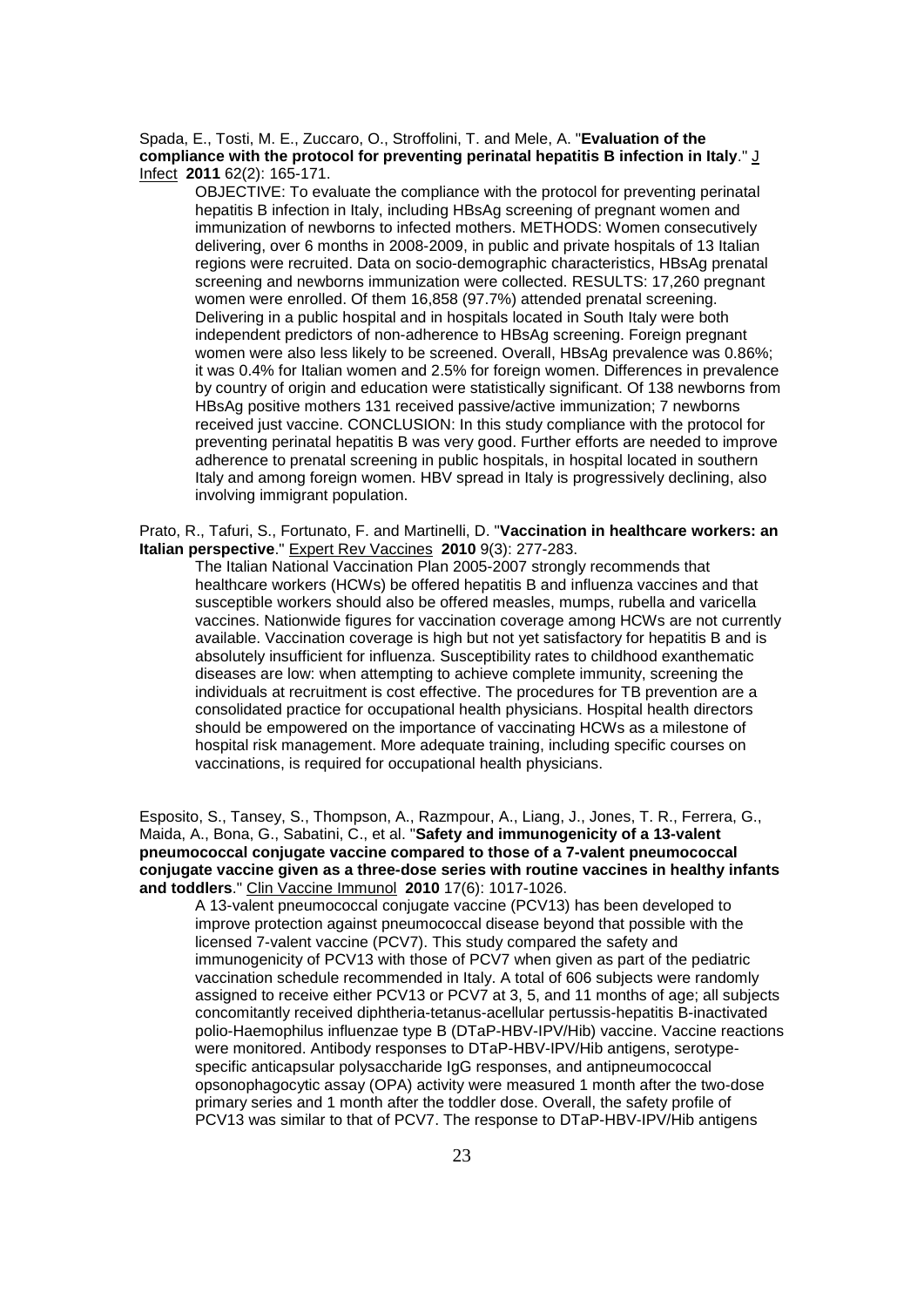was substantially the same with both PCV13 and PCV7. PCV13 elicited antipneumococcal capsular IgG antibodies to all 13 vaccine serotypes, with notable increases in concentrations seen after the toddler dose. Despite a lower immunogenicity for serotypes 6B and 23F after the primary series of PCV13, responses to the seven common serotypes were comparable between the PCV13 and PCV7 groups when measured after the toddler dose. PCV13 also elicited substantial levels of OPA activity against all 13 serotypes following both the infant series and the toddler dose. In conclusion, PCV13 appeared comparable to PCV7 in safety profile and immunogenicity for common serotypes, demonstrated functional OPA responses for all 13 serotypes, and did not interfere with immune responses to concomitantly administered DTaP-HBV-IPV/Hib vaccine.

# *Presentation* **Rui Tato Marinho** Portugal

#### **RELATED Abstracts Portugal**

Pubmed MEDLINE search on {(Hepatitis ) AND (**Prevention) AND Immunization AND portugal (Title/abstract)**} in all fields and filters used on this search '**last 5 year' and ' Review'**  on**,** was performed. }.Manual selection of most relevant The reference were sorted by publication year and first author

Chodick, G., Ashkenazi, S. and Lerman, Y. "**The risk of hepatitis A infection among healthcare workers: a review of reported outbreaks and sero-epidemiologic studies**." J Hosp Infect **2006** 62(4): 414-420.

All reports of hepatitis A (HA) outbreaks in healthcare settings published between 1975 and 2003 were studied to determine the background immunity or susceptibility of healthcare workers (HCWs) to HA. Twenty-six reports were found. The number of infected personnel ranged from one to 66 and, in most outbreaks, nurses accounted for the majority of personnel infected, reflecting high attack rates reaching 15-41%. In addition, we found 23 sero-epidemiological studies for HA among HCWs that had been performed in 13 different countries. Seroprevalence rates of HCWs with anti-HA antibody ranged between 4% among paramedical workers in Germany to 88% among hospital maintenance workers in Portugal. Effective infection control of HA outbreaks in hospitals demands early recognition, including awareness of atypical presentations of the infection, and strict adherence to universal infection control measures. Education programmes are of special importance for HCWs in neonatal, paediatric and intensive care units. The findings of the current study suggest that a pre-employment screening policy and administration of active vaccination to susceptible HCWs, particularly nurses, should be seriously considered in high-risk settings.

### Antunes, H., Macedo, M. and Estrada, A. "**[Hepatitis B virus vaccination rate with immunization]**." Acta Med Port **2004** 17(4): 303-308.

The hepatitis B virus is an important cause of morbidity and mortality in humans, thus making it a serious public health issue. The purpose of this study was to determine the hepatitis B virus vaccination rate with immunization, the risk of this population group becoming infected before vaccination and the prevalence of hepatitis B virus infection. The study involved randomly analyzing the serum of 311 adolescents of both sexes aged 14 from a total population of 536 adolescents attending schools in Braga, Portugal. A questionnaire was administered to the adolescents and asked them if they had received the Hepatitis B vaccine, how many doses they received, if they had a history of acute hepatitis, drug abuse, whether or not they had had sexual intercourse and if so, if they had used protection. The determination of the hepatitis B surface antigen (HbsAg), the antibody to HbsAg and the antibody to hepatitis B core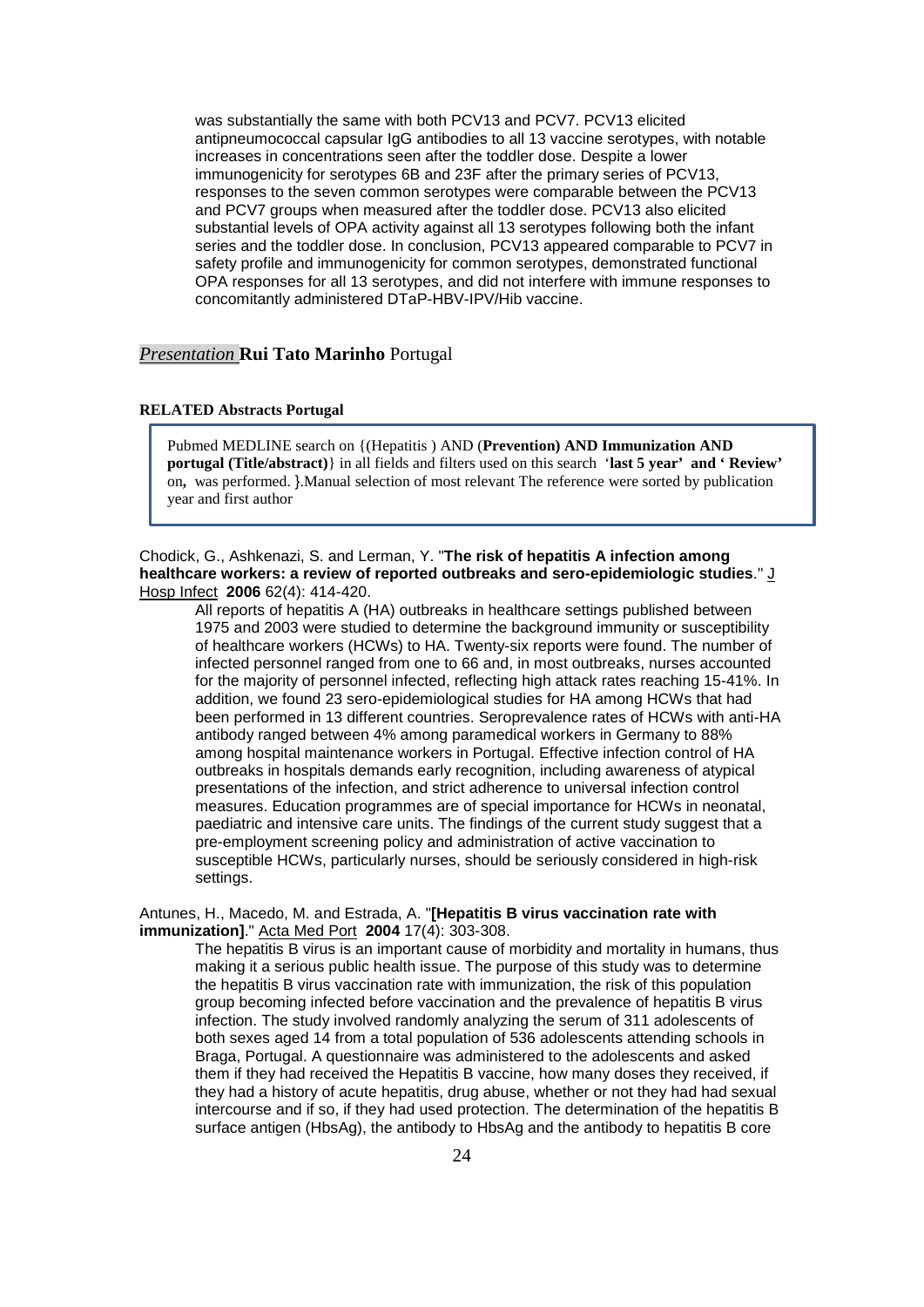antigen was carried out using the chemoluminiscence method. The vaccination rate with immunization was 85.8 %, [95% CI 81.9-89.7%]. The prevalence of hepatitis B virus infection was 0.6%, [95% CI 0-1.5%]. CONCLUSIONS: The prevalence of hepatitis B virus infection was low in this adolescent population of Braga. The vaccination rate with immunization is satisfactory, but does not reach 100%, which means that the risk of transmission is still present in this age group.

### *Presentation* **Vana Papaevangelou** GREECE

RELATED Abstracts Greece

Pubmed MEDLINE search on {(Hepatitis ) AND (Prevention) **AND Immunization AND Greece (Title/abstreact)**} in all fields and filters used on this search '**last 5 year' and ' Review'** on**,** was performed. }.Manual selection of most relevant The reference were sorted by publication year and first author

Karageorgou, K., Katerelos, P., Efstathiou, A., Theodoridou, M. and Maltezou, H. C. "**Vaccination coverage and susceptibility against vaccine-preventable diseases of healthcare students in Athens, Greece**." Vaccine **2014** 32(39): 5083-5086.

BACKGROUND: Vaccination of healthcare students is important to protect them from acquiring and transmitting vaccine-preventable diseases (VPDs) to high-risk patients and other healthcare workers (HCWs). The aim of the current study was to estimate the vaccination coverage, the susceptibility against VPDs, the knowledge and attitudes toward vaccinations of healthcare students studying at the Athens Technological Educational Institute. METHODS: The study was conducted during the academic year 2012-2013 using a standardized questionnaire. RESULTS: The mean knowledge score (correct answers) of healthcare students about the vaccines that are recommended by the Greek Ministry of Health for HCWs was 41%. Completed vaccination rates range from 19.6% for varicella to 80.2% for tetanus-diphtheria. A history of measles, mumps, rubella, varicella, hepatitis A, hepatitis B, or pertussis was reported by 8.2%, 4%, 5.4%, 70.4%, 1.5%, 0%, and 3% of students, respectively. Susceptibility rates were 20.5% against measles, 26.4% against mumps, 13.9% against rubella, 15.7% against varicella, 47.8% against hepatitis A, 17.3% against hepatitis B, and 19.8% against tetanus-diphtheria. Mandatory vaccination of HCWs was supported by 145 (96.7%) students. CONCLUSIONS: There are significant immunity gaps against all VPDs among healthcare students in Athens. A system to easily identify non-immune students should be established in association with efficient reminder systems. Education of healthcare students about VPDs and vaccines will improve their attitudes toward vaccinations and their vaccination coverage. Mandatory vaccinations should be considered for HCWs in order to promote safety within healthcare facilities.

Karatapanis, S., Skorda, L., Marinopoulos, S., Papastergiou, V., Drogosi, M., Lisgos, P. and Antsaklis, A. "**Higher rates of chronic hepatitis B infection and low vaccination-induced protection rates among parturients escaping HBsAg prenatal testing in Greece: a 2 year prospective study**." Eur J Gastroenterol Hepatol **2012** 24(8): 878-883.

OBJECTIVES: Universal screening for the identification of hepatitis B surface antigen [HBsAg(+)] mothers is essential to prevent perinatal hepatitis B virus (HBV) infection. In Greece, although adherence to HBV prenatal testing has improved significantly, there are still pregnant women who do not receive testing, and there is concern that this group may include women with a higher disease burden. METHODS: The seroprevalence of HBV markers among parturient women escaping HBsAg prenatal testing was assessed prospectively. Seropositivity rates were compared with those from a control group of women [n=1304, Greek: 1156 (88.7%), Albanian: 148 (11.3%)], with appropriate prenatal HBsAg documentation, who delivered in the same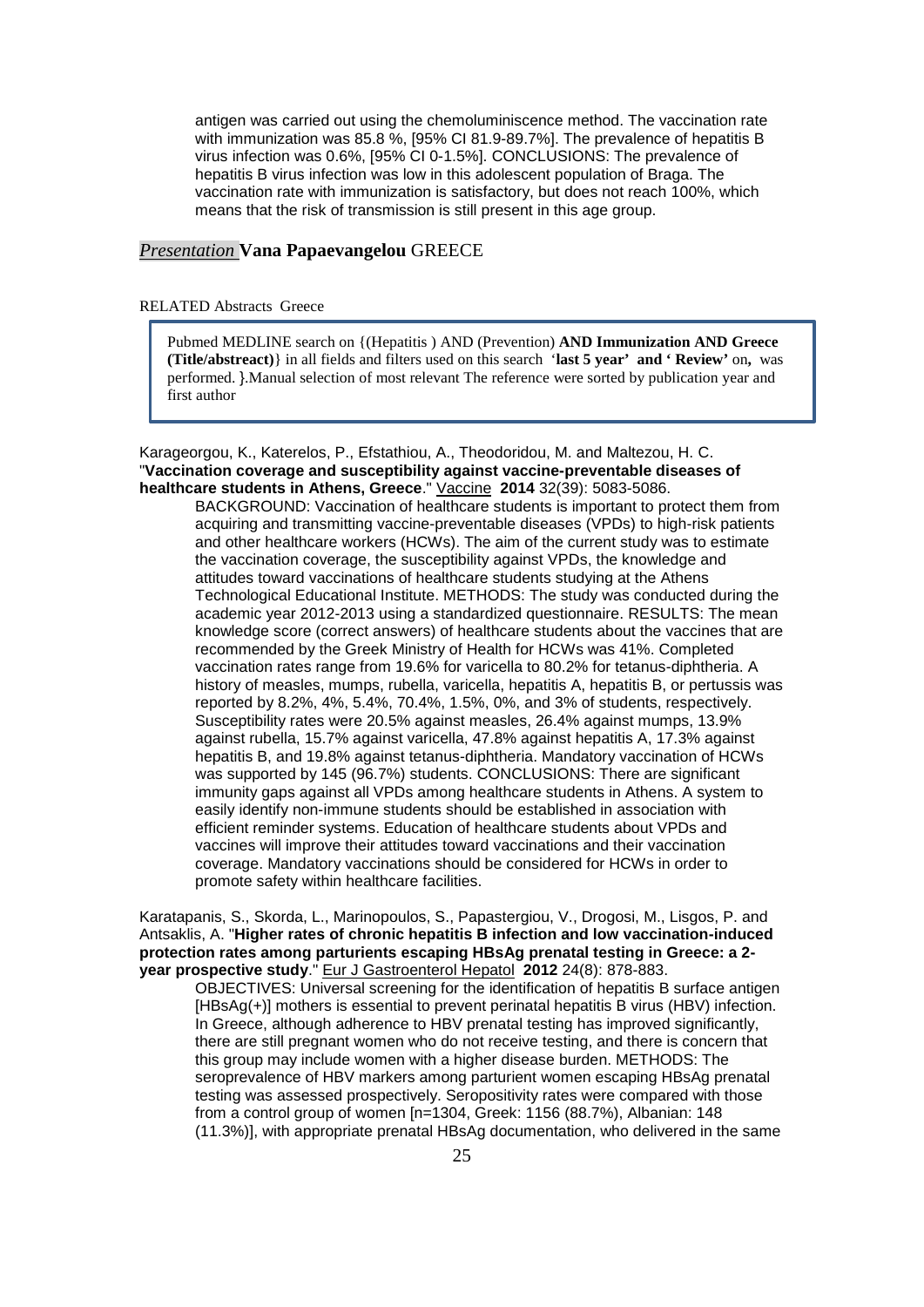public hospital. RESULTS: Between January 2007 and March 2009, 9546 women delivered at the Alexandra Hospital, Athens, Greece, and 1000 (10.6%, mean age: 26.6+/-6.2 years) were unable to document their HBsAg status. Among women tested for the first time in the delivery room, 70.4% were immigrants (Albanians: 41.7%, Eastern European: 14.7%, African: 7.2%, Asian: 6.9%), 15.2% were of Roma origin, and 14.4% were Greek. Overall, 53/1000 (5.3%, 95% confidence interval: 4.1-6.9%) HBsAg(+) cases were found (Albanians: 7.4%, Roma: 5.3%, Asians: 4.3%, Eastern European: 3.4%, Greeks: 2.8%, African: 2.8%, P<0.05 between Greek and Albanian women) versus 15/1304 (1.2%, 95% confidence interval: 0.7-1.9%) in the control group (P<0.0001). Greek women nonadherent to HBV maternal testing were more likely to be chronically infected with HBV (0.6 vs. 2.8%, P<0.05), whereas a similar trend was observed in Albanian women (5.4 vs. 7.4%, P=0.45). Disappointingly low vaccination-induced protection rates (mean 21.4%) were observed among women escaping HBV maternal testing. CONCLUSION: Higher HBV disease burden and low vaccination-induced protection are characteristic in pregnant women nonadherent to HBsAg prenatal testing. More intense surveillance and implementation of immunization programs should be applied in these populations.

Elefsiniotis, I. S., Brokalaki, H., Tsoumakas, K., Vezali, E., Glynou, I. and Saroglou, G. "**Current vaccination coverage against hepatitis B among pregnant women in Greece: far away from the ideal target**." Eur J Obstet Gynecol Reprod Biol **2010** 152(2): 227-228.

Elefsiniotis, I. S., Vezali, E., Brokalaki, H. and Tsoumakas, K. "**Hepatitis B markers and vaccination-induced protection rate among Albanian pregnant women in Greece**." World J Gastroenterol **2009** 15(43): 5498-5499.

Hepatitis B has long been a serious public health problem both in Greece and in Albania. In the February 2009 issue of World Journal of Gastroenterology, Resuli et al presented the interesting epidemiological data concerning hepatitis B virus infection in Albania. The results of this study were discussed and several data from our similar research were provided.

### *Presentation* **Vladimir Chulanov** RUSSIA

#### **RELATED Abstracts Russia**

Pubmed MEDLINE search on {(Hepatitis ) AND (**Prevention) AND Immunization AND Russia (Title/abstract)**} in all fields and filters used on this search '**last 5 year' and ' Review'** on**,** was performed. }.Manual selection of most relevant The reference were sorted by publication year and first author

Tulisov, A., Buzinov, R. and Gordienko, T. "**Incidence of viral hepatitis B and vaccination in the Arkhangelsk region, Russian Federation**." Int J Circumpolar Health **2004** 63 Suppl 2: 205-208.

INTRODUCTION: Hepatitis B (HB) incidence in Russia decreased from 36.6 in 1997 to 19.8 per 100,000 population in 2002. Despite this fact, there is an increasing transmission rate among young adults. STUDY DESIGN: Survey of official epidemiological surveillance data from 1997 to 2002 and results of serological screening of the population in the Arkhangelsk region are represented. METHODS: Incidence of HB was compared and age-specific analysis was performed during the survey period. Immunofluorescent method was used to determine HB carriage status. RESULTS: From 1997 to 2002, incidence of HB increased from 11.3 to 12.1 per 100,000. Young adults between 15 and 29 years old were the most affected group in 2001 (more than 60% of all cases). The leading route of transmission in this group was intravenous one. Vaccination of newborns resulted in decrease of HB incidence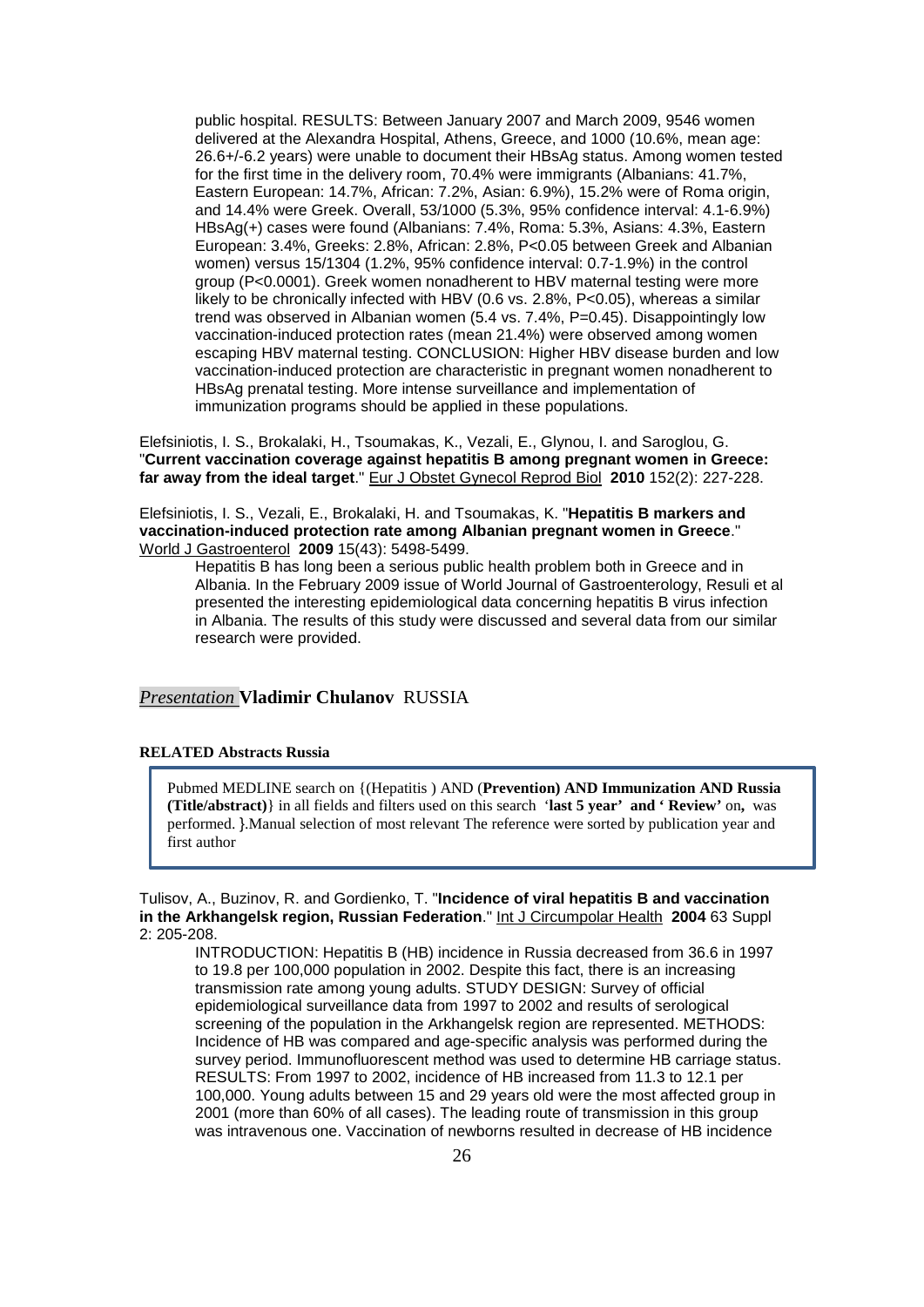among children under 14 years from 8.7 in 1997 to 4.5 per 100,000 in 2002. Serum of 13,128 future mothers was investigated in 2001, 208 women (1.58%) appeared to be positive (there were only 1.22% carriers in this group in 1999). CONCLUSIONS: Analysed data show the importance of immunisation against Hepatitis B not only among newborns, but also among teenagers. In addition, special attention should be paid to the growing problem of Hepatitis B carriage among pregnant women.

Beutels, P., Shkedy, Z., Mukomolov, S., Aerts, M., Shargorodskaya, E., Plotnikova, V., Molenberghs, G. and Van Damme, P. "**Hepatitis B in St Petersburg, Russia (1994-1999): incidence, prevalence and force of infection**." J Viral Hepat **2003** 10(2): 141-149. Hepatitis B (HB) is thought to be an expanding health problem in Russia. The incidence of infection was estimated from mandatorily reported HB cases in St Petersburg. The two-sided t-test for independent samples and the LOESS (locallyweighted regression) smoother were used to compare the age at infection for symptomatic, asymptomatic and chronic infections, by gender. The force of infection was estimated from seroprevalence data (907 sera taken in 1999) using a newly developed nonparametric method based on local polynomials, as well as an earlier method based on isotonic regression and kernel smoothers. With the local polynomial method, pointwise confidence intervals (95%) were constructed by bootstrapping. On average, men contracted HB infection at a significantly younger age than women (in 1999, 21.8 vs 22.7 years, respectively). The overall male to female ratio was 1.92. In 1999 the overall incidence almost doubled compared with the preceding years and tripled among the age groups with highest incidence (15-29-year olds: 85% of cases in 1999). The incidence increase was associated with a lower average age at infection (24.1 years in 1994 vs 22.1 years in 1999). The age and gender-specific force of infection estimates generally confirmed the incidence estimates and emphasized the usefulness of local polynomials to do this. Hence HB transmission in St Petersburg occurs mainly in young adults. The dramatic increase of infections in 1999 was probably due to injecting drug use. Without intervention, HB virus is expected to continue to spread rapidly with a greater proportion of female infections caused by sexual transmission. These trends may also provide an indication for HIV transmission.

#### *Presentation* **Silvia Bino** ALBANIA

#### **RELATED Abstracts Albania**

Pubmed MEDLINE search on {(Hepatitis ) AND (**Prevention) AND Immunization AND Albania (Title/abstract)**} in all fields and filters used on this search '**last 5 year' and ' Review'**  on**,** was performed. }.Manual selection of most relevant The reference were sorted by publication year and first author

Elefsiniotis, I. S., Vezali, E., Brokalaki, H. and Tsoumakas, K. "**Hepatitis B markers and vaccination-induced protection rate among Albanian pregnant women in Greece**." World J Gastroenterol **2009** 15(43): 5498-5499.

Hepatitis B has long been a serious public health problem both in Greece and in Albania. In the February 2009 issue of World Journal of Gastroenterology, Resuli et al presented the interesting epidemiological data concerning hepatitis B virus infection in Albania. The results of this study were discussed and several data from our similar research were provided.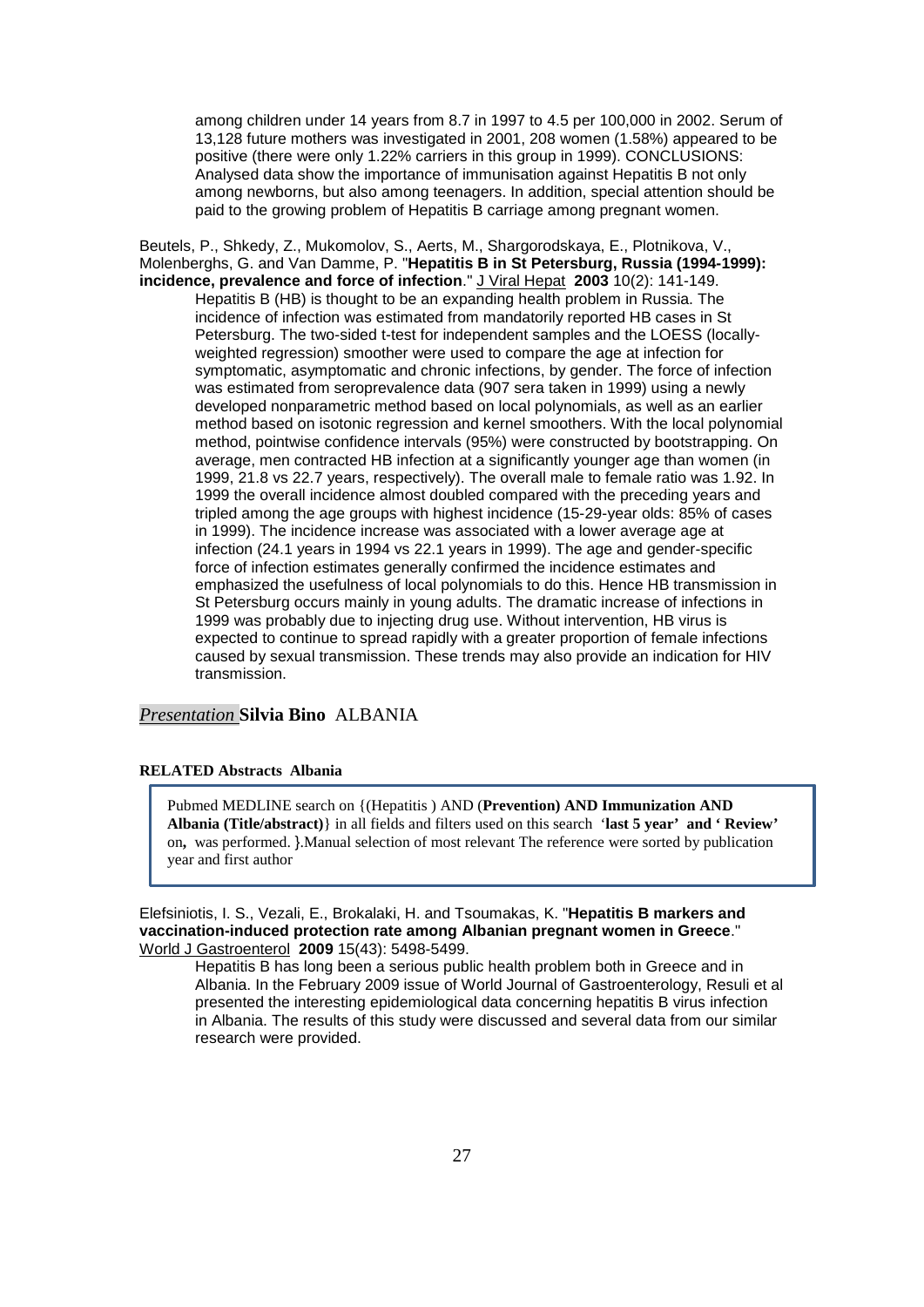**Session 3: LESSONS LEARNT FROM TECHNICAL VHPB MEETINGS**

**Subject of the technical VHPB meeting** 

**Programs and presentation of the meetings available on website http://www.vhpb.org/vhpb-meetings**

**Overview of subjects**

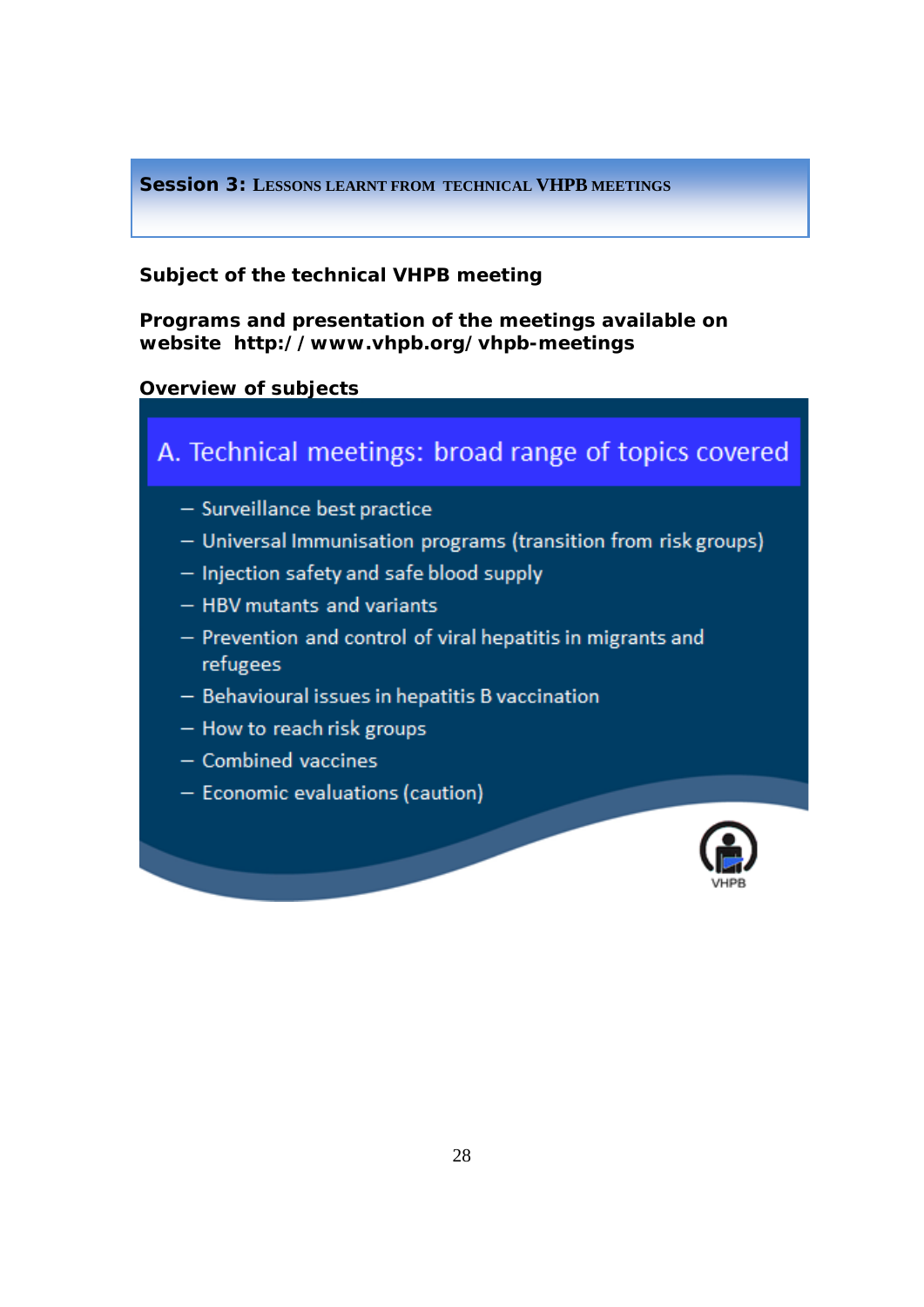# A. Technical meetings: broad range of topics covered (2)

- Hepatitis B vaccination safety issues
- Hepatitis A and B vaccine and long term efficacy
- Hepatitis infections and immunization strategies in HCW
- Prevention of perinatal transmission
- Adolescent programs
- Patient and advocacy groups
- Hepatitis A and E
- Identification and management of persons with HCV
- Treatment of hepatitis B and C

States monocher", Hock Theater assistant rechterer", Tulja Laino senze<br>Hinel research professor: ", Markiu Kuusi sende medicar officer" markat at the product film on a contract channel restaur. Crowds, at Armes, Stamp, Support Theoretical Corp.<br>A stationary and product application in the product film and the product film on a substant than the activities



# A. Technical meetings: Output 1995 **Fact sheets** ٠ VIRAL HEPATITIS PREVENTION BOARD ATTIS B AS AN OCC • Viral Hepatitis **FACT SHEET** • Scientific publications BMI **HEAD TO HEAD** ve use of reports \$ voca one in occupio<br>come il preven Should Europe have a universal hepatitis B vaccination programme? 3 secomewords that has<br>in Vien Dienvine and in<br>enong camers but Reije omersions resumersions and constant and his google me<br>humati shal Hepoffe, to provide news and updates on hepo<br>published material in a number of languages to ensure bro

All publications and viral hepatitis related to the meetings are accessible at the VHPB website <http://www.vhpb.org/vhpb-publications> (accessed 10/11/2014)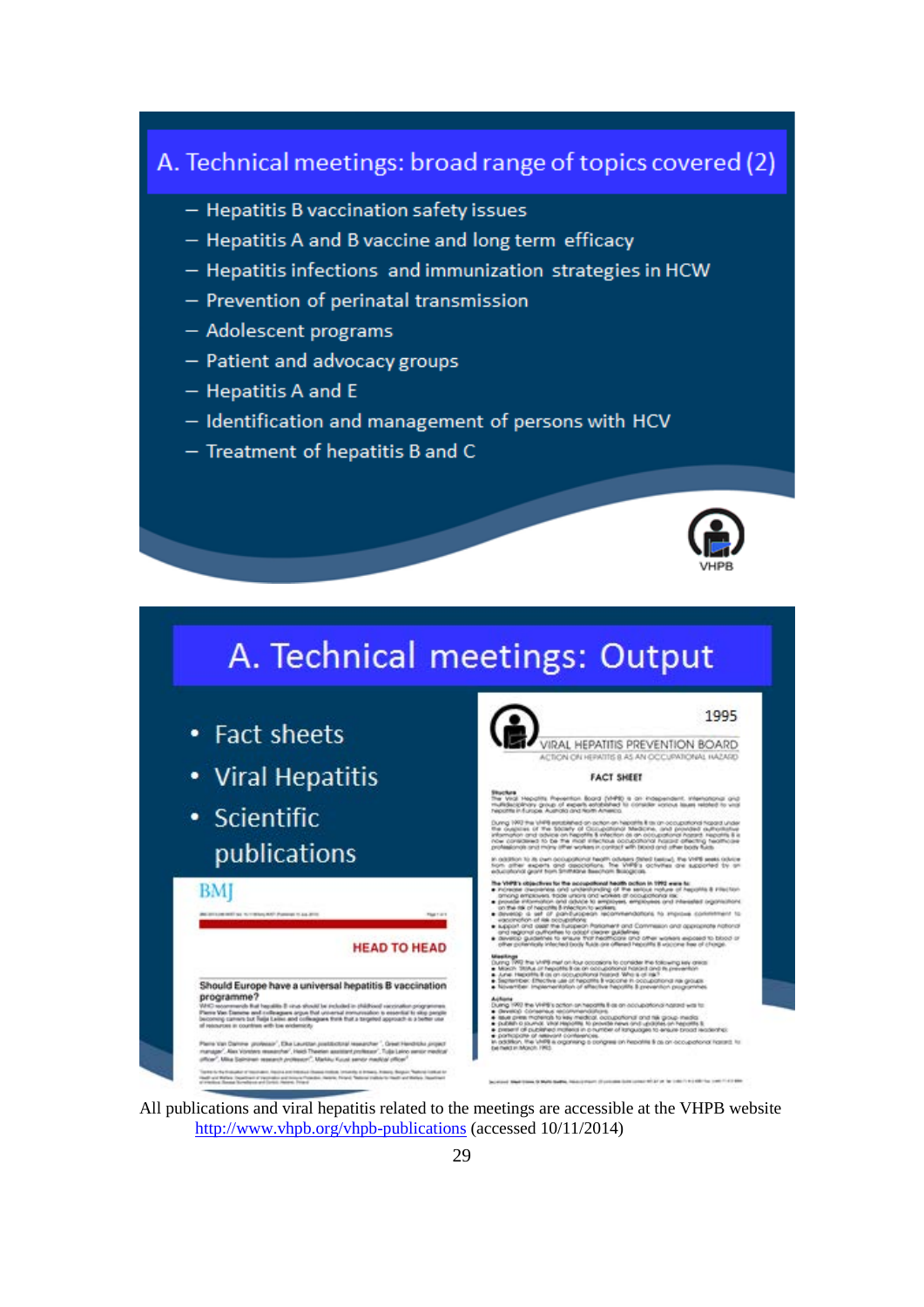### *Presentation Daniel Shouval*

- Control hepatitis A and E
- **Control hepatitis C (public health issue)**
- **Healthcare workers**
- Perinatal transmission

#### *Presentation Alessandro Zanetti* Mutants

Romano, L., Paladini, S., Galli, C., Raimondo, G., Pollicino, T. and Zanetti, A. R. "**Hepatitis B vaccination: are escape mutant viruses a matter of concern?**" Hum Vaccin Immunother **2014** 11(1). Hepatitis B virus is a worldwide leading cause of acute and chronic liver disease including cirrhosis and hepatocellular carcinoma. Effective vaccines have been available since the early '80s and vaccination has proved highly successful in reducing the disease burden, the development of the carrier state and the HB-related morbidity and mortality in the countries where vaccination has been implemented. Neutralizing (protective) antibodies (anti-HBs) induced by vaccination are targeted largely towards the amino acid hydrophilic region, referred to as the common a determinant which is present on the outer protein coat or surface antigen (HBsAg), spanning amino acids 124-149. This provides protection against all HBV genotypes (from A to H) and is responsible for the broad immunity afforded by hepatitis B vaccination. Thus, alterations of residues within this region of the surface antigen may determine conformational changes that can allow replication of the mutated HBV in vaccinated people. An important mutation in the surface antigen region was identified in Italy some 25 years ago in infants born to HBsAg carrier mothers who developed breakthrough infections despite having received HBIG and vaccine at birth. This virus had a point mutation from guanosine to adenosine at nucleotide position 587, resulting in aa substitution from glycine (G) to arginine (R) at position 145 in the a determinant. Since the G145R substitution alters the projecting loop (aa 139-147) of the a determinant, the neutralizing antibodies induced by vaccination are no longer able to recognize the mutated epitope. Beside G145R, other S-gene mutations potentially able to evade neutralizing anti-HBs and infect vaccinated people have been described worldwide. In addition, the emergence of Pol mutants associated with resistance to treatment with nucleos(t)ide analogues can select viruses with crucial changes in the overlapping S-gene, potentially able to alter the S protein immunoreactivity. Thus such mutants have the potential to infect both naive and immunized people, negatively affecting the efficacy of both the antiviral treatment and the vaccination programs. Despite concern, at present the overall impact of vaccine escapes mutants seems to be low and they do not pose a public health threat or a need to modify the established hepatitis B vaccination programs. The development of novel NAs with a high barrier to resistance is warranted.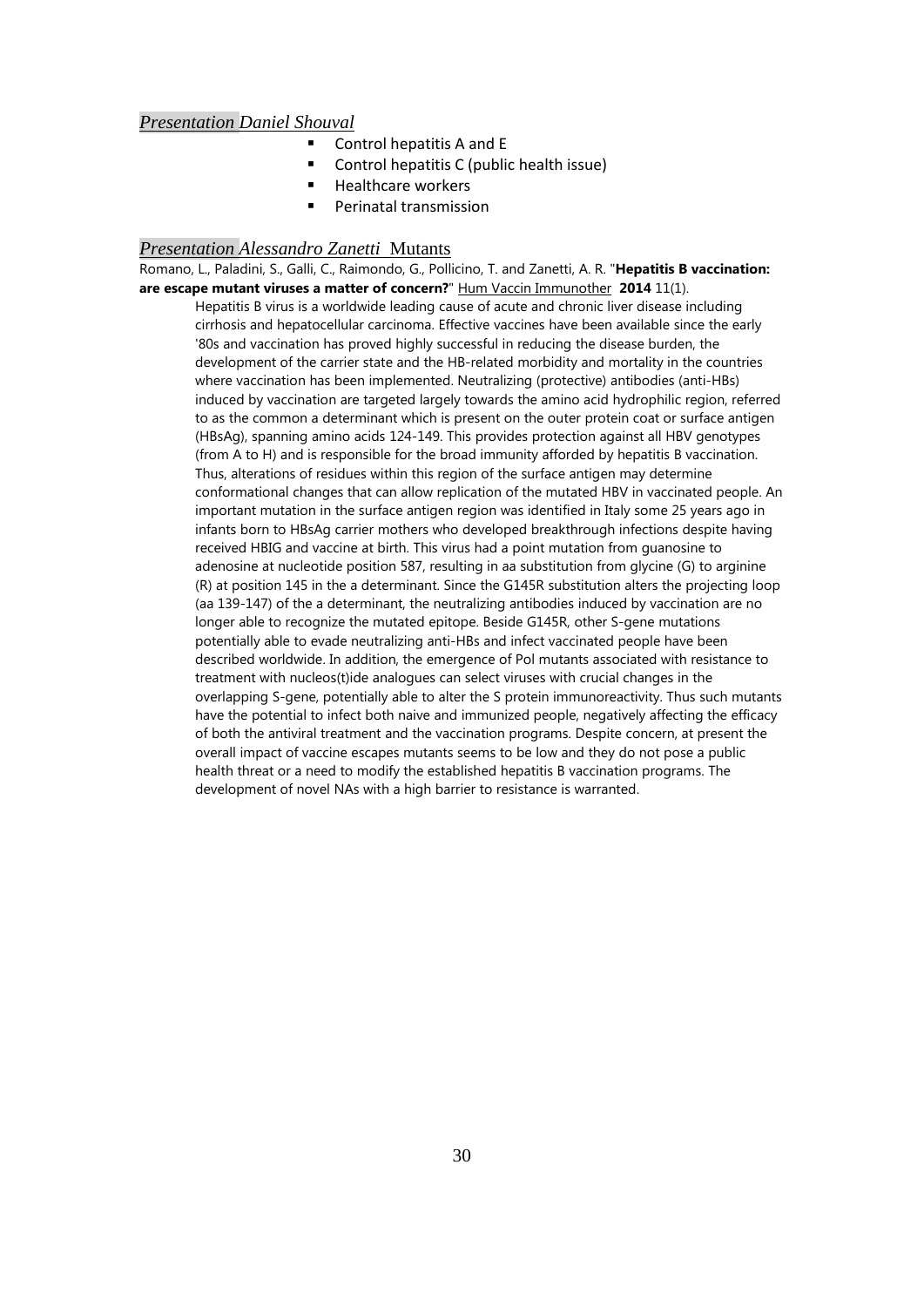# **Session 4: (LACK OF ) EVIDENCE FOR UNIVERSAL HEPATITIS B IMMUNIZATION**

# *Presentation Paolo Bonanni* Hepatitis B: are at-risk individuals vaccinated if screened and found negative for HBV? Results of an online survey conducted in six EU countries

Levi, M., Ahmad, A., Bechini, A., Boccalini, S., Nguyen, Q. V., Veldhuijzen, I., Richardus, J. H., Reintjes, R. and Bonanni, P. "**Hepatitis B: Are at-risk individuals vaccinated if screened and found negative for HBV? Results of an online survey conducted in six EU countries**." Vaccine **2014**.

INTRODUCTION: Vaccination is the best way to prevent hepatitis B infection and its consequences. The aim of the present study is to analyze the current vaccination practices within various population subgroups who are offered screening for hepatitis B, when found negative, in Germany, Hungary, Italy, the Netherlands, Spain and the UK. METHODS: Online surveys were conducted in the six countries. In total, 1181 experts from six different health professions were invited to participate. Descriptive analyses of data were performed. RESULTS: Less than half of the respondents in the Netherlands, only about 1/4 in Germany and none in Hungary reported that the vaccine is commonly offered to people who inject drugs. Less than half of the respondents in Germany reported vaccinating sex workers or HIV positive patients against hepatitis B as common practice. None in Hungary stated that vaccinating sex workers is common practice, and only according to a minority (17%) HIV patients are commonly vaccinated. 1/4 to 1/3 of respondents in Germany, the Netherlands, Italy, Hungary and the UK, indicated that HCV positive patients are only sporadically immunized. Only in Spain almost half of the respondents reported that migrants from hepatitis B endemic areas who are screened negative are commonly vaccinated. Widespread uncertainty about vaccination practices for asylum seekers was reported. CONCLUSIONS: By showing the gaps between current practices and policies in place, our findings can help to increase the success of future vaccination programmes. Implementation of training for health care professional, e.g. introducing vaccinology and vaccination policy courses in the medical and paramedical curriculum, could contribute to a more homogenous application of the recommendations regarding immunization against hepatitis B. Our results show, nonetheless, that the universal vaccination approach, coupled with targeted programmes for immigrants, represents the only way to make the elimination of hepatitis B a foreseeable, realistic objective.

#### **RELATED Abstracts Albania**

Pubmed MEDLINE search on {(Hepatitis ) AND (**Prevention) AND Immunization AND Vaccination AND Universal AND Europe (Title/abstract)**} in all fields and filters used on this search '**last 5 year' and ' Review'** on**,** was performed. }.Manual selection of most relevant The reference were sorted by publication year and first author

Van Damme, P., Leuridan, E., Hendrickx, G., Vorsters, A., Theeten, H., Leino, T., Salminen, M. and Kuusi, M. "**Should Europe have a universal hepatitis B vaccination programme?**" BMJ **2013** 347: f4057.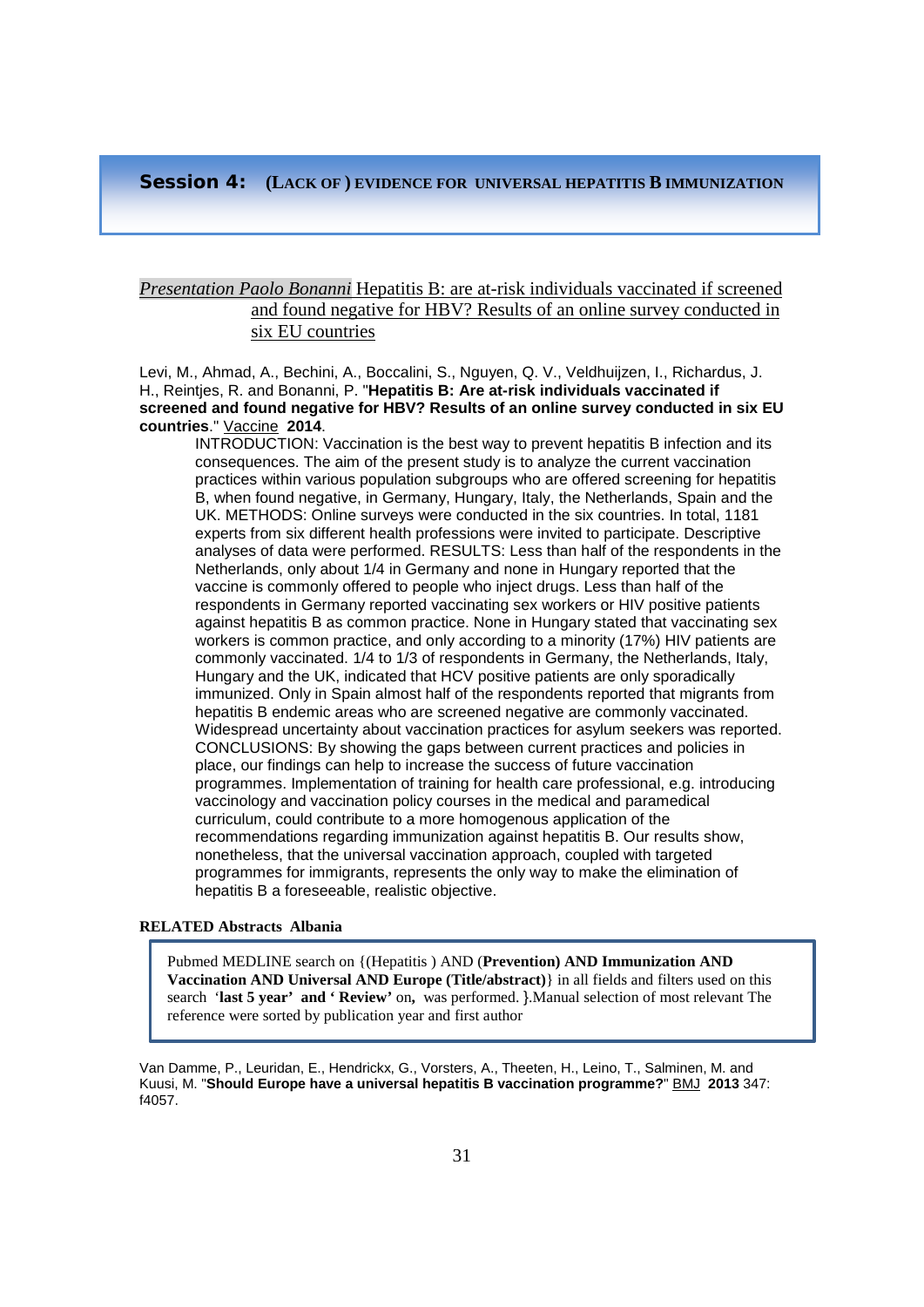Houweling, H., Spaendonck, M. C., Paulussen, T., Verweij, M. and Ruitenberg, E. J. "**Preparing for the next public debate: universal vaccination against hepatitis B**." Vaccine **2011** 29(48): 8960-8964. WHO have long called for universal vaccination against hepatitis B worldwide. However, in north-western Europe low incidence of the disease has fueled debate whether targeted or universal vaccination strategies are the way to go for. Careful assessment has made it clear that the extensive targeted hepatitis B vaccination programmes in the Netherlands nevertheless fail to reach a significant part of the risk groups and have not succeeded in eliminating the disease. Modelling suggests that the public health benefits obtained through targeted programmes could be augmented considerably by universal vaccination. Therefore, the Minister of Health of the Netherlands has decided to implement universal vaccination by October 2011. We illustrate the case of the Netherlands and explore lessons, which can be learnt from the vaccination programmes against HPV and influenza A/H1N1 and how to prepare for a potential public debate that might arise when implementing universal vaccination against hepatitis B.

Hontelez, J. A., Hahne, S., Koedijk, F. H. and de Melker, H. E. "**Effectiveness and impact of hepatitis B virus vaccination of children with at least one parent born in a hepatitis B virus endemic country: an early assessment**." J Epidemiol Community Health **2010** 64(10): 890-894.

OBJECTIVE: To determine the effectiveness and impact of the Dutch childhood hepatitis B virus (HBV) vaccination policy targeted at children with at least one parent born in a HBV endemic country. METHODS: The Dutch vaccination registration database was used to determine vaccine coverage for HBV and DTP-IPV-Hib in the target population. HBV notifications were used to estimate the impact. The HBV incidence was determined in children aged 0-4 years and born after (2003-7) and before (1990-2002) the introduction of the HBV vaccination programme. RESULTS: HBV vaccine coverage in the target population was 89.6% (96,186/107,338) in the period 2003-5. There were 37 notified acute infections in the prevaccination birth cohort 1990-2002 (incidence 2.9/10(6) person-years), compared with one in the post-vaccination birth cohort 2003-7 (incidence 0.3/10(6) person-years). The incidence rate ratio for the 2003-7 birth cohort compared with the 1990-2002 birth cohort was 0.12 (95% CI 0.02 to 0.87; p=0.04). CONCLUSIONS: This paper shows that the incidence of HBV notifications in children born after the introduction of targeted childhood HBV vaccinations is lower compared with the incidence in children born before the start of this vaccination programme. Although this is consistent with a good HBV vaccine coverage, the interpretation is hampered by a change in case definition for notification in 1999. The results are of importance to policy makers in both The Netherlands and other countries that have a targeted HBV vaccination programme.

Zuckerman, J., van Hattum, J., Cafferkey, M., Gjorup, I., Hoel, T., Rummukainen, M. L. and Weiland, O. "**Should hepatitis B vaccination be introduced into childhood immunisation programmes in northern Europe?**" Lancet Infect Dis **2007** 7(6): 410-419.

Infection with hepatitis B causes between 500,000 and 1.2 million deaths per year worldwide, and is the leading cause of liver cancer. Over 12 years ago, WHO recommended that universal childhood hepatitis B vaccination be implemented globally. Despite this, Denmark, Finland, Iceland, Ireland, the Netherlands, Norway, Sweden, and the UK have yet to implement such a policy and instead currently adopt an "at-risk" strategy. Although all eight countries are classed as having low endemicity, factors such as increased travel and integration of immigrant communities are increasing the number of at-risk individuals in these countries. Considering the difficulty in identifying all at-risk individuals, and the lack of effectiveness of at-risk vaccination on reducing the overall incidence of hepatitis B, we recommend that these countries reassess their hepatitis B prevention strategies. Universal vaccination against hepatitis B is the only way to eliminate the major public-health impact of this disease.

#### *Presentations Hans Houweling Country example the Netherlands*

Matysiak-Klose, D., Ahmed, F., Duclos, P., Falck-Ytter, Y., Forland, F., Houweling, H., Kramarz, P., Langley, J. M., Mertens, T., Schunemann, H., et al. "**Report on the 1st international workshop on procedures for the development of evidence-based vaccination recommendations, Berlin, Germany, 22-23 November 2010**." Vaccine **2012** 30(14): 2399-2404.

In November 2010, experts from European and North-American countries met in Berlin, Germany, to discuss improved methods for the development of evidence-based vaccination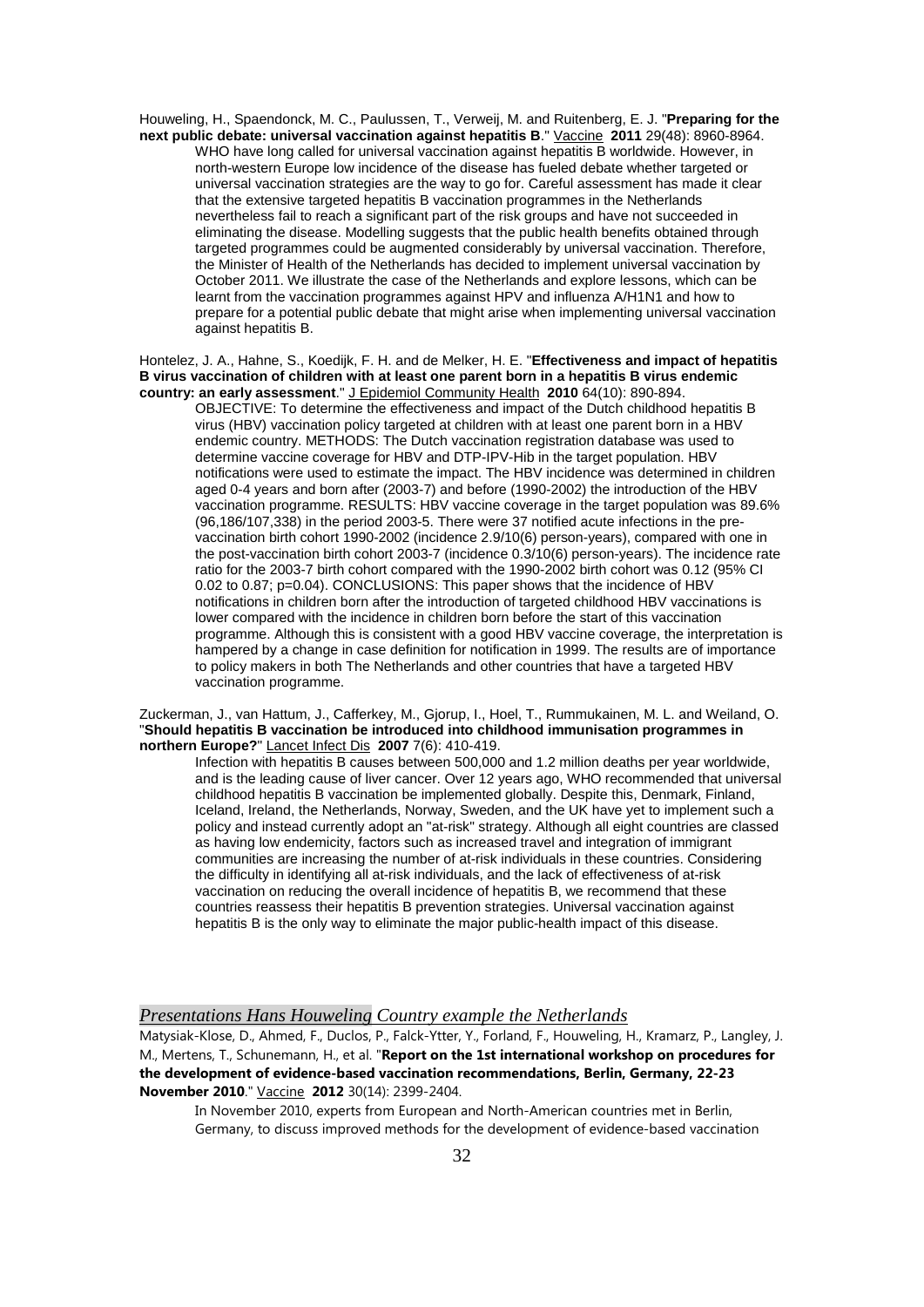recommendations. The objectives of the workshop were to (i) review current procedures and experiences of National Immunization Technical Advisory Groups (NITAGs) in developing a framework for evidence-based vaccination recommendations, (ii) discuss the applicability of methods like Grading of Recommendations Assessment, Development and Evaluation (GRADE), and (iii) to identify opportunities for international collaboration to support NITAGs in the development of vaccination recommendations at country-level. Recognizing that a systematic and transparent approach is necessary to promote the quality and acceptance of vaccination recommendations, various decision making frameworks have been implemented by national and international advisory groups addressing common key aspects of knowledge, such as the burden of disease or characteristics of the vaccine. There are several challenges when grading the quality of evidence of some immunization-specific topics (e.g. population-level effects of vaccination). This does not, however, necessitate development of an entirely new systematic methodology. The participants concluded that (i) GRADE or a modification of this methodology is suitable for the grading of quality of evidence related to vaccine effectiveness and safety, and that (ii) international cooperation would be beneficial to develop common framework methodologies for certain aspects of national immunization recommendation developments in order to avoid duplication of efforts, to build on existing strengths, and to support NITAGs worldwide.

Houweling, H., Spaendonck, M. C., Paulussen, T., Verweij, M. and Ruitenberg, E. J. "**Preparing for the next public debate: universal vaccination against hepatitis B**." Vaccine **2011** 29(48): 8960-8964. WHO have long called for universal vaccination against hepatitis B worldwide. However, in north-western Europe low incidence of the disease has fueled debate whether targeted or universal vaccination strategies are the way to go for. Careful assessment has made it clear that the extensive targeted hepatitis B vaccination programmes in the Netherlands nevertheless fail to reach a significant part of the risk groups and have not succeeded in eliminating the disease. Modelling suggests that the public health benefits obtained through targeted programmes could be augmented considerably by universal vaccination. Therefore, the Minister of Health of the Netherlands has decided to implement universal vaccination by October 2011. We illustrate the case of the Netherlands and explore lessons, which can be learnt from the vaccination programmes against HPV and influenza A/H1N1 and how to prepare for a potential public debate that might arise when implementing universal vaccination against hepatitis B.

#### Houweling, H., Wittevrongel, C. F., Verweij, M. and Ruitenberg, E. J. "**Public vaccination programmes against hepatitis B in The Netherlands: assessing whether a targeted or a universal approach is appropriate**." Vaccine **2010** 28(49): 7723-7730.

To date, the policy to control hepatitis B in the Netherlands is to vaccinate specific risk groups, rather than all children. Low incidence of the disease has fueled debate whether such a targeted vaccination strategy or rather a universal strategy, as recommended by the World Health Organization, is appropriate. The standard framework for assessing whether a particular vaccination should be included in a public programme, as recently proposed by the Health Council of the Netherlands (HCN), was applied to the various options for hepatitis B vaccination. This framework includes seven selection criteria, grouped under five thematic headings: seriousness and extent of the disease burden, effectiveness and safety of the vaccination, acceptability of the vaccination, efficiency of the vaccination, and priority of the vaccination. From about 1990 the disease burden has stayed more or less the same over time and careful assessment has made it clear that the targeted approach has failed to reach a significant part of the risk groups. Models suggest that the public health benefits obtained through targeted programmes could be augmented considerably by universal vaccination. Based on the assessment that universal vaccination means better protection for high-risk groups as well as the whole population, the HCN calls for universal immunisation, even though hepatitis B to a large extent is limited to specific high-risk groups. Should the Netherlands adopt universal vaccination, several immunisation programmes targeted to high-risk groups will, however, remain of crucial importance for years to come.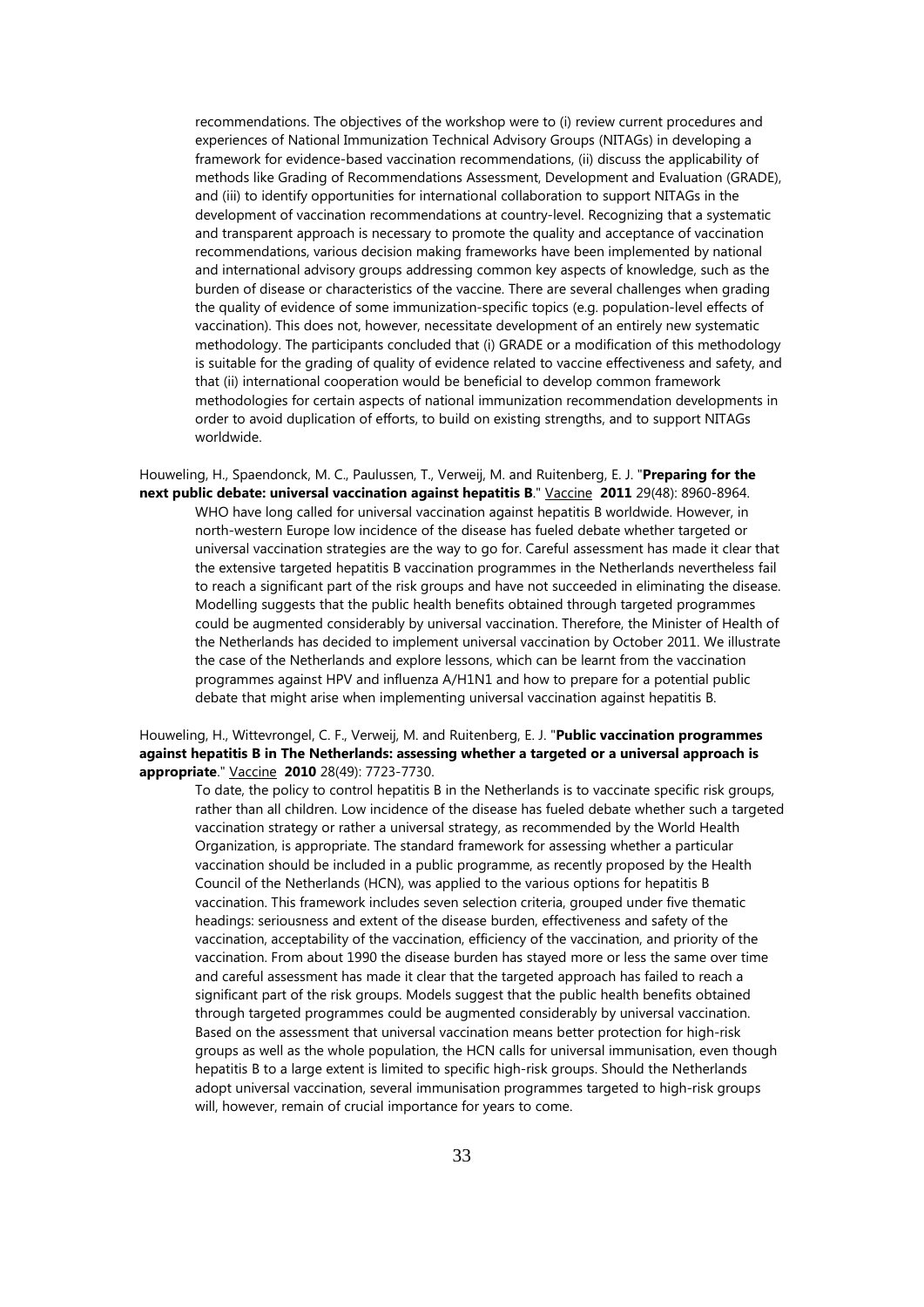Houweling, H., Verweij, M. and Ruitenberg, E. J. "**Criteria for inclusion of vaccinations in public programmes**." Vaccine **2010** 28(17): 2924-2931.

As more and more new vaccines are developed and brought to the market, governments have to make decisions about which vaccinations to include in public programmes. This paper describes the experience in the Netherlands in developing a framework for assessing whether a vaccination should be included in the National Immunization Programme (NIP). Bearing in mind the public nature, the factors that determine a vaccine's suitability for inclusion in a communal vaccination programme have been translated into seven selection criteria, grouped under five thematic headings: seriousness and extent of the disease burden, effectiveness and safety of the vaccination, acceptability of the vaccination, efficiency of the vaccination, and priority of the vaccination. The seven criteria and the explanation of them provide a framework for the systematic examination of arguments for and against the inclusion and prioritisation of particular vaccinations. As an illustration, the vaccinations currently provided in the Netherlands through public programmes as well as 23 'candidate' vaccinations are assessed against the seven criteria. The proposed assessment framework including the selection criteria can take full account of the values and specificities as they may differ between situations and countries; the transparency of the approach may help to clarify which elements of the assessment are pivotal in specific situations. Using the criteria furthers a trustworthy, transparent and accountable process of decision-making about inclusion of new vaccinations in public vaccination programmes and may help to retain public confidence.

Gunning-Schepers, L. J. and Houweling, H. "**[National hepatitis B vaccination closer to implementation, but not soon enough: recommendations from the Dutch Health Council]**." Ned Tijdschr Geneeskd **2001** 145(32): 1572-1573.

Goettsch, W., de Graaf, R., Dorigo-Zetsma, J. W., van Zessen, G. and Houweling, H. "**Broader vaccination of expatriates against HBV infection: do we reach those at highest risk?**" Int J Epidemiol **1999** 28(6): 1161-1166.

BACKGROUND: The effects of the implementation of a new Dutch hepatitis B virus (HBV) vaccination strategy (1991) for expatriates on HBV vaccination status and HBV infection prevalence were evaluated in a group of 864 expatriates returning from HBV-endemic areas. METHODS: During a routine medical examination at the participating medical centres Dutch expatriates were asked to complete a questionnaire and to donate a serum sample for HBV testing. Blood was tested for antibodies against the hepatitis B core (anti-HBc) and surface antigens (anti-HBs). The serological data were related to information gathered on aspects of residence, sexual risk behaviour and occupational risks. RESULTS: A significantly higher percentage of expatriates (37%) were vaccinated compared to a previous study in 1987-1989 (14%). However, the percentage of expatriates with HBV infection markers (5%) had not decreased significantly. Moreover, the risk for HBV infection, as determined with a questionnaire, was still affected by well-known risk factors such as homosexual contacts (odds ratio  $[OR] = 6.6, 95\%$  CI: 1.7-26), more than five casual local partners ( $OR = 3.6, 95\%$  CI: 1.2-11) and more than five occupational accidents in the last 3 years (OR = 20, 95% CI: 2-187). Detailed analysis of the vaccination status indicated that especially young female expatriates with low risk behaviour (65%) were protected, while older male expatriates with high risk behaviour were less protected (20%). CONCLUSION: We conclude that the new vaccination strategy has resulted in a higher percentage of expatriates protected. However, only a small proportion was reached of those at highest risk for HBV infection.

# **RELATED**

Pubmed MEDLINE search on {(Hepatitis B ) AND (**Prevention) AND Immunization AND Netherlands (Title/abstract)**} in all fields and filters used on this search '**last 5 year' and ' Review'** on, was performed. }.Manual selection of most relevant The reference were sorted by publication year and first author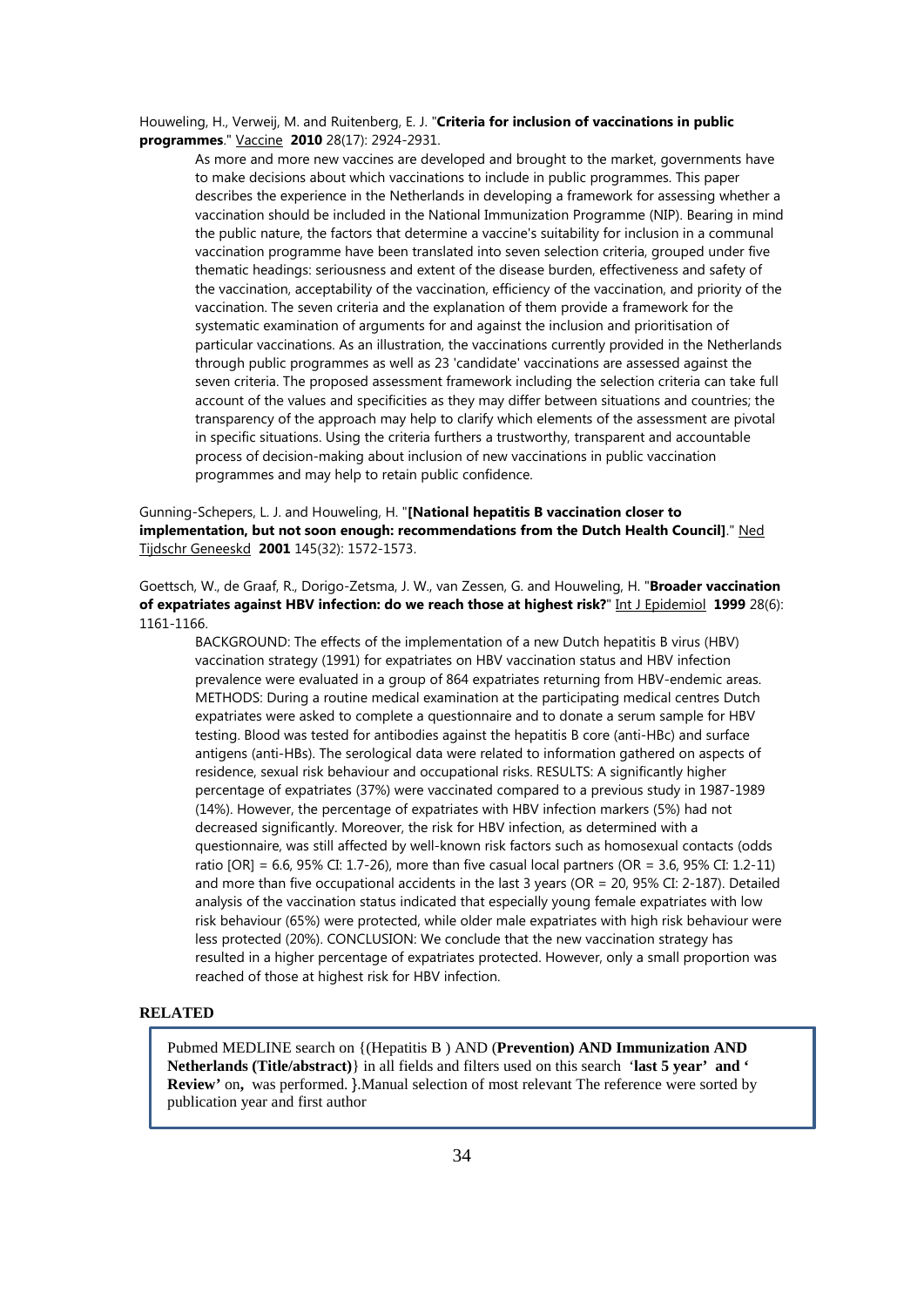Vet, R., de Wit, J. B. and Das, E. "**The role of implementation intention formation in promoting hepatitis B vaccination uptake among men who have sex with men**." Int J STD AIDS **2014** 25(2): 122-129.

This study assessed the separate and joint effects of having a goal intention and the completeness of implementation intention formation on the likelihood of attending an appointment to obtain vaccination against the hepatitis B virus among men who have sex with men (MSM) in the Netherlands. Extending previous research, it was hypothesized that to be effective in promoting vaccination, implementation intention formation not only requires a strong goal intention, but also complete details specifying when, where and how to make an appointment to obtain hepatitis B virus vaccination among MSM. MSM at risk for hepatitis B virus ( $N = 616$ ), with strong or weak intentions to obtain hepatitis B virus vaccination, were randomly assigned to form an implementation intention or not. Completeness of implementation intentions was rated and hepatitis B virus uptake was assessed through data linkage with the joint vaccination registry of the collaborating Public Health Services. Having a strong goal intention to obtain hepatitis B virus vaccination and forming an implementation intention, each significantly and independently increased the likelihood of MSM obtaining hepatitis B virus vaccination. In addition, MSM who formed complete implementation intentions were more successful in obtaining vaccination (p < 0.01). The formation of complete implementation intentions was promoted by strong goal intentions ( $p < 0.01$ ).

Xiridou, M., van Houdt, R., Hahne, S., Coutinho, R., van Steenbergen, J. and Kretzschmar, M. "**Hepatitis B vaccination of men who have sex with men in the Netherlands: should we vaccinate more men, younger men or high-risk men?**" Sex Transm Infect **2013** 89(8): 666-671.

OBJECTIVES: The selective vaccination programme against hepatitis B virus (HBV) was introduced in the Netherlands in 2002 targeting high-risk groups, including men who have sex with men (MSM). Despite the high average age of vaccination in MSM, the number of notifications of acute HBV recently declined. We investigate whether this can be attributed to the selective vaccination programme. We examine how vaccination strategies could be improved and the impact of universal infant vaccination introduced in 2011. METHODS: We use a mathematical model for HBV transmission among MSM. The incidence of HBV was calculated from the model and from notification data of acute HBV. RESULTS: A decline was observed in the incidence of HBV since 2006, as calculated from the model; this decline was smaller than that observed in data if all MSM were equally likely to be vaccinated. Assuming that high-risk MSM were more likely to be vaccinated than low-risk MSM resulted in a steeper decline in modelled incidence and better agreement with observed incidence. Vaccinating MSM at a younger age or doubling the vaccination rate would increase the impact of selective vaccination, but is less effective than vaccinating high-risk MSM. CONCLUSIONS: Selective HBV vaccination of MSM in the Netherlands has had a substantial impact in reducing HBV incidence. The reduction suggests that vaccination rates among high-risk MSM were higher than those among low-risk MSM. Countries that have not yet reached 35-year cohorts with universal childhood vaccination should actively implement or continue selective high-risk MSM vaccination.

van Rijckevorsel, G., Whelan, J., Kretzschmar, M., Siedenburg, E., Sonder, G., Geskus, R., Coutinho, R. and van den Hoek, A. "**Targeted vaccination programme successful in reducing acute hepatitis B in men having sex with men in Amsterdam, the Netherlands**." J Hepatol **2013** 59(6): 1177-1183.

BACKGROUND & AIMS: In the Netherlands, transmission of hepatitis B virus occurs mainly within behavioural high-risk groups, such as in men who have sex with men. Therefore, a vaccination programme has targeted these high-risk groups. This study evaluates the impact of the vaccination programme targeting Amsterdam's large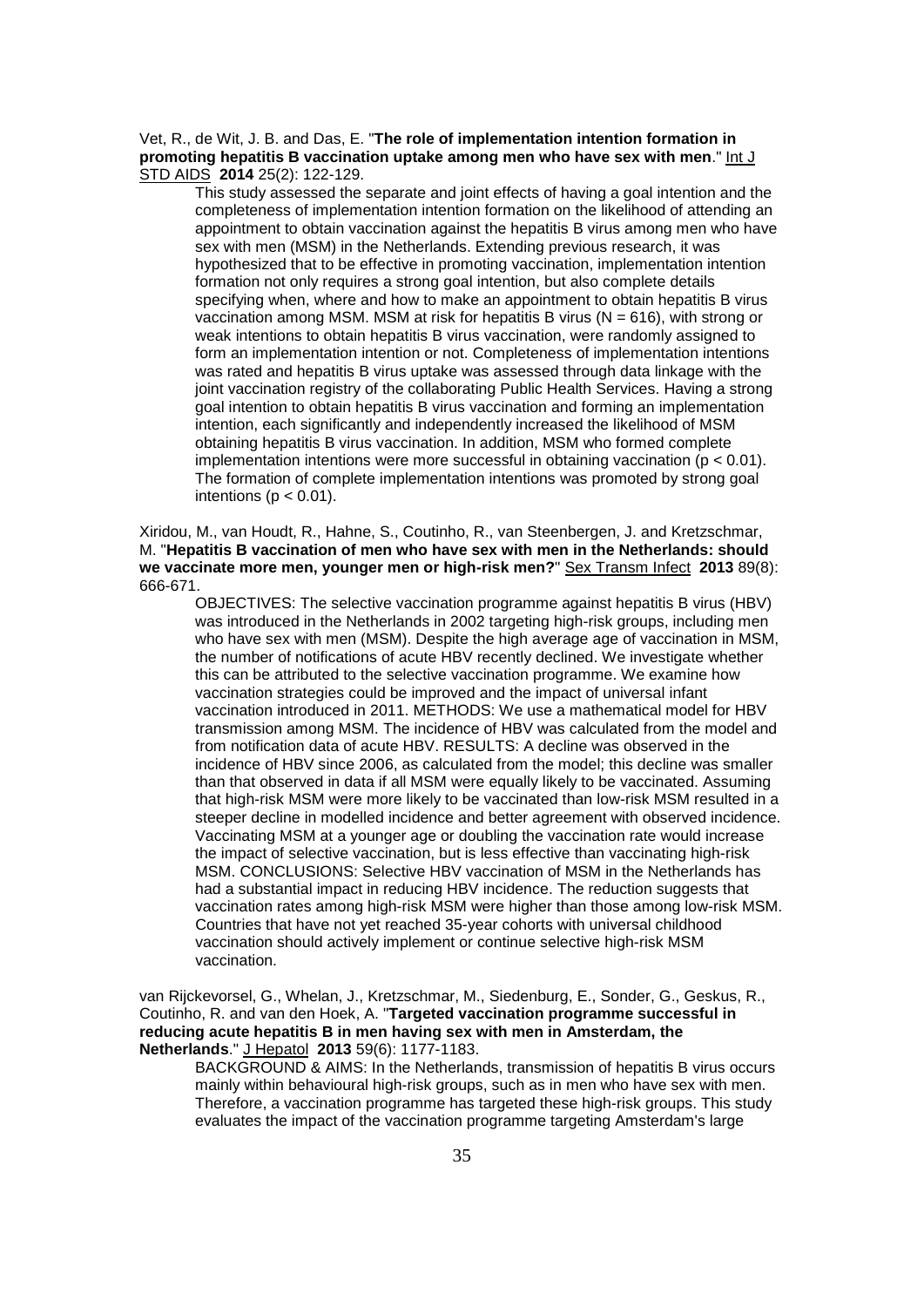population of men who have sex with men from 1998 through 2011. METHODS: We used Amsterdam data from the national database of the vaccination programme for high-risk groups (January 1, 1998 to December 31, 2011). Programme and vaccination coverage were estimated with population statistics. Incidence of acute hepatitis B was analyzed with notification data from the Amsterdam Public Health Service (1992-2011). Mathematical modelling accounting for vaccination data and trends in sexual risk behaviour was used to explore the impact of the programme. RESULTS: At the end of 2011, programme coverage was estimated at 41% and vaccination coverage from 30% to 38%. Most participants (67%) were recruited from the outpatient department for sexually transmitted infections and outreach locations such as saunas and gay bars. Incidence of acute hepatitis B dropped sharply after 2005. The mathematical model in which those who engage most in high-risk sex are vaccinated, best explained the decline in incidence. CONCLUSIONS: Transmission of hepatitis B virus among Amsterdam's men who have sex with men has decreased, despite ongoing high-risk sexual behaviour. Vaccination programmes targeting men who have sex with men do not require full coverage; they may be effective when those who engage most in high-risk sex are reached.

Hahne, S., van Houdt, R., Koedijk, F., van Ballegooijen, M., Cremer, J., Bruisten, S., Coutinho, R. and Boot, H. "**Selective hepatitis B virus vaccination has reduced hepatitis B virus transmission in the Netherlands**." PLoS One **2013** 8(7): e67866.

BACKGROUND & AIMS: In the Netherlands, a selective hepatitis B virus (HBV) vaccination programme started in 2002 for men having sex with men, drug users, commercial sex workers and heterosexuals with frequent partner changes. We assessed the programme's effectiveness to guide policy on HBV prevention. METHODS: We analysed reports of acute HBV infection in the Netherlands between 2004 and 2010 requesting serum from patients for HBV-genome S- and C-region sequencing. We used coalescence analyses to assess genetic diversity of nonimported genotype-A cases over time. RESULTS: 1687 patients with acute HBV infection were reported between 2004 and 2010. The incidence of reported acute HBV infection decreased from 1.8 to 1.2 per 100,000 inhabitants, mostly due to a reduction in the number of cases in men who have sex with men. Men were overrepresented among cases with an unknown route of transmission, especially among genotype A2 cases mainly associated with transmission through male homosexual contact. The genetic diversity of nonimported genotype-A strains obtained from men who have sex with men decreased from 2006 onwards, suggesting HBV incidence in this group decreased. CONCLUSIONS: The selective HBV-vaccination programme for behavioural high-risk groups very likely reduced the incidence of HBV infection in the Netherlands mainly by preventing HBV infections in men who have sex with men. A considerable proportion of cases in men who did not report risk behaviour was probably acquired through homosexual contact. Our findings support continuation of the programme, and adopting similar approaches in other countries where HBV transmission is focused in high-risk adults.

Harmsen, I. A., Lambooij, M. S., Ruiter, R. A., Mollema, L., Veldwijk, J., van Weert, Y. J., Kok, G., Paulussen, T. G., de Wit, G. A. and de Melker, H. E. "**Psychosocial determinants of parents' intention to vaccinate their newborn child against hepatitis B**." Vaccine **2012** 30(32): 4771-4777.

From October 2011, The Netherlands started to vaccinate all newborns against hepatitis B. The aim of the present study was to get insight in the psychosocial factors that determine parents' intention to vaccinate their child against hepatitis B, and to test whether intention to vaccinate is a good predictor of actual vaccination behaviour. In total, 2000 parents of newborns (0-2 weeks old) received a self-report questionnaire measuring intention towards hepatitis B vaccination and its psychosocial determinants (response rate 45.6%). Participants were invited for followup research and subsequently offered the opportunity to have their child vaccinated against hepatitis B. The findings showed that the large majority of parents intend to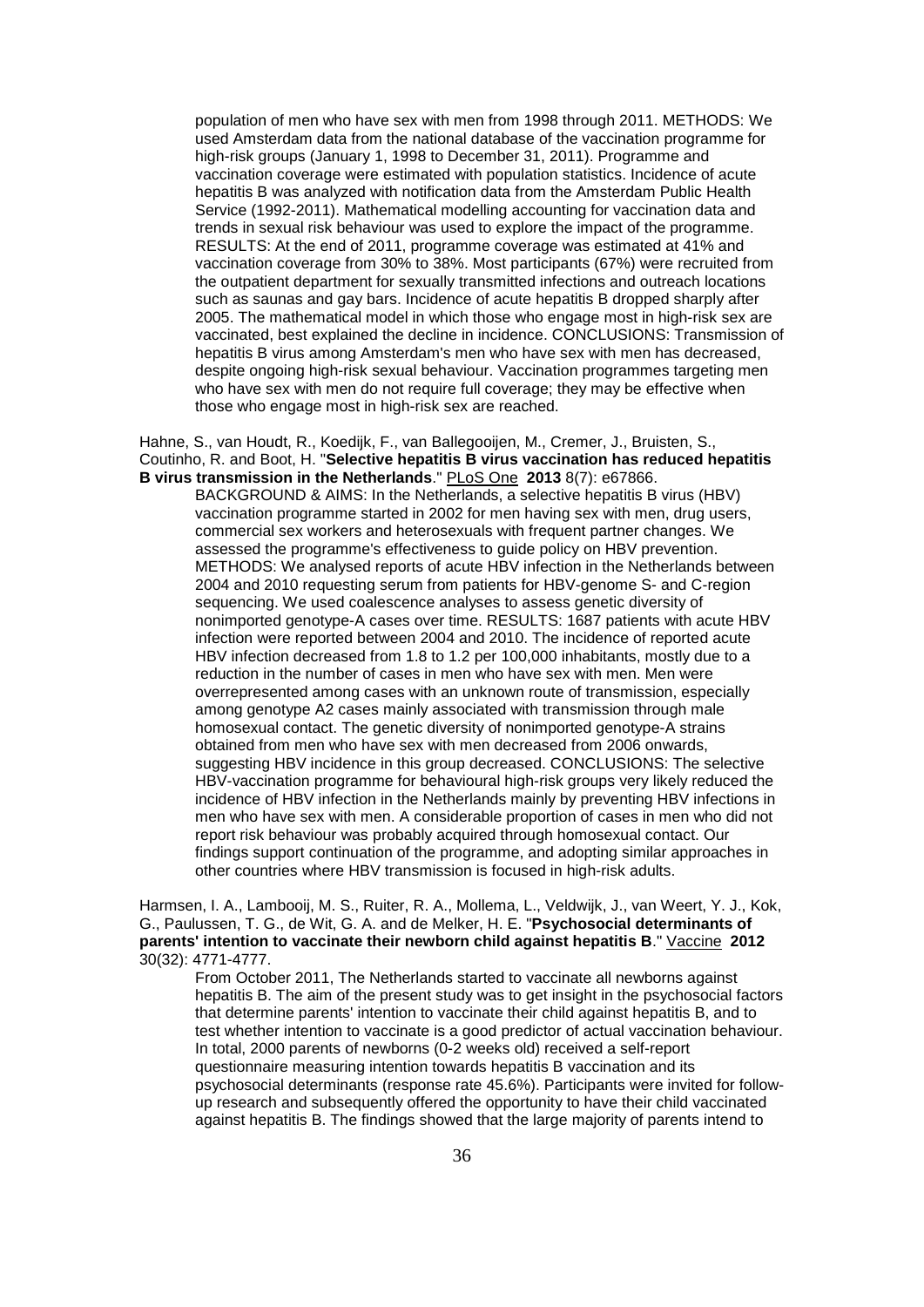vaccinate their child against hepatitis B. The intention to vaccinate was most strongly determined by parents' attitude towards hepatitis B vaccination, which in turn was positively associated with perceived benefits of the vaccination and perceptions of the child's susceptibility to hepatitis B. The majority of the 246 parents that accepted the invitation for a follow-up study had their child vaccinated (83.7%). Intention was found to be a significant predictor of vaccination behaviour although less strong than expected. It is concluded that Dutch parents were positive towards hepatitis B vaccination in terms of both intention and behaviour. To further sustain parents' positive attitudes towards hepatitis B vaccination, educational campaigns should strengthen the benefits of vaccination along with emphasizing the child's risk to hepatitis B infection.

Hahne, S., van den Hoek, A., Baayen, D., van der Sande, M., de Melker, H. and Boot, H. "**Prevention of perinatal hepatitis B virus transmission in the Netherlands, 2003-2007: children of Chinese mothers are at increased risk of breakthrough infection**." Vaccine **2012** 30(9): 1715-1720.

BACKGROUND: In the Netherlands, different hepatitis B vaccination schedules have been used for children born to HBV-infected mothers. All schedules included a birth dose of hepatitis B immunoglobuline (HBIg). We assessed determinants of perinatal HBV transmission and determinants of anti-HBs titers in infants born to HBsAg positive mothers. METHODS: We included infants born to HBV infected mothers between 1.1.2003 and 30.6.2007, using national databases and a separate database for Amsterdam. Risk factors for perinatal transmission and determinants of the anti-HBs titer were studied using logistic and linear regression, respectively. RESULTS: Of 2657 infants registered in the national database, 91% were registered to have received HBIg and at least three hepatitis B vaccinations. In Amsterdam, this coverage among 413 children at risk was higher (96%, p<0.01). Serological test results for 2121 infants (80%) indicated that 13 (0.6%) were HBsAg positive. A mother of Chinese descent was the only risk factor for perinatal HBV infection identified (RR 9.1, 95% CI 3.1-26.8). Receiving a birth dose of hepatitis B vaccine later than in the first week of life was not associated with an increased risk of perinatal HBV infection. A shorter period between last vaccination and testing, and having received more doses of hepatitis B vaccine were independently associated with a higher anti-HBs titer. CONCLUSIONS: Infants born to Chinese mothers were at increased risk of perinatal HBV infection. All HBsAg positive pregnant women of Chinese origin should be assessed to determine whether there is an indication for anti-viral treatment during pregnancy. Among infants who received HBIg at birth, we did not detect an increased risk of perinatal HBV infection when the first dose of hepatitis B vaccine was administered after the first week of life.

#### Vet, R., de Wit, J. B. and Das, E. "**The efficacy of social role models to increase motivation to obtain vaccination against hepatitis B among men who have sex with men**." Health Educ Res **2011** 26(2): 192-200.

This study assessed the effects of role models in persuasive messages about risk and social norms to increase motivation to obtain hepatitis B virus (HBV) vaccination in men who have sex with men (MSM). MSM at risk for HBV in The Netherlands ( $N =$ 168) were recruited online via a range of websites and were randomly assigned to one of four conditions in a 2 (risk communication: yes and no) x 2 (social norms communication: yes and no) factorial design. In each condition, participants subsequently provided self-completed assessments of their perceived risk of HBV infection, perceived social norms regarding HBV vaccination and their intention to obtain vaccination against HBV. Risk communication and social norms communication that used social role models were effective in significantly increasing men's intention to obtain vaccination against HBV. No additive effect was found for a combined message. Mediation analyses showed that communications influenced intention via perceived risk and social norms. Findings extend previous theorizing and research and show that both role model-based risk communication and social norms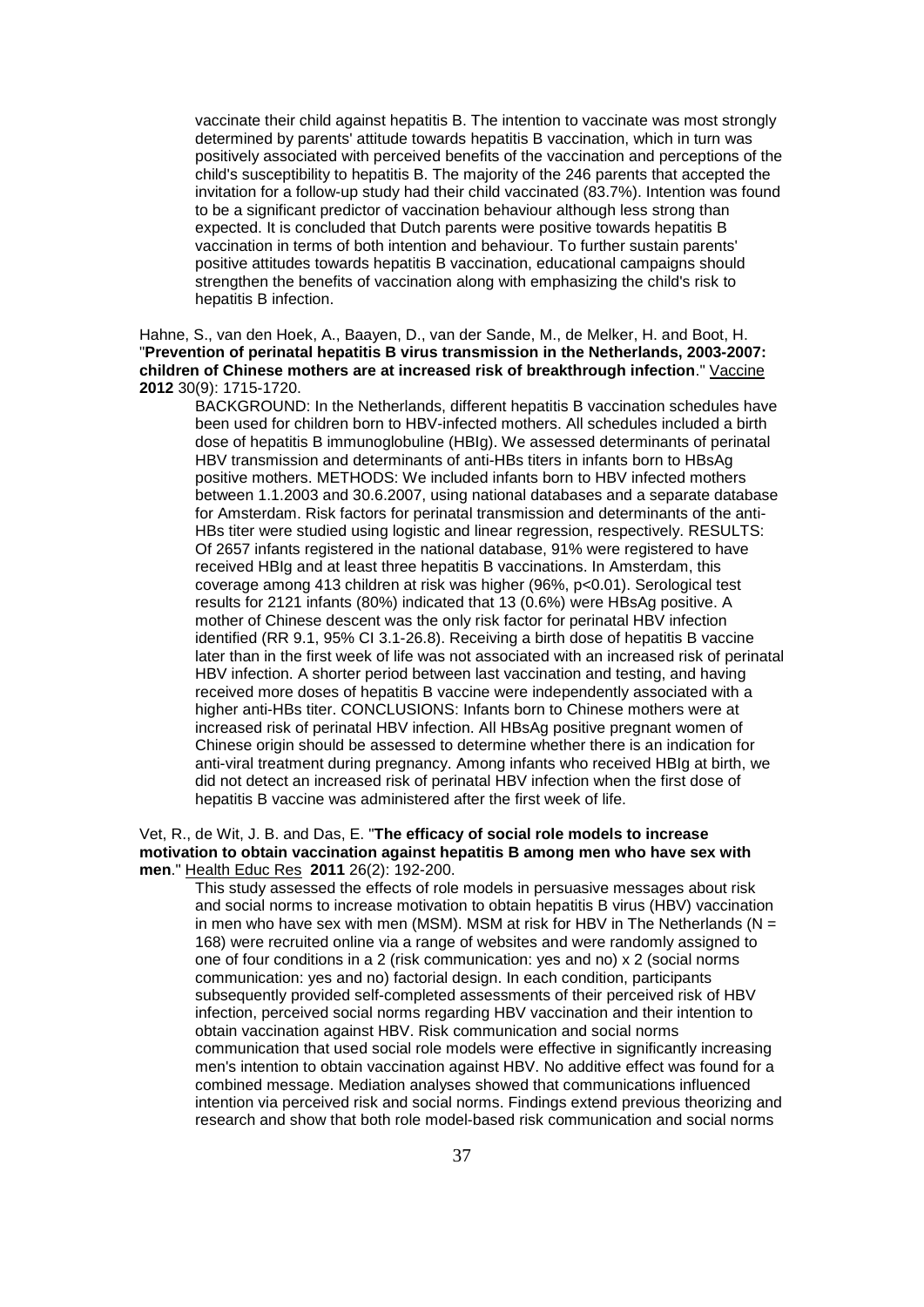communication can be effective in increasing intentions to obtain HBV vaccination in MSM. This knowledge contributes to the development of effective health promotion to increase HBV vaccination in MSM.

Baars, J. E., Boon, B. J., Garretsen, H. F. and van de Mheen, D. "**The reach of a hepatitis B vaccination programme among men who have sex with men**." Eur J Public Health **2011** 21(3): 333-337.

BACKGROUND: Homosexual contact is a major risk factor for acute hepatitis B infection. This study explores how many and which men who have sex with men (MSM) are reached by the ongoing hepatitis B vaccination programme in The Netherlands (started in 2002), and investigate reasons for non-participation and noncompliance. METHODS: In this cross-sectional study, on the basis of ethnographic mapping and targeted sampling, 320 MSM were interviewed at different venues in three regions in The Netherlands. RESULTS: Of the sample, 74% reported to be aware of the opportunity to obtain free hepatitis B vaccination, and 50% reported to be vaccinated (received at least one injection). Compliance with the three-dose vaccination schedule was 84%. The most important reason for non-participation in the vaccination programme was a low perceived risk of getting infected with the virus. A personal approach by STD-prevention workers, the recruitment region and having sex with casual partners were positively associated with vaccination uptake. Being bisexual was negatively associated with, and visiting gay bars/discos was positively associated with, awareness of the opportunity to obtain free hepatitis B vaccination. CONCLUSION: This study shows a large proportion of MSM is aware that they could opt for free hepatitis B vaccination. Future vaccination programmes should focus on a personal approach, since the use of STD prevention workers was shown to be a successful tool for participation in the vaccination programme. The personal information should focus on perceived risk of infection, since this was a major reason for vaccine refusal.

Hontelez, J. A., Hahne, S. J., Oomen, P. and de Melker, H. "**Parental attitude towards childhood HBV vaccination in The Netherlands**." Vaccine **2010** 28(4): 1015-1020. In The Netherlands, children with at least one parent born in a hepatitis B virus (HBV) endemic country are offered HBV vaccination within the National Immunization Programme (NIP) since 2003. However, in the eligible group the HBV vaccine coverage is lower than the DPT-IPV-Hib coverage. We therefore conducted a questionnaire survey in order to determine the acceptance of HBV vaccination among parents of eligible children. Given the possibility that universal HBV vaccination will be introduced in the Netherlands, we also assessed the attitude towards universal HBV vaccination among parents whose children are currently not eligible for HBV vaccination. Participants were selected based on the registered vaccination status of their child. Only 13 of 83 parents (16%) within the HBV-eligible group whose child was registered as 'incompletely vaccinated' for HBV reported that they refused a vaccine for their child. Risk factors for HBV refusal were a low risk perception of HBV, a high socioeconomic status and one parent born in The Netherlands. Within the noneligible group, we found that 9% (95% CI: 3-22%) of the parents whose child was fully vaccinated with DPT-IPV-Hib had a negative attitude towards universal HBV vaccination. Considering the recent recommendation of the Dutch Health Council to introduce universal HBV vaccination, this resistance deserves further attention.

*Presentations Hans Blystad: Country example Scandinavia*

**RELATED**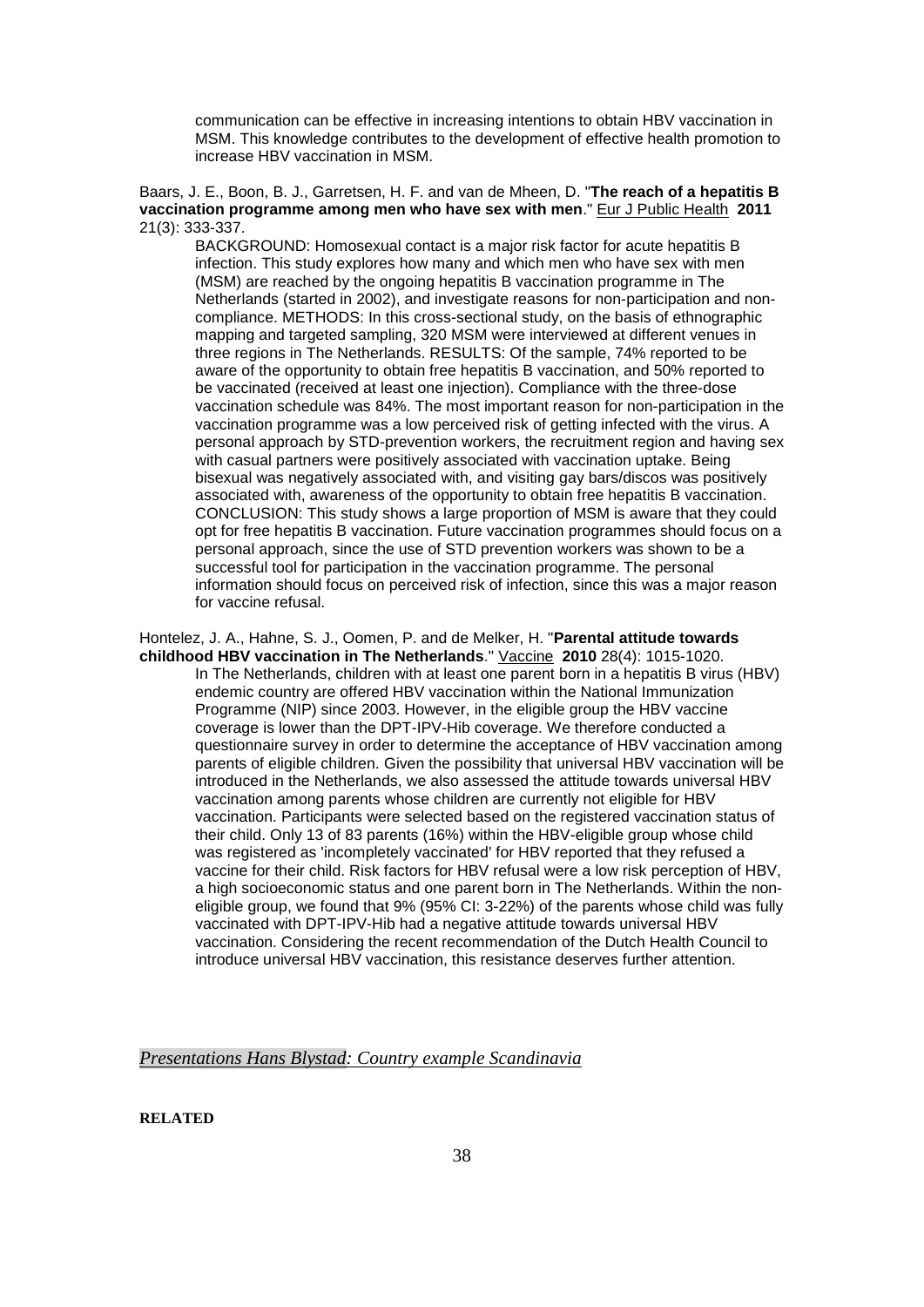Pubmed MEDLINE search on {(Hepatitis B ) AND (**Prevention) AND Immunization AND Sweden OR Norway Or Denmark (Title/abstract)** in all fields and filters used on this search '**last 5 year' and ' Review'** on**,** was performed. }.Manual selection of most relevant The reference were sorted by publication year and first author

Insulander, M., Hokeberg, I., Lind, G., von Sydow, M., Lindgren, S., Petersson, I. and Fischler, B. "**Evaluation of a new vaccination program for infants born to HBsAg-positive mothers in Stockholm County**." Vaccine **2013** 31(40): 4284- 4286.

To overcome previous shortcomings in the routines for prophylaxis to newborns of hepatitis B infected pregnant women, we established a new program in 2005. This program combined monovalent hepatitis B vaccine at birth and at one month with three doses of hexavalent vaccine, including a hepatitis B vaccine component, at 3, 5 and 12 months, respectively. The hexavalent vaccine and follow-up serologies were administered at the well baby clinics. Three hundred and eighty babies born to 356 HBsAg positive mothers (9% HBeAg positive), were evaluated. Twenty-two children were lost to follow-up, 329 of the remaining 358 children (92%) completed follow-up serology at ages 13-18 months, with protective anti-HBs levels in 99%. For comparison, in a previous cohort from 2000 to 2001, only 63% completed follow-up serology. We conclude that the adherence to the new program was good and that it resulted in a very high rate of protective antibody levels.

Stenkvist, J., Lidbrink, P., Olofsson, I., von Sydow, M. and Lindh, G. "**Hepatitis B seroprevalence in persons attending youth clinics in Stockholm, Sweden in 2008**." Int J STD AIDS **2012** 23(11): 767-771.

Sweden is a low endemicity country for hepatitis B virus (HBV). The previously reported prevalence of chronic HBV is <1% and of overall markers <5%. HBV is not included in the universal childhood vaccination programme. Instead, selected high-risk groups are targeted. Our aim was to examine the HBV seroprevalence in youth clinic clients in Stockholm and identify if this population might be a new target group for vaccination. In total, 515 clients aged 18-22 years were recruited. They completed a risk-assessment questionnaire and 464 (90%) had a serum specimen tested for HBV serology. Chronic HBV was found in 0.6% and 0.9% had previously been infected with HBV. A seroprevalence of 1.8% HBV markers was found among nonvaccinated persons. This is lower than reported from other countries and not different from the general population in Sweden. However, in persons originating from HBV endemic countries ( $n = 123$ ), the prevalence was higher, 6.5%. Only 14% were vaccinated and the majority hence susceptible to HBV. The target groups are not reached by the present vaccination strategy. Youth clinics are ideal settings for catch-up vaccination.

Rimseliene, G., Nilsen, O., Klovstad, H., Blystad, H. and Aavitsland, P. "**Epidemiology of acute and chronic hepatitis B virus infection in Norway, 1992- 2009**." BMC Infect Dis **2011** 11: 153.

BACKGROUND: Norway is classified as a low prevalence country for hepatitis B virus infection. Vaccination is only recommended for risk groups (intravenous drug users (IDUs), Men who have Sex with Men (MSM), immigrants and contacts of known carriers). We describe the epidemiology of reported cases of hepatitis B in Norway, during the years 1992-2009 in order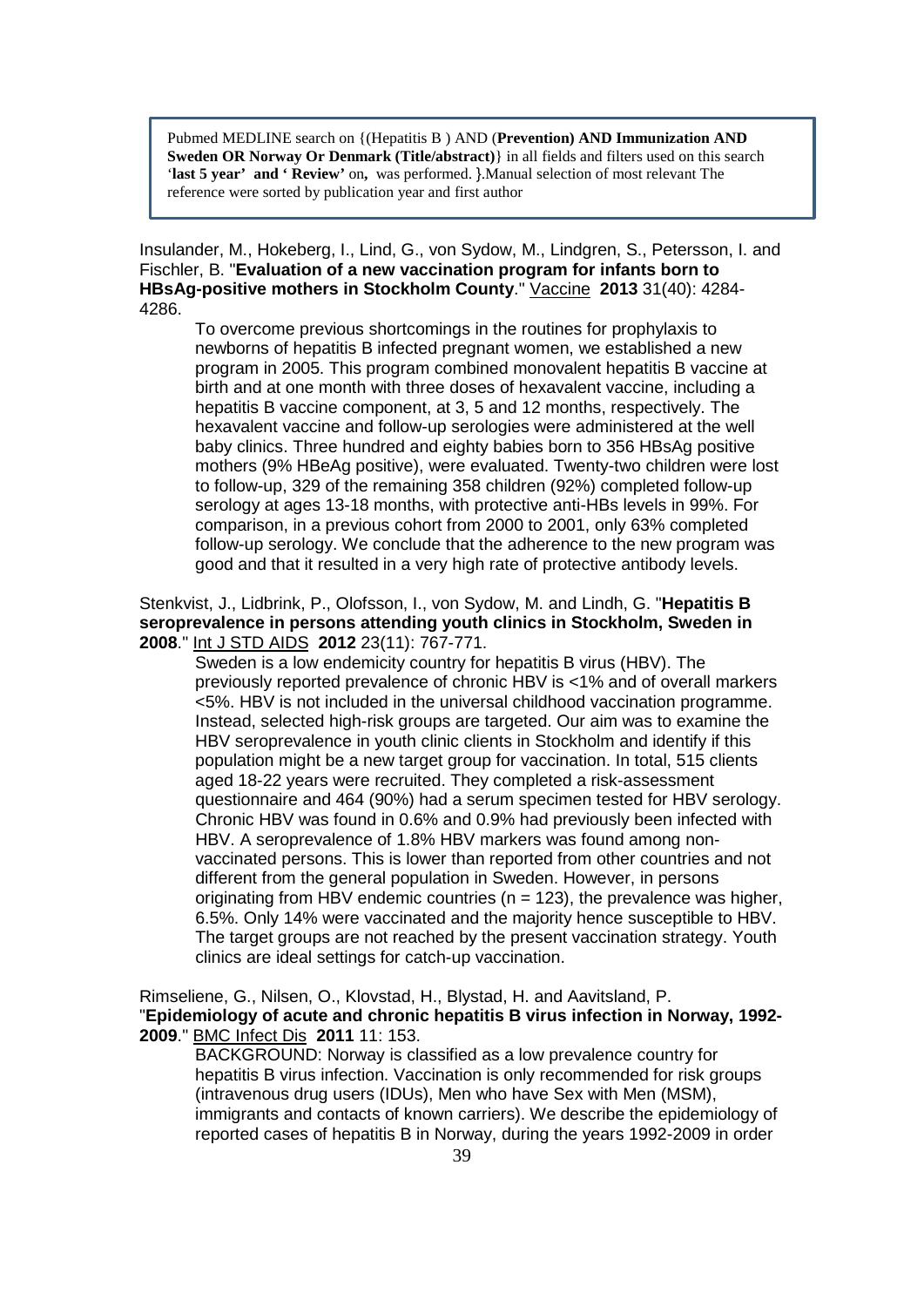to assess the validity of current risk groups and recommend preventive measures. METHODS: We used case based data from the national surveillance system on acute and chronic hepatitis B. The Norwegian Statistics Bureau provided population and migration data and the Norwegian Institute for Alcohol and Drug Research the estimated number of active IDUs between 2002-2007. Incidence rates (IR) and incidence rate ratios (IRR) for acute hepatitis B and notification rates (NR) and notification rate ratios (NRR) for chronic hepatitis B with 95% confidence intervals were calculated. RESULTS: The annual IR of acute hepatitis B ranged from 0.7/100,000 (1992) to 10.6/100,000 (1999). Transmission occurred mainly among IDUs (64%) or through sexual contact (24%). The risk of acquiring acute hepatitis B was highest in people aged 20-29 (IRR =  $6.6$  [3.3-13.3]), and in males (IRR = 2.4 [1.7-3.3]). We observed two peaks of newly reported chronic hepatitis B cases in 2003 and 2009 (NR = 17.6/100,000 and 17.4/100,000, respectively). Chronic hepatitis B was more likely to be diagnosed among immigrants than among Norwegians (NRR =  $93$  [71.9-120.6]), and among those 20-29 compared to those  $50-59$  (NRR =  $5.2$  [3.5-7.9]). CONCLUSIONS: IDUs remain the largest risk group for acute hepatitis B. The observed peaks of chronic hepatitis B are related to increased immigration from high endemic countries and screening and vaccination of these groups is important to prevent further spread of infection. Universal screening of pregnant women should be introduced. A universal vaccination strategy should be considered, given the high cost of reaching the target populations. We recommend evaluating the surveillance system for hepatitis B as well as the effectiveness of screening and vaccinating immigrant populations.

Harder, K. M., Cowan, S., Eriksen, M. B., Krarup, H. B. and Christensen, P. B. "**Universal screening for hepatitis B among pregnant women led to 96% vaccination coverage among newborns of HBsAg positive mothers in Denmark**." Vaccine **2011** 29(50): 9303-9307.

In Denmark selective screening programs of pregnant women for hepatitis B missed 30-50% of high-risk groups and in late 2005 a universal screening of pregnant women for HBsAg was implemented. During a 2-year period a prospective enhanced surveillance of the universal screening was performed to examine the effectiveness of universal HBV-screening of pregnant women and HBV-immunizations of their newborn, and to provide a prevalenceestimate for HBV in Denmark. On a opt out basis all women in Denmark attending antenatal care were tested for hepatitis B serology. Vaccination data of the newborns and households of HBsAg positive pregnant women were assembled. Among 140,376 HBsAg tests of pregnant women, 371 (0.26%) were positive. The prevalence among women of Danish origin was 0.012% and 2.74% among foreign born women, highest for women from Southeast Asia (14.5%). Genotype C was the most prevalent (37%) and 13% had a HBVDNA >/=10(8) IU/ml. The prevalence estimate of chronic hepatitis B in Denmark was 0.2-0.3% in the general population. Among children born within the project period, 96% received vaccination at birth compared to 50% of siblings born prior to universal screening. During 3 years of passive followup two transmissions (0.5%) have been notified. Among children born of the positive mothers prior to the trial-period 7.3% had been notified. Thus the prevalence of HBV positive mothers has more than doubled in Denmark over the last 40 years, but among women of Danish origin it has decreased 10 fold. By replacing selective screening with universal, identification of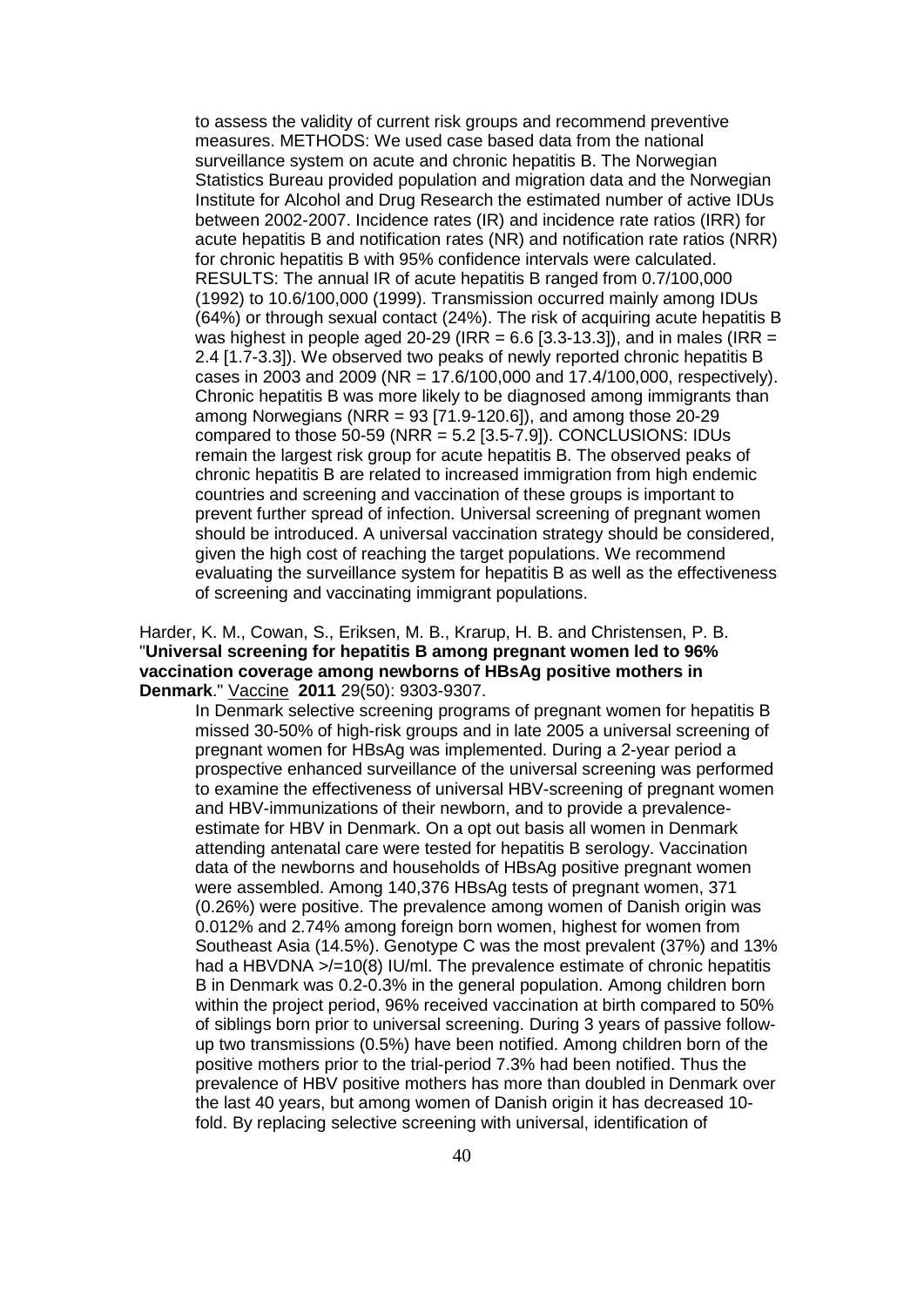newborns in need of HBV-immunization was increased from 50% to almost complete coverage, and also identifies mothers with high viral load for evaluation of pre-term treatment to interrupt in utero transmission.

Bjerke, S. E., Vangen, S., Holter, E. and Stray-Pedersen, B. "**Infectious immune status in an obstetric population of Pakistani immigrants in Norway**." Scand J Public Health **2011** 39(5): 464-470.

AIM: To investigate cytomegalovirus, rubella, varicella, toxoplasma, and hepatitis B immune status and factors associated with susceptibility for infections among Pakistani pregnant women in Norway. METHODS: A total of 206 pregnant Pakistani women living in Norway participated in the evaluation. Blood samples were collected during pregnancy and tested for IgG antibodies against cytomegalovirus, rubella virus, varicella-zoster virus, Toxoplasma gondii, and hepatitis B (HB) virus. RESULTS: All women had IgG antibodies against cytomegalovirus. Positivity for rubella IgG was 92%, 93% had varicella IgG antibodies, while 17% had toxoplasma IgG. Eleven per cent were anti-HBc positive, one of whom was HBsAg positive, which means that blood and cervix secretions are infectious with risk of virus transmission to the baby at the time of birth. Six women were only anti-HBc positive, they may have low-level HB infection, and risk of transmission cannot be excluded. Age younger than 25 years, having less than two children, and having lived less than 5 years in Norway were factors significantly associated with varicellaseronegative status, and thus susceptible for primary infection. CONCLUSIONS: To decrease the incidence of neonatal and maternal morbidity related to rubella, varicella, toxoplasma, and hepatitis B in our Pakistani immigrant population, we should intensify our rubella antenatal screening programme and focus upon rubella vaccination postpartum. We should offer varicella-seronegative women immunisation, advise toxoplasmaseronegative women to avoid visit to their home country during pregnancy, and give hepatitis B vaccine to all newborns regardless of maternal HBsAg status.

# *Presentations Howard Thomas: Country example UK-* Control and management of CHB

Kennedy, P. T., Lee, H. C., Jeyalingam, L., Malik, R., Karayiannis, P., Muir, D., Main, J., Thursz, M., Goldin, R., Smith, B., et al. "**NICE guidelines and a treatment algorithm for the management of chronic hepatitis B: a review of 12 years experience in west London**." Antivir Ther **2008** 13(8): 1067-1076.

BACKGROUND: Treatment strategies in chronic hepatitis B (CHB) are evolving as more potent oral antivirals become available. However, drug resistance remains a major challenge and policy guidelines on management are limited by the evidence base. This study aims to review the implications of the National Institute for Health and Clinical Excellence (NICE) guidelines in a cohort of unselected CHB patients in the United Kingdom and to evolve a management algorithm for their treatment. METHODS: In total, 783 unselected hepatitis B surface antigen-positive patients, were assessed of whom 212 (27%) underwent liver biopsy. Age, alanine aminotransferase, hepatitis B virus DNA and necroinflammatory score were analysed to determine their value as predictors of fibrosis. Patients with biopsy evidence of fibrosis were offered treatment and followed longitudinally. Six-month on-treatment virologic response was evaluated to determine the validity of this strategy in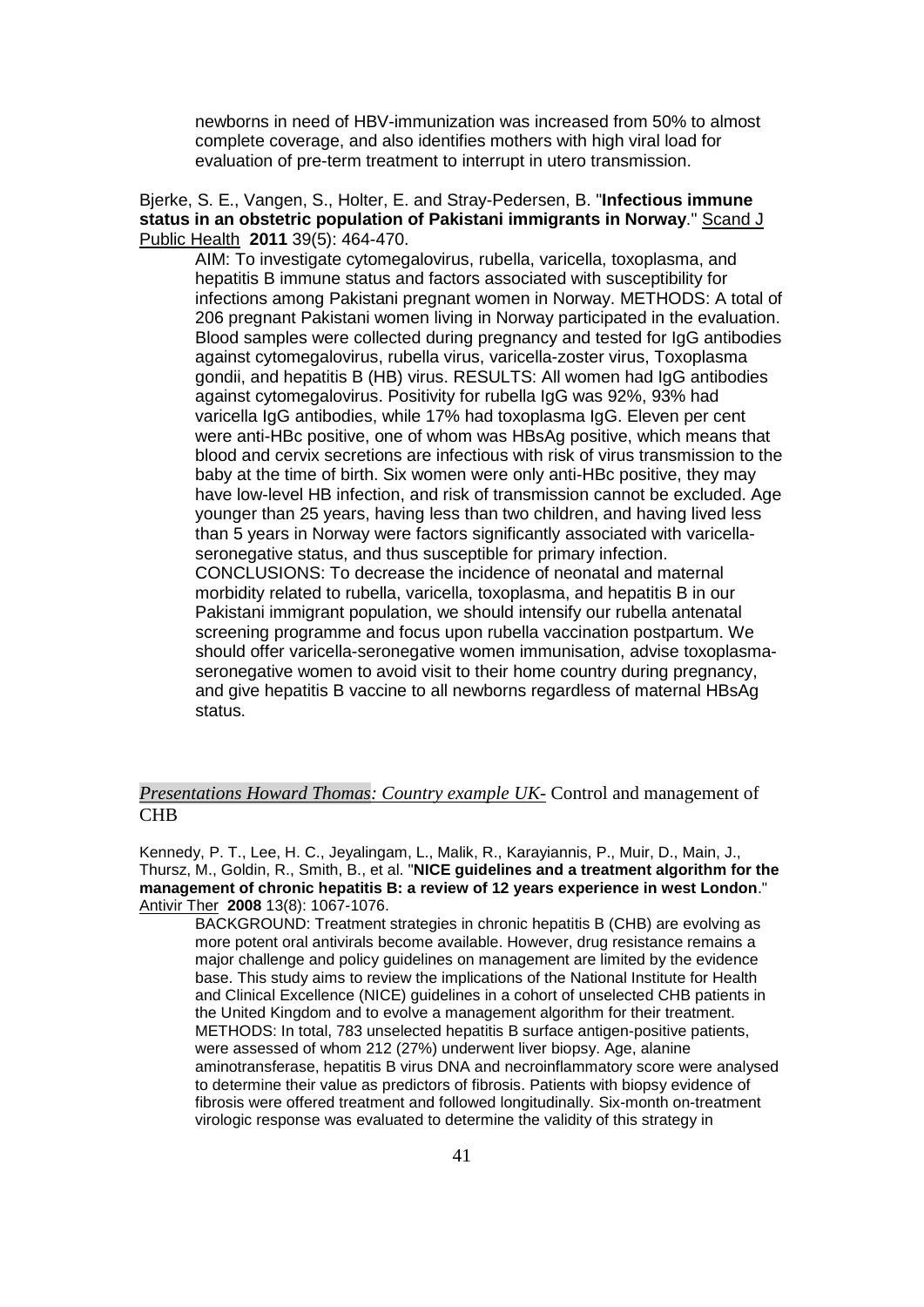predicting the early emergence of resistance. RESULTS: Age, gender and necroinflammatory score were predictors of fibrosis in CHB patients, whereas age > 40 years was a predictor of cirrhosis in both hepatitis B e antigen (HBeAg)-positive (P < 0.03) and HBeAg-negative patients (P < 0.003). A total of 81% of HBeAg-positive and 65% of HBeAg-negative CHB patients who required adefovir add-on therapy were identifiable after 6 months of lamivudine monotherapy, by continuing HBV DNA positivity (P < 0.002 and P < 0.0001, respectively). CONCLUSIONS: Advanced liver disease was present in patients falling outside current treatment guidelines, highlighting the importance of liver histology in identifying fibrosis and the need for antiviral therapy. While 6 month on-treatment virologic response as a trigger for instituting add-on therapy may be an improvement on the current recommendations, such a strategy should be integrated into any new treatment algorithm, likely to consist of entecavir and tenofovir.



<http://www.nice.org.uk/>

#### **RELATED**

Pubmed MEDLINE search on {(Hepatitis B ) AND (**Prevention) AND Immunization AND UK (Title/abstract)**} in all fields and filters used on this search '**last 5 year' and ' Review'** on**,** was performed. }.Manual selection of most relevant The reference were sorted by publication year and first author

Yates, T. A., Paranthaman, K., Yu, L. M., Davis, E., Lang, S., Hackett, S. J., Welch, S. B., Pollard, A. J. and Snape, M. D. "**UK vaccination schedule: persistence of immunity to hepatitis B in children vaccinated after perinatal exposure**." Arch Dis Child **2013** 98(6): 429-433.

OBJECTIVE: To assess persistence of immunity to hepatitis B (HBV) in primary school children vaccinated following perinatal exposure. DESIGN: Serological survey. SETTING: Five UK sites (Berkshire East, Birmingham, Buckinghamshire, Milton Keynes and Oxfordshire). PARTICIPANTS: Children from 3 years 4 months to 10 years of age (mean age 6.2 years), vaccinated against HBV from birth following perinatal exposure. INTERVENTIONS: A single booster dose of the paediatric formulation of a recombinant HBV vaccine. MAIN OUTCOME MEASURES: Titres of antibody against hepatitis B Surface Antigen (anti-HBs) measured immediately before and 21-35 days after the HBV vaccine booster. RESULTS: Prebooster anti-HBs titres were >10 mIU/ml in 84.6% of children (n=26; 95% CI 65.1 to 95.6%). All children (n=25, 95% CI 86.3 to 100%) had titres >100 mIU/ml after the booster. CONCLUSIONS: This study of antibody persistence among UK children born to hepatitis B infected women, immunised with a 3-dose infant schedule with a toddler booster suggests sustained immunity through early childhood. These data should prompt further studies to address the need for a preschool booster. TRIAL REGISTRATION: Eudract Number 2008-004785-98.

Puliyel, J. "**Vaccine uptake rather than disease mitigation seems to be aim of universal hepatitis B vaccination in the UK**." BMJ **2013** 347: f5187.

Balogun, M. A., Parry, J. V., Mutton, K., Okolo, C., Benons, L., Baxendale, H., Hardiman, T., Boxall, E. H., Sira, J., Brown, M., et al. "**Hepatitis B virus transmission in pre-adolescent schoolchildren in four multi-ethnic areas of England**." Epidemiol Infect **2013** 141(5): 916- 925.

The aim of this study was to estimate the amount of childhood hepatitis B virus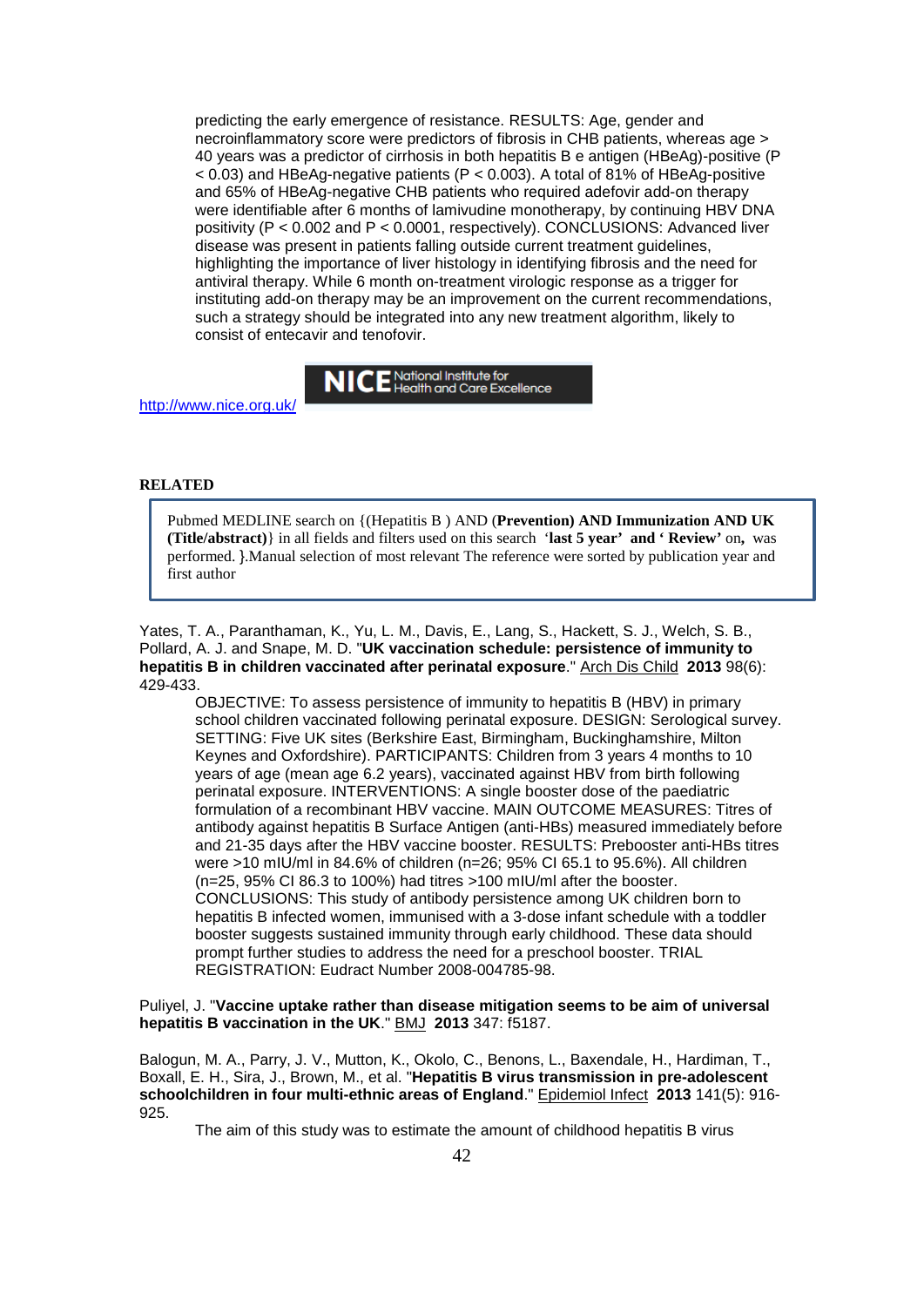transmission in children born in the UK, a very low-prevalence country, that is preventable only by universal hepatitis B immunization of infants. Oral fluid specimens were collected from schoolchildren aged 7-11 years in four inner city multiethnic areas and tested for the presence of antibody to hepatitis B core antigen (anti-HBc). Those found positive or indeterminate were followed up with testing on serum to confirm their hepatitis B status. The overall prevalence of anti-HBc in children was low [0.26%, 95% confidence interval (CI) 0.14-0.44]. The estimated average annual incidence of hepatitis B was estimated to be 29.26/100 000 children (95% CI 16.00- 49.08). The total incidence that is preventable only by a universal infant immunization programme in the UK was estimated to be between 5.00 and 12.49/100 000. The study demonstrates that the extent of horizontal childhood hepatitis B virus transmission is low in children born in the UK and suggests that schools in the UK are an uncommon setting for the transmission of the virus. Targeted hepatitis B testing and immunization of migrants from intermediate- and high-prevalence countries is likely to be a more effective measure to reduce childhood transmission than a universal infant immunization programme.

Siddiqui, M. R., Gay, N., Edmunds, W. J. and Ramsay, M. "**Economic evaluation of infant and adolescent hepatitis B vaccination in the UK**." Vaccine **2011** 29(3): 466-475. A Markov model of hepatitis B virus (HBV) disease progression in the UK estimated that 81% of predicted HBV-associated morbidity and mortality could be prevented by universal infant vaccination at a cost of approximately pound 260,000 per QALY gained. Universal adolescent vaccination would be less effective (45% prevented) and less cost-effective ( pound 493,000 per QALY gained). Higher HBV incidence rates in males and intermediate/high risk ethnic populations meant it was approximately 3 times more cost-effective to vaccinate these groups. At current vaccine costs a selective infant vaccination programme, based on vaccinating intermediate/high risk ethnic populations would not be considered cost effective. The threshold cost per vaccinated child at which the programme would be considered cost-effective was investigated. Universal infant vaccination would be cost-effective if the average cost of vaccinating each child against HBV, including vaccine and administration costs of all doses, was less than pound 4.09. Given the low cost of vaccination required to make a universal programme cost-effective the most feasible policy in the UK would be to use a suitably priced combined vaccine that included the other antigens in the current infant vaccination schedule.

Kale, A. R. and Snape, M. D. "**Immunisation of adolescents in the UK**." Arch Dis Child **2011** 96(5): 492-495.

The recent introduction of routine immunisation against human papillomavirus (HPV) in adolescent girls in the UK has focused attention on the potential for immunisation in this age group. In this review the authors suggest that this is an opportunity that is not being fully utilised. In particular, there are arguments for adolescent vaccines to boost immunity against Bordetella pertussis and Neisseria meningitidis infections, and the successful implementation of the HPV vaccine could be taken as a model to prevent another sexually transmitted carcinogenic infection, hepatitis B virus.

English, P. "**Should universal hepatitis B immunisation be introduced in the UK?**" Arch Dis Child **2006** 91(4): 286-289.

**RELATED Abstracts session 5**

Pubmed MEDLINE search on {(Hepaitits C OR Hep C OR HCV) AND (**screeening** OR **impact OR access**) AND (**public health OR recommendations)**} in all fields and filters used on this search '**last 5 year' and ' Review'** was performed. }. Relevant article were manually selected. The reference were sorted by publication year and first author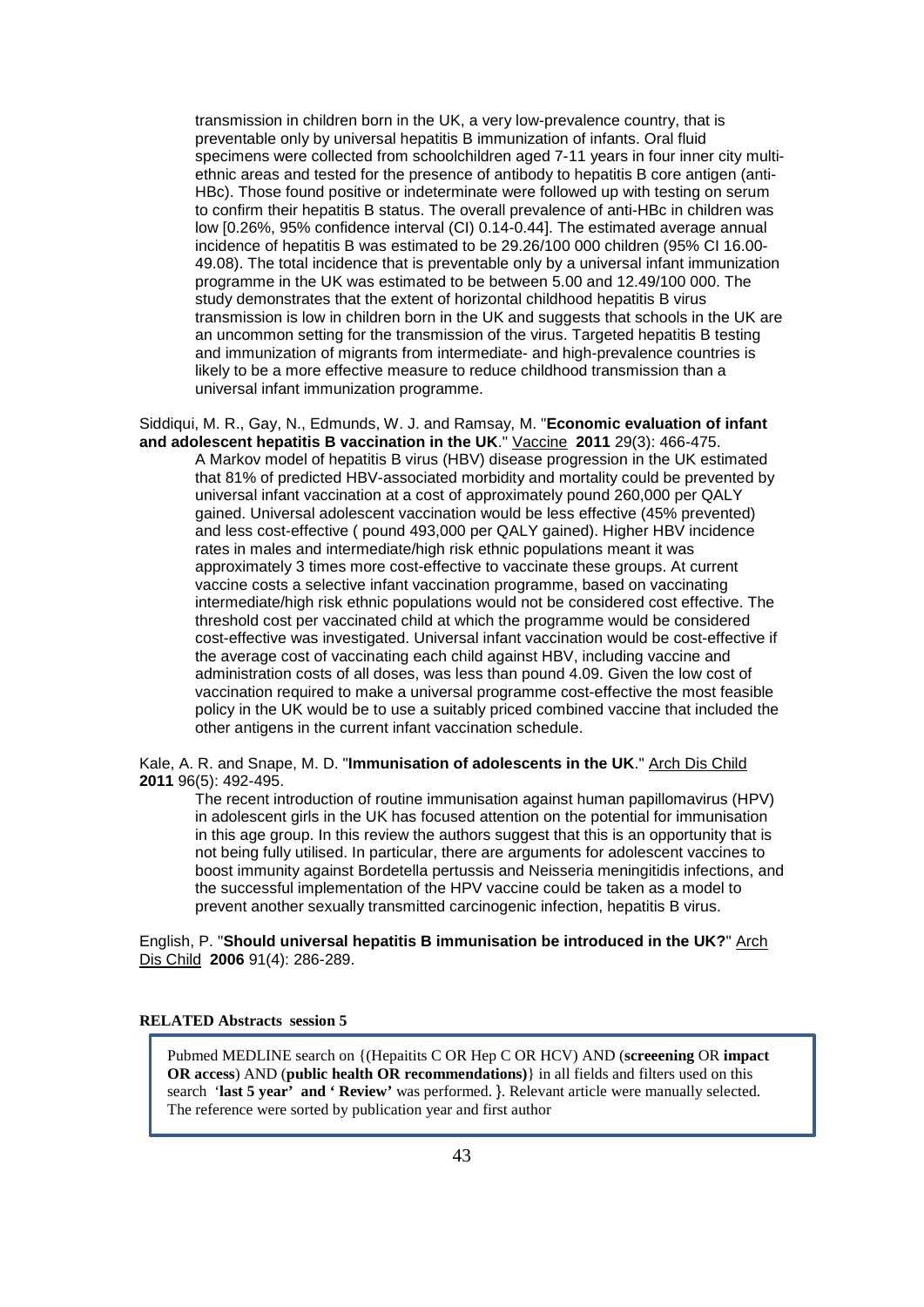# **Session 5: EUROPEAN COUNTRIES AND THEIR NATIONAL HEPATITIS PLAN**

### *Presentation Stefan Wiktor (WHO) - Global viral hepatitis*

- o Global policy report on the prevention and control of viral hepatitis in WHO Member States
	- **[http://who.int/hiv/pub/hepatitis/global\\_report/en/](http://who.int/hiv/pub/hepatitis/global_report/en/)**



- The periodic evaluation of implementation of the WHO strategy requires an initial baseline survey of all Member States. In mid-2012, WHO, in collaboration with the World Hepatitis Alliance, conducted such a survey, asking Member States to provide information relating to the four axes of the WHO strategy. In particular, Member States were asked whether key prevention and control activities are being conducted. This report presents the results.
- The first chapter provides an introduction to viral hepatitis and to the global response to this group of diseases. The second chapter provides a global overview of the survey findings. Chapters three through eight present findings from the six WHO regions, including summaries of data from all responding countries. Additional survey data, study methodology information and the survey instrument can be found in Annexes A–E.



o Prevention and Control of Viral Hepatitis Infection: Framework for Global Action

<http://who.int/hiv/pub/hepatitis/Framework/en/>

#### **RELATED Abstracts session 5**

Pubmed MEDLINE search on {(Hepatitis) AND (**Prevention) AND (Action plan) (Title/abstract)**} in all fields and filters used on this search '**last 5 year' and ' Review'** on**,** was performed. }.Manual selection of most relevant The reference were sorted by publication year and first author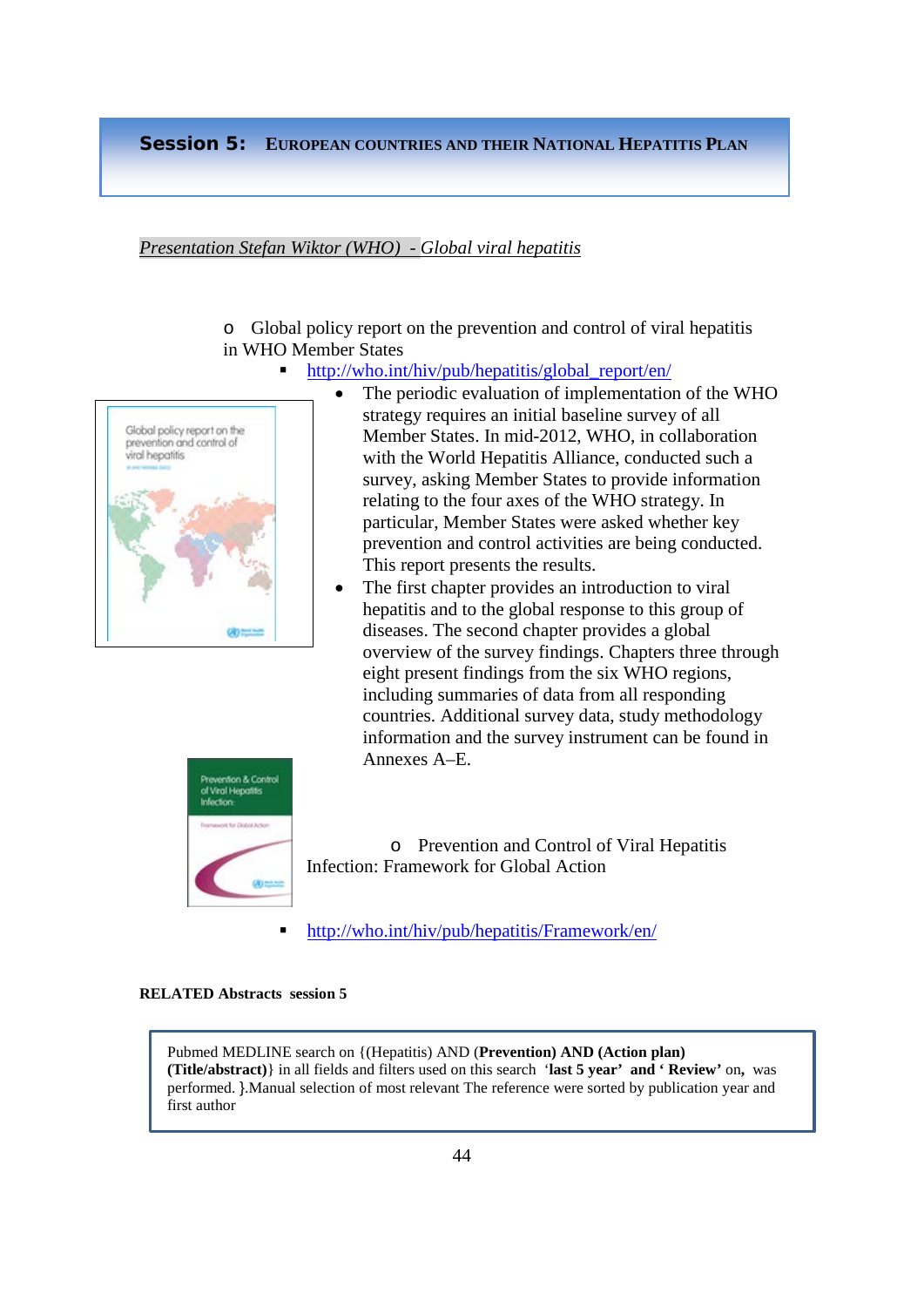Sociedad Espanola de Patologia, D. "**The position of the Sociedad Espanola de Patologia Digestiva on the current situation of hepatitis C management in Spain**." Rev Esp Enferm Dig **2014** 106(1): 46-49.

The advent of direct-action antivirals telaprevir and boceprevir has entailed a radical change in the healing possibilities for patients with hepatitis C. This change has coincided with the emergence of highly robust evidence on the benefits of cure as regards increased overall survival, mainly brought about by a reduction in liver-related events in the long run. Therefore, a finite-in-time treatment is available that achieves very notable results both short- and long-term. Triple therapy, consisting of the association of one of these novel drugs with the previously standard regimen of pegylated interferon and ribavirin, has come in the setting of a financial crisis, which has led to restrict its use primarily for patients with advanced fibrosis. These patients- who need a cure the most--are those with the lowest healing rates and the commonest, most severe side effects. The time has then come to shift the aim point towards patients with less severe fibrosis, better cure rates, and fewer side effects where therapeutic intervention may prevent the development of significant liver disease. Despite record-time approval by the European Medicines Agency, various barriers--mainly at the Autonomic regional level--have delayed access to these therapies by our patients, thus giving rise to inequality situations. New oral therapies are now on the near horizon that will increase the numbers of patients eligible for treatment with fewer side effects and a higher cure rate. We hope that the lesson is learned and no such situation will be repeated. An Integrated National Action Plan Against Hepatitis C would be an essential tool for countering this disease.

McLeod, A., Weir, A., Aitken, C., Gunson, R., Templeton, K., Molyneaux, P., McIntyre, P., McDonald, S., Goldberg, D. and Hutchinson, S. "**Rise in testing and diagnosis associated with Scotland's Action Plan on Hepatitis C and introduction of dried blood spot testing**." J Epidemiol Community Health **2014** 68(12): 1182-1188.

BACKGROUND: A key aim of the Hepatitis C Action Plan for Scotland was to reduce the undiagnosed population through awareness-raising activities, for general practitioners and those at risk, and the introduction of dried blood spot (DBS) sampling in community drug services to overcome barriers to testing. This study evaluates the impact of these activities on testing and diagnosis. METHODS: Data on hepatitis C virus (HCV) testing undertaken between January 1999 and December 2011 in Scotland's four largest health boards were analysed. Segmented regression analysis was used to examine changes in testing following the (1) launch of the Action Plan and (2) introduction of DBS testing. RESULTS: Between the pre-Action Plan and Action Plan periods, increases were observed in the average number of HCV tests (19 058-29 045), positive tests (1993-2405) and new diagnoses (1221- 1367). Since July 2009, 26% of new diagnoses were made in drug services. The trend in the number of positive tests was raised during the Action Plan, compared to pre-Action Plan, particularly in drug services (rate ratio (RR)=1.4, p<0.001) and prisons (RR=1.2, p<0.001); no change was observed in general practice. Following introduction of DBS testing, there was a 3-fold increase in testing (RR=3.5, p<0.001) and 12-fold increase in positives (RR=12.1, p<0.001) in drug services. CONCLUSIONS: The introduction of DBS sampling in community drug services has made an appreciable contribution to efforts to diagnose the HCV-infected population in Scotland. These findings are important to other countries, with injecting-related HCV epidemics, needing to scale-up testing/case-finding initiatives.

McDonald, S. A., Hutchinson, S. J., Innes, H. A., Allen, S., Bramley, P., Bhattacharyya, D., Carman, W., Dillon, J. F., Fox, R., Fraser, A., et al. "**Attendance at specialist hepatitis clinics and initiation of antiviral treatment among persons chronically infected with hepatitis C: examining the early impact of Scotland's Hepatitis C Action Plan**." J Viral Hepat **2014** 21(5): 366-376.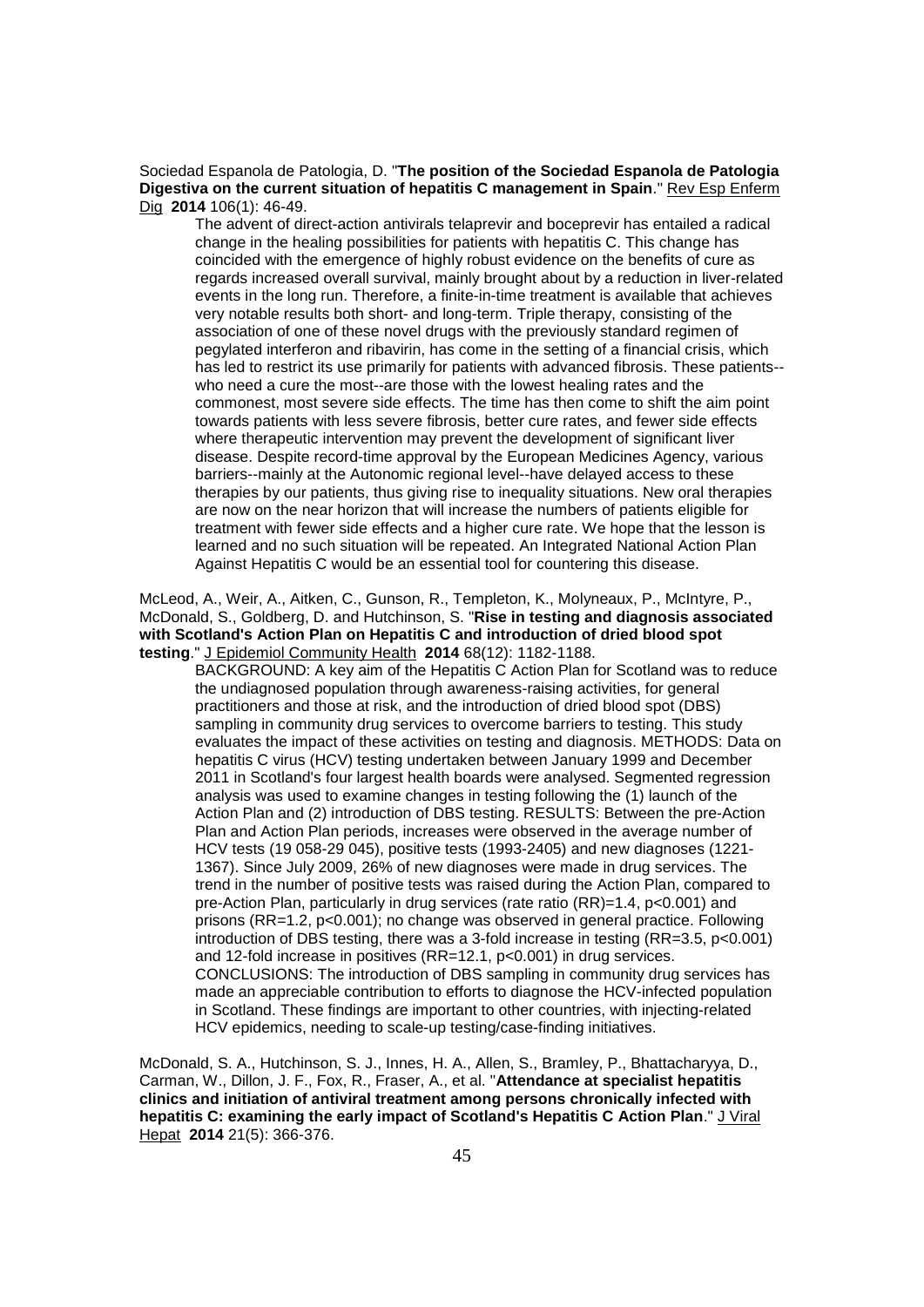Primary goals of the Hepatitis C Action Plan for Scotland Phase II (May 2008-March 2011) were to increase, among persons chronically infected with the hepatitis C (HCV) virus, attendance at specialist outpatient clinics and initiation on antiviral therapy. We evaluated progress towards these goals by comparing the odds, across time, of (a) first clinic attendance within 12 months of HCV diagnosis ( $n = 9747$ ) and (b) initiation on antiviral treatment within 12 months of first attendance ( $n = 5736$ ). Record linkage between the national HCV diagnosis (1996-2009) and HCV clinical (1996-2010) databases and logistic regression analyses were conducted for both outcomes. For outcome (a), 32% and 45% in the respective pre-Phase II (before 1 May 2008) and Phase II periods attended a specialist clinic within 12 months of diagnosis; the odds of attendance within 12 months increased over time ( $OR = 1.05$ ) per year, 95% CI: 1.04-1.07), but was not significantly greater for persons diagnosed with HCV in the Phase II era, compared with the pre-Phase II era ( $OR = 1.1$ ,  $95\%$  CI: 0.9-1.3), after adjustment for temporal trend. For outcome (b), 13% and 28% were initiated on treatment within 12 months of their first clinic attendance in the pre-Phase II and Phase II periods, respectively. Higher odds of treatment initiation were associated with first clinic attendance in the Phase II ( $OR = 1.9$ ,  $95\%$  CI: 1.5-2.4), compared with the pre-Phase II era. Results were consistent with a positive impact of the Hepatitis C Action Plan on the treatment of chronically infected individuals, but further monitoring is required to confirm a sustained effect.

Maticic, M., Videcnik Zorman, J., Gregorcic, S., Schatz, E. and Lazarus, J. V. "**Are there national strategies, plans and guidelines for the treatment of hepatitis C in people who inject drugs? A survey of 33 European countries**." BMC Infect Dis **2014** 14 Suppl 6: S14. BACKGROUND: Hepatitis C virus (HCV) infection represents a major global health problem, which in high-income countries now mostly affects people who inject drugs (PWID). Many studies show that the treatment of HCV infection is as successful among PWID as among other populations and recently PWID have been included in the international guidelines for the treatment of HCV infection. The aim of this survey was to collect data from European countries on the existence of national strategies, action plans and clinical guidelines for HCV treatment in the general population and PWID in particular. METHODS: Thirty-three European countries were invited to participate. Data on available national strategies, action plans and guidelines for HCV treatment in general population and in PWID specifically were collected prospectively by means of a structured electronic questionnaire and analyzed accordingly. RESULTS: All of the 33 invited European countries participated in the survey. Twenty-two responses came from non-governmental organizations, six from public health institutions, four from university institutions and one was an independent consultant. Fourteen (42.4%) of the countries reported having a national strategy and/or national action plan for HCV treatment, from which ten of them also reported having a national strategy and/or national action plan for treatment of HCV infection in PWID. Nearly three-quarters reported having national HCV treatment guidelines. PWID were included in the majority (66.7%) of the guidelines. Fourteen (42.4%) countries reported having separate guidelines for the treatment of HCV infection in PWID. CONCLUSIONS: Given the high burden of HCV-related morbidity and mortality in PWID in Europe, the management of HCV infection should become a healthcare priority in all European countries, starting with developing or using already-existing national strategies, action plans and guidelines for this population.

Cohen, C., Caballero, J., Martin, M., Weerasinghe, I., Ninde, M. and Block, J. "**Eradication of hepatitis B: a nationwide community coalition approach to improving vaccination, screening, and linkage to care**." J Community Health **2013** 38(5): 799-804.

Infection with the hepatitis B virus (HBV) is a significant public health concern in the US, disproportionately affecting Americans of Asian, Native Hawaiian and Pacific Islander descent, despite the availability of a simple blood test, approved treatments, and an effective vaccine. Hep B United, a national campaign to support and leverage the success of community-based HBV coalitions, convened a partner summit in 2012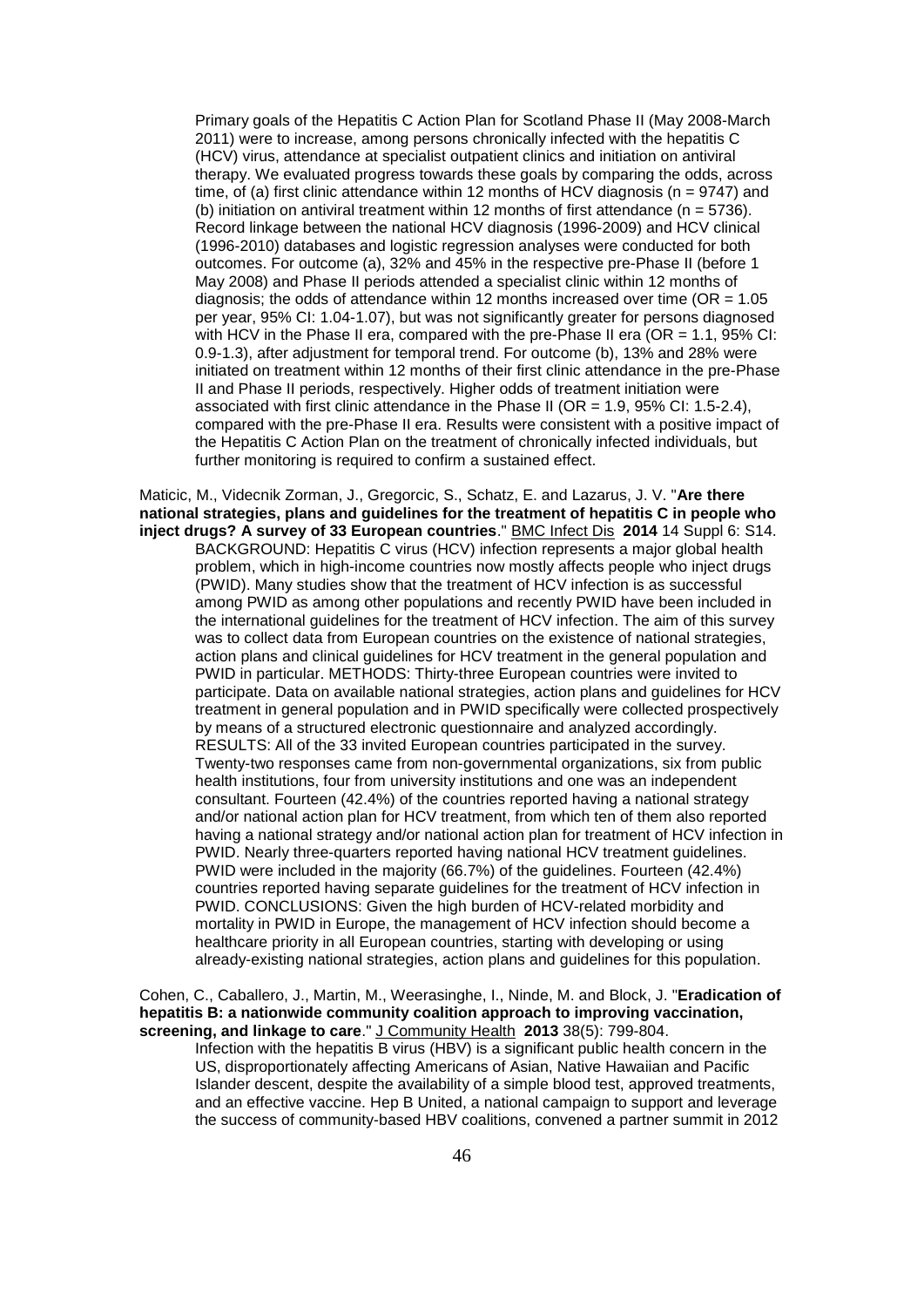to develop a strategic response to the HHS Action Plan for the Prevention, Care, and Treatment of Viral Hepatitis. The resulting community action plan focuses on advancing three areas of the HHS plan: educating providers and communities to reduce health disparities; improving testing and linkage to care to prevent HBVrelated liver disease and cancer; and eliminating perinatal HBV transmission.

#### Hope, V., Parry, J. V., Marongui, A. and Ncube, F. "**Hepatitis C infection among recent initiates to injecting in England 2000-2008: Is a national hepatitis C action plan making a difference?**" J Viral Hepat **2012** 19(1): 55-64.

Around 80% of hepatitis C virus (HCV) infections in England are among injecting drug users (IDUs). The HCV Action Plan launched in 2004 includes targets to reduce HCV prevalence in recent initiates (those starting injecting in the preceding 3 years), and to increase HCV voluntary confidential testing (VCT). The Action Plan's impact is examined using surveillance data from recent initiates participating in an annual survey of IDUs in contact with specialist services across England, 2000-2008. Participants provided an oral fluid sample (tested for anti-HCV) and completed a short questionnaire (including HCV VCT and result of last test). Overall, anti-HCV prevalence among the recent initiates was 18% (619/3463); in 2004, it was 20% (59/291), other than being lower in 2000 [11%, 73/672, adjusted odds ratio (AOR) = 0.63 95%CI 0.42-0.93] there was no change over time. Prevalence increased with age; was higher among those ever imprisoned, using a needle exchange, and having a HCV VCT; and varied by region. Overall, 42% (1460) had ever had a HCV VCT; in 2004 uptake was 45% (130/291) having increased from 26% (175/672, AOR = 0.57 95%CI 0.42-0.77) in 2000, and it rose to 62% (197/320, AOR = 2.12 95%CI 1.50- 2.99) in 2008. The proportion of anti-HCV-positive IDUs aware of their infection was higher in 2006-2008 than in earlier years. The HCV Action Plan has probably helped increase recent initiates' uptake of HCV VCT and the proportion of those diagnosed with HCV infection. However, its impact on HCV transmission is unclear. There is a need to reinvigorate, and improve coverage of, interventions to prevent HCV transmission.

## *Presentation Nicola Rowan - National hepatitis plan lessons learnt Scotland*

Wylie, L., Hutchinson, S., Liddell, D. and Rowan, N. "**The successful implementation of Scotland's Hepatitis C Action Plan: what can other European stakeholders learn from the experience? A Scottish voluntary sector perspective**." BMC Infect Dis **2014** 14 Suppl 6: S7.

Goldberg, D., Brown, G., Hutchinson, S., Dillon, J., Taylor, A., Howie, G., Ahmed, S., Roy, K. and King, M. "**Hepatitis C action plan for Scotland: phase II (May 2008-March 2011)**." Euro Surveill **2008** 13(21).

### **Related articles**

(Pubmed MEDLINE search on {(Hepatitis) AND (**Prevention) AND (Scotland AND (Action plan) (Title/abstract)**} in all fields and filters used on this search '**last 5 year' and ' Review'**  on**,** was performed. }.Manual selection of most relevant refernces. The reference were sorted by publication year and first author

McDonald, S. A., Hutchinson, S. J., Cameron, S., Bird, S. M., Mills, P. R., McLeod, A. and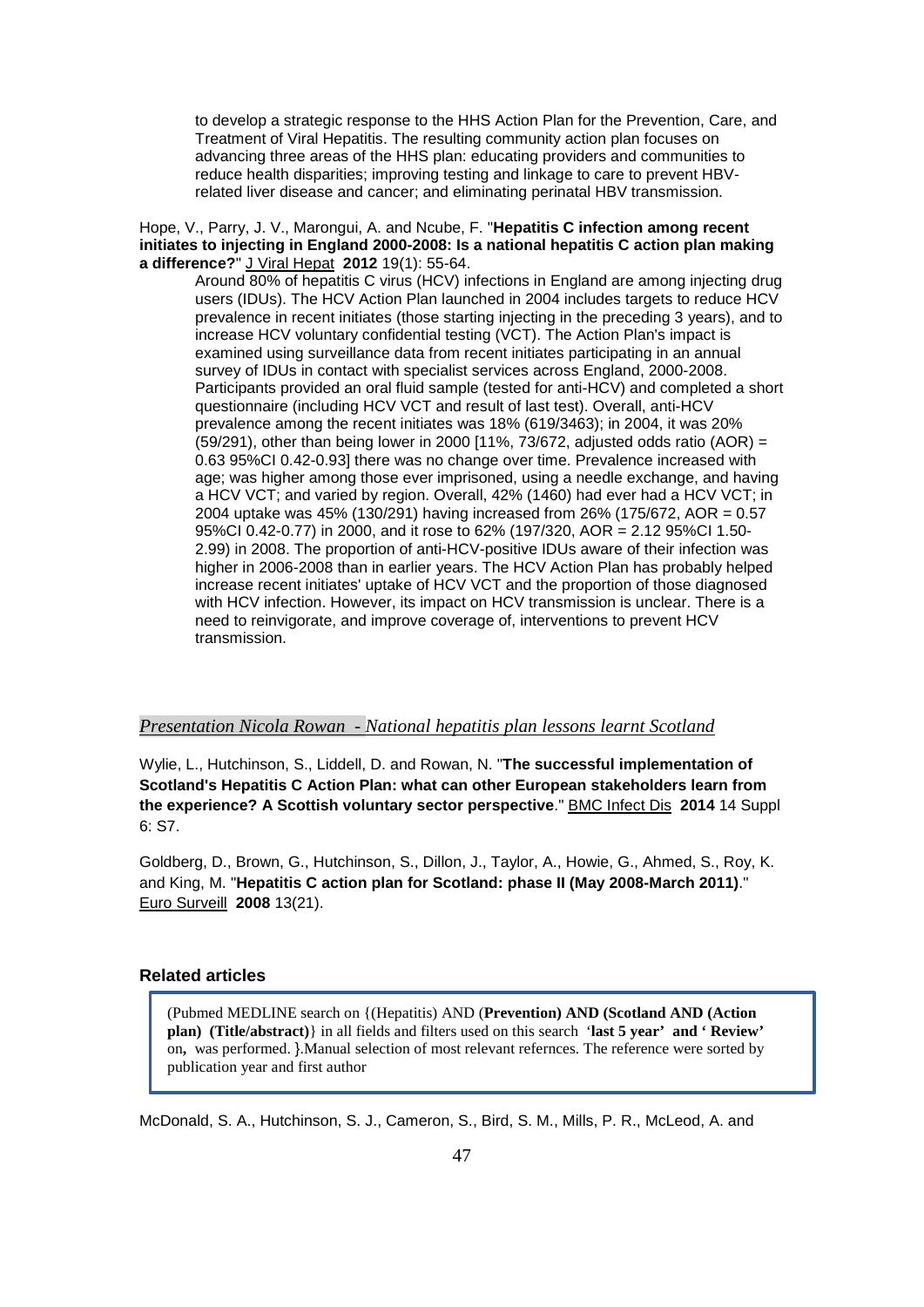Goldberg, D. J. "**Uptake of hepatitis C antibody testing in patients with end-stage liver disease in Glasgow, 1993-2007**." J Viral Hepat **2011** 18(4): e61-65.

Individuals infected with hepatitis C virus (HCV) need to be diagnosed well before developing end-stage liver disease to benefit from treatment. We aimed to ascertain what proportion of cases had been tested for HCV to inform on the effectiveness of current guidelines. Record linkage between national databases of HCV tests, hospital discharges and deaths identified 10,645 persons who were hospitalized or had died with mention of end-stage liver disease in Glasgow, Scotland, between 1993 and 2007. We estimated HCV test uptake and prevalence of HCV infection within the study population. The associations between both HCV test uptake and HCV-antibody status and sex, age group and deprivation quintile were estimated using logistic regression. We found that 43% of those hospitalized ( $n = 9153$ ) and 23% of those who otherwise died ( $n = 1492$ ) with first-time mention of end-stage liver disease had been tested for HCV during this period. Test uptake in those hospitalized increased from 13 (95% CI: 12-14%) in 1993-1997 to 58% (56-59%) in 2003-2007. The adjusted odds of being tested for HCV were significantly higher for men (OR=1.3, 95% CI: 1.2-1.5), for ages 25-54 (25-34 years: 2.7, 95% CI: 2.1-3.4; 35-44 years: 2.3, 95% CI: 2.0-2.6; 45-54 years: 1.5, 95% CI: 1.4-1.7) compared with 55+ years, and for those residing in the two most deprived quintiles (1.1, 95% CI: 1.0-1.2). Twenty-eight per cent of the HCV testees aged 25-44 years were HCV infected. These results highlight the continuing need for raising awareness among medical professionals for comprehensive HCV testing in patients with liver disease.

Hakeem, L., Thomson, G., McCleary, E., Bhattacharyya, D. and Banerjee, I. "**Prevalence and Immunization Status of Hepatitis B Virus in the HIV Cohort in Fife, Scotland**." J Clin Med Res **2010** 2(1): 34-38.

BACKGROUND: Routes of transmission of hepatitis B virus (HBV)/HIV infections are similar and there is a significant rate of co-infection in patients. A study was recently carried out in NHS Fife, Scotland from February 2007 - February 2008 to estimate the prevalence of HBV/HIV co-infection, occult HBV infection and immunisation status against HBV in a cohort of patients with HIV attending the departments of infectious diseases and genitourinary medicine. METHODS: Case notes were reviewed retrospectively ( $n = 70$ ). Details on patient demographics, risk category, nadir/current CD4 count, HIV viral load and vaccination history were analysed. HBV markers (HBsAg/anti-HBs/anti-HBc/HBV DNA) and alanine transaminase (ALT) levels were tested prospectively if these tests had not been carried out in the previous 12 months. RESULTS AND CONCLUSION: Prevalence of HBV/HIV co-infection was 5.6% of which 2.8% of patients had occult infection and 22.9% had evidence of previous exposure. Although HBV is preventable by vaccination, only 24.2% of patients had been vaccinated against it. Improvements could therefore be made in the field of prevention with vaccination and monitoring the immune response in this cohort. KEYWORDS: Prevalence; Immunization status; Hepatitis B Virus; HIV.

#### Steiner, M., Murphy, E., Roy, K. M. and Dick, F. "**Benchmarking self-reported practice regarding Scottish Executive guidance on hepatitis C-infected health care workers**." Occup Med (Lond) **2007** 57(8): 607-609.

BACKGROUND: The 2002 Scottish Executive guidance 'hepatitis C-infected health care workers' advised NHS Scotland occupational health departments regarding screening health care workers (HCW) who perform or who may perform exposureprone procedures (EPPs) for hepatitis C virus (HCV) infection. In 2004, 2 years following the launch of the guidance, there was anecdotal evidence of challenges to implementation and clinical and ethical concerns regarding the screening process. AIM: To benchmark the implementation of the Executive guidance on hepatitis Cinfected HCW in NHS Scotland. METHODS: Lead occupational health practitioners in 15 Scottish NHS Boards completed a questionnaire and provided relevant local policies. RESULTS: All 15 NHS Boards responded: 87% (n = 13) had implemented the guidance with partial implementation in the remaining boards. While 87% required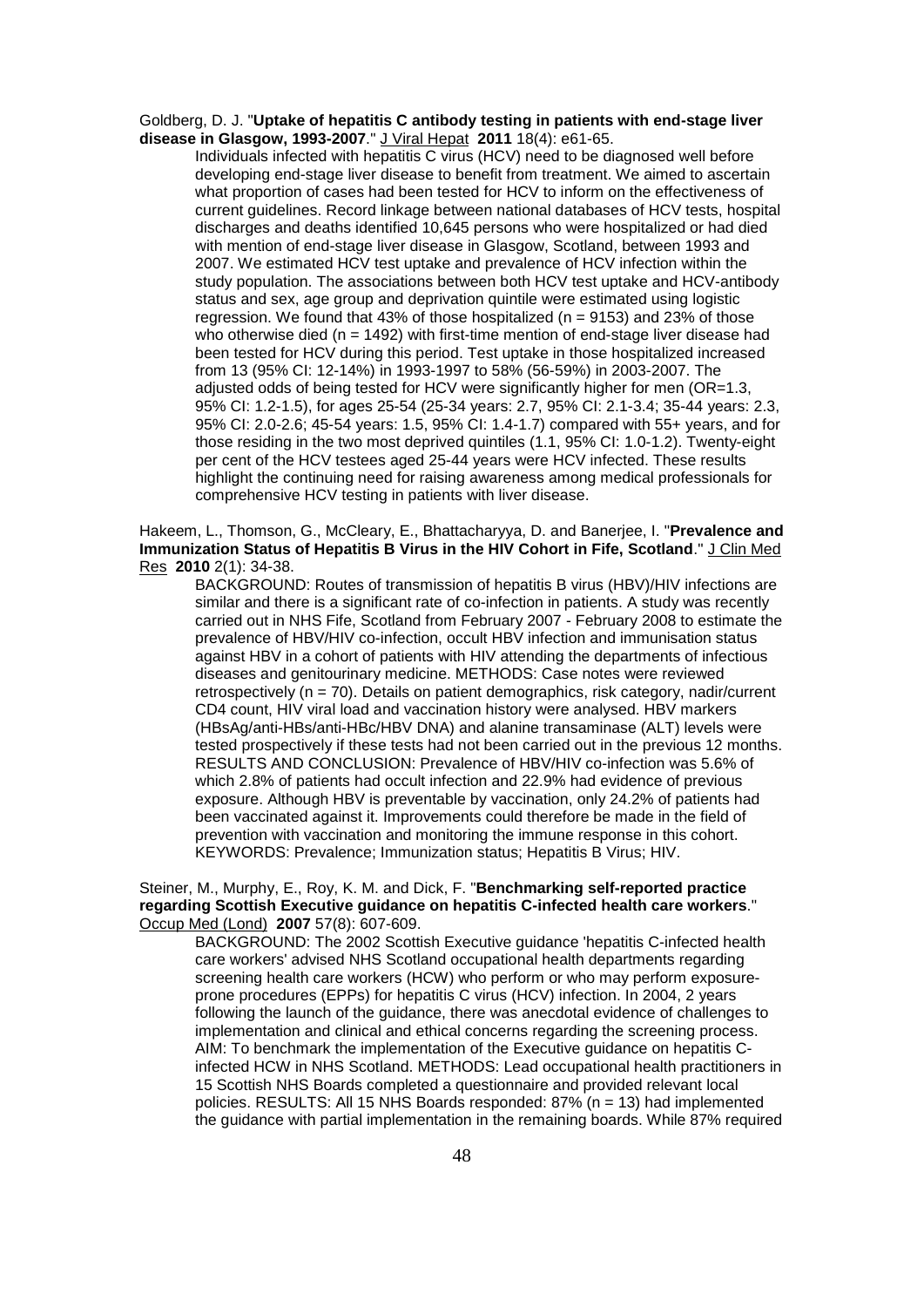identified and validated samples (IVS), no consistent method was reported for how results from an IVS were recorded. There was also no consensus as to the duration a result was considered valid or consistency in charging for tests required by other employers. Across Scotland, some employee groups were being screened over and above those recommended within the guidance. Overall, there was agreement on the value of a standardized NHS hepatitis C status certificate and the importance of explicit screening criteria and identifying EPP workers. CONCLUSION: The survey confirms the challenges in implementing the guidance on managing HCV-infected HCW within NHS Scotland. These include lack of clarity regarding who, when and how frequently a HCW should be screened and how the results of such tests should be recorded.

Roy, K. M., Hutchinson, S. J., Wadd, S., Taylor, A., Cameron, S. O., Burns, S., Molyneaux, P., McIntyre, P. G. and Goldberg, D. J. "**Hepatitis C virus infection among injecting drug users in Scotland: a review of prevalence and incidence data and the methods used to generate them**." Epidemiol Infect **2007** 135(3): 433-442.

It is estimated that of 50,000 persons in Scotland (1% of the county's population), infected with the hepatitis C virus (HCV), around 90% injected drugs. This paper reviews data on the prevalence and incidence of HCV, and the methods used to generate such information, among injecting drug users (IDUs), in Scotland. The prevalence estimate for HCV among IDUs in Scotland as a whole (44% in 2000), is comparable with those observed in many European countries. Incidence rates ranged from 11.9 to 28.4/100 person-years. The data have shaped policy to prevent infection among IDUs and have informed predictions of the number of HCV-infected IDUs who will likely progress to, and require treatment and care for, severe HCV-related liver disease. Although harm reduction interventions, in particular needle and syringe exchanges and methadone maintenance therapy, reduced the transmission of HCV among IDUs during the early to mid-1990s, incidence in many parts of the country remains high. The prevention of HCV among IDUs continues to be one of Scotland's major public health challenges.

#### McMillan, A. "**The changing prevalence of hepatitis B virus infection among men who have sex with men who attended a sexually transmitted infections clinic in Edinburgh, Scotland between 1989 and 2003**." Int J STD AIDS **2006** 17(8): 539-542.

The aim of the study was to discover if the prevalence of serological markers of hepatitis B virus infection among men who have sex with men (MSM) who attended a sexually transmitted infections clinic in Edinburgh, Scotland had changed in a 15-year period. This was a retrospective study of 3334 MSM attending the clinic as new patients. Forty-four men (1%) had hepatitis B surface antigenaemia. Overall, sera from 398 (12%) men gave positive results for anti-HBc. The seroprevalence of HBV in men aged 25-34 years and older men declined significantly during the study period. There was no significant change in seropositivity for anti-HBc in men aged 16-24 years. The proportion of men who had been vaccinated previously rose significantly during the most recent three-year period. Although there has been a decline in the prevalence of infection in clinic attendees, there is continued transmission of HBV in the local community.

Hutchinson, S. J., Roy, K. M., Wadd, S., Bird, S. M., Taylor, A., Anderson, E., Shaw, L., Codere, G. and Goldberg, D. J. "**Hepatitis C virus infection in Scotland: epidemiological review and public health challenges**." Scott Med J **2006** 51(2): 8-15.

INTRODUCTION: In 2004, Scotland's Health Minister stated that the hepatitis C virus (HCV) "is one of the most serious and significant public health risks of our generation". METHODS: To appreciate the prevention and care challenges posed by HCV in Scotland, we reviewed all country-specific data on i) the prevalence of infection among different populations, ii) the numbers infected with HCV, and iii) the current and future HCV disease burden. RESULTS: An estimated 1% of Scotland's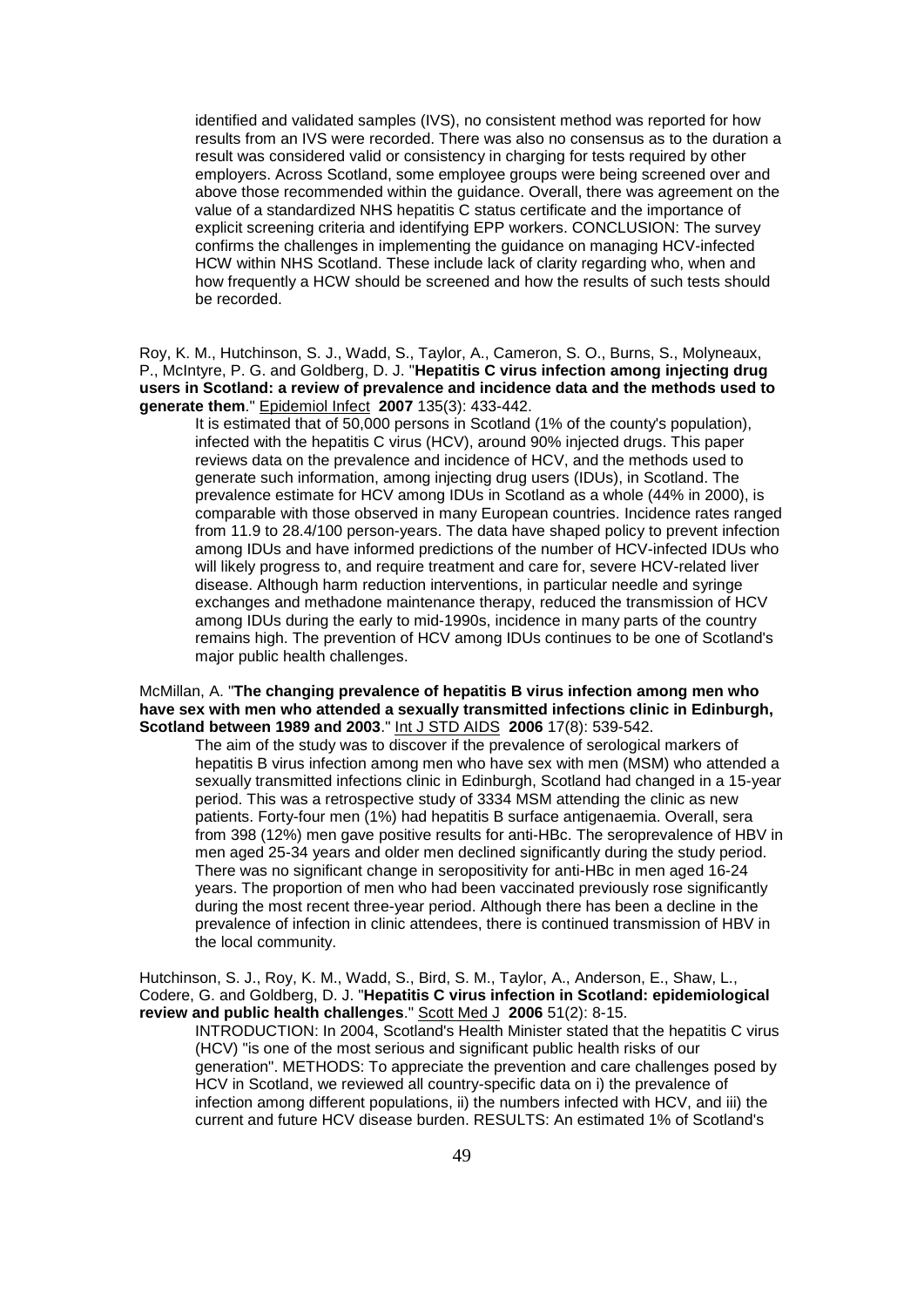population has HCV; 85-90% of those infected were injecting drug users (IDUs). Reductions in HCV prevalence among young IDUs during the early 1990s suggest that the incidence of HCV had decreased; since then, the absence of further reductions highlight that existing prevention measures are insufficient. Two-thirds of the estimated 37,500 chronically HCV-infected individuals in Scotland remain undiagnosed and two-thirds of this group are former IDUs. An estimated 9,000 former IDUs were living with either moderate or severe HCV disease in 2004; if the current uptake of antiviral therapy continues, this number was estimated to double by 2016. Approximately 1,200 HCV-infected IDUs had developed liver failure by 2004; this figure was predicted to increase to 3,200 by 2020. CONCLUSIONS: Scotland faces three principal public health challenges: i) the prevention of HCV among current IDUs, ii) the diagnosis of HCV-infected persons, particularly those most in need of therapy to prevent severe HCV disease, and iii) the current and future provision of adequate resources to ensure that the movement of patients through the diagnostic and clinical care pathway is optimal.

# *Presentation Françoise Roudot-Thoraval - National hepatitis plan lessons learnt France*

### **Related articles**

(Pubmed MEDLINE search on {(Hepatitis) AND (**Prevention) AND (France AND (Action plan) (Title/abstract)**} in all fields and filters used on this search '**last 5 year' and ' Review'** on**,** was performed. }.Manual selection of most relevant references. The reference were sorted by publication year and first author

Spenatto, N., Boulinguez, S., Mularczyk, M., Molinier, L., Bureau, C., Saune, K. and Viraben, R. "**Hepatitis B screening: who to target? A French sexually transmitted infection clinic experience**." J Hepatol **2013** 58(4): 690-697.

BACKGROUND & AIMS: Hepatitis B virus (HBV) infection is a major public health burden in France and worldwide. Routine screening for hepatitis B is not currently recommended in France. Medical experts and public health agencies opinions can differ concerning targeting criteria. Our study aims at developing a risk assessment strategy for identifying possible hepatitis B cases among the patients consulting in a French Sexually Transmitted Infection (STI) clinic. METHODS: 6194 asymptomatic patients requesting an STI screening were also screened for hepatitis B infection. The association between hepatitis B surface antigen (HBsAg) positivity and/or total hepatitis B core antibody (anti-HBc) positivity and self-reported risk factors for hepatitis were analysed. RESULTS: Only male gender, lack of employment, and birth, in medium or high endemic country, were independently associated with HBsAg positivity in multivariate analysis. Sexual behaviour or self-reported vaccination status is therefore not necessary to target high-risk populations. These three simple criteria could save 25% of unnecessary tests and 6-16% undiagnosed hepatitis B compared to usual targeting criteria. CONCLUSIONS: To detect HBsAg carriers, only three simple targeting criteria, without taking into account the self-reported vaccination status or sexual behaviour, could improve screening efficiency and save unnecessary testing.

Brouard, C., Gautier, A., Saboni, L., Jestin, C., Semaille, C. and Beltzer, N. "**Hepatitis B knowledge, perceptions and practices in the French general population: the room for improvement**." BMC Public Health **2013** 13: 576.

BACKGROUND: Little is known about the knowledge, perceptions and prevention practices of the French general population with respect to Hepatitis B virus (HBV)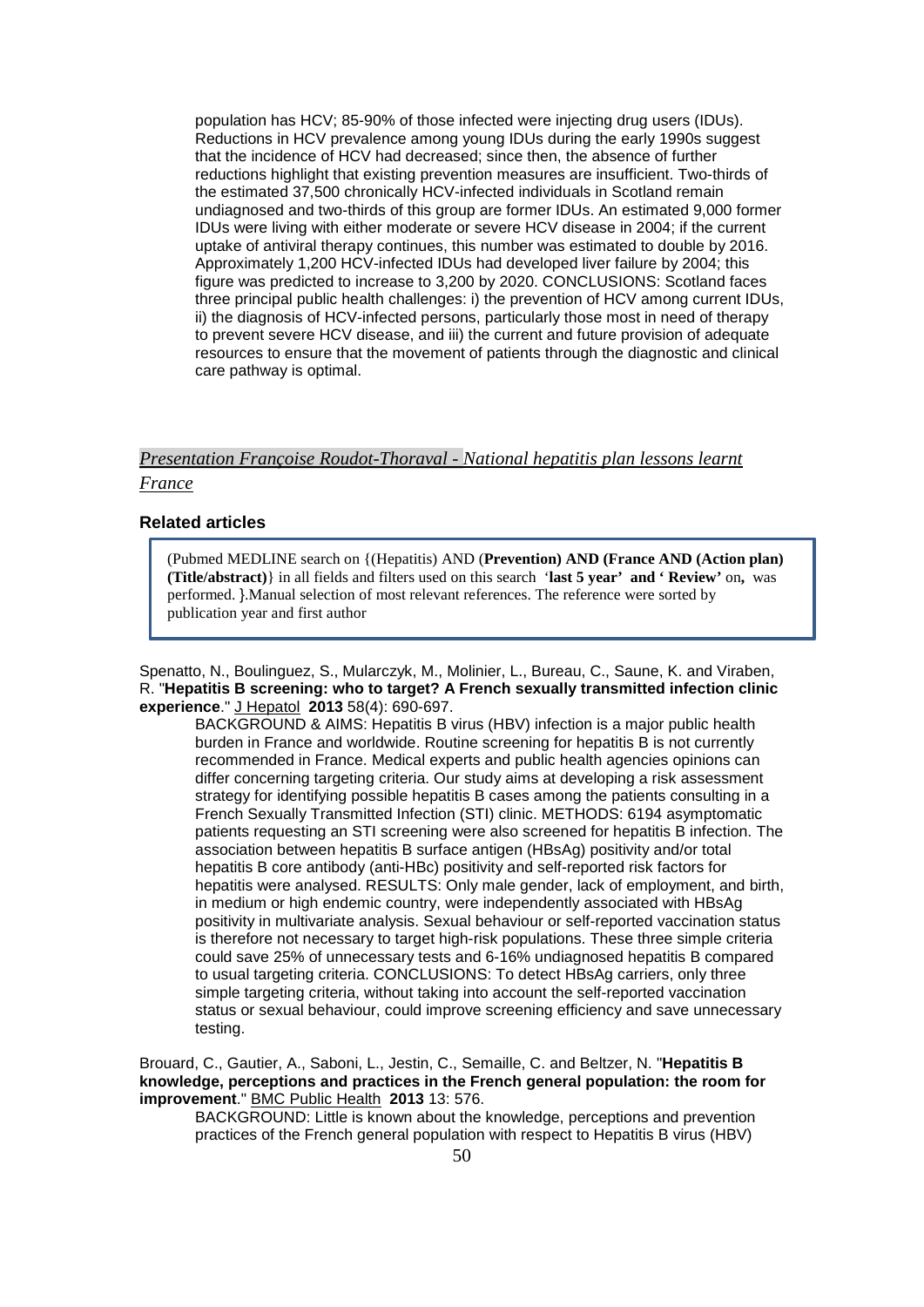infection. This article describes this population's knowledge of HBV, their perceptions of the disease, and associated screening and vaccination practices. It compares these indicators with those observed in the same population for HIV, an infection with a chronic course and transmission modes resembling those of HBV. METHODS: A module on hepatitis B was added into the HIV KABP (Knowledge, Attitudes, Beliefs and Practices) survey which was carried out telephonically in 2010 among a random sample of 9,014 individuals aged between 18-69 and living in metropolitan France. RESULTS: Compared with HIV, the general population was less aware that needle exchange during intravenous drug use and sexual relationships are HBV transmission modes (HBV: 89.9% and 69.7%; HIV: 99.1% and 99.4%). The fear of both illnesses was similar at 20.3%. The individual perceived risk of infection was higher for HBV than for HIV with, respectively, 60.8% and 40.3% of respondents believing they had an equal or greater risk of being infected than the average person. However, the percentage of those reporting HBV screening during their lifetime (27.4%) was half that for HIV screening (61.4%). In multivariate analysis, HBV screening was reported more often by individuals born in areas with high HBV endemicity (OR =  $2.1$  [95% CI: 1.5-2.9]) than by those born in low HBV endemicity areas, and more often by those who reported they had taken drugs intravenously during their lifetime ( $OR = 2.2$  [95% CI: 1.2-4.2]) than those who did not report such behavior. Almost one in two respondents (47%) reported HBV vaccination. The intermediate or high endemicity groups did not report vaccination more often than those born in low endemicity areas nor did those reporting intravenously drug use compared with those who did not. CONCLUSIONS: This study highlights very contrasting levels of knowledge, perceptions and practices regarding HBV and HIV in the French general population. Our results demonstrate the need to improve the general and high-risk populations' knowledge of HBV, in particular concerning sexual transmission, in order to improve screening and vaccination practices.

Mir, O., Adam, J., Gaillard, R., Gregory, T., Veyrie, N., Yordanov, Y., Berveiller, P., Chousterman, B. and Loulergue, P. "**Vaccination coverage among medical residents in Paris, France**." Clin Microbiol Infect **2012** 18(5): E137-139.

Medical residents are particularly exposed to the risk of occupational infection. We aimed to determine the vaccination coverage in residents with an anonymous selfreporting electronic questionnaire. A total of 250 residents took part in this survey. Vaccination rates were particularly high for mandatory vaccinations (diphtheria, tetanus, poliomyelitis, hepatitis B virus and tuberculosis). Regarding recommended vaccinations (influenza, 45.6%; pertussis, 65.2%; measles, 62.8%; varicella, 62.8%), rates were insufficient to prevent hospital epidemics, but higher than those reported in other healthcare workers. Further immunization programmes should target residents, and not only senior healthcare workers, with a critical role for occupational medicine departments.

Chevaux, J. B., Nani, A., Oussalah, A., Venard, V., Bensenane, M., Belle, A., Gueant, J. L., Bigard, M. A., Bronowicki, J. P. and Peyrin-Biroulet, L. "**Prevalence of hepatitis B and C and risk factors for nonvaccination in inflammatory bowel disease patients in Northeast France**." Inflamm Bowel Dis **2010** 16(6): 916-924.

BACKGROUND: Data regarding the prevalence of hepatitis C (HCV) and hepatitis B (HBV) in inflammatory bowel disease (IBD) patients are conflicting. METHODS: In all, 315 IBD (252 Crohn's disease [CD] and 63 ulcerative colitis [UC]) patients were consecutively recruited between June 2005 and May 2009. RESULTS: The median age was 33 years (interquartile range [IQR]: 24-43) and median disease duration was 5 years (IQR: 2-11). Present and/or past HBV and HCV infection was found in 2.86% of 315 patients (CD: HBsAg 0.79%, anti-HBc 2.78%, anti-HCV 0.79%; UC: HBsAg 1.59%, anti-HBc 1.59%, anti-HCV 1.59%). Effective vaccination (anti-HBs without anti-HBc) was present in 48.9% of 315 patients. In multivariate analysis, age at diagnosis over 31 years (odds ratio [OR] 0.29; 95% confidence interval [CI] 0.15-0.58;  $P = 0.005$ ), disease duration over 7 years (OR 0.43; 95% CI 0.23-0.83; P = 0.005),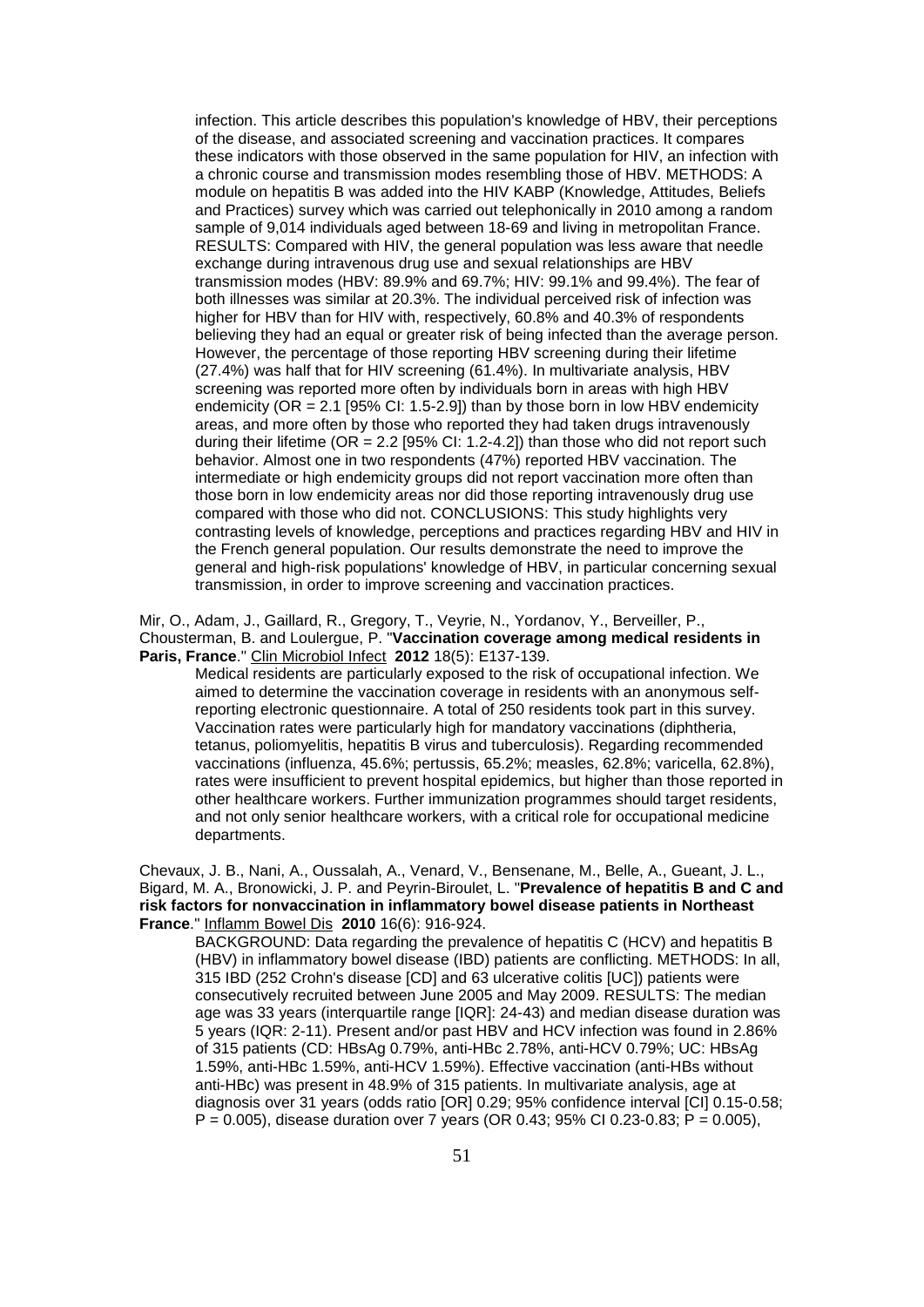age at inclusion over 33 years (OR 0.44; 95% CI 0.20-0.94; P = 0.005), and CD (OR  $0.29$ ; 95% CI 0.15-0.58;  $P = 0.005$ ) were associated with the lack of effective vaccination. Two HBsAg-positive patients, including 1 under curative nucleoside/nucleotide analog treatment, had received 6 and 7 infliximab infusions, and 1 HCV RNA-positive subject had been receiving corticosteroid and azathioprine therapies for 12 and 33 months, respectively. No viral reactivation occurred in these patients. CONCLUSIONS: The prevalence of HBV and HCV infection in French IBD patients is similar to that of the general population. While the ECCO recommends an effective HBV vaccination in IBD, half of the patients were not vaccinated. The nonvaccination risk factors identified in our study may allow targeted vaccination coverage.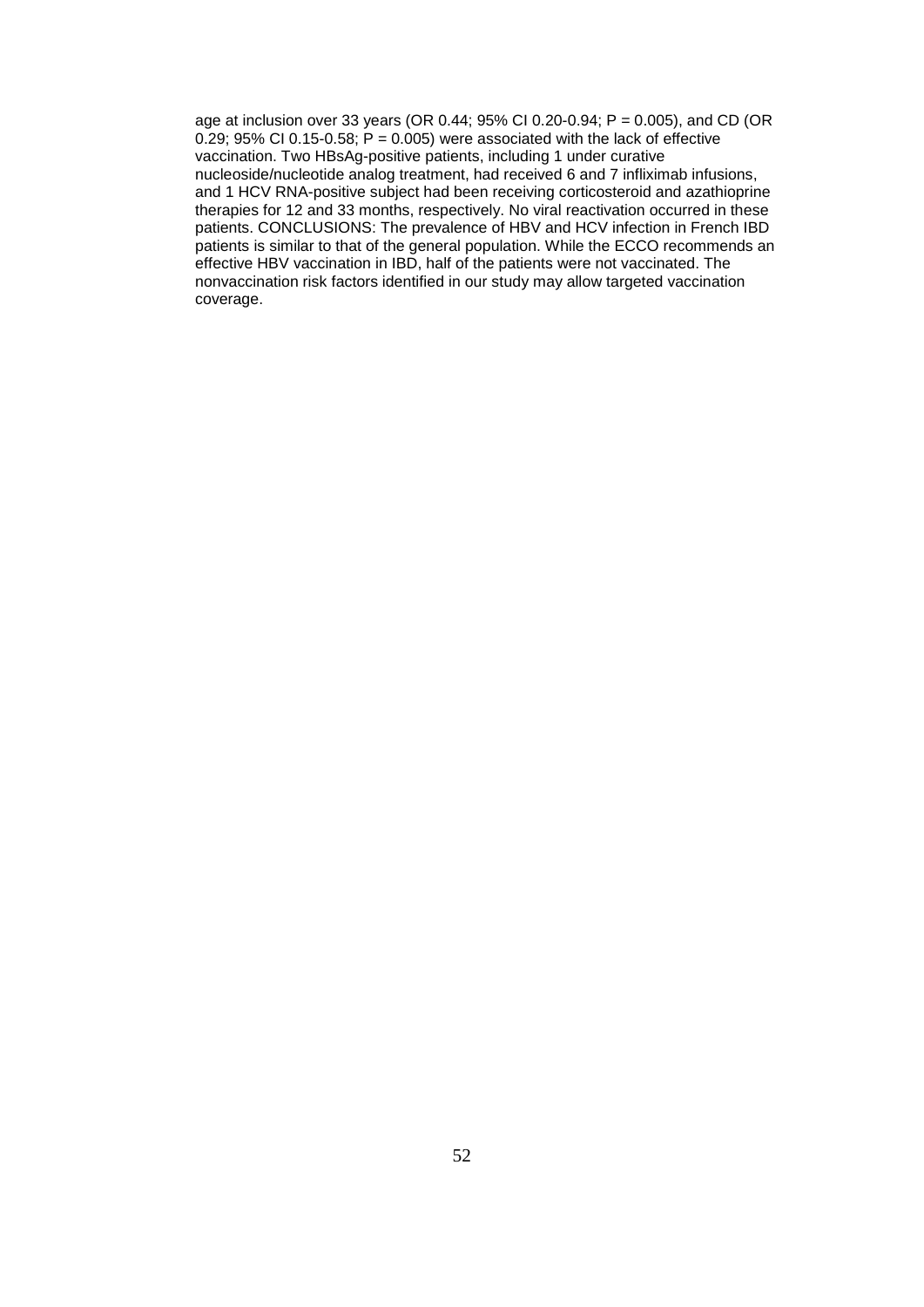# **2. Bibliography of the Speakers**

List of publications achieved via speakers form when this form was not available a Pubmed MEDLINE search was performed on Name of the speaker in [Author]-field and 'hepatitis' in [all fields]. If more than 10 references only the most recent articles are shown.

# **STEFAN WIKTOR** (*WHO- Global Hepatitis Program*)

Viral hepatitis on WHO website<http://www.who.int/topics/hepatitis/en/>



- 1. Itani T, Jacobsen KH, Nguyen T, Wiktor SZ. **A new method for imputing country-level estimates of hepatitis A virus endemicity levels in the Eastern Mediterranean region.** Vaccine. 2014 Oct 21;32(46):6067-74.
- 2. Lazarus JV, Gore C, Nguyen T, Safreed-Harmon K, Sperle I, Peck RJ, Harmanci H, Wiktor S. **World Hepatitis Day 2013: know it, confront it**. Lancet Glob Health. 2013 Sep;1(3):e127-8.
- 3. Wiktor S, Ford N, Ball A, Hirnschall G. **HIV and HCV: distinct infections with important overlapping challenges.** J Int AIDS Soc. 2014 Jul 28;17:19323.
- 4. Ford N, Swan T, Beyer P, Hirnschall G, Easterbrook P, Wiktor S **Simplification of antiviral hepatitis C virus therapy to support expanded access in resource-limited settings**. J Hepatol 2014 vol. 61 j S132–S138
- 5. Aspinall EJ, Doyle JS, Corson S, Hellard ME, Hunt D, Goldberg DJ, Nguyen T, Falck-Ytter Y, Morgan RL, Smith B, Stoove M, Wiktor SZ, Hutchinson SJ. **Targeted hepatitis C antibody testing interventions: a systematic review and meta-analysi**s. Eur J Epidemiol, in press

**JOHN WARD** (CDC, Centre for Disease Control-Atlanta, USA) (10 recent articles –*from* Pubmed search [Ward, J.])

Viral hepatitis on CDC websit[e http://www.cdc.gov/hepatitis/index.htm](http://www.cdc.gov/hepatitis/index.htm)



- 1. Ward JW. **Hepatitis C virus: The 25-year journey from discovery to cure**. Hepatology 2014,60:1479-1482.
- 2. Suryaprasad AG, White JZ, Xu F, Eichler BA, Hamilton J, Patel A, Hamdounia SB, Church DR, Barton K, Fisher C, Macomber K, Stanley M, Guilfoyle SM, Sweet K, Liu S, Iqbal K, Tohme R, Sharapov U, Kupronis BA, Ward JW, Holmberg SD. **Emerging epidemic of hepatitis C virus**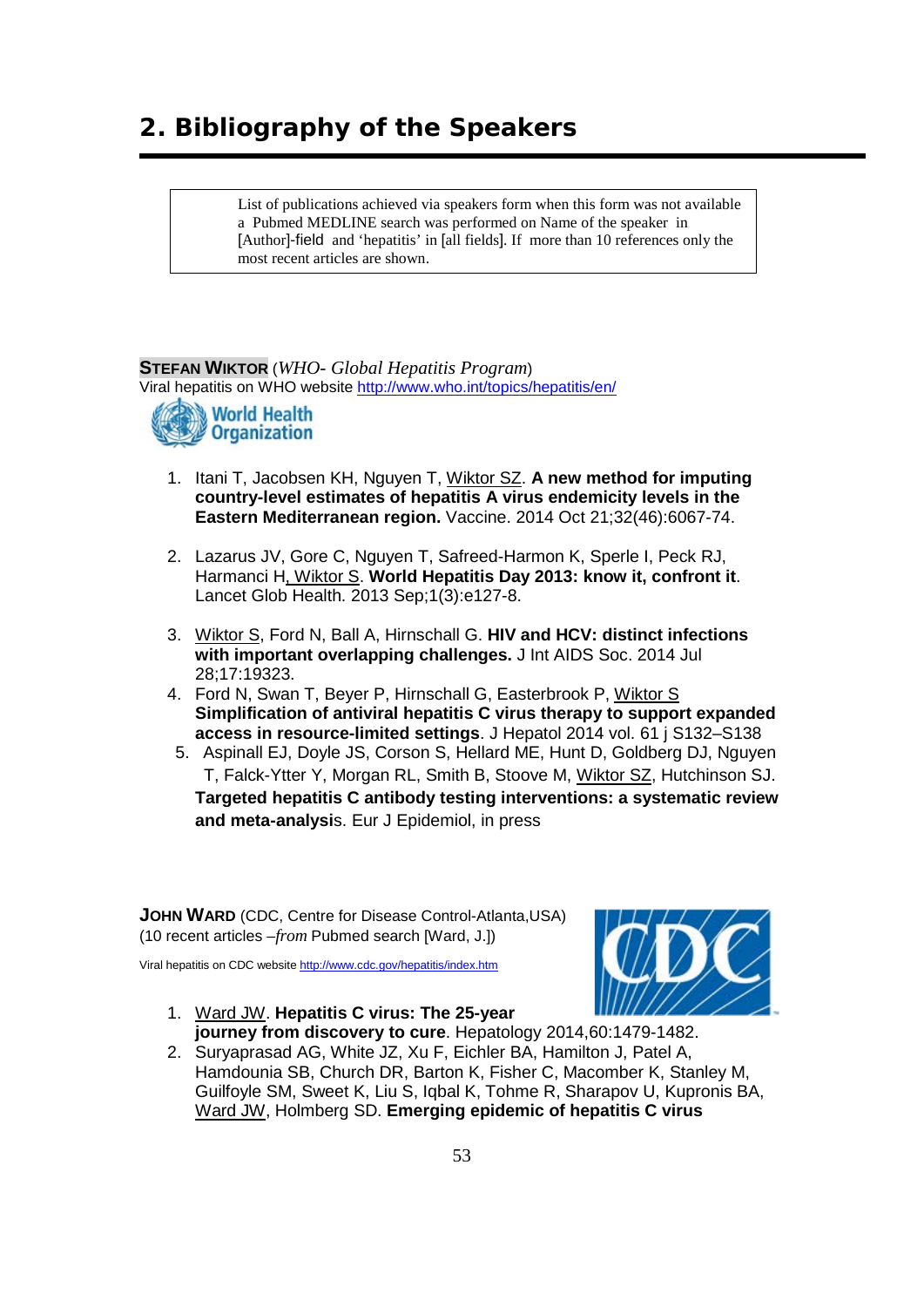**infections among young nonurban persons who inject drugs in the United States, 2006-2012.** Clin Infect Dis 2014,59:1411-1419.

- 3. Beckett GA, Ramirez G, Vanderhoff A, Nichols K, Chute SM, Wyles DL, Schoenbachler BT, Bedell DT, Cabral R, Ward JW, Centers for Disease C, **Prevention. Early identification and linkage to care of persons with chronic hepatitis B virus infection--three U.S. sites, 2012-2014**. MMWR Morb Mortal Wkly Rep 2014,63:399-401.
- 4. Mitruka K, Thornton K, Cusick S, Orme C, Moore A, Manch RA, Box T, Carroll C, Holtzman D, Ward JW, Centers for Disease C, **Prevention. Expanding primary care capacity to treat hepatitis C virus infection through an evidence-based care model--Arizona and Utah, 2012-2014**. MMWR Morb Mortal Wkly Rep 2014,63:393-398.
- 5. Denniston MM, Jiles RB, Drobeniuc J, Klevens RM, Ward JW, McQuillan GM, Holmberg SD. **Chronic hepatitis C virus infection in the United States, National Health and Nutrition Examination Survey 2003 to 2010.** Ann Intern Med 2014,160:293-300.
- 6. De Bo G, Kuschel S, Leigh DA, Lewandowski B, Papmeyer M, Ward JW**. Efficient assembly of threaded molecular machines for sequencespecific synthesis.** J Am Chem Soc 2014,136:5811-5814.
- 7. Schillie S, Murphy TV, Sawyer M, Ly K, Hughes E, Jiles R, de Perio MA, Reilly M, Byrd K, Ward JW, Centers for Disease C, **Prevention. CDC guidance for evaluating health-care personnel for hepatitis B virus protection and for administering postexposure management**. MMWR Recomm Rep 2013,62:1-19.
- 8. 2.Afdhal NH, Zeuzem S, Schooley RT, Thomas DL, Ward JW, Litwin AH, Razavi H, Castera L, Poynard T, Muir A, Mehta SH, Dee L, Graham C, Church DR, Talal AH, Sulkowski MS, Jacobson IM, New Paradigm of HCVTMP. **The new paradigm of hepatitis C therapy: integration of oral therapies into best practices**. J Viral Hepat 2013,20:745-760.
- 9. Ngo-Metzger Q, Ward JW, Valdiserri RO. **Expanded hepatitis C virus screening recommendations promote opportunities for care and cure.** Ann Intern Med 2013,159:364-365.
- 10. Ferguson E, Ward JW, Skatova A, Cassaday HJ, Bibby PA, Lawrence C. **Health specific traits beyond the Five Factor Model, cognitive processes and trait expression: replies to Watson (2012), Matthews (2012) and Haslam, Jetten, Reynolds, and Reicher (2012).** Health Psychol Rev 2013,7:S85-S103.

# **NEDRET EMIROGLU** (*World Health 0rganization*

*Regional Office for Europe* ) (10 recent articles –*from* Pubmed search [Emiroglu, N. and Hepatitis C])



- 1. Lernout T, Hendrickx G, Vorsters A, Mosina L, Emiroglu N, Van Damme P. **A cohesive European policy for hepatitis B vaccination, are we there yet?** Clin Microbiol Infect 2014,20 Suppl 5:19-24.
- 2. Banatvala J, Van Damme P, Emiroglu N**. Hepatitis B immunisation in Britain: time to change?** BMJ 2006,332:804-805.
- 3. Francois G, Duclos P, Margolis H, Lavanchy D, Siegrist CA, Meheus A, Lambert PH, Emiroglu N, Badur S, Van Damme P. **Vaccine safety**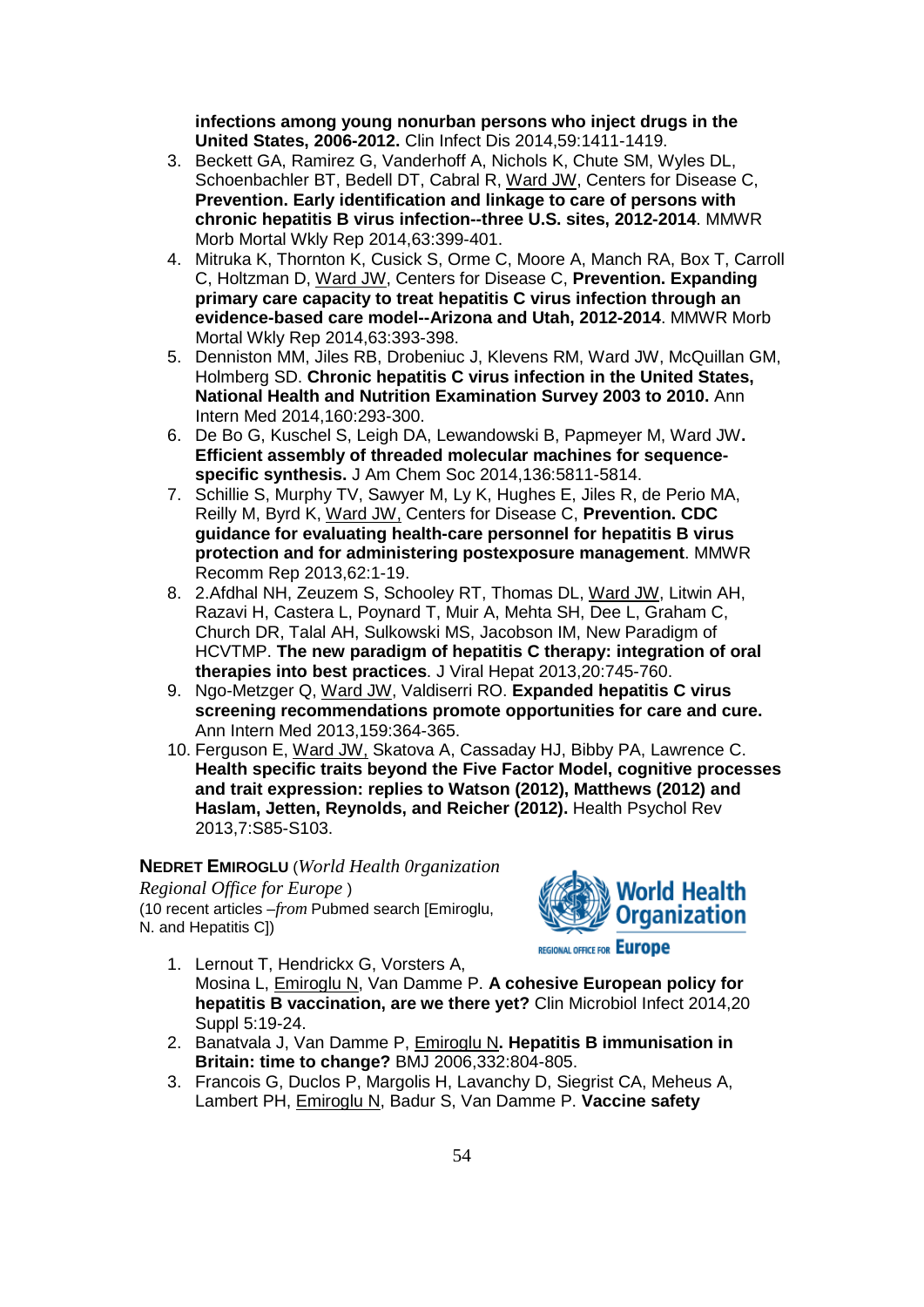**controversies and the future of vaccination programs**. Pediatr Infect Dis J 2005,24:953-961.

- 4. FitzSimons D, Francois G, Emiroglu N, Van Damme P. **Combined hepatitis B vaccines.** Vaccine 2003,21:1310-1316.
- 5. FitzSimons D, Van Damme P, Emiroglu N, Godal T, Kane M, Malyavin A, Margolis H, Meheus A. **Strengthening immunization systems and introduction of hepatitis B vaccine in central and eastern Europe and the newly independent states.** Vaccine 2002,20:1475-1479.

# **LIUDMILA MOSINA** (*World Health 0rganization*

*Regional Office for Europe* ) (10 recent articles –*from* Pubmed search [Mosina L [author]. and Hepatitis [all fields])



**REGIONAL OFFICE FOR EUTODE** 

1. Lernout T, Hendrickx G, Vorsters A, Mosina L, Emiroglu N, Van Damme P. **A cohesive European policy for hepatitis B vaccination, are we there yet?** Clin Microbiol Infect 2014,20 Suppl 5:19-24.

**ALESSANDRO ZANETTI** (Department of Biomedical Sciences for Health, University of Milan)

- 1. ZANETTI AR, MARIANO A, ROMANO' L, D'AMELIO R, CHIRONNA M, COPPOLA RC, CUCCIA M, MANGIONE R, MARRONE F, NEGRONE FS, PARLATO A, ZAMPARO E, STROFFOLINI T, MELE A and the Study Group.**Long-term immunogenicity of hepatitis B vaccination and policy for booster: an Italian multicentre study**.Lancet 2005; 366:1379-1384.
- 2. ZANETTI A.R., VAN DAMME P., SHOUVAL D. **The global impact of vaccination against hepatitis B: a historical overview.** Vaccine 2008; 26: 6266-6273.
- 3. ZUCCOTTI G.V., POGLIANI L., PARIANI E., AMENDOLA A., ZANETTI A. **Transplacental antibody transfer following maternal immunization with a pandemic 2009 Influenza A (H1N1) MF59-adjuvanted vaccine**.The Journal of the American Medical Association (JAMA) 2010; 21; 2360-2361.
- 4. ZANETTI A.R., ROMANO' L., GIAMBI C., PAVAN A., CARNELLI V., BAITELLI G., MALCHIODI G., VALERIO E., BARALE A., MARCHISIO M.A., MONTU' D., TOZZI A.E., D'ANCONA F., **For the study group.Hepatitis B immune memory in children primed with hexavalent vaccines and given monovalent booster vaccines: an open-label, randomised, controlled, multicentre study.**The Lancet Infectious Diseases 2010; 10: 755-761.
- 5. ROMANO' L., PALADINI S., TAGLIACARNE C., CANUTI M., BIANCHI S., ZANETTI A.R**. Hepatitis E in Italy: a long term prospective study**.Journal of Hepatology 2011; 54: 34-40.
- 6. ROMANO' L., ZANETTI A.R.**Safety and immunogenicity of a recombinant hepatitis B vaccine manufactured by a modified process in healthy infants**.Expert Reviews Vaccines 2011; 10 (9): 1261-1264.
- 7. ZEHENDER G., PARIANI E., PIRALLA A., LAI A., GABANELLI E., RANGHIERO A., EBRANATI E., AMENDOLA A., CAMPANINI G., ROVIDA F., CICCOZZI M., GALLI M., BALDANTI F., ZANETTI A.R.**Reconstruction of the evolutionary dynamics of the A(H1N1)pdm09 influenza virus in Italy**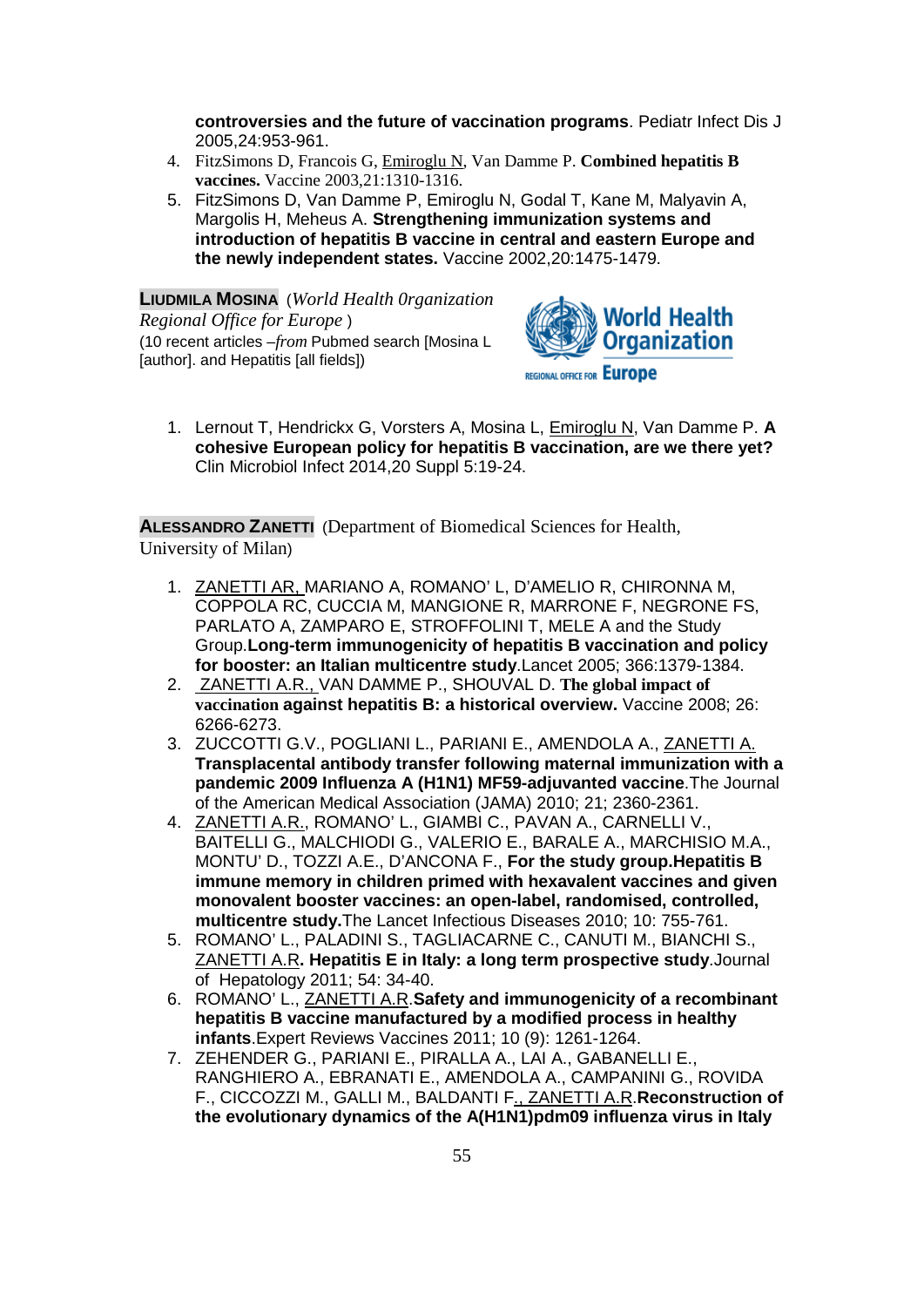**during the pandemic and post-pandemic phases.** PLoSONE 2012; 7: 1- 10.

- 8. ZANETTI A., PARLATO A., ROMANO' L., DESOLE M.G., FERRERA G., GIURDANELLA F., ZULIANI M., RICHARD P., THOMAS S., FIQUET A. **Challenge with a hepatitis B vaccine in two cohorts of 4-7-year-old children primed with hexavalent vaccines: An open-label, randomised trial in Italy**.Vaccine 2012; 30: 5770-5775.
- 9. SPADA E., ROMANO' L., TOSTI M.E., ZUCCARO O., PALADINI S., CHIRONNA M., COPPOLA R.C., CUCCIA M., MANGIONE R., MARRONE F., NEGRONE F.S., PARLATO A., ZAMPARO E., ZOTTI C.M., MELE A., ZANETTI A.R. on behalf of the Study Group. **Hepatitis B immunity in teenagers vaccinated as infants: an Italian 17-year follow-up study**.Clinical Microbiology and Infection, 10.1111/1469-0691.12591, 2014.
- 10. ROMANO' L., PALADINI S., GALLI C., RAIMONDO G., POLLICINO T., ZANETTI A.R.**Hepatitis B vaccination. Are escape mutant viruses a matter of concern?**Human Vaccines & Immunotherapeutics 2015; 11:1-5.

**RUI TATO MARINHO** *(*Liver Unit Department of Gastroenterology and Hepatology University Hospital Santa Maria, Lisboa, Portugal)

- 1. Ferreira AO, Marinho RT. **Risky Business - the Real-Life of the Unresolved HCV Therapy.** Gastroenterology 2014;147:1185-1186.
- 2. Ferenci P, Bernstein D, Lalezari J, Cohen D, Luo Y, Cooper C, Tam E, Marinho RT, et al. **ABT-450/r-Ombitasvir and Dasabuvir with or without Ribavirin for HC**V. N Engl J Med 2014;370:1983-92.
- 3. Zeuzem S, Jacobson I, Baykal T, Marinho RT, Poordad F, Bourlière M, et al. **Retreatment of HCV with ABT-450/r–Ombitasvir and Dasabuvir with Ribavirin**. N Engl J Med 2014;370:1604-14.
- 4. Bruggmann P, Berg T, Ovrehus AL, Moreno C, Brandão Mello CE, Roudot-Thoraval, F, Marinho RT, et al. **Historical epidemiology of hepatitis C virus, (HCV) in selected countries.** J Viral Hepat 2014;21 Suppl 1:5-33.
- **5.** Razavi H, Waked I, Sarrazin C, Myers RP, Idilman R, Calinas F, (…) Marinho RT, (…) et al**. Present and future disease burden of hepatitis C virus (HCV) infection with today's treatment paradigm. J Viral Hepat 2014;21 Suppl 1:34-59.**
- 6. Wedemeyer H, Duberg AS, Buti M, Rosenberg WM, Frankova S, Esmat G, (…) Marinho RT,(…), et al. **Strategies to manage hepatitis C virus (HCV) disease burden.** J Viral Hepat 2014;21 Suppl 1:60-89.
- 7. Marinho RT, Duarte H, Nunes J, Ferreira A, Giria J, Velosa J. **The burden of alcoholism in fifteen years of liver cirrhosis hospital admissions in Portugal. Liver Intern 2014.** Apr 22. doi: 10.1111/liv.12569.
- 8. Marinho RT, Vitor S, Velosa J. **Benefits of curing hepatitis C infection. J Gastrointestin** Liver Dis 2014;23:85-90.
- 9. Marinho RT, **Barreira D. Hepatitis C, Stigma and cure**. World Journal of Gastroenterology 2013;19:6703-6709.
- 10. Dufour JF, Bargellini I, De Maria N, De Simone P, Goulis I, Marinho RT. **Intermediate hepatocellular carcinoma: current treatments and future perspectives**. Ann Oncol 2013;24 Suppl 2:ii24-9.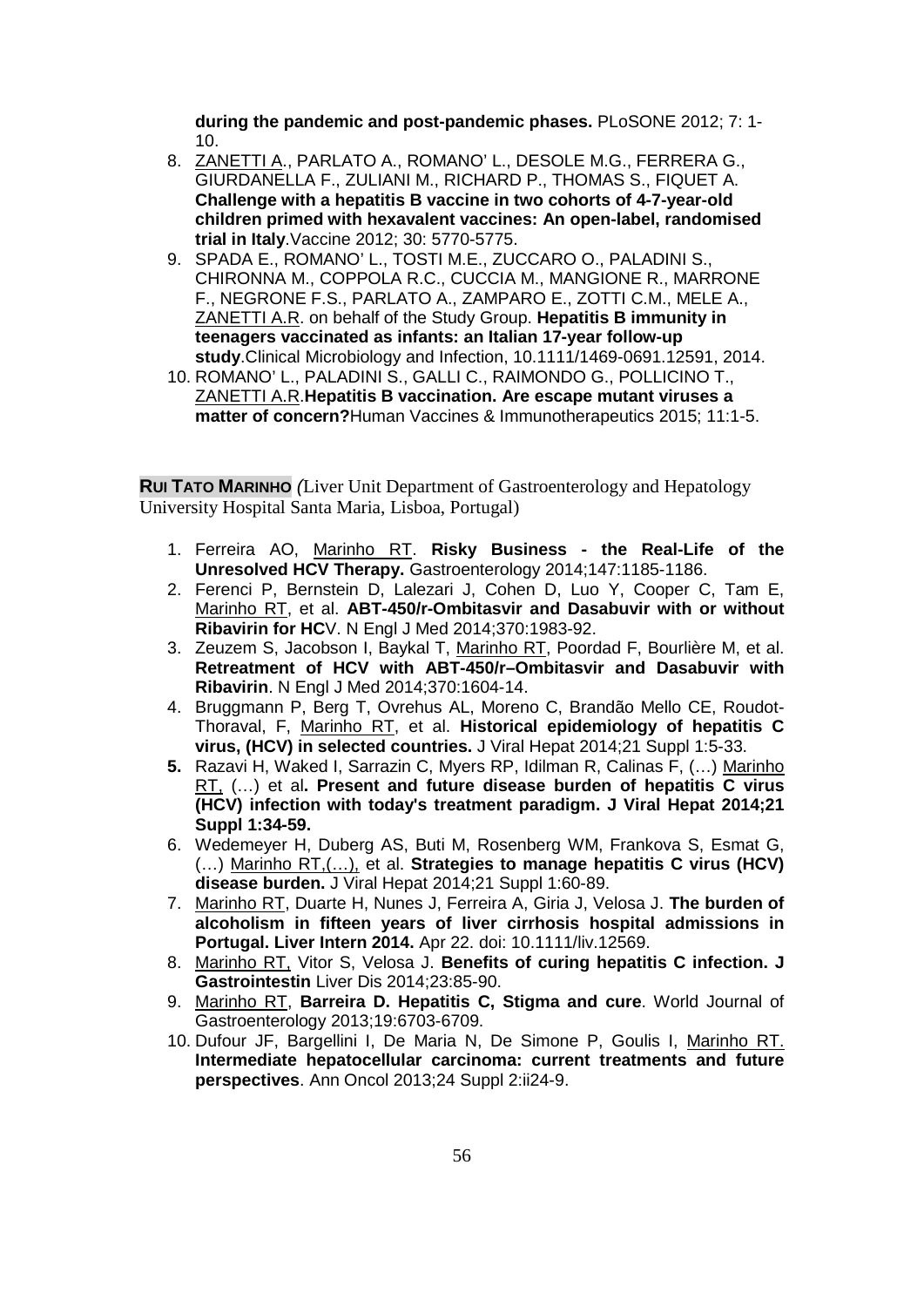# **VANA PAPAEVANGELOU** *(*Department of Pediatrics

University of Athens, A. Kyriakou Childrens Hospital, Athens, Greece.) (10 recent articles –*from* Pubmed search [PAPAEVANGELOU, V [author]. and Hepatitis [all fields])

- 1. Machaira M, Papaevangelou V, Vouloumanou EK, Tansarli GS, Falagas ME. **Hepatitis B vaccine alone or with hepatitis B immunoglobulin in neonates of HBsAg+/HBeAg- mothers: a systematic review and metaanalysis**. *J Antimicrob Chemother* 2014.
- 2. Papaevangelou V**. Perinatal HBV viremia in newborns of HBsAg(+) mothers is a transient phenomenon that does not necessarily imply HBV infection transmission**. *J Clin Virol* 2012,**54**:202.
- 3. Sakou, II, Tsitsika AK, Papaevangelou V, Tzavela EC, Greydanus DE, Tsolia MN. **Vaccination coverage among adolescents and risk factors associated with incomplete immunization**. *Eur J Pediatr* 2011,**170**:1419- 1426.
- 4. Papaevangelou V, Paraskevis D, Anastassiadou V, Stratiki E, Machaira M, Pitsouli I, Haida C, Drakakis P, Stamouli K, Antsaklis A, Hatzakis A. **HBV viremia in newborns of HBsAg(+) predominantly Caucasian HBeAg(-) mothers.** *J Clin Virol* 2011,**50**:249-252.
- 5. Papaevangelou V, Varsami M, Papadakis V, Zellos A, Parcharidou A, Papargyri S, Karentzou O, Manolaki N, Roma E, Polychronopoulou S. **Hepatitis C treatment concomitant to chemotherapy as "salvage" therapy in children with hematologic malignancies.** *Pediatr Infect Dis J*  2010,**29**:277-280.
- 6. Koumbi LJ, Papadopoulos NG, Anastassiadou V, Machaira M, Kafetzis DA, Papaevangelou V. **Dendritic cells in uninfected infants born to hepatitis B virus-positive mothers**. *Clin Vaccine Immunol* 2010,**17**:1079-1085.
- 7. Koumbi L, Bertoletti A, Anastasiadou V, Machaira M, Goh W, Papadopoulos NG, Kafetzis DA, Papaevangelou V. **Hepatitis B-specific T helper cell responses in uninfected infants born to HBsAg+/HBeAg- mothers**. *Cell Mol Immunol* 2010,**7**:454-458.
- 8. Kyrka A, Tragiannidis A, Cassimos D, Pantelaki K, Tzoufi M, Mavrokosta M, Pedeli X, Athanassiadou F, Hatzimichael A, Konstantopoulos A, Kafetzis D, Papaevangelou V**. Seroepidemiology of hepatitis A among Greek children indicates that the virus is still prevalent: Implications for universal vaccination**. *J Med Virol* 2009,**81**:582-587.
- 9. Papaevangelou V, Hadjichristodoulou C, Cassimos DC, Pantelaki K, Tzivaras A, Hatzimichael A, Theodoridou M. **Seroepidemiology of hepatitis B in Greek children 6 years after the implementation of universal vaccination**. *Infection* 2008,**36**:135-139.
- 10. Prassouli A, Panagiotou J, Vakaki M, Giannatou I, Atilakos A, Garoufi A, Papaevangelou V**. Acute acalculous cholecystitis as the initial presentation of primary Epstein-Barr virus infection**. *J Pediatr Surg*  2007,**42**:E11-13.

**VLADIMIR CHULANOV** *(*Central Research Institute of Epidemiology Reference Center for Viral Hepatitis. Moscow, Russia)

> 1. Pimenov NN, Vdovin AV, Komarova SV, Mamonova NA, Chulanov VP, Pokrovskiĭ VI**. The relevance and prospects of introducing a uniform federal register of patients with viral hepatitis B and C in Russia.** Ter Arkh. 2013;85(11):4-9. [in Russian].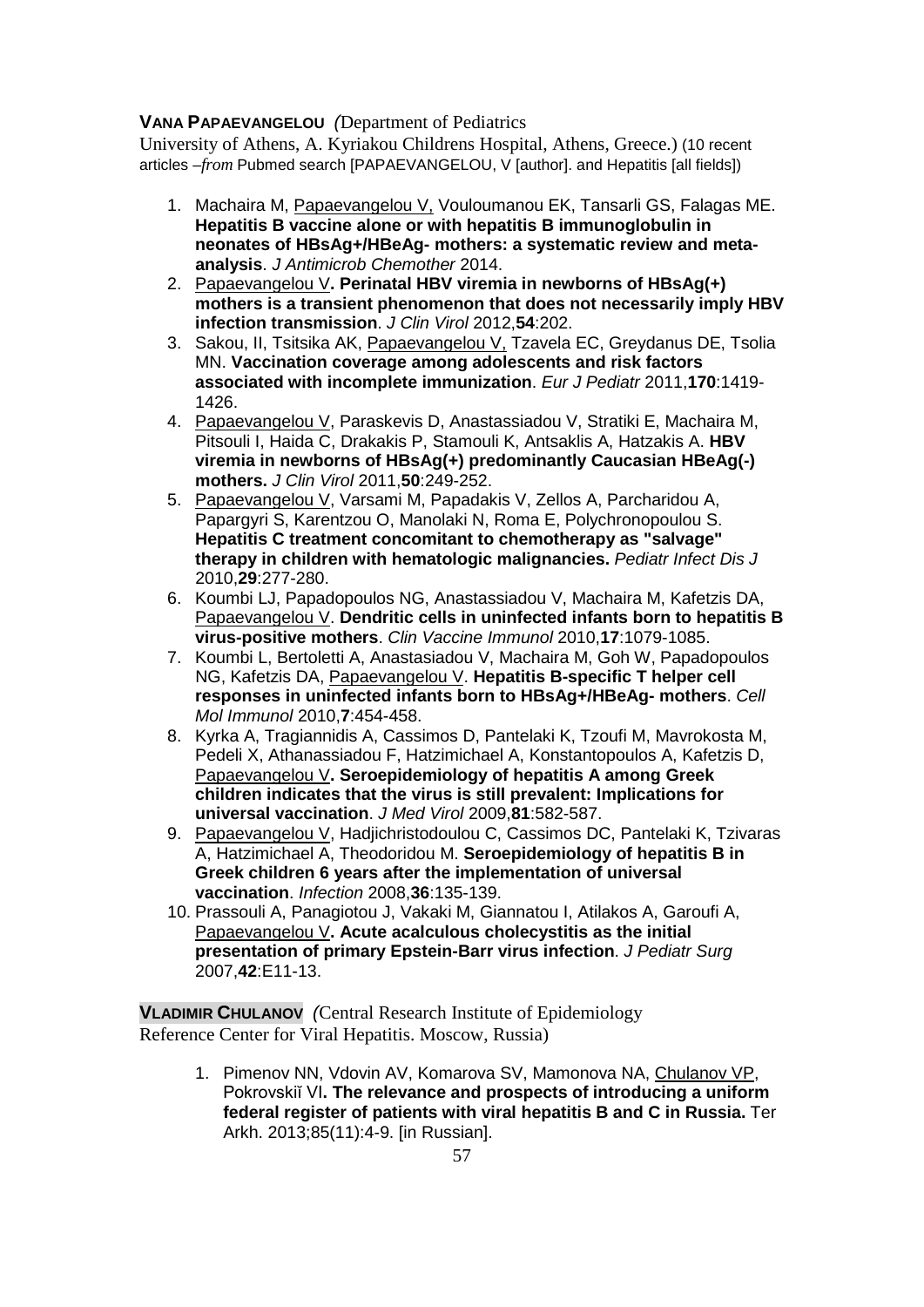- 2. Chulanov V.P., Pimenov N.N., Karandashova I.V., KomarovaS.V. **Recent changes of hepatitis A epidemiology in Russia and Europe as the rationales for prevention strategies.** Epidemiology and Infectious Diseases, 2012; (3):4-10). [in Russian].
- 3. Pimenov N.N, Chulanov V.P., Komarova S.V., Karandashova I.V. Neverov A.D., Mikhailovskaya G.V., Dolgin V.A., Lebedeva E.B., Pashkina K.V., Korshunova G.S. **Hepatitis C in Russia: current epidemiology and approaches to improving diagnosis and surveillance**. Epidemiology and Infectious Diseases, 2012; (4):28-34. [in Russian].
- 4. Neverov AD, Karandashova IV, Pimenov NN, Shipulin GA. Chulanov VP **Molecular Genetic Studies in the Epidemiology of Viral Hepatitis: Progress and Prospects.** Epidemiology and Infectious Diseases: Current Items, 2014;(2):28-34. [in Russian]

**SILVIA BINO** *(*Institute of Public Health, Epidemiology and control of Infectious Diseases, Albania)

(10 recent articles –*from* Pubmed search [Bino, S [author]. and Hepatitis [all fields])

- 1. Zehender G, Sorrentino C, Lai A, Ebranati E, Gabanelli E, Lo Presti A, Vujosevic D, Lausevic D, Terzic D, Shkjezi R, Bino S, Vratnica Z, Mugosa B, Galli M, Ciccozzi M**. Reconstruction of the evolutionary dynamics of hepatitis C virus subtypes in Montenegro and the Balkan region.** *Infect Genet Evol* 2013,**17**:223-230.
- 2. Zehender G, Shkjezi R, Ebranati E, Gabanelli E, Abazaj Z, Tanzi E, Kraja D, Bino S, Ciccozzi M, Galli M. **Reconstruction of the epidemic history of hepatitis B virus genotype D in Albania**. *Infect Genet Evol* 2012,**12**:291- 298.
- 3. Zehender G, Ebranati E, Gabanelli E, Shkjezi R, Lai A, Sorrentino C, Lo Presti A, Basho M, Bruno R, Tanzi E, Bino S, Ciccozzi M, Galli M. **Spatial and temporal dynamics of hepatitis B virus D genotype in Europe and the Mediterranean Basin**. *PLoS One* 2012,**7**:e37198.
- 4. Qyra ST, Basho M, Bani R, Dervishi M, Ulqinaku D, Bino S, Kakarriqi E, Alban Y, Simaku A, Vasili A, Rjepaj K, Pipero P, Duro V, Byku B, Koraqi A. **Behavioral risk factors and prevalence of HIV and other STIs among female sex workers in Tirana**, Albania. *New Microbiol* 2011,**34**:105-108.
- 5. Kondili LA, Ulqinaku D, Hajdini M, Basho M, Chionne P, Madonna E, Taliani G, Candido A, Dentico P, Bino S, Rapicetta M. **Hepatitis B virus infection in health care workers in Albania: a country still highly endemic for HBV infection.** *Infection* 2007,**35**:94-97.
- **6.** Divizia M, Gabrieli R, Macaluso A, Bagnato B, Palombi L, Buonomo E, Cenko F, Leno L, Bino S, Basha A, Pana A. **Nucleotide correlation between HAV isolates from human patients and environmental samples.** *J Med Virol*  **2005,75:8-12.**
- 7. Schinaia N, Kodra Y, Sarmati L, Andreoni M, Bino S, Qyra S, Rezza G. **Prevalence of HHV-8 infection in Albanian adults and association with HBV and HCV**. *Eur J Epidemiol* 2004,**19**:467-469.
- 8. Gabrieli R, Sanchez G, Macaluso A, Cenko F, Bino S, Palombi L, Buonomo E, Pinto RM, Bosch A, Divizia M. **Hepatitis in Albanian children: molecular analysis of hepatitis A virus isolates**. *J Med Virol* 2004,**72**:533-537.
- 9. Divizia M, Gabrieli R, Donia D, Macaluso A, Bosch A, Guix S, Sanchez G, Villena C, Pinto RM, Palombi L, Buonuomo E, Cenko F, Leno L, Bebeci D,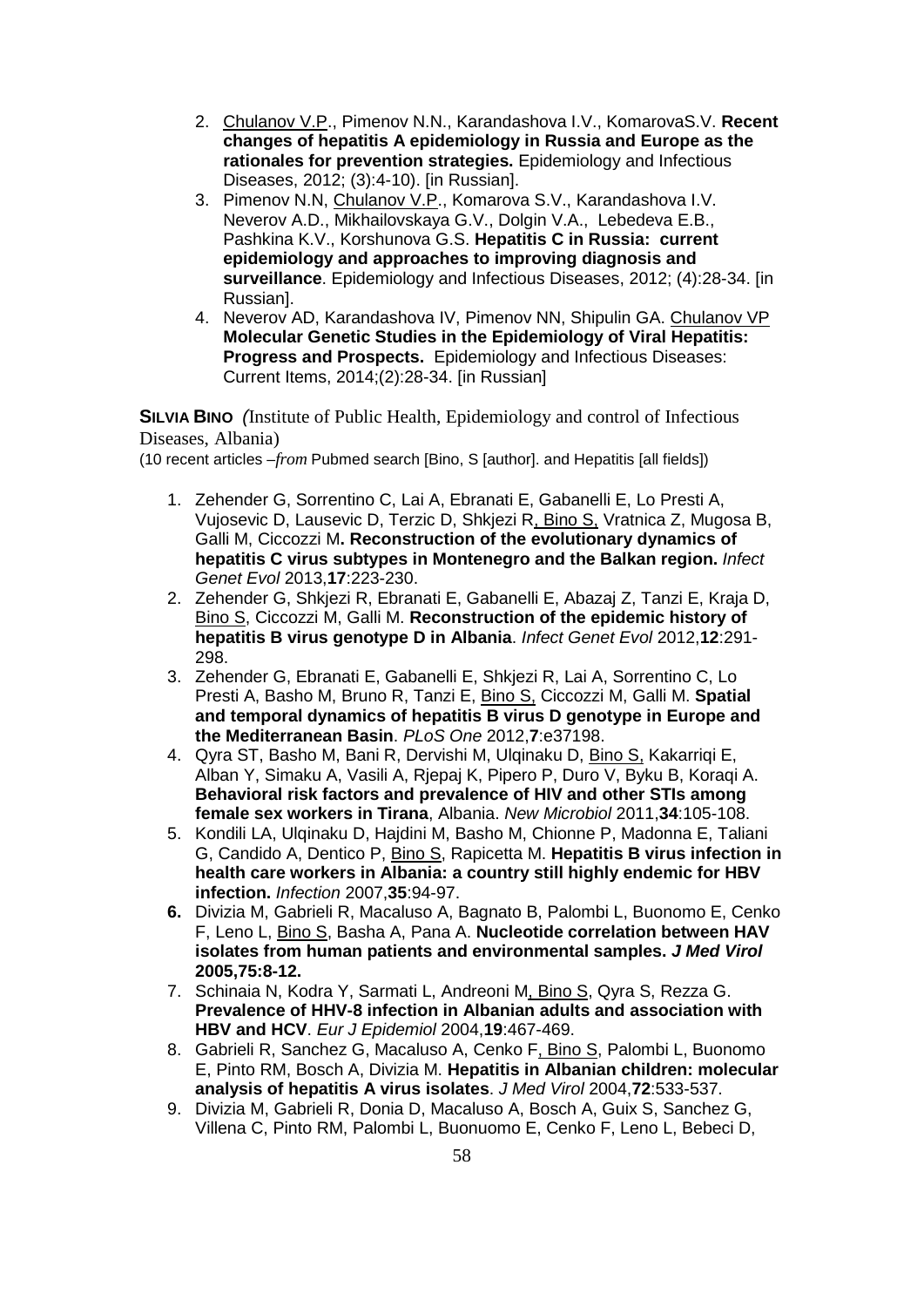### Bino S. **Waterborne gastroenteritis outbreak in Albania**. *Water Sci Technol* 2004,**50**:57-61.

**DANIEL SHOUVAL** *(*Chairman, The Israel Foundation for Liver Disease, Liver Unit, Hadassah University Hospital, Jerusalem, Israel)

- 1. Shouval D, Friedman SL. **Focusing on the past, present, and future of hepatology** J Hepatol. 2014 Sep 6. pii: S0168-8278(14)00627-8. Doi
- 2. Shouval D**. Expanding the donor pool for liver transplant recipients using** HBsAg positive grafts.. J Hepatol. 2014 Oct;61(4):717-9
- 3. Krawczyk A, Ludwig C, Jochum C, Fiedler M, Heinemann FM, Shouval D, Roggendorf M, Roggendorf H, Lindemann M**. Induction of a robust T- and B-cell immune response in non- and low-responders to conventional vaccination against hepatitis B by using a third generation PreS/S vaccine.**
- 4. Shouval D. **The emerging questionable benefit of sorafenib as a neoadjuvant in HCC patients treated with Y-90 radioembolization pending liver transplantation.** J Hepatol. 2014 Aug;61(2):190-2.
- 5. Locarnini S, Shouval D. **Commonly found variations/mutations in the HBsAg of hepatitis B virus in the context of effective immunization programs: questionable clinical and public health significance.** *J Virol*  2014,**88**:6532.
- 6. Shouval D. **The pros and cons of lamivudine vs. entecavir in decompensated or severe acute exacerbation of chronic hepatitis B**. *J Hepatol* 2014,**60**:1108-1109.
- 7. Cohen MJ, Levy I, Barak O, Bloom AI, Fernández-Ruiz M, Di Maio M, Perrone F, Poon RT, Shouval D, Yau T, Shibolet O. **Trans-arterial chemoembolization is safe and effective for elderly advanced hepatocellular carcinoma patients: results from an international database.** Liver Int. 2014 Aug;34(7):1109-17.
- 8. Shouval D. **The impact of chronic hepatitis C infection on the circadian clock and sleep.** *J Hepatol* 2014,**60**:685-686.
- 9. Hatzakis A, Van Damme P, Alcorn K, Gore C, Benazzouz M, Berkane S, Buti M, Carballo M, Cortes Martins H, Deuffic-Burban S, Dominguez A, Donoghoe M, Elzouki AN, Ben-Alaya Bouafif N, Esmat G, Esteban R, Fabri M, Fenton K, Goldberg D, Goulis I, Hadjichristodoulou C, Hatzigeorgiou T, Hamouda O, Hasurdjiev S, Hughes S, Kautz A, Malik M, Manolakopoulos S, Maticic M, Papatheodoridis G, Peck R, Peterle A, Potamitis G, Prati D, Roudot-Thoraval F, Reic T, Sharara A, Shennak M, Shiha G, Shouval D, Socan M, Thomas H, Thursz M, Tosti M, Trepo C, Vince A, Vounou E, Wiessing L, Manns M. **The state of hepatitis B and C in the Mediterranean and Balkan countries: report from a summit conference.** *J Viral Hepat* 2013,**20 Suppl 2**:1-20.
- 10. Shouval D, Shibolet O. **Immunosuppression and HBV reactivation.** *Semin Liver Dis* 2013,**33**:167-177.

**PAOLO BONANNI** *(*Department of Health Sciences - University of Florence, Italy)

1 Levi M, Ahmad A, Bechini A, Boccalini S, Nguyen QV, Veldhuijzen I, Richardus JH, Reintjes R, Bonanni P. **Hepatitis B: Are at-risk individuals**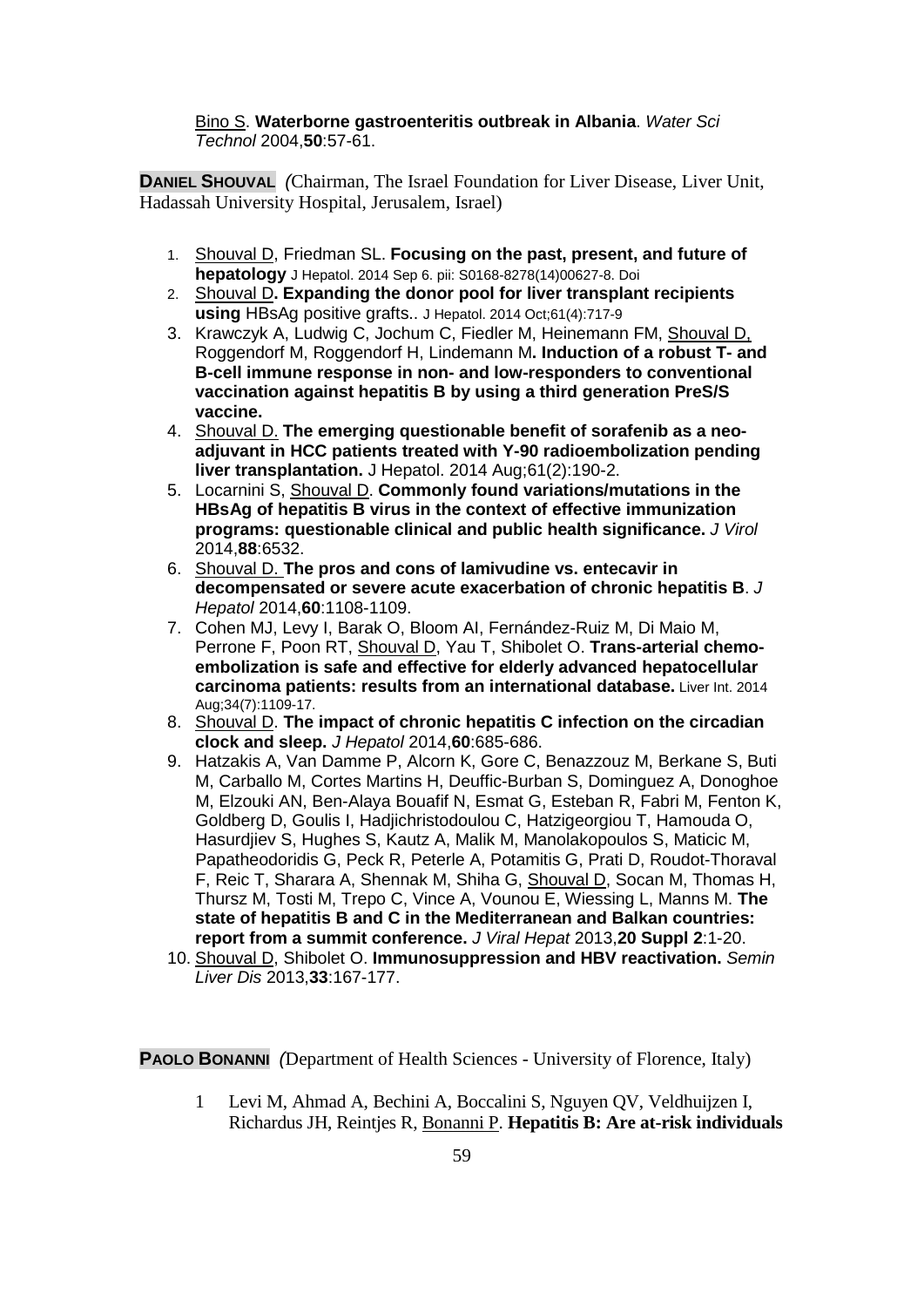**vaccinated if screened and found negative for HBV? Results of an online survey conducted in six EU countries.** Vaccine 2014 Oct 1. pii: S0264-410X(14)01310-3. doi: 10.1016/j.vaccine.2014.09.042. [Epub ahead of print]

- 2 Bechini A, Boccalini S, Baldo V, Cocchio S, Castiglia P, Gallo T, Giuffrida S, Locuratolo F, Tafuri S, Martinelli D, Prato R, Amodio E, Vitale F, Bonanni P. **Impact of universal vaccination against varicella in Italy: Experiences from eight Italian Regions**. Hum Vaccin Immunother. 2014 Aug 6;11(1). [Epub ahead of print]
- 3 Bechini A, Taddei C, Barchielli A, Levi M, Tiscione E, Santini MG, Niccolini F, Mechi MT, Panatto D, Amicizia D, Azzari C, Bonanni P, Boccalini S**. A retrospective analysis of hospital discharge records for S. pneumoniae diseases in the elderly population of Florence, Italy, 2010- 2012: Implications for immunization policies**. Hum Vaccin Immunother. 2014 Aug 19;11(1). [Epub ahead of print
- 4 Bonanni P, Sacco C, Donato R, Capei R. **Lifelong vaccination as a key disease-prevention strategy**. Clin Microbiol Infect. 2014; Suppl 5: 32-6.
- 5 Baldo V, Bonanni P, Castro M, Gabutti G, Franco E, Marchetti F, Prato R, Vitale F. **Combined hexavalent diphtheria-tetanus-acellular pertussishepatitis B-inactivated poliovirus-Haemophilus influenzae type B vaccine; Infanrix™ hexa: twelve years of experience in Italy**. Hum Vaccin Immunother. 2014; 10: 129-37.
- 6 Bonaccorsi G, Lorini C, Santomauro F, Guarducci S, Pellegrino E, Puggelli F, Balli M, Bonanni P. **Predictive factors associated with the acceptance of pandemic and seasonal influenza vaccination in health care workers and students in Tuscany,** Central Italy. Hum Vaccin Immunother. 2013; 9: 2603-12
- 7 Bonanni P, Gershon A, Gershon M, Kulcsár A, Papaevangelou V, Rentier B, Sadzot-Delvaux C, Usonis V, Vesikari T, Weil-Olivier C, de Winter P, Wutzler P. **Primary versus secondary failure after varicella vaccination**: **implications for interval between 2 doses**. Pediatr Infect Dis J. 2013; 32: e305-13.
- 8 Boccalini S, Taddei C, Ceccherini V, Bechini A, Levi M, Bartolozzi D, Bonanni P. **Economic analysis of the first 20 years of universal hepatitis B vaccination program in Italy: an a posteriori evaluation and forecast of future benefits**. Hum Vaccin Immunother. 2013; 9: 1119-28.
- 9 Boccalini S, Pellegrino E, Tiscione E, Pesavento G, Bechini A, Levi M, Rapi S, Mercurio S, Mannelli F, Peruzzi M, Berardi C**, Bonanni P**. **Seroepidemiology of hepatitis B markers in the population of Tuscany, Central Italy, 20 years after the implementation of universal vaccination**. Hum Vaccin Immunother. 2013; 9: 636-41.
- 10 Bechini A, Levi M, Boccalini S, Tiscione E, Panatto D, Amicizia D, Bonanni P. **Progress in the elimination of measles and congenital rubella in Central Italy**. Hum Vaccin Immunother. 2013; 9: 649-56.

**HANS HOUWELING** *(*Health Council of the Netherlands )

(10 recent articles –*from* Pubmed search [Houweling, H [author]. and Hepatitis [all fields])

1 Houweling H, Spaendonck MC, Paulussen T, Verweij M, Ruitenberg EJ.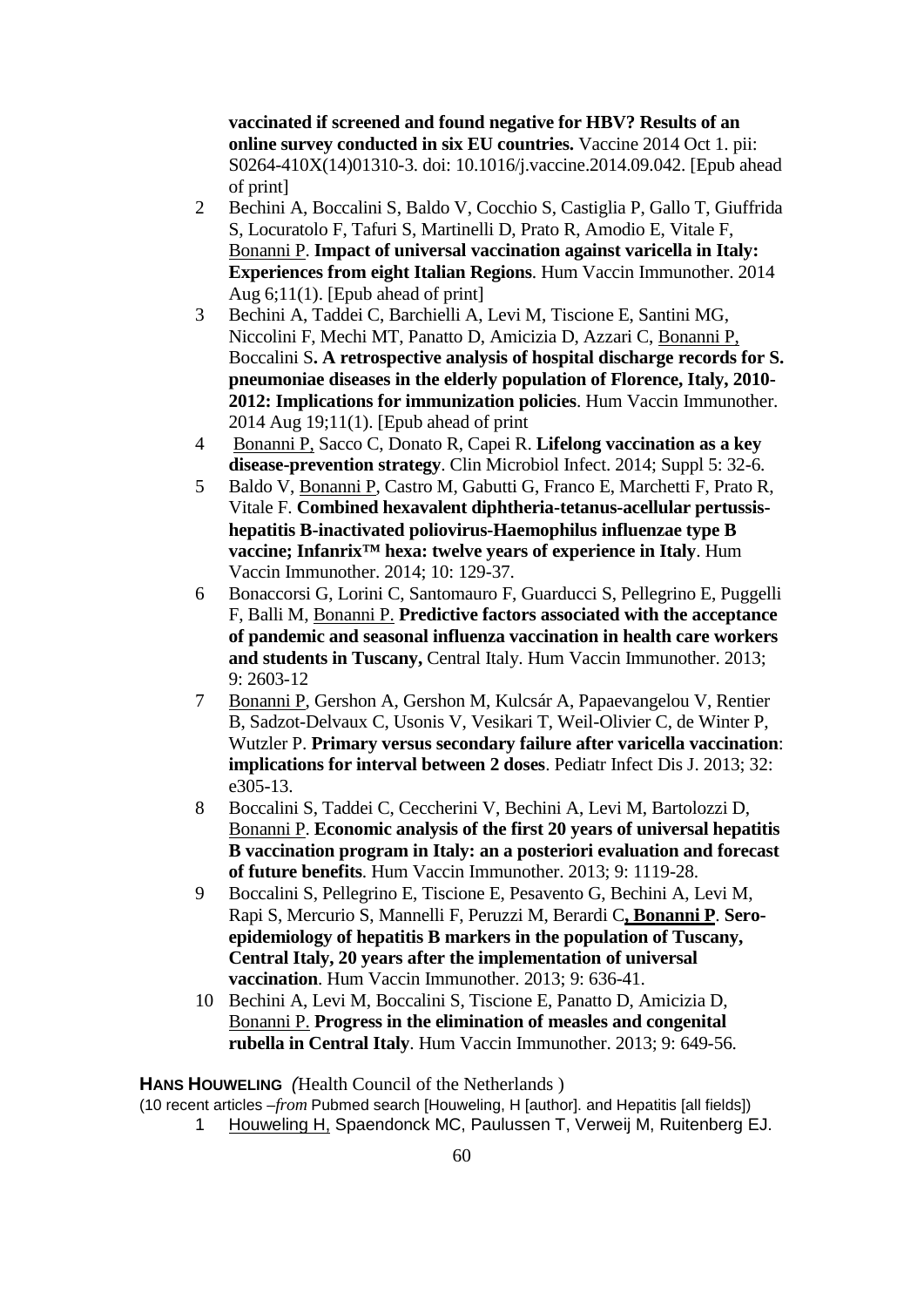**Preparing for the next public debate: universal vaccination against hepatitis B**. *Vaccine* 2011,**29**:8960-8964.

- 2 Houweling H, Wittevrongel CF, Verweij M, Ruitenberg EJ, **National Immunisation Programme Review Committee of the Health Council of the N. Public vaccination programmes against hepatitis B in The Netherlands: assessing whether a targeted or a universal approach is appropriate**. *Vaccine* 2010,**28**:7723-7730.
- 3 Gunning-Schepers LJ, Houweling H. **[National hepatitis B vaccination closer to implementation, but not soon enough: recommendations from the Dutch Health Council].** *Ned Tijdschr Geneeskd*  2001,**145**:1572-1573.
- 4 Goettsch W, de Graaf R, Dorigo-Zetsma JW, van Zessen G, Houweling H. **Broader vaccination of expatriates against HBV infection: do we reach those at highest risk?** *Int J Epidemiol* 1999,**28**:1161-1166.
- 5 Matysiak-Klose D, Ahmed F, Duclos P, Falck-Ytter Y, Forland F, Houweling H,Kramarz P, Langley JM, Mertens T, Schünemann H, Senouci K, Temte J, Wichmann O.Report on the 1st international workshop on procedures for the development of evidence-based vaccination recommendations, Berlin, Germany, 22-23 November 2010. Vaccine. 2012 Mar 23;30(14):2399-404. doi: 10.1016/j.vaccine.2011.12.004. Epub 2011 Dec 13. PubMed PMID: 22178723.
- 6 Houweling H, Verweij M, Ruitenberg EJ; National Immunisation Programme Review Committee of the Health Council of the Netherlands. Criteria for inclusion of vaccinations in public programmes. Vaccine. 2010 Apr 9;28(17):2924-31. doi:10.1016/j.vaccine.2010.02.021. Epub 2010 Feb 26. Review. PubMed PMID: 20189486.

**HANS BLYSTAD** *(*Deputy director, Department of Infectious Disease Epidemiology Norwegian Institute of Public Health, Norway)

(10 recent articles –*from* Pubmed search [Blystad, H [author]. and Hepatitis [all fields])

- 1 Rimseliene G, Nilsen O, Klovstad H, Blystad H, Aavitsland P. **Epidemiology of acute and chronic hepatitis B virus infection in Norway, 1992-2009.** *BMC Infect Dis* 2011,**11**:153.
- 2 Wiessing L, Blystad H. **EMCDDA publishes guidelines on testing for HIV, viral hepatitis and other infections in injecting drug users**. *Euro Surveill* 2010,**15**.
- 3 3.Stene-Johansen K, Tjon G, Schreier E, Bremer V, Bruisten S, Ngui SL, King M, Pinto RM, Aragones L, Mazick A, Corbet S, Sundqvist L, Blystad H, Norder H, Skaug K**. Molecular epidemiological studies show that hepatitis A virus is endemic among active homosexual men in Europe**. *J Med Virol* 2007,**79**:356-365.
- 4 Fitzsimons D, Francois G, Alpers K, Radun D, Hallauer J, Jilg W, Gerlich W, Rombo L, Blystad H, Nokleby H, van Damme P. **Prevention of viral hepatitis in the Nordic countries and Germany.** *Scand J Infect Dis*  2005,**37**:549-560.
- 5 Blystad H, Blad L, Tulisov A, Aavitsland P. **Hepatitis B in northwest Russia and the Nordic and Baltic countries: recent trends and prevention activities.** *Euro Surveill* 2005,**10**:E050310 050313.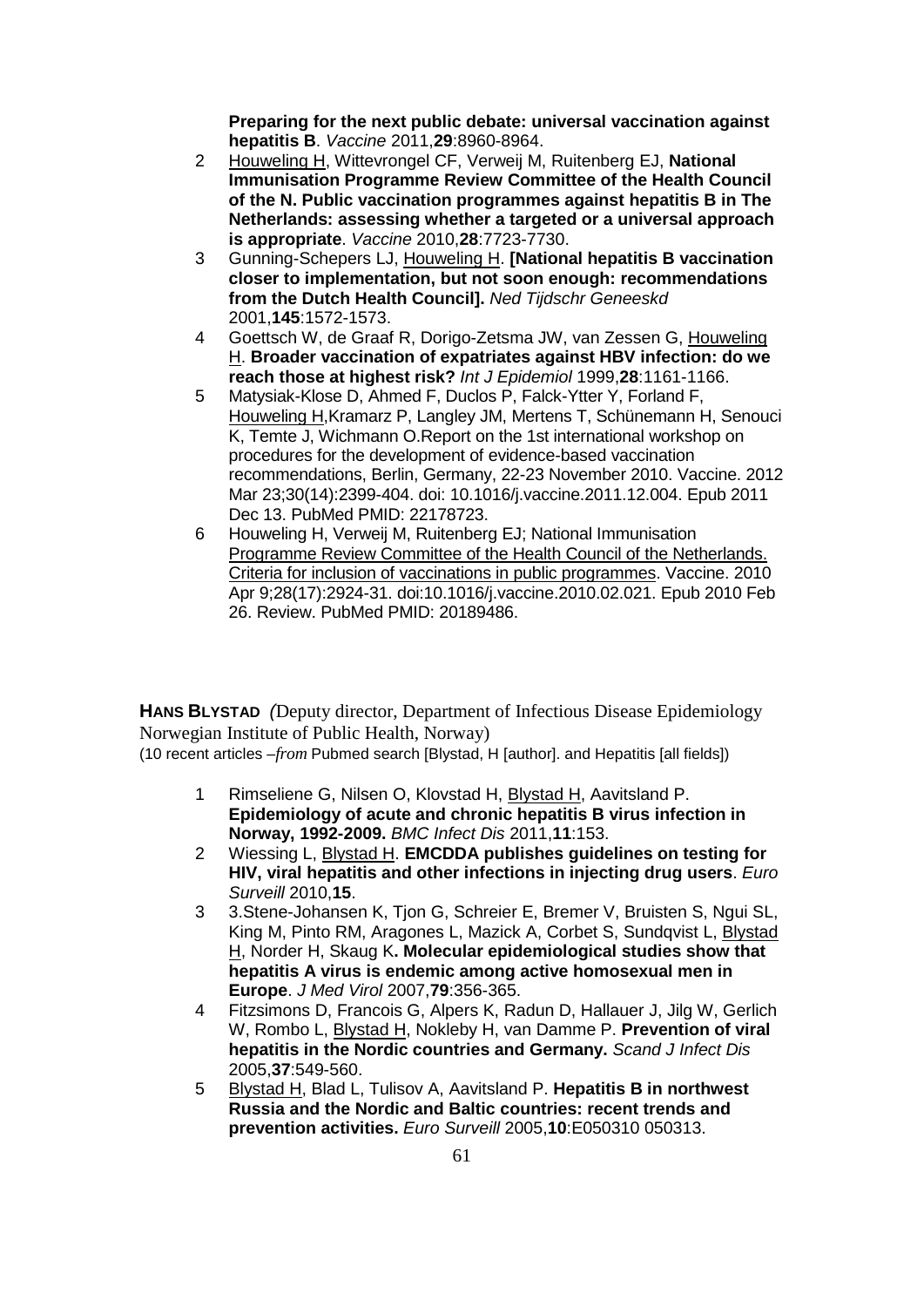- 6 Stene-Johansen K, Jenum PA, Hoel T, Blystad H, Sunde H, Skaug K. **An outbreak of hepatitis A among homosexuals linked to a family outbreak.** *Epidemiol Infect* 2002,**129**:113-117.
- 7 Brunvatne R, Blystad H, Hoel T. [**Health hazards for immigrants when travelling to their home countries].** *Tidsskr Nor Laegeforen*  2002,**122**:1568-1572.
- 8 Samdal HH, Blystad H, Eskild A, Fjaerli HO, Nordbo SA, Stray-Pedersen B, Torvik HP**. [Hepatitis C virus infection among pregnant women and their children in Norway].** *Tidsskr Nor Laegeforen* 2000,**120**:1047- 1050.
- 9 Stene-Johansen K, Skaug K, Blystad H**. [Surveillance of hepatitis A by molecular epidemiologic studies].** *Tidsskr Nor Laegeforen*  1999,**119**:3725-3729.
- 10 Stene-Johansen K, Skaug K, Blystad H, Grinde B**. A unique hepatitis A virus strain caused an epidemic in Norway associated with intravenous drug abuse.** The Hepatitis A Study Group. *Scand J Infect Dis* 1998,**30**:35-38.

**THOMAS HOWARD** *(*Imperial College London, Faculty of Medicine, Department of Medicine, Hepatology, UK)

- 1. Sheridan DA, Bridge SH, Crossey MM, Felmlee DJ, Thomas HC, Neely RD, Taylor-Robinson SD, Bassendine MF. **Depressive symptoms in chronic hepatitis C are associated with plasma apolipoprotein E deficiency**. *Metab Brain Dis* 2014,**29**:625-634.
- 2. Sheridan DA, Bridge SH, Crossey MM, Felmlee DJ, Fenwick FI, Thomas HC, Neely RD, Taylor-Robinson SD, Bassendine MF. **Omega-3 fatty acids and/or fluvastatin in hepatitis C prior non-responders to combination antiviral therapy - a pilot randomised clinical trial.** *Liver Int* 2014,**34**:737-747.
- 3. McPhail MJ, Leech R, Grover VP, Fitzpatrick JA, Dhanjal NS, Crossey MM, Pflugrad H, Saxby BK, Wesnes K, Dresner MA, Waldman AD, Thomas HC, **Taylor-Robinson SD. Modulation of neural activation following treatment of hepatic encephalopathy**. *Neurology*  2013,**80**:1041-1047.
- 4. Anstee QM, Knapp S, Maguire EP, Hosie AM, Thomas P, Mortensen M, Bhome R, Martinez A, Walker SE, Dixon CI, Ruparelia K, Montagnese S, Kuo YT, Herlihy A, Bell JD, Robinson I, Guerrini I, McQuillin A, Fisher EM, Ungless MA, Gurling HM, Morgan MY, Brown SD, Stephens DN, Belelli D, Lambert JJ, Smart TG, Thomas HC. **Mutations in the Gabrb1 gene promote alcohol consumption through increased tonic inhibition**. *Nat Commun* 2013,**4**:2816.
- 5. Sheridan DA, Bridge SH, Felmlee DJ, Crossey MM, Thomas HC, Taylor-Robinson SD, Toms GL, Neely RD, Bassendine MF. **Apolipoprotein-E and hepatitis C lipoviral particles in genotype 1 infection: evidence for an association with interferon sensitivity.** *J Hepatol* 2012,**57**:32- 38.
- 6. Khan SA, Emadossadaty S, Ladep NG, Thomas HC, Elliott P, Taylor-Robinson SD, **Toledano MB. Rising trends in cholangiocarcinoma: is the ICD classification system misleading us?** *J Hepatol* 2012,**56**:848- 854.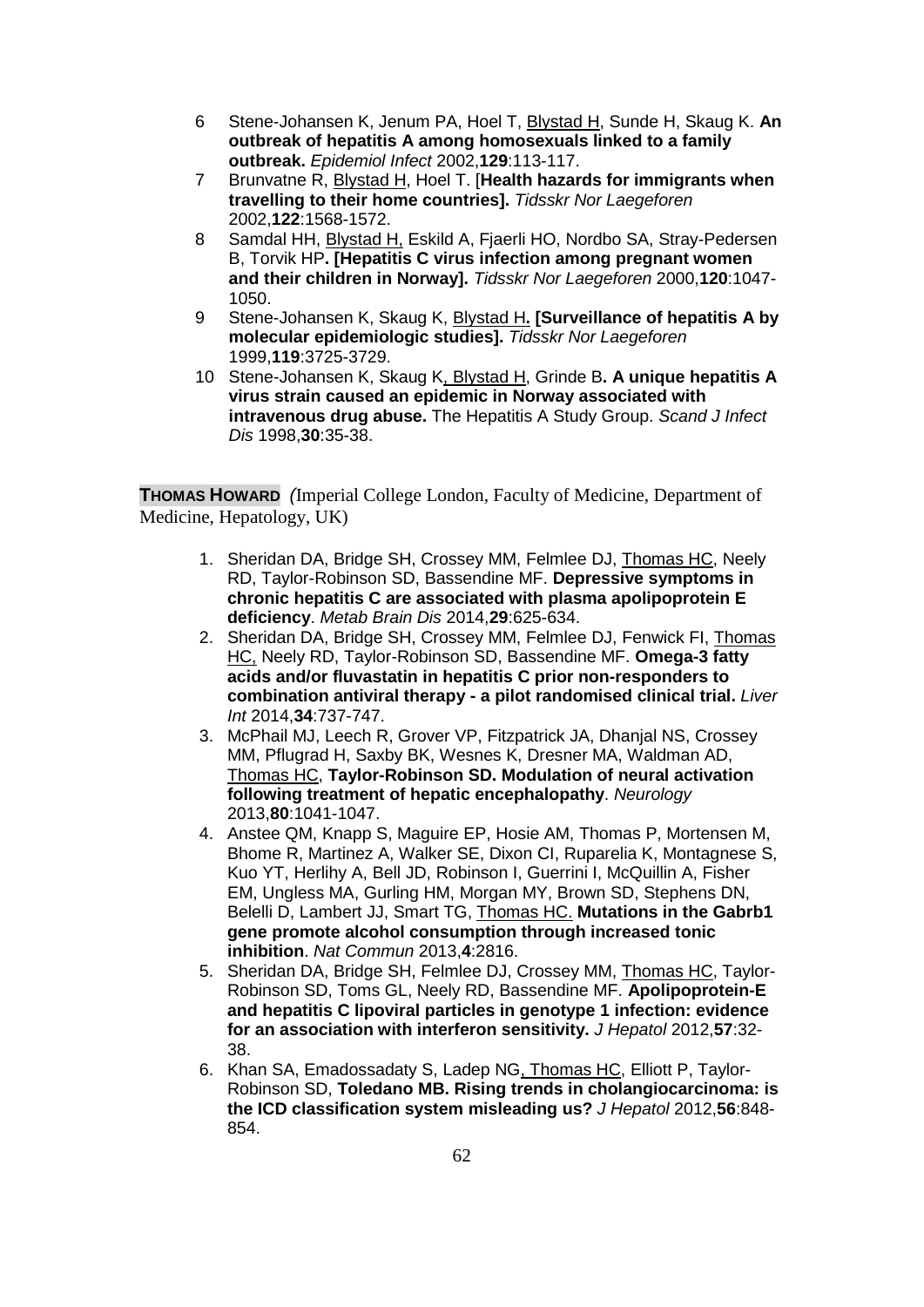- 7. Khan SA, Davidson BR, Goldin RD, Heaton N, Karani J, Pereira SP, Rosenberg WM, Tait P, Taylor-Robinson SD, Thillainayagam AV, Thomas HC, Wasan H. **Guidelines for the diagnosis and treatment of cholangiocarcinoma: an update**. *Gut* 2012,**61**:1657-1669.
- 8. Grover VP, Pavese N, Koh SB, Wylezinska M, Saxby BK, Gerhard A, Forton DM, Brooks DJ, Thomas HC, **Taylor-Robinson SD. Cerebral microglial activation in patients with hepatitis C: in vivo evidence of neuroinflammation**. *J Viral Hepat* 2012,**19**:e89-96.
- 9. Cobbold JF, Patel D, Fitzpatrick JA, Patel N, Crossey MM, Abdalla MS, Goldin RD, Vennart W, Thomas HC, Taylor-Robinson SD. **Accuracy and reliability of microbubble ultrasound measurements for the noninvasive assessment of hepatic fibrosis in chronic hepatitis C.** *Hepatol Res* 2012,**42**:515-522.
- 10. Cobbold JF, Cox IJ, Brown AS, Williams HR, Goldin RD, Thomas HC, Thursz MR, Taylor-Robinson SD. **Lipid profiling of pre-treatment liver biopsy tissue predicts sustained virological response in patients with chronic hepatitis C.** *Hepatol Res* 2012,**42**:714-720.

**FRANÇOISE ROUDOT-THORAVAL** *(*Department of Public Health Hôpital Henri Mondor, Paris, France)

- 1. Leleu H, Razavi H, Estes C, Blachier M, Hézode C, Roudot-Thoraval F. **A model for measuring the impact of anti-viral drugs under development on the future epidemiology of hepatitis in France**. (submitted)
- 2. Bruggmann P, Berg T, Ovrehus AL, Moreno C, Brandao Mello CE, Roudot-Thoraval F, Marinho RT, Sherman M, Ryder SD, Sperl J, Akarca U, Balik I, Bihl F, Bilodeau M, Blasco AJ, Buti M, Calinas F, Calleja JL, Cheinquer H, Christensen PB, Clausen M, Coelho HS, Cornberg M, Cramp ME, Dore GJ, Doss W, Duberg AS, El-Sayed MH, Ergor G, Esmat G, Estes C, Falconer K, Felix J, Ferraz ML, Ferreira PR, Frankova S, Garcia-Samaniego J, Gerstoft J, Giria JA, Goncales FL, Jr., Gower E, Gschwantler M, Guimaraes Pessoa M, Hezode C, Hofer H, Husa P, Idilman R, Kaberg M, Kaita KD, Kautz A, Kaymakoglu S, Krajden M, Krarup H, Laleman W, Lavanchy D, Lazaro P, Marotta P, Mauss S, Mendes Correa MC, Mullhaupt B, Myers RP, Negro F, Nemecek V, Ormeci N, Parkes J, Peltekian KM, Ramji A, Razavi H, Reis N, Roberts SK, Rosenberg WM, Sarmento-Castro R, Sarrazin C, Semela D, Shiha GE, Sievert W, Starkel P, Stauber RE, Thompson AJ, Urbanek P, van Thiel I, Van Vlierberghe H, Vandijck D, Vogel W, Waked I, Wedemeyer H, Weis N, Wiegand J, Yosry A, Zekry A, Van Damme P, Aleman S, Hindman SJ. **Historical epidemiology of hepatitis C virus (HCV) in selected countries.** *J Viral Hepat* 2014,**21 Suppl 1**:5-33.
- 3. Deuffic-Burban S, Schwarzinger M, Obach D, Mallet V, Pol S, Pageaux GP, Canva V, Deltenre P, Roudot-Thoraval F, Larrey D, Dhumeaux D, Mathurin P, Yazdanpanah Y. **Should we await IFN-free regimens to treat HCV genotype 1 treatment-naive patients? A costeffectiveness analysis** (ANRS 95141). *J Hepatol* 2014,**61**:7-14.
- 4. Hatzakis A, Van Damme P, Alcorn K, Gore C, Benazzouz M, Berkane S, Buti M, Carballo M, Cortes Martins H, Deuffic-Burban S, Dominguez A, Donoghoe M, Elzouki AN, Ben-Alaya Bouafif N, Esmat G, Esteban R, Fabri M, Fenton K, Goldberg D, Goulis I, Hadjichristodoulou C,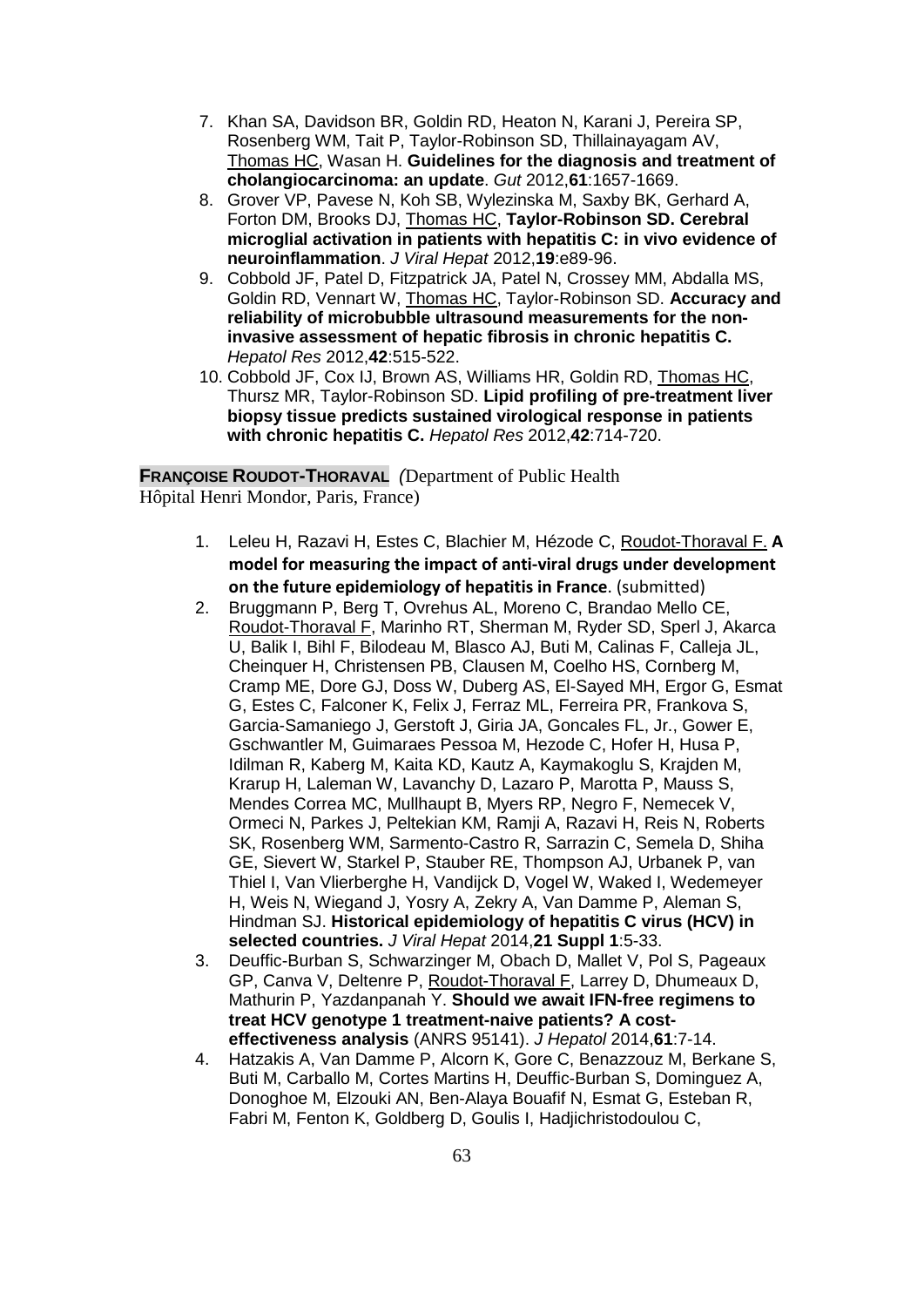Hatzigeorgiou T, Hamouda O, Hasurdjiev S, Hughes S, Kautz A, Malik M, Manolakopoulos S, Maticic M, Papatheodoridis G, Peck R, Peterle A, Potamitis G, Prati D, Roudot-Thoraval F, Reic T, Sharara A, Shennak M, Shiha G, Shouval D, Socan M, Thomas H, Thursz M, Tosti M, Trepo C, Vince A, Vounou E, Wiessing L, Manns M. **The state of hepatitis B and C in the Mediterranean and Balkan countries: report from a summit conference.** *J Viral Hepat* 2013,**20 Suppl 2**:1-20.

- 5. Blachier M, Leleu H, Peck-Radosavljevic M, Valla DC, Roudot-Thoraval F. **The burden of liver disease in Europe: a review of available epidemiological data.** *J Hepatol* 2013,**58**:593-608.
- 6. Barrault C, Roudot-Thoraval F, Tran Van Nhieu J, Atanasiu C, Kluger MD, Medkour F, Douvin C, Mallat A, Zafrani ES, Cherqui D, Duvoux C. **Non-invasive assessment of liver graft fibrosis by transient elastography after liver transplantation**. *Clin Res Hepatol Gastroenterol* 2013,**37**:347-352.
- 7. Duvoux C\*, Roudot-Thoraval F\*, Decaens T, Pessione F, Badran H, Piardi T, Francoz C, Compagnon P, Vanlemmens C, Dumortier J, Dharancy S, Gugenheim J, Bernard PH, Adam R, Radenne S, Muscari F, Conti F, Hardwigsen J, Pageaux GP, Chazouillères O, Salame E, Hilleret MN, Lebray P, Abergel A, Debette-Gratien M, Kluger MD, Mallat A, Azoulay D, Cherqui D. **Liver transplantation for hepatocellular carcinoma: a model including α-fetoprotein improves the performance of Milan criteria.** Liver Transplantation French Study Group. Gastroenterology. 2012 ;143(4):986-94.e3;
- 8. Hatzakis A, Wait S, Bruix J, Buti M, Carballo M, Cavaleri M, Colombo M, Delarocque-Astagneau E, Dusheiko G, Esmat G, Esteban R, Goldberg D, Gore C, Lok AS, Manns M, Marcellin P, Papatheodoridis G, Peterle A, Prati D, Piorkowsky N, Rizzetto M, Roudot-Thoraval F, Soriano V, Thomas HC, Thursz M, Valla D, van Damme P, Veldhuijzen IK, Wedemeyer H, Wiessing L, Zanetti AR, Janssen HL. **The state of hepatitis B and C in Europe: report from the hepatitis B and C summit conference\*.** *J Viral Hepat* 2011,**18 Suppl 1**:1-16.
- 9. Deuffic-Burban S, Mathurin P, Pol S, Larsen C, Roudot-Thoraval F, Desenclos JC, Dhumeaux D, Yazdanpanah Y. **Impact of hepatitis C triple therapy availability upon the number of patients to be treated and associated costs in France: a model-based analysis**. *Gut*  2012,**61**:290-296.
- 10. Hézode C, Castéra L, Roudot-Thoraval F, Bouvier-Alias M, Rosa I, Roulot D, Leroy V, Mallat A, Pawlotsky JM. **[Liver stiffness diminishes](http://www.ncbi.nlm.nih.gov/pubmed/21752038)  [with antiviral response in chronic hepatitis C.](http://www.ncbi.nlm.nih.gov/pubmed/21752038)** Aliment Pharmacol Ther. 2011 ;34:656-63.

# **NICOLA ROWAN** (*Health Protection Scotland, UK*) (article –*from* Pubmed search [Rowan N[author]. and Hepatitis [all fields])

1. Wylie L, Hutchinson S, Liddell D, Rowan N. **The successful implementation of Scotland's Hepatitis C Action Plan: what can other European stakeholders learn from the experience? A Scottish voluntary sector perspective**. BMC Infect Dis 2014,14 Suppl 6:S7.